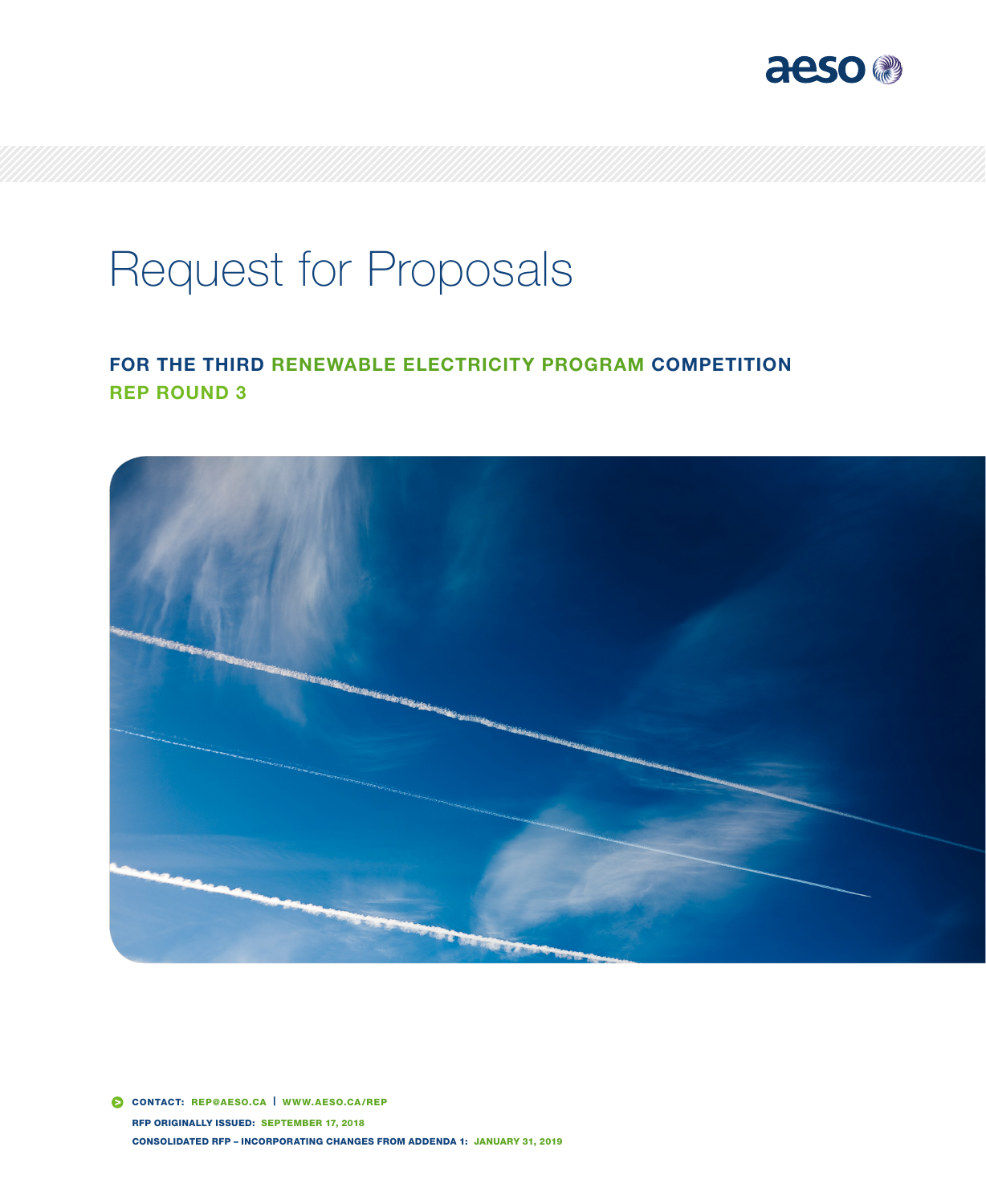

## **ALBERTA ELECTRIC SYSTEM OPERATOR**

## **REQUEST FOR PROPOSALS REP Round 3**

**RFP Issued: September 17, 2018**

Consolidated REP Round 3 RFP (with addenda 1)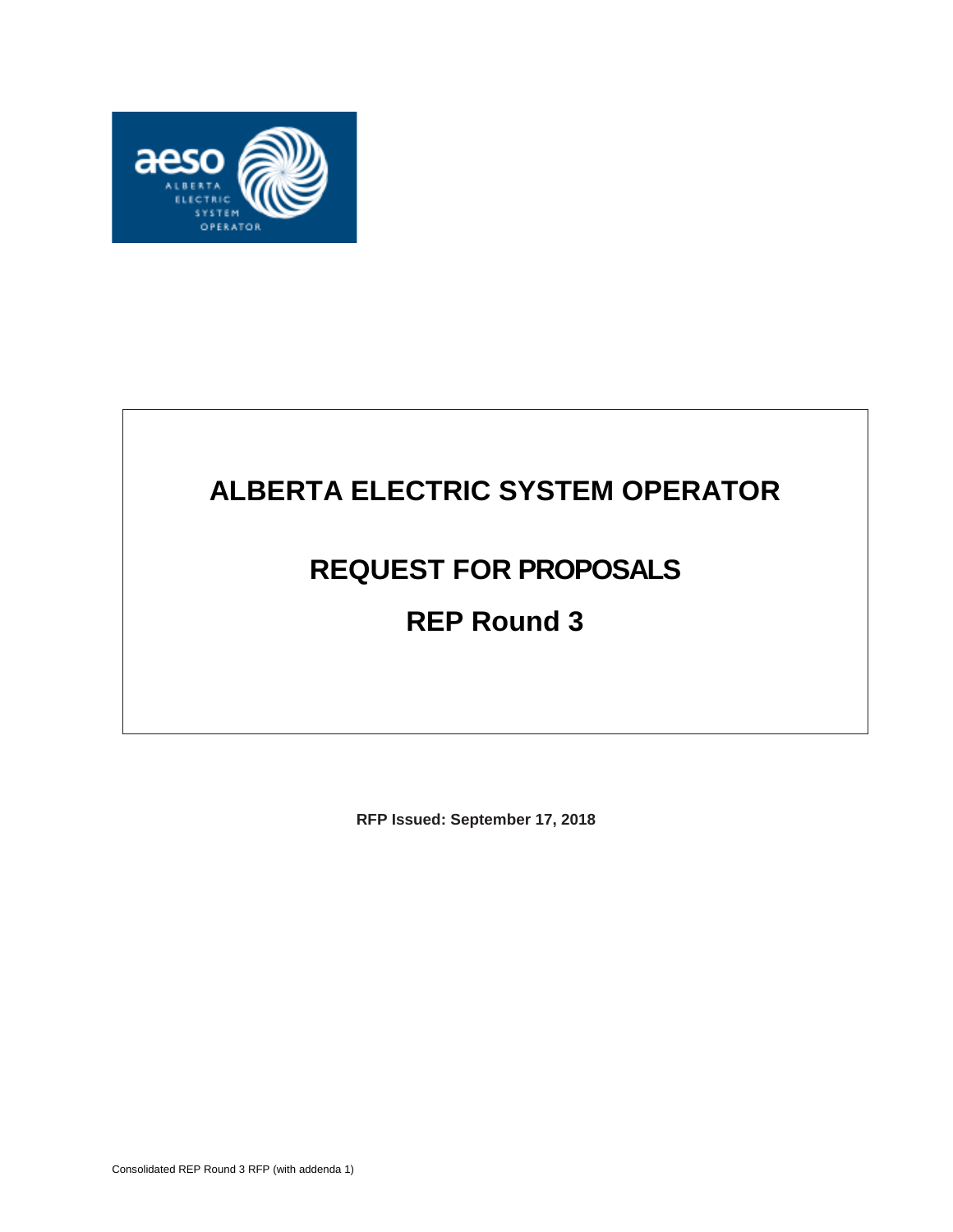#### **Part A: Terms and Conditions**

| $\mathbf{1}$ |      |                      |  |  |
|--------------|------|----------------------|--|--|
|              | 1.1  |                      |  |  |
|              | 1.2  |                      |  |  |
|              | 1.3  |                      |  |  |
|              | 1.4  |                      |  |  |
|              | 1.5  |                      |  |  |
| 2            |      |                      |  |  |
|              | 2.1  |                      |  |  |
|              | 2.2  |                      |  |  |
|              | 2.3  |                      |  |  |
|              | 2.4  |                      |  |  |
|              | 2.5  |                      |  |  |
|              | 2.6  |                      |  |  |
|              | 2.7  |                      |  |  |
|              | 2.8  |                      |  |  |
|              | 2.9  |                      |  |  |
|              | 2.10 |                      |  |  |
|              | 2.11 |                      |  |  |
|              | 2.12 |                      |  |  |
|              | 2.13 |                      |  |  |
| 3            |      |                      |  |  |
|              | 3.1  |                      |  |  |
|              | 3.2  |                      |  |  |
|              | 3.3  |                      |  |  |
|              | 3.4  |                      |  |  |
|              | 3.5  |                      |  |  |
|              | 3.6  |                      |  |  |
| 4            |      |                      |  |  |
|              | 4.1  |                      |  |  |
|              | 4.2  |                      |  |  |
|              | 4.3  |                      |  |  |
|              | 4.4  | No Public Disclosure |  |  |
|              | 4.5  |                      |  |  |
|              | 4.6  |                      |  |  |
|              | 4.7  |                      |  |  |
|              | 4.8  |                      |  |  |
|              | 4.9  |                      |  |  |
| 5            |      |                      |  |  |
|              | 5.1  |                      |  |  |
|              | 5.2  |                      |  |  |
|              | 5.3  |                      |  |  |
|              | 5.4  |                      |  |  |
| 6            |      |                      |  |  |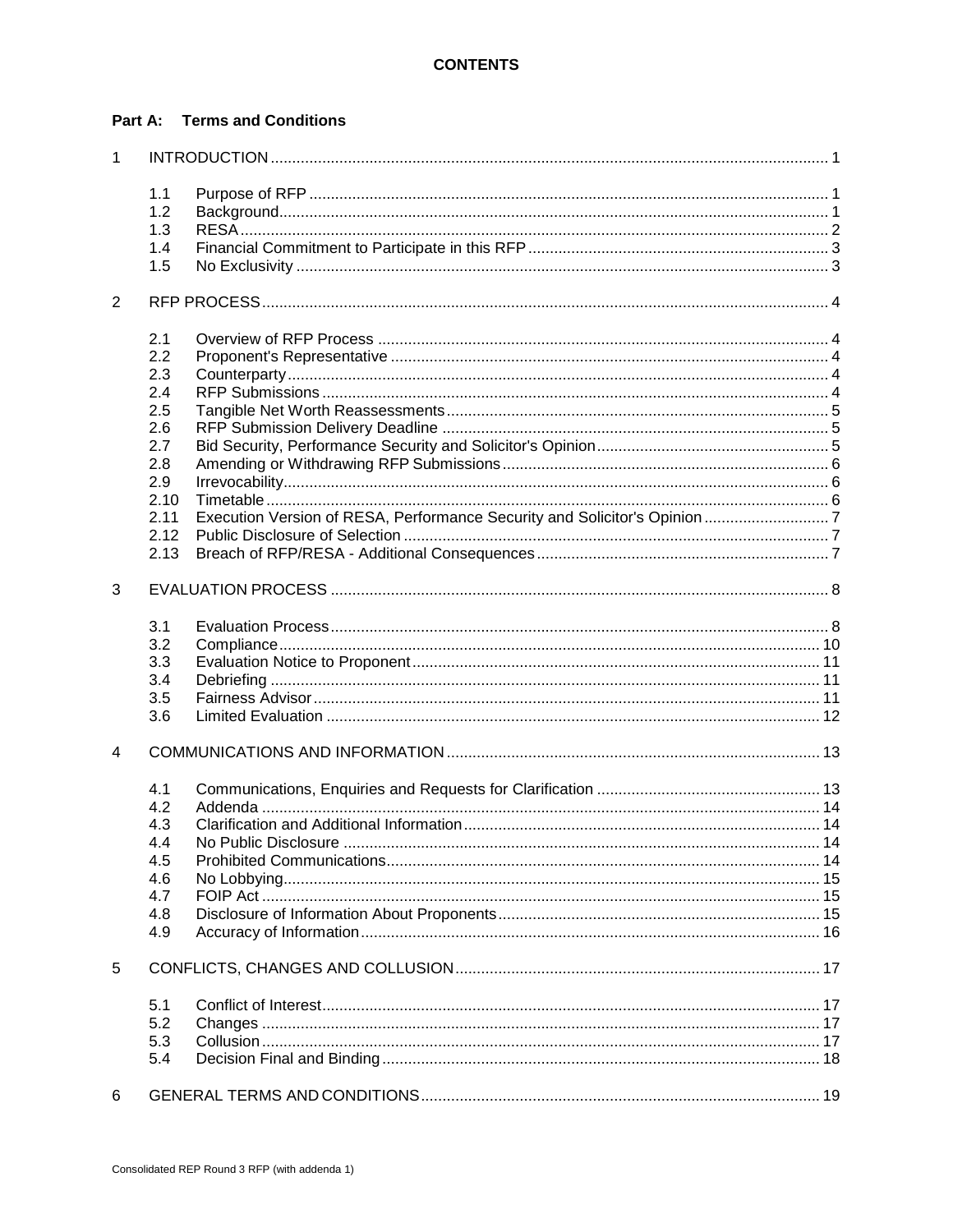#### **CONTENTS**

### Part B: RFP Submissions - Instructions and Requirements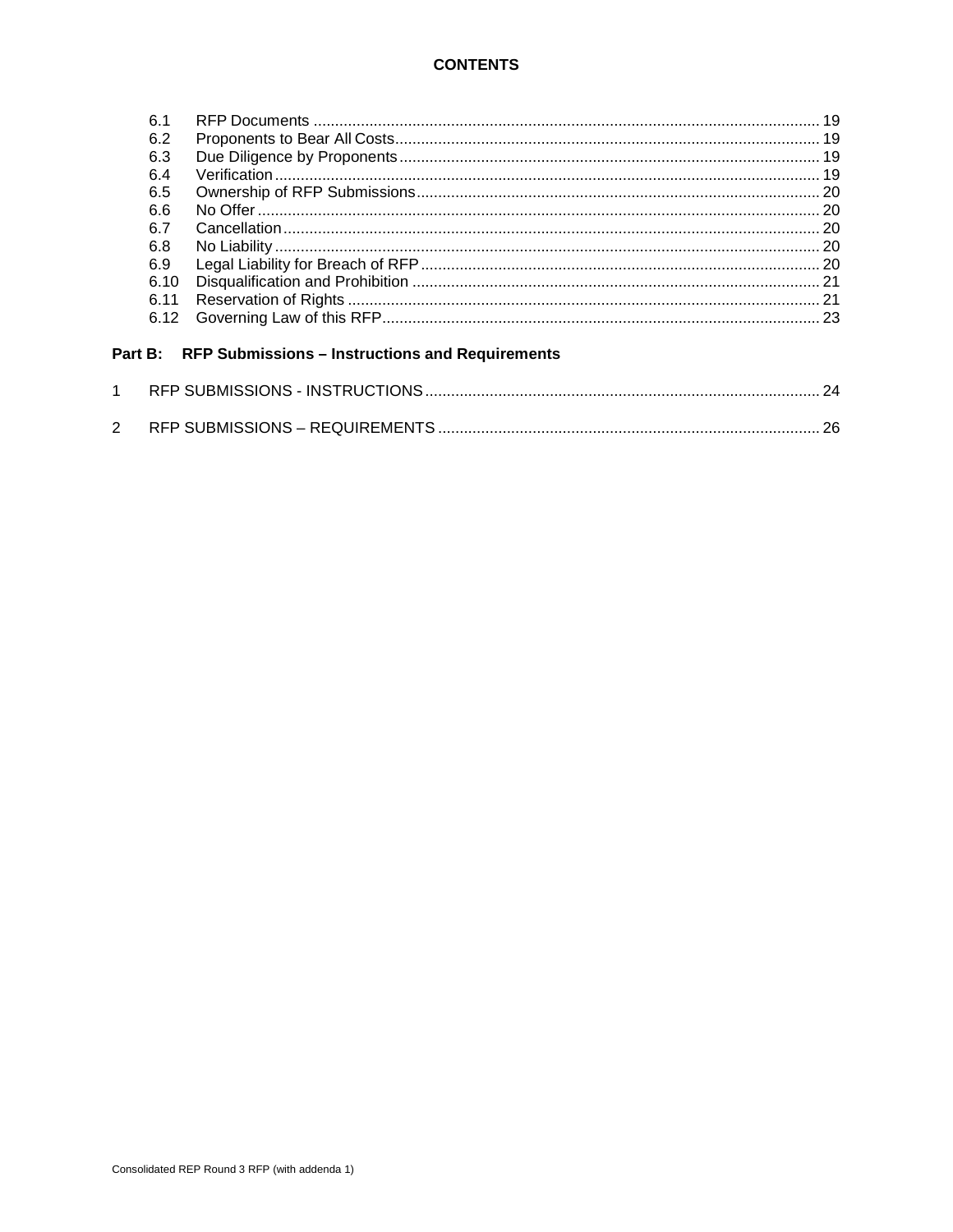#### **APPENDICES**

- APPENDIX A GLOSSARY OF TERMS AND RFP INTERPRETATION PROVISIONS
- APPENDIX B FINAL FORM OF RESA
- APPENDIX C PRESCRIBED FORM BID SECURITY
- APPENDIX D PRESCRIBED FORM CONFIRMATION, BID SECURITY, RESA PROVISIONS AND RELEASE AND INDEMNITY AGREEMENT
- APPENDIX E PRESCRIBED FORM PROPONENT DECLARATIONS
- APPENDIX F PRESCRIBED FORM SOLICITOR'S CONFIRMATION OPINION RESPECTING INDIGENOUS SITE CONTROL
- APPENDIX G PRESCRIBED FORM SECTION 89 WAIVER
- APPENDIX H PRESCRIBED FORM STRIKE PRICE OFFER
- APPENDIX I PRESCRIBED FORM SOLICITOR'S OPINION
- APPENDIX J PRESCRIBED FORM RFP SUBMISSION AMENDMENT OR WITHDRAWAL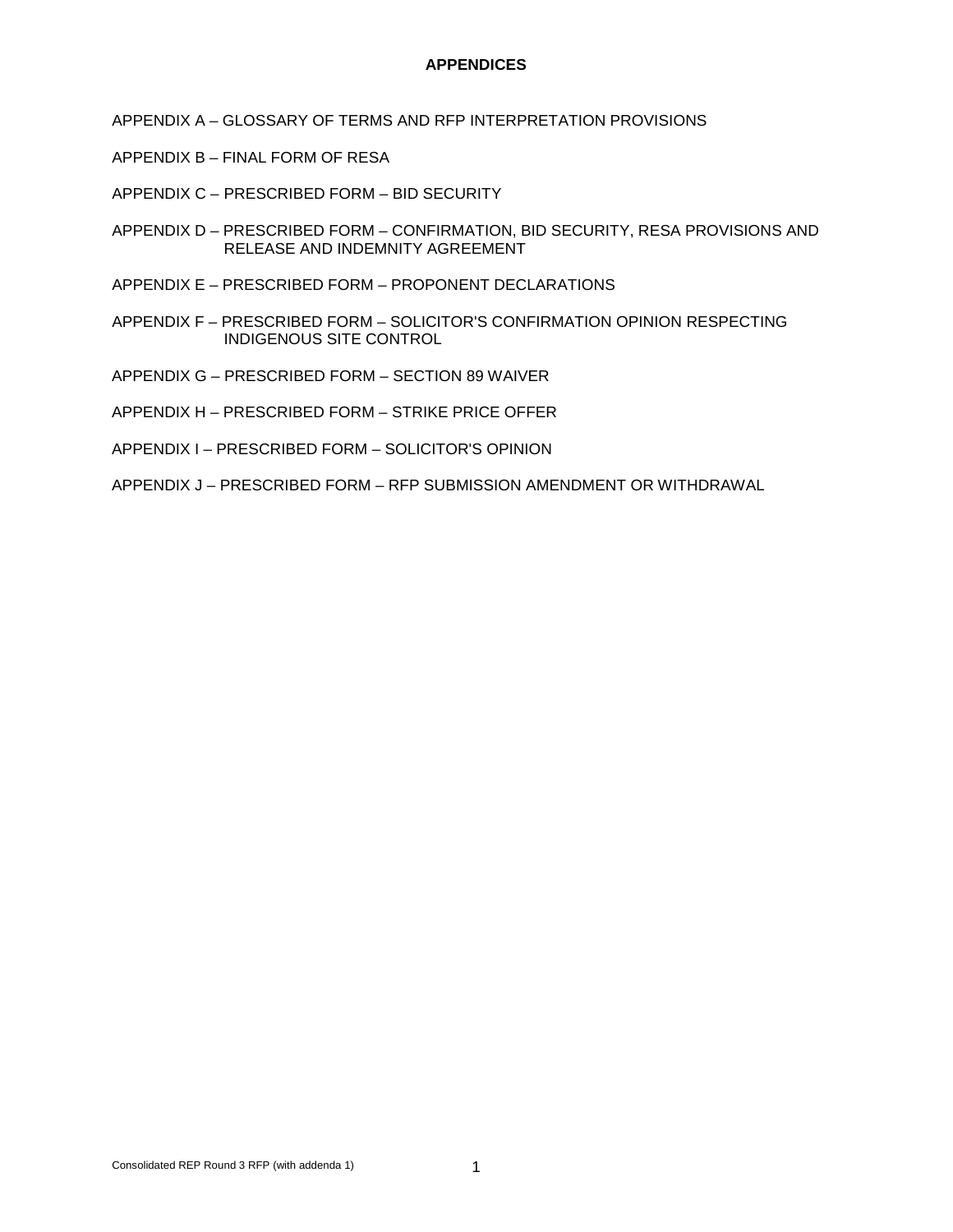## **REQUEST FOR PROPOSALS**

## **PART A: TERMS AND CONDITIONS**

#### <span id="page-5-1"></span><span id="page-5-0"></span>**1 INTRODUCTION**

#### 1.1 **Purpose of RFP**

The purpose of this RFP for the third Renewable Electricity Program competition is to: (i) invite Proponents to provide confirmation of their qualifications to develop, finance, build, own, operate and maintain Renewables Projects qualified through the RFQ; (ii) if any portion of the Site for a Renewables Project is located on Indigenous Land, confirm Indigenous Site Control, (iii) invite Proponents to offer the Strike Prices to the AESO in respect of such Renewables Projects, and (iv) identify, based on lowest submitted Strike Prices (subject to the application of any required tie-breaking methodology and/or any applicable RFP TNW Assessment or RFP Connection Capacity Assessment), Selected Proponent(s) who will be awarded a RESA(s) in respect of Selected Renewables Projects.

The award of any RESA(s) will be subject to Ministerial approval under Section 7(3) of the REA.

Unless otherwise indicated, capitalized terms and acronyms used in this RFP have the meanings given such capitalized terms and acronyms in the Glossary of Terms contained in Appendix A. Capitalized terms and acronyms used but not defined herein have the meanings given those terms and acronyms in the RFQ and the RESA**.**

#### <span id="page-5-2"></span>1.2 **Background**

The REA establishes the target that by 2030, at least 30% of electric energy produced in Alberta will be generated from renewable energy resources, and authorizes the Minister to direct the AESO to develop Renewable Electricity Programs, including this Competition.

The AESO concluded the first Renewable Electricity Program competition ("**REP Round 1**") in December of 2017. Under REP Round 1, the AESO procured nearly 600 MW of renewable generation.

On February 2, 2018, the Minister directed the AESO to develop the second Renewable Electricity Program competition ("**REP Round 2**") that leverages the success of REP Round 1 and reflects, among other things, the Government of Alberta's commitment to work with Indigenous peoples and communities to support their participation in Alberta's broader electricity sector and the development of Renewable Electricity. Pursuant to the REA, on March 27, 2018 the Minister approved REP Round 2 to promote the development of large-scale Renewable Electricity generation in Alberta and has authorized a procurement target of up to 300 MW in respect of REP Round 2. On April 27, 2018, the AESO opened the request for qualifications stage of REP Round 2.

Concurrently with the direction in respect of REP Round 2, the Minister directed the AESO to develop a competition proposal for REP Round 3. Similar to REP Round 2, REP Round 3 is intended to select a party, or parties, to enter into RESAs to develop, finance, build, own, operate and maintain projects which produce Electricity from renewable energy resources. Unlike REP Round 2, REP Round 3 will not have an Indigenous participation requirement. Pursuant to the REA, on March 27, 2018 the Minister approved REP Round 3 to promote the development of large-scale Renewable Electricity generation in Alberta and authorized a procurement target of up to 400 MW in respect of REP Round 3. On April 27, 2018, the AESO opened the RFQ stage of the Competition. This RFP represents the final stage of REP Round 3.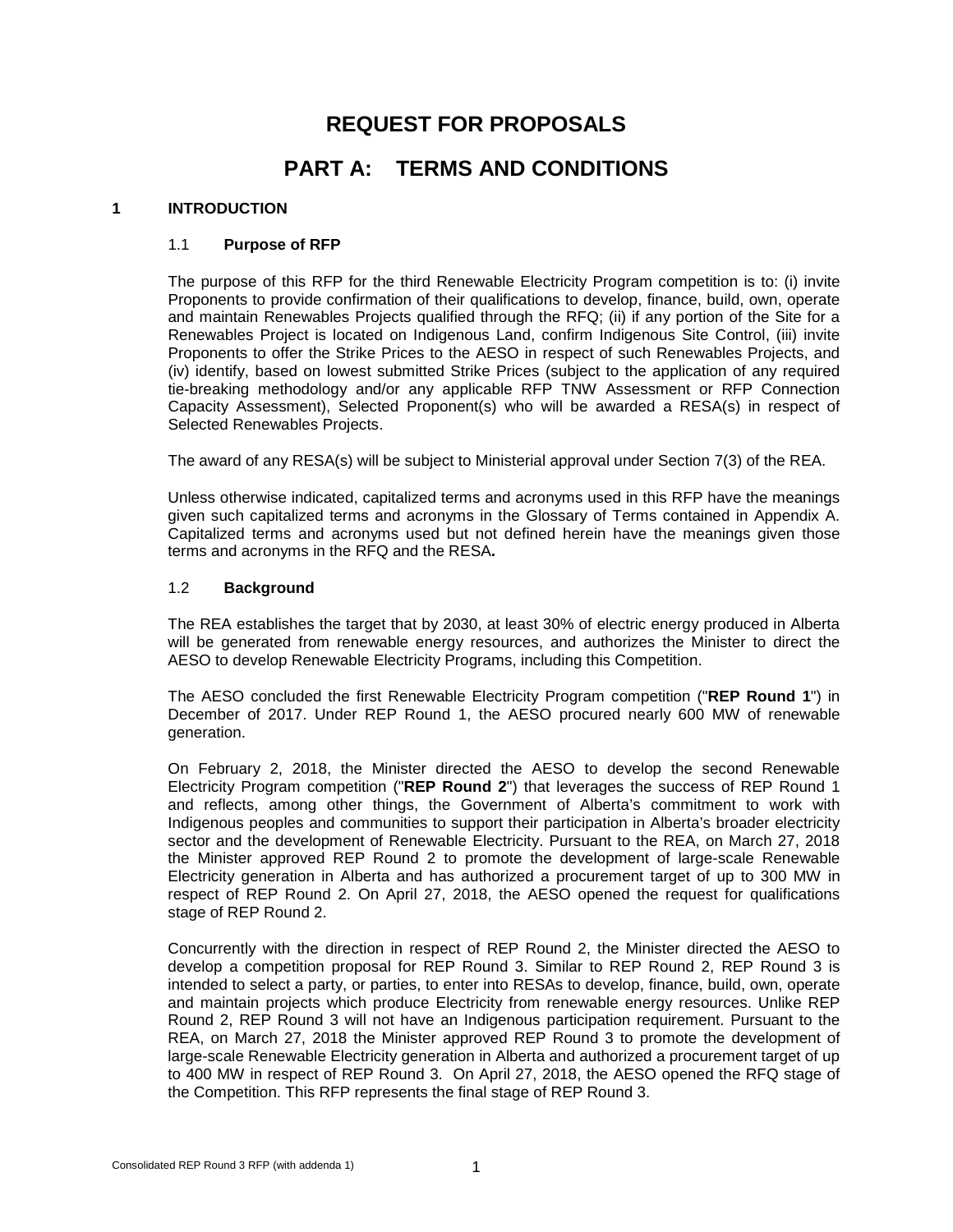REP Round 2 and REP Round 3 are running in parallel, provided that the REP Round 2 transmission connection capacity assessment, to be undertaken at the request for proposals stage of that competition, will be carried out and completed, and REP Round 2 renewable electricity support agreements will be awarded before any applicable RFP TNW Assessment or RFP Connection Assessment is completed for REP Round 3. The effect of this is that Successful REP Round 2 Projects (which may include projects approved by the Minister in excess of the REP Round 2 procurement target of up to 300 MW) will be given priority with respect to the assessment of both transmission connection capacity and Tangible Net Worth.

#### <span id="page-6-0"></span>1.3 **RESA**

Pursuant to this RFP, the AESO will potentially acquire, on behalf of the Government of Alberta, the Renewable Attributes associated with a procurement target of up to 400 MW of Renewables Projects, and provide support payments for them under the terms of RESAs. RESAs will obligate the Counterparties to develop, finance, construct, operate and maintain the Selected Renewables Projects. Each RESA will have a support period of twenty (20) years from the later of April 1, 2020 and the Commercial Operation Date of the Selected Renewables Project provided it achieves Commercial Operation on or before the Target COD of June 30, 2021. Neither the AESO nor the Government of Alberta will be acquiring Electricity or other electric energy through the RESAs, but the AESO will (on behalf of the Government of Alberta) acquire all of the Renewable Attributes associated with each MWh of Electricity produced by Selected Renewables Projects.

The final form of the RESA has been approved by the Minister and is attached as Appendix B. Proponents are strongly advised to review, in consultation with legal counsel, the form of the RESA in its entirety for a detailed and complete description of the parties' respective rights and obligations thereunder.

RESA Counterparties will not be permitted to sell or distribute Electricity other than through the Power Pool during the Term of the applicable RESA.

No Electricity from Selected Renewables Projects may be sold under bi-lateral or other arrangements, nor may Counterparties seek or obtain other funding or incentives in respect of such project from the Government of Alberta, whether in relation to generation or to reduction of emissions credits. Counterparties will, however, be able to seek additional government funding or incentives, from other governmental authorities. If any Counterparty receives any such funding or incentives under an Incentive Program, and did not have knowledge that it will be receiving same until after the RFP Submission Deadline, then such funding or incentive will be shared 50/50 with the AESO. This sharing requirement applies only to the Counterparty, and not to the other Proponent Team Members.

RESAs, if any, will be awarded based on lowest submitted Strike Prices, subject to the application of any required tie-breaking methodology and/or any applicable RFP TNW Assessment or RFP Connection Capacity Assessment.

The REA requires the Government of Alberta to fund the AESO with the support payments which will be available to Counterparties under the RESAs.

The Government of Alberta has established an affordability threshold for this Competition, and as a result, the AESO may not award RESAs with aggregate Contract Capacities of up to the Procurement Target and may not enter into any RESAs.

Notwithstanding any statement in the REOI, the RFQ or this RFP that the AESO will award RESAs with aggregate Contract Capacities up to the Procurement Target, with the approval of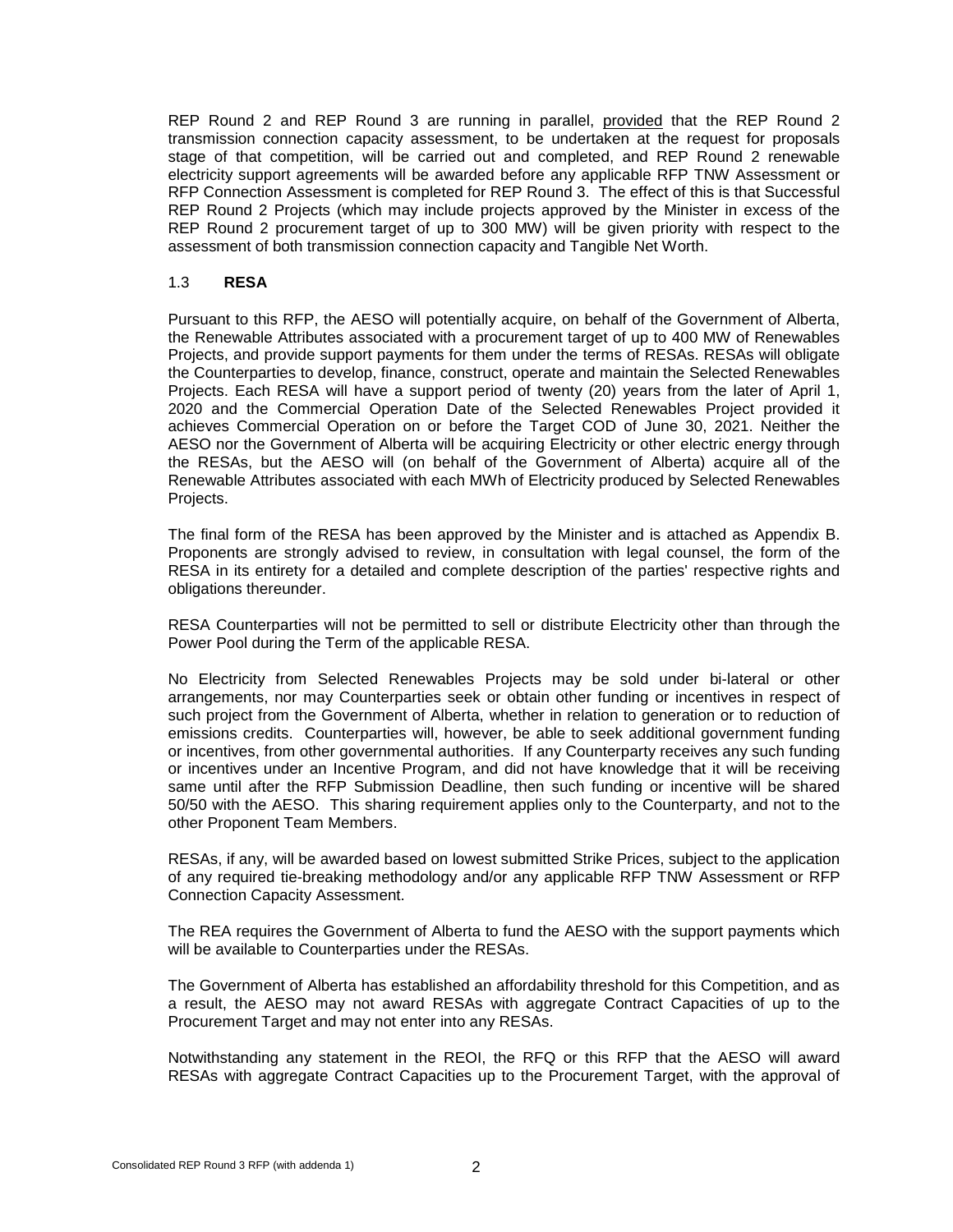the Minister under Section 7(3) of the REA, the AESO may (but will not be required to), award RESAs with aggregate Contract Capacities in excess of the Procurement Target.

Notwithstanding the evaluation of RFP Submissions by the AESO, no RESAs will be awarded following such evaluation without approval of the Minister in accordance with Section 7(3) of the REA.

#### <span id="page-7-0"></span>1.4 **Financial Commitment to Participate in this RFP**

Each Proponent must provide Bid Security to the AESO, which Bid Security should be: (i) provided separately for each of its RFP Submissions and (ii) equal to \$25,000 per MW of Contract Capacity of the Renewables Project associated with the applicable RFP Submission.

Provided the Proponent or the Renewables Project has not been Disqualified, Bid Security in respect of a Renewables Project will be returned to the Proponent if such project does not become a Selected Renewables Project. Bid Security will also be returned if the AESO, either before or after evaluation of RFP Submissions, cancels the RFP, unless the Proponent or the Renewables Project is Disqualified prior to such cancellation. If the Proponent becomes a Selected Proponent in respect of a Renewables Project and the Counterparty fails to execute the RESA and deliver the required Performance Security and Solicitor's Opinion in accordance with Section 2.11 of Part A, the Bid Security provided in respect of such Renewables Project will be forfeited to the AESO without limiting any of the AESO's other rights. If the Counterparty duly executes the RESA and delivers the Performance Security and Solicitor's Opinion, such Bid Security will be returned to the Selected Proponent.

Each Counterparty to a RESA awarded pursuant to this RFP must provide Performance Security to the AESO in respect of such RESA before the Delivery Time (or on or before such other later date or time indicated by the AESO in writing). Performance Security should be provided in the amount of \$50,000 per MW of Contract Capacity of the Selected Renewables Project. If a Counterparty fails to provide such Performance Security as and when required, the applicable Renewables Project and its associated RFP Submission may, in the AESO's sole discretion, be Disqualified (in which case the Proponent will forfeit its Bid Security provided in respect of such Renewables Project).

The AESO may in its discretion and without prior notice (notice to be provided promptly to the Proponent thereafter) draw on and retain proceeds of:

- a) the Bid Security provided by a Proponent in respect of all of its RFP Submissions for the AESO's own use if the Proponent is Disqualified at any time; or
- b) the Bid Security provided in respect of a Renewables Project for the AESO's own use if such project or its associated RFP Submission is Disqualified at any time.

#### <span id="page-7-1"></span>1.5 **No Exclusivity**

The AESO is not obliged, pursuant to this RFP, to deal exclusively with a single Proponent. The AESO may, in its sole and absolute discretion, deal with one or more Selected Proponents. By submitting an RFP Submission, a Proponent will be deemed to have acknowledged that the AESO may, pursuant to this RFP, contract with others in relation to Renewables Projects.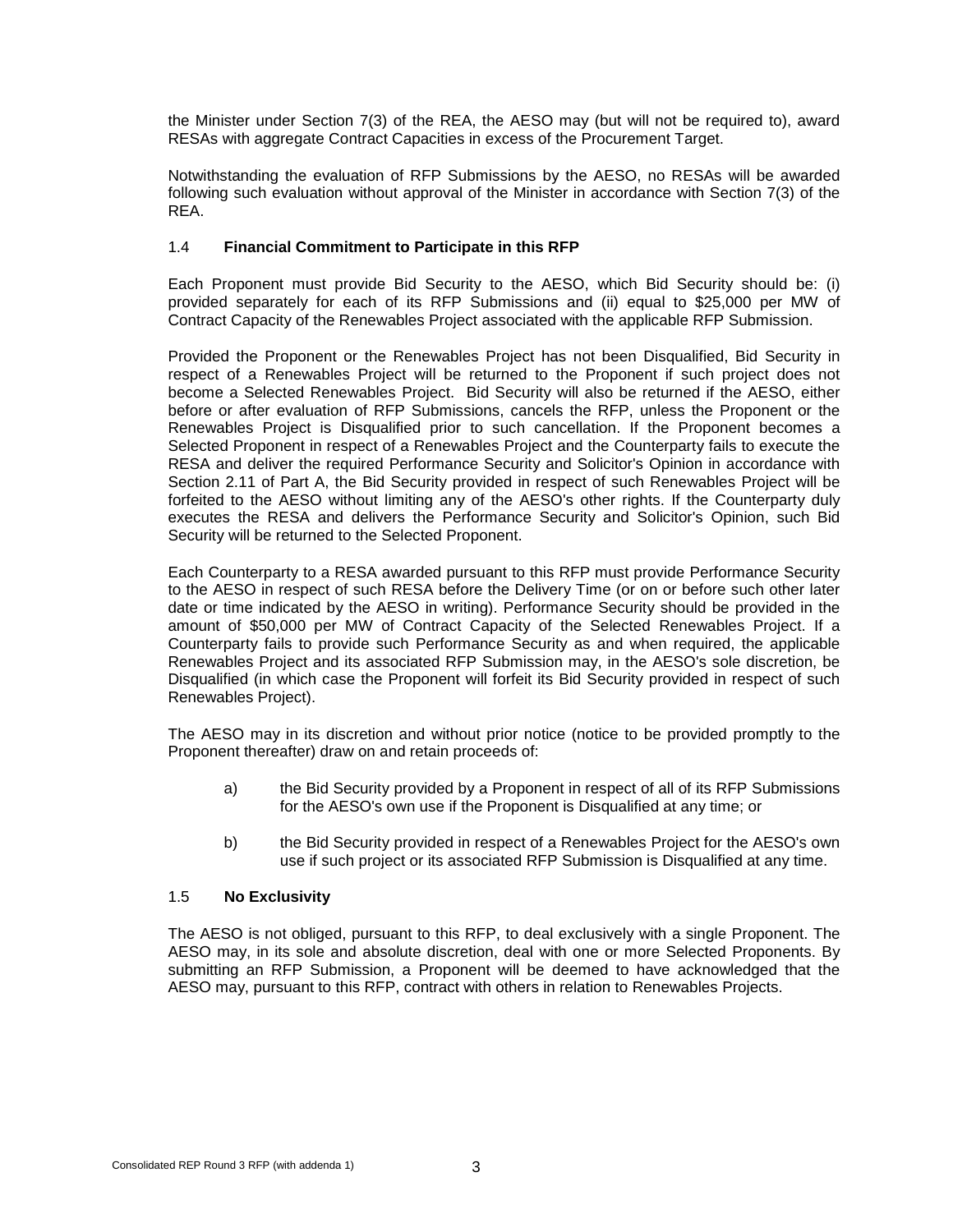#### <span id="page-8-1"></span><span id="page-8-0"></span>**2 RFP PROCESS**

#### 2.1 **Overview of RFP Process**

The AESO is seeking RFP Submissions from Proponents for Renewables Projects. This RFP has been formulated to identify each Proponent whose Renewables Project or Renewables Projects, as determined pursuant to the RFQ stage to be qualified to participate in this RFP, can be confirmed to be qualified in the manner required by this RFP.

RESAs, if any, will be awarded to Proponents of such qualified Renewables Projects based on lowest submitted Strike Prices (subject to the application of any required tie-breaking methodology and/or any applicable RFP TNW Assessment or RFP Connection Capacity Assessment), all in accordance with and as further described in Section 3 of Part A.

#### <span id="page-8-2"></span>2.2 **Proponent's Representative**

The Respondent's Representative identified as such during the RFQ stage of this Competition will remain the sole contact for all communications to the Proponent from the AESO regarding this RFP. Such Individual will continue to be responsible for all communications on behalf of the Proponent to the AESO (hereinafter, the "**Proponent's Representative**"). The AESO will be entitled to rely on any communication from the Proponent's Representative as having been duly authorized and given by the Proponent and all its Proponent Team Members.

A Proponent may change its Proponent's Representative only by a notice to the AESO through the Proponent's Account signed either by the previous Proponent's Representative or by an officer of the Proponent whose authority to do so, and to bind all Proponent Team Members in that regard, is affirmed in a manner satisfactory to the AESO.

#### <span id="page-8-3"></span>2.3 **Counterparty**

The SPV which is to be the Counterparty to the RESA in respect of a Renewables Project must, prior to the delivery of an RFP Submission, be formed and duly registered, as necessary, to carry on business in the Province of Alberta, as confirmed and certified to the AESO pursuant to Appendix E. The Counterparty, if it is not the Proponent, must be controlled by one or a combination of the Proponent, the Designated Equity Providers or the Project Team Lead for the Renewables Project. No Change in Control of the Counterparty will be permitted between the RFP Submission Deadline and the execution of the applicable RESA, and thereafter only in accordance with the RESA.

#### <span id="page-8-4"></span>2.4 **RFP Submissions**

Each Proponent should submit a separate and distinct RFP Submission to the AESO for each Renewables Project it wishes to submit in this RFP stage of the Competition, provided that Proponents may only submit RFP Submissions in respect of Renewables Projects determined in the RFQ stage of this Competition to be qualified to participate in this RFP. Proponents are advised to carefully review the requirements and instructions stipulated in Part B when preparing and submitting their RFP Submissions. Proponents should not submit REP Round 2 projects in REP Round 3, and *vice versa.*

The AESO will, in accordance with this RFP, evaluate each RFP Submission separately from all other RFP Submissions to determine if the applicable Renewables Project is a Selected Renewables Project and if the applicable Proponent is determined to be a Selected Proponent in respect of such Renewables Project.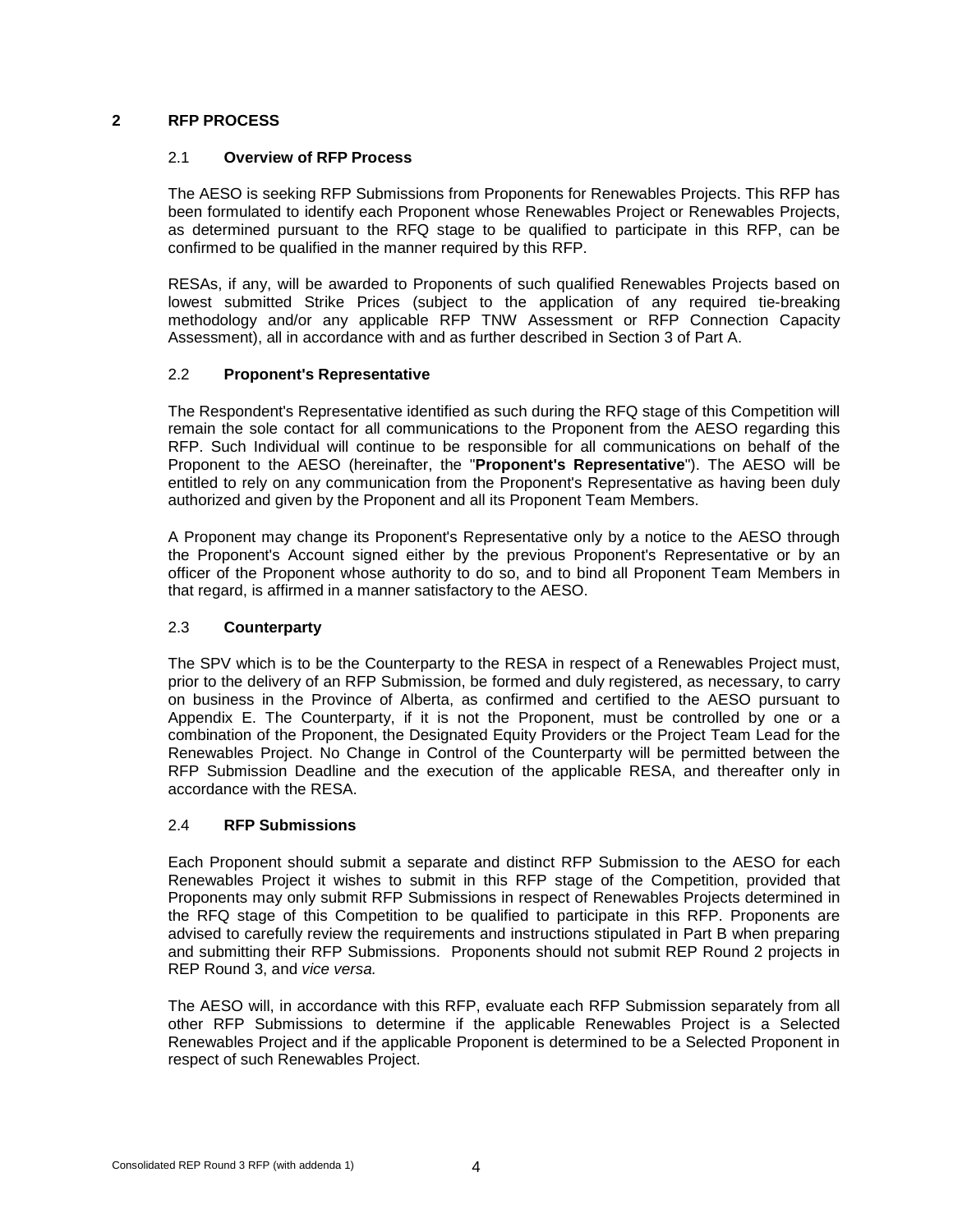#### <span id="page-9-0"></span>2.5 **Tangible Net Worth Reassessments**

If one or more of the Proponent's Designated Equity Providers or Equity Support Persons for a Renewables Project has experienced Adverse Facts or Circumstances since the date of its Qualification Submission, the Proponent must provide the AESO with assurance that each such Designated Equity Provider(s) and/or Equity Support Person(s) continues to meet the applicable TNW Requirement as further described in Section 2(c) of Part B.

In addition, if one of the Proponent's Designated Equity Providers in respect of a Renewables Project is also a designated equity provider in respect of one or more Successful REP Round 2 Projects, the AESO will, as further described in Section 3.1 of Part A, assess whether or not such Designated Equity Provider has sufficient Tangible Net Worth to support the total equity commitment made by it in respect of: (i) such Renewables Project, (ii) any other higher ranked REP Round 3 Renewables Projects in respect of which such Designated Equity Provider has made an Equity Commitment and (iii) such Successful REP Round 2 Projects.

#### <span id="page-9-1"></span>2.6 **RFP Submission Delivery Deadline**

RFP Submissions must be received by the AESO through the Bonfirehub Site (or, in the case of the Bid Security, at the Delivery Address) before the RFP Submission Deadline. The AESO will not evaluate any RFP Submission until after the RFP Submission Deadline.

#### <span id="page-9-2"></span>2.7 **Bid Security, Performance Security and Solicitor's Opinion**

The Bid Security required to be provided to the AESO pursuant to this RFP must: (i) be delivered to the AESO substantially in the form of Appendix C, (ii) have a date of expiry no earlier than the Conclusion Date and (iii) be issued by a financial institution listed in either Schedule I or II of the *Bank Act* (Canada), or any other financial institution having a branch in Canada and a minimum credit rating of: (A) A- with S&P, (B) A3 with Moody's, (C) A low with Dominion Bond Rating Service, or (D) A with Fitch IBCA (if more than one (1) of the foregoing credit rating agencies provides a credit rating for the applicable financial institution, the AESO will apply the lowest of such ratings for purposes of its evaluation).

If the Proponent becomes a Selected Proponent:

- a) The Performance Security required to be provided to the AESO pursuant to this RFP and the RESA must: (i) be delivered to the AESO substantially in the form of Appendix 1 to Schedule 2 of the RESA, (ii) have a date of expiry no earlier than March 31, 2019 and (iii) be issued by a financial institution meeting the requirements set out in Section 10.1(d) of the RESA.
- b) The Solicitor's Opinion required to be provided to the AESO pursuant to this RFP should be provided in the form of Appendix I. If a Proponent wishes to request changes to the form of Solicitor's Opinion, the proponent may submit its request through the Proponent's Account no later than the Deadline for Enquiry and include with the request the reasons for such request and a blackline of Appendix I evidencing the exact changes proposed to be made. The AESO may or may not approve such request or may provide to the Proponent an alternate form of change acceptable to the AESO for use by the Proponent. The AESO will provide its consent or alternate form of changes to the Proponent not later than five (5) Business Days following receipt of the request; provided that if the AESO has not done either within such five (5) Business Days, the AESO shall be deemed to have not consented to the requested change.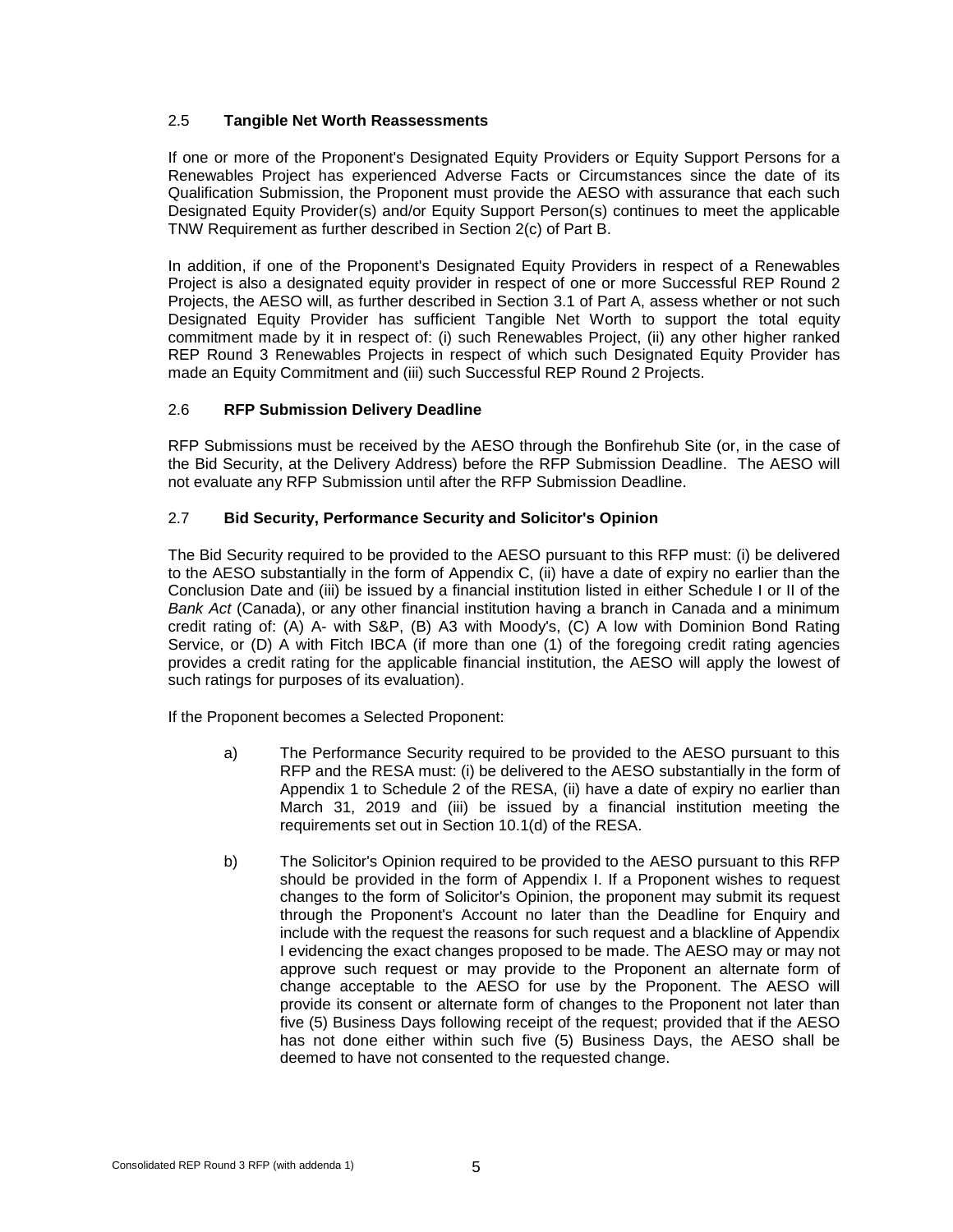#### <span id="page-10-0"></span>2.8 **Amending or Withdrawing RFP Submissions**

At any time prior to the RFP Submission Deadline, a Proponent may amend or withdraw a submitted RFP Submission by submitting the Prescribed Form – RFP Submission Amendment or Withdrawal in Appendix J. Such form, as well as any material which is to replace material that has already been submitted, must be received by the AESO through the Bonfirehub Site no later than the RFP Submission Deadline. Any amendment to an RFP Submission should clearly indicate what part of the RFP Submission the amendment is intending to affect or replace. Proponents will not be permitted to amend or withdraw a submitted RFP Submission after the RFP Submission Deadline haspassed.

Provided it or its applicable RFP Submission / Renewables Project has not been Disqualified, a Proponent which withdraws a submitted RFP Submission at any time prior to the RFP Submission Deadline, will have the Bid Security it previously provided in respect of such RFP Submission returned to it.

#### <span id="page-10-1"></span>2.9 **Irrevocability**

Each RFP Submission not withdrawn prior to the RFP Submission Deadline pursuant to Section 2.8 of Part A, including for certainty the Strike Price offer in the RFP Submission, may not be withdrawn and will remain irrevocable from the RFP Submission Deadline until the Conclusion Date. Bid Security provided with an RFP Submission will only be returned to the Proponent as expressly provided in this RFP and, otherwise, shall be forfeited to and retained by the AESO.

#### <span id="page-10-2"></span>2.10 **Timetable**

The Timetable with respect to the entire process for this RFP is set out below.

| Release of RFP                                                                             | no earlier than September 17, 2018                                                                                                                      |
|--------------------------------------------------------------------------------------------|---------------------------------------------------------------------------------------------------------------------------------------------------------|
| Deadline for Enguiry                                                                       | October 4, 2018, 4:00 p.m. Mountain<br>Time                                                                                                             |
| <b>RFP Submission Deadline</b>                                                             | October 23, 2018, 3:00 p.m. Mountain<br>Time                                                                                                            |
| Notification of Selected Proponents                                                        | on or prior to December 17, 2018                                                                                                                        |
| Delivery Time (delivery of executed RESA,<br>Performance Security and Solicitor's Opinion) | 5 Business Days after the applicable<br>Proponent receives notice from the<br>AESO that it has become a Selected<br>Proponent, 12:00 p.m. Mountain Time |
| <b>Conclusion Date</b>                                                                     | January 31, 2019                                                                                                                                        |

The AESO reserves the right to accelerate or postpone any of the dates set out in the Timetable (other than the Conclusion Date). The acceleration or postponement of any date (other than the Conclusion Date) set out in the Timetable shall be made by way of Addendum to Proponents posted on the REP Bonfirehub Site, which notice may be issued at any time: (i) before or after the RFP Submission Deadline and/or (ii) after the date which is being postponed.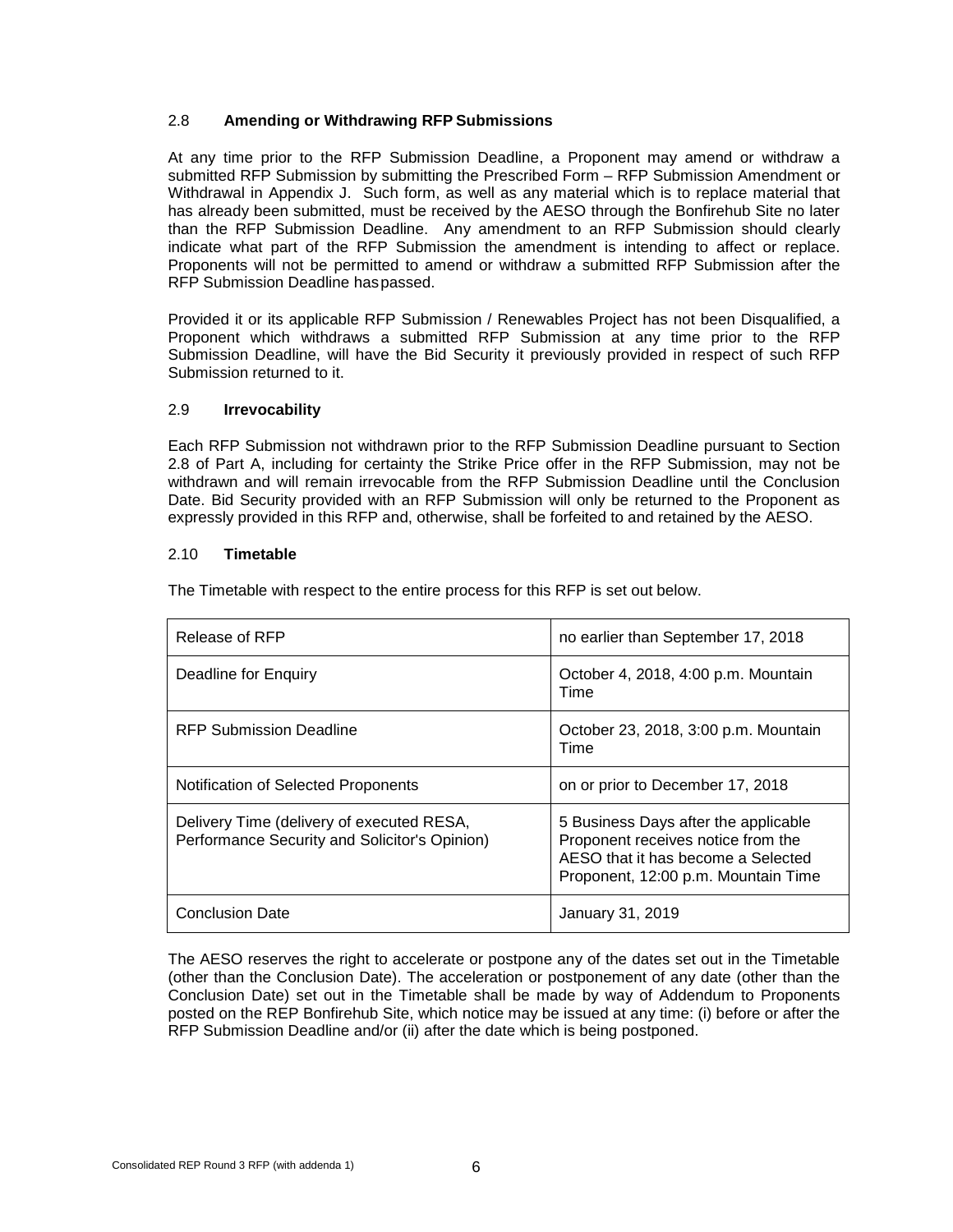#### <span id="page-11-0"></span>2.11 **Execution Version of RESA, Performance Security and Solicitor's Opinion**

Concurrently with the AESO's notification to a Proponent that it has become a Selected Proponent in respect of a Selected Renewables Project, the AESO will, through the Proponent's Account, deliver to its Proponent's Representative an execution version of the RESA applicable to such Selected Renewables Project.

The Selected Proponent must, in respect of a Selected Renewables Project, hand deliver (or cause to be hand delivered) the following documents in hard copy format to the Delivery Address by no later than the Delivery Time (or on or before such other later date or time indicated by the AESO):

- a) the execution version of the RESA (as provided by the AESO) duly executed by the Counterparty;
- b) the original and duly executed Performance Security, which Performance Security:
	- i) must: (A) be delivered to the AESO substantially in the form of Appendix 1 to Schedule 2 of the RESA, (B) have a date of expiry no earlier than March 31, 2019 and (B) be issued by a financial institution meeting the requirements set out in Section 10.1(d) of the RESA; and
	- ii) should be provided in the amount of \$50,000 per MW of Contract Capacity of the Selected Renewables Project; and
- c) the original and duly executed Solicitor's Opinion, which opinion should be in the form of Appendix I.

If the Selected Proponent fails to comply with the foregoing, the Selected Renewables Project will be Disqualified and the Selected Proponent will forfeit its Bid Security provided in respect of such Selected Renewables Project. In such an event, the AESO reserves the right to re-run the evaluation described in Section 3 of Part A and select additional Renewables Projects as Selected Renewables Projects.

#### <span id="page-11-1"></span>2.12 **Public Disclosure of Selection**

Neither the Proponent, nor any of its Proponent Team Members, nor any of its or their Affiliates shall make any public communication or disclosure about being or becoming a Selected Proponent until such time that a public announcement is made by the Government of Alberta, unless otherwise required by Law (in which case any such required public communication or disclosure may be made after reasonable prior written notice thereof has been provided to the AESO).

#### <span id="page-11-2"></span>2.13 **Breach of RFP/RESA - Additional Consequences**

If a Counterparty for a Selected Renewables Project fails to execute a RESA and provide Performance Security and a Solicitor's Opinion in accordance with Section 2.11 of Part A or the Counterparty fails to achieve Commencement of Construction or Commercial Operation of the Selected Renewables Project by the applicable Longstop Date, the Counterparty and its Control Group Members associated with the Selected Renewables Project may, at the discretion of the AESO, be prohibited from participating in any future competition carried out by the AESO under the REA. In addition, the AESO may prohibit the inclusion of some or all Sites associated with such Selected Renewables Project in any such future competitions.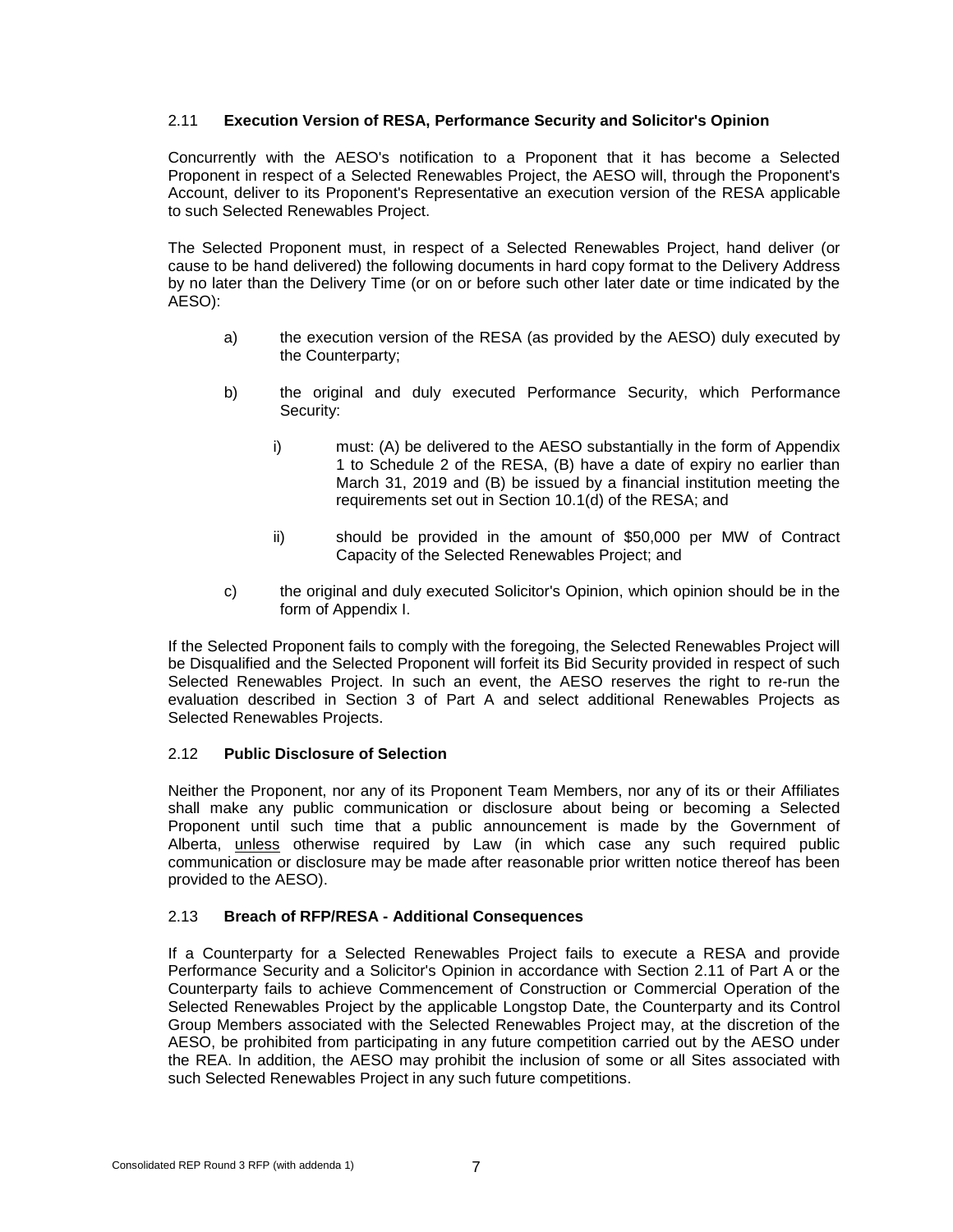#### <span id="page-12-1"></span><span id="page-12-0"></span>**3 EVALUATION PROCESS**

#### 3.1 **Evaluation Process**

The evaluation of the RFP Submissions and award of RESAs will be conducted by the AESO in the following stages:

(i) **Stage 1 – RFP Submission Compliance Requirement:** The AESO will determine, on a pass/fail basis, whether each of the RFP Submissions contains the required Bid Security, all of the other completed Stage 1 Prescribed Forms (i.e. the Prescribed Forms set out in Appendices D, E and H and, if applicable, Appendices F and G) and all other applicable materials and documents described in Section 2 of Part B (including, if required, any financial statements, narrative statements and other materials described in Section 2(b) of Part B). In assessing this compliance requirement, the AESO will consider, *inter alia*, whether an RFP Submission complies with the instructions contained in this RFP and includes a content submission for each applicable item of each applicable Prescribed Form, and attaches, as applicable, any documents specified in such Prescribed Forms.

> RFP Submissions that do not comply with the above requirements will not pass, will not be evaluated further, will be Ineligible and the Proponent will not be awarded a RESA in respect of the corresponding Renewables Project.

(ii) **Stage 2 – Renewables Project Compliance Requirements:** The AESO will determine, on a pass/fail basis, whether each RFP Submission which passes Stage 1: (i) meets, and is in compliance with, all of the requirements of and satisfies this RFP by containing all of the required information and other content applicable to the Renewables Project set out in each applicable Stage 1 Prescribed Form and, if necessary, all of the financial statements, documents and other materials set out in Section 2(b) of Part B and (ii) demonstrates to the AESO that the applicable Renewables Project complies with and satisfies the requirements set out in Section 2 of Part B of this RFP (including, if necessary, the Tangible Net Worth requirements described in Section 2(b) of Part B).

> RFP Submissions that do not comply with the above requirements will not pass, will not be evaluated further, will be Ineligible and the Proponent will not be awarded a RESA in respect of the corresponding Renewables Project.

(iii) **Stage 3 – Strike Price Ranking:** In Stage 3, the AESO will rank, by the Strike Prices contained in the RFP Submissions (to two decimal places), all RFP Submissions (and associated Renewables Projects) which have passed Stages 1 and 2 of the evaluation (each a "**Ranked RFP Submission**" or "**Ranked Renewables Project**", as the case may be). Such ranking shall be from the lowest Strike Price to the highest Strike Price, with those RFP Submissions (and associated Renewables Projects) with the lowest Strike Prices having the highest priority. If a Strike Price is not provided to two decimal places, then any required, but not provided, Strike Price digit will be deemed to be zero. If the Strike Price is provided to three or more decimal places, then all such decimal places, other than the first two decimal places, will be deemed to be zero.

> RFP Submissions (and associated Renewables Projects) with identical Strike Prices (to two decimal places) will be deemed to be tied in such ranking order with each of the other RFP Submissions (and associated Renewables Projects) with identical Strike Prices. The AESO will break such ties and determine the ranking order of such tied RFP Submissions (and associated Renewables Projects) by way of coin flip (in the case of two tied RFP Submissions) or the drawing of straws (in the case of three or more tied RFP Submissions). Such tie-breaking process will be overseen by the AESO's Director of Procurement and witnessed and monitored by the Fairness Advisor.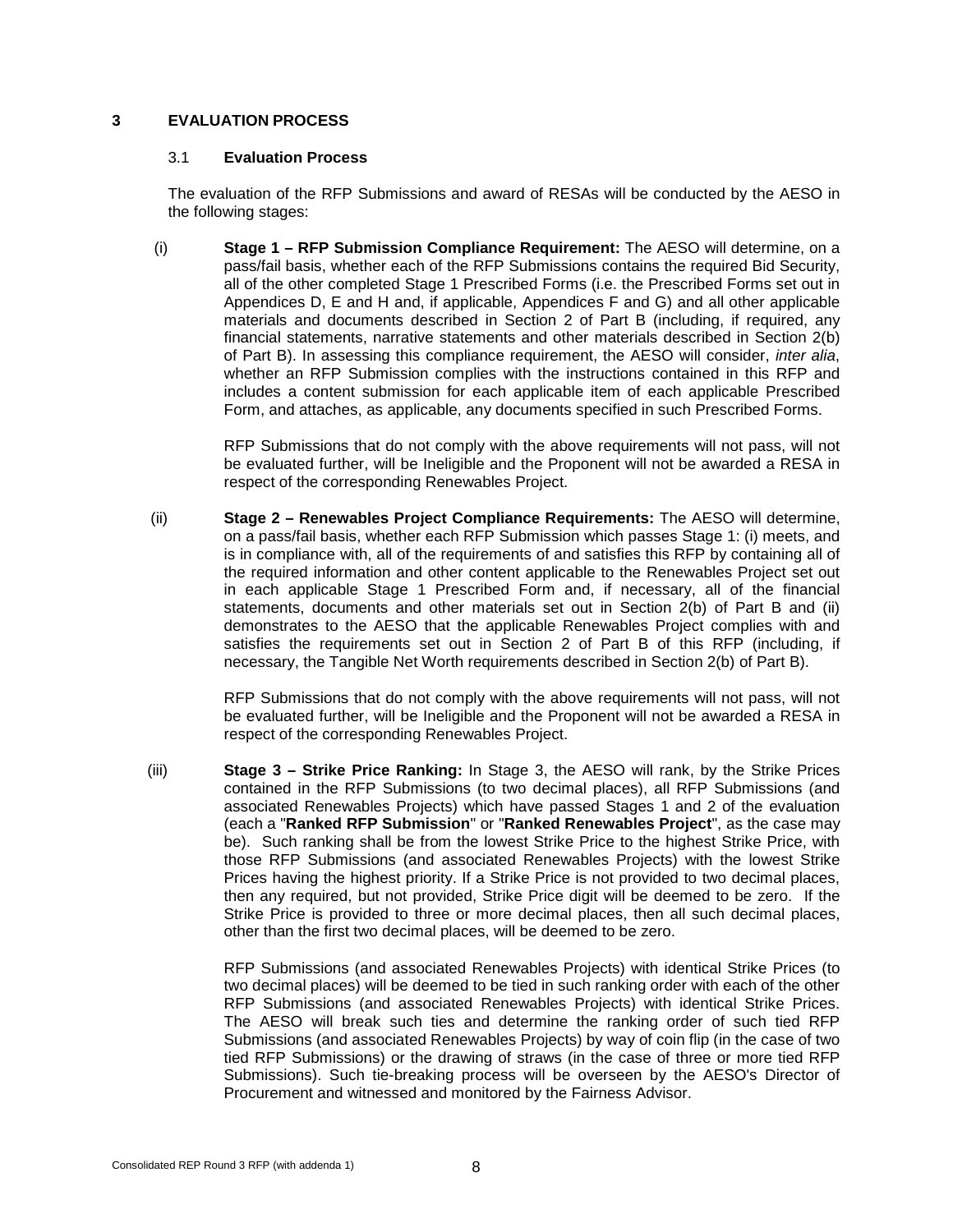#### (iv) **Stage 4 – Connection Capacity and TNW Assessments:** Following Stage 3, the AESO will, in respect of each Ranked Renewables Project:

- (a) if any Designated Equity Provider in respect of such Ranked Renewables Project is also a designated equity provider in respect of one or more Successful REP Round 2 Projects, undertake an additional Tangible Net Worth assessment in respect of such Designated Equity Provider to ensure that such Designated Equity Provider has sufficient Tangible Net Worth to support the total equity commitment made by it in respect of: (A) such Ranked Renewables Project, (B) any higher priority Ranked Renewables Projects (i.e. a Ranked Renewables Project with a lower Strike Price than the applicable Ranked Renewables Project) in respect of which such Designated Equity Provider has made an Equity Commitment, and (C) such Successful REP Round 2 Projects (each an "**RFP TNW Assessment**"); and
- (b) unless it has already assessed any Designated Equity Provider in respect of such Ranked Renewables Project as having insufficient Tangible Net Worth in accordance with an RFP TNW Assessment, assess whether, in the sole opinion of the AESO, such Ranked Renewables Project can be connected to the Transmission System without an expansion thereof, having regard to: (1) all Successful REP Round 2 Projects which are proposed to connect at the same substation, line, or planning area/region at which such Ranked Renewables Project is proposed to connect; and (2) all other Ranked Renewables Projects which: have proposed to connect at the same such substation, line or planning area/region; have a higher priority ranking (i.e. a lower Strike Price); and have already passed the Stage 4 Assessments (i.e. have not already been determined to be Ineligible pursuant to the provisions of this sub-section (iv)) (the "**RFP Connection Capacity Assessment**").

The order of Ranked Renewables Projects in respect of which the AESO will undertake the RFP Connection Capacity Assessment and, if applicable, the RFP TNW Assessment(s) (collectively the "**Stage 4 Assessments**") will be from the highest priority Ranked Renewables Project (i.e. the lowest Strike Price) to the lowest priority Ranked Renewables Project (i.e. the highest Strike Price).

If, upon undertaking and completing the Stage 4 Assessments in respect of a Ranked Renewables Project, the AESO determines either that:

(1) a Designated Equity Provider in respect of such Ranked Renewables Project which is also a designated equity provider in respect of one or more Successful REP Round 2 Projects does not have sufficient Tangible Net Worth to support the total equity commitment made by it in respect of: (A) such Ranked Renewables Project, (B) any higher priority Ranked Renewables Projects in respect of which such Designated Equity Provider has made an Equity Commitment, and (C) such Successful REP Round 2 Projects; or

(2) a Transmission System expansion will be required in order to connect such Ranked Renewables Project to the Transmission System (assuming that all Successful REP Round 2 Projects and all Ranked Renewables Projects in the priority ranking ahead of such Ranked Renewables Project which have already passed the Stage 4 Assessments are connected to the Transmission System);

then the RFP Submission containing such Renewables Project will be Ineligible.

All Ineligible RFP Submissions will be removed from further evaluation, and in no event (even if RESAs are awarded for an aggregate capacity amount greater than the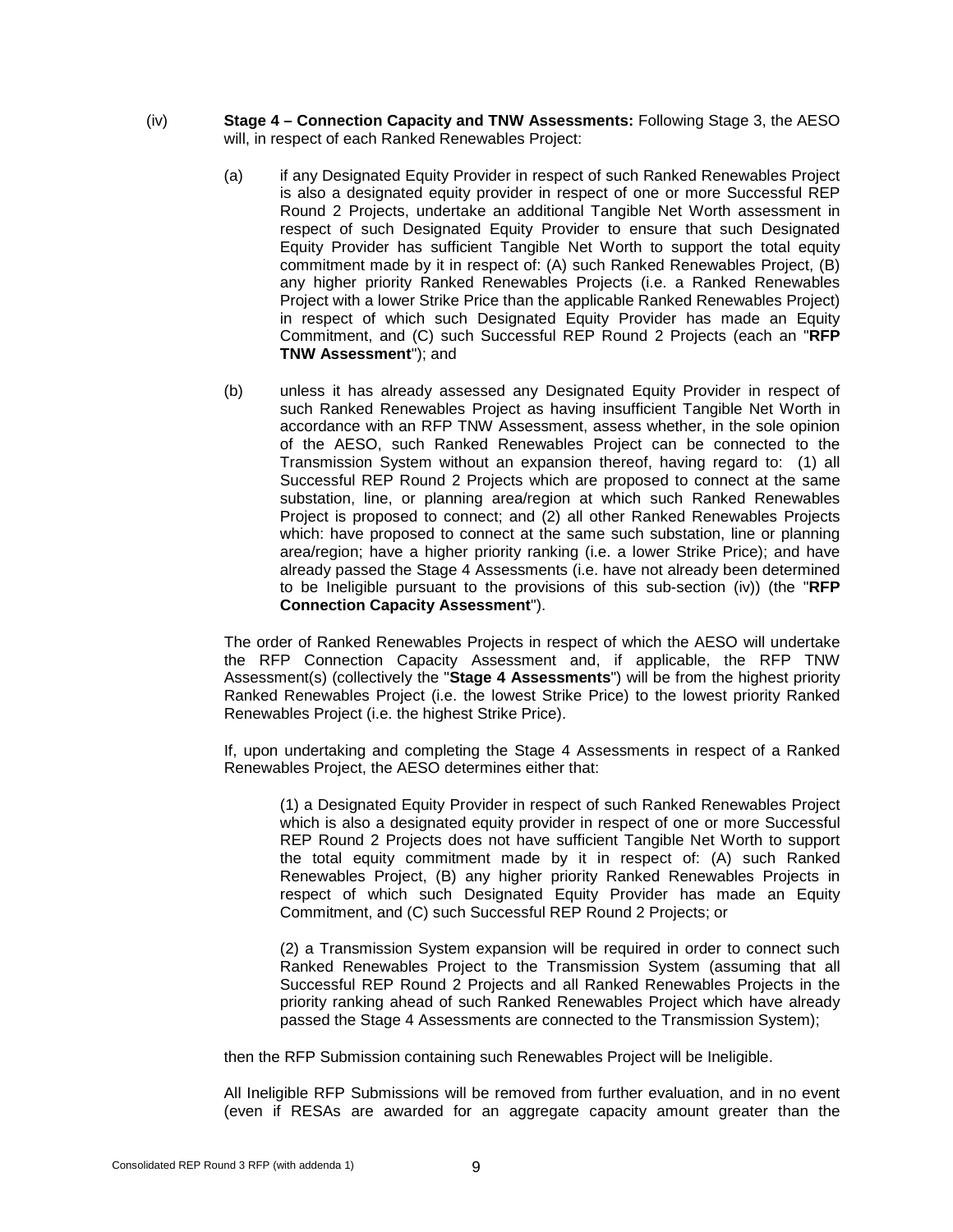Procurement Target) will Proponents be awarded RESAs in respect of such Renewables Projects.

For purposes of the RFP Connection Capacity Assessment, the base case against which a Ranked Renewables Project will be assessed relative to connection to the substation, line or planning area/region identified for it will be comprised of the same transmission system, generation, and load assumptions set forth in Section 4.1 of the RFQ with respect to the RFQ Connection Capacity Assessment, with the exception that the assumption with respect to generation being delivered to the Transmission System shall additionally include all Successful REP Round 2 Projects and all Ranked Renewables Projects in the priority ranking ahead of such Ranked Renewables Project which have already passed the Stage 4 Assessments.

For purposes of the RFP TNW Assessment, the Tangible Net Worth for any Designated Equity Provider of a Ranked Renewables Project which is also a designated equity provider in respect of one or more Successful REP Round 2 Projects will be assessed in accordance with Section 4 of Part B of the RFQ, which shall apply *mutatis mutandis*, with the exception that: (i) the TNW Requirement shall be based on the equity commitment of such Designated Equity Participant in respect of such Ranked Renewables Project plus its equity commitment as a designated equity provider in respect of all such Successful REP Round 2 Projects and all Ranked Renewables Projects in the priority ranking ahead of such Ranked Renewables Project which have already passed the Stage 4 Assessments, and (ii) such assessment shall not take into account the Priority for Evaluation.

(v) **Stage 5 – Selection of Ranked Renewables Projects:** Ranked Renewables Projects that: (i) have not been determined to be Ineligible pursuant to the application of the Stage 4 Assessments or otherwise determined to be Ineligible or Disqualified pursuant to the terms of this RFP, (ii) have been ranked with the highest priority (i.e. have the lowest Strike Prices) and (iii) have aggregate Contract Capacities of up to, but not exceeding, the Procurement Target, will be Selected Renewables Projects and their corresponding Proponents will be Selected Proponents in respect of such projects. Subject to approval of the Minister under Section 7(3) of the REA, the Selected Proponents will be awarded RESAs in respect of such Selected Renewables Projects.

> Notwithstanding the foregoing paragraph, the AESO may in its sole discretion and with the approval of the Minister under Section 7(3) of the REA, award RESAs in respect of Renewables Projects such that the aggregate Contract Capacities of all Renewables Projects awarded RESAs pursuant to this Stage 5 exceeds the Procurement Target.

The AESO reserves the right to award RESAs in respect of Ranked Renewables Projects with Strike Prices higher than the Strike Prices of unsuccessful Ranked Renewables Projects if: such unsuccessful Ranked Renewables Projects are Ineligible, Disqualified, or are otherwise rejected pursuant to the terms of this RFP.

#### <span id="page-14-0"></span>3.2 **Compliance**

In addition to the AESO's other rights in this RFP relating to RFP Submissions, Renewables Projects and the evaluation of same, if, in the sole and absolute discretion of the AESO, an RFP Submission does not comply with, meet or satisfy the terms or requirements of this RFP, the AESO may, but will not be required, to do one or more of the following: (i) reject, but will not be required to reject, and either Disqualify such RFP Submission (if permitted pursuant to the terms of this RFP) or determine such RFP Submission to be Ineligible, in either case without liability, cost or penalty, (ii) request additional information from the applicable Proponent respecting any deviation from the requirements or terms of this RFP which, in its opinion, is not a Material Deviation and incorporate the Proponent's response into the applicable RFP Submission, (iii)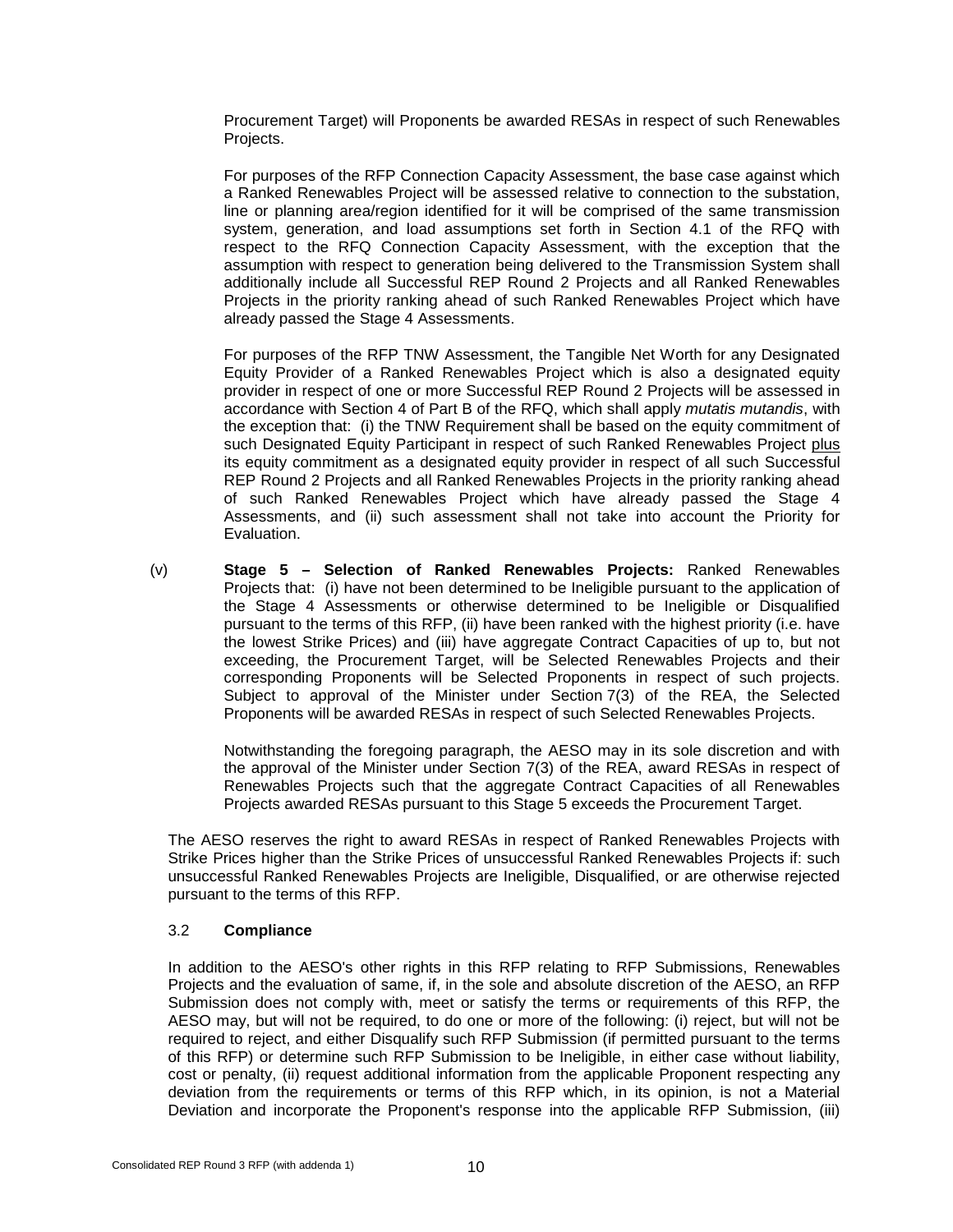request that the Proponent correct or remedy any deviation, error, omission or failure to comply that, in the AESO's sole and absolute discretion, does not constitute a Material Deviation and incorporate the Proponent's corrected or remedied submissions into the applicable RFP Submission, or (iv) waive any failure to comply that, in the AESO's sole and absolute discretion, does not constitute a Material Deviation. In addition, the AESO shall determine, in its discretion, whether or not a Prescribed Form has been completed.

For purposes of this RFP:

- a) "**comply**" and "**compliance**" means that the RFP Submission conforms to the requirements or terms of the RFP without Material Deviation;
- b) "**must**" when used in connection with a submission requirement, means a requirement that must be met in order for the RFP Submission to receive further consideration, and the failure to satisfy same will result in the automatic rejection of such RFP Submission (and determination that such RFP Submission is Ineligible); and
- c) "**should**" when used in connection with a submission requirement, means a requirement that has a significant degree of importance to the objective of the RFP, and failure to satisfy same may result in the rejection of the RFP Submission (and a determination that such RFP Submission is Ineligible).

Each Proponent acknowledges and agrees that the AESO's evaluation of compliance with this RFP is not an evaluation of absolute compliance.

#### <span id="page-15-0"></span>3.3 **Evaluation Notice to Proponent**

Following the AESO's completion of its evaluations of the RFP Submissions and determination of Selected Renewables Projects, the AESO will give notice to each Proponent (by giving notice to its Proponent's Representative) informing the Proponent as to whether or not each of its Renewables Projects has become a Selected Renewables Project. Notification in respect of unsuccessful Renewables Projects will occur after all REP Round 3 RESAs have been awarded.

A notice from the AESO advising a Proponent that its Renewables Project has become a Selected Renewables Project will be deemed delivered to the Proponent's Representative and the Proponent twenty-four (24) hours following the time, in the records of the AESO, at which the AESO sends such notice through the Proponent's Account to the Proponent's Representative.

#### <span id="page-15-1"></span>3.4 **Debriefing**

Proponents may request a debriefing after being notified by the AESO under Section 3.3 of Part A. The AESO will hold a single debrief meeting for each such Proponent in which they can discuss any Renewables Projects of the Proponent. Requests must be made in writing through the Proponent's Account and must be made within thirty (30) days of such notification. The sole purpose of the debriefing session is to assist the Proponent in presenting better RFQ Submissions and RFP Submissions in subsequent procurements by the AESO. Debriefing is not available for the purpose of providing an opportunity to challenge the AESO's evaluations or this Competition.

#### <span id="page-15-2"></span>3.5 **Fairness Advisor**

The AESO has appointed a Fairness Advisor for this Competition. The Fairness Advisor will review and comment on the evaluation process for the RFP for purposes of identifying potential fairness issues, and will monitor all stages of the Competition to ensure that it is carried out in a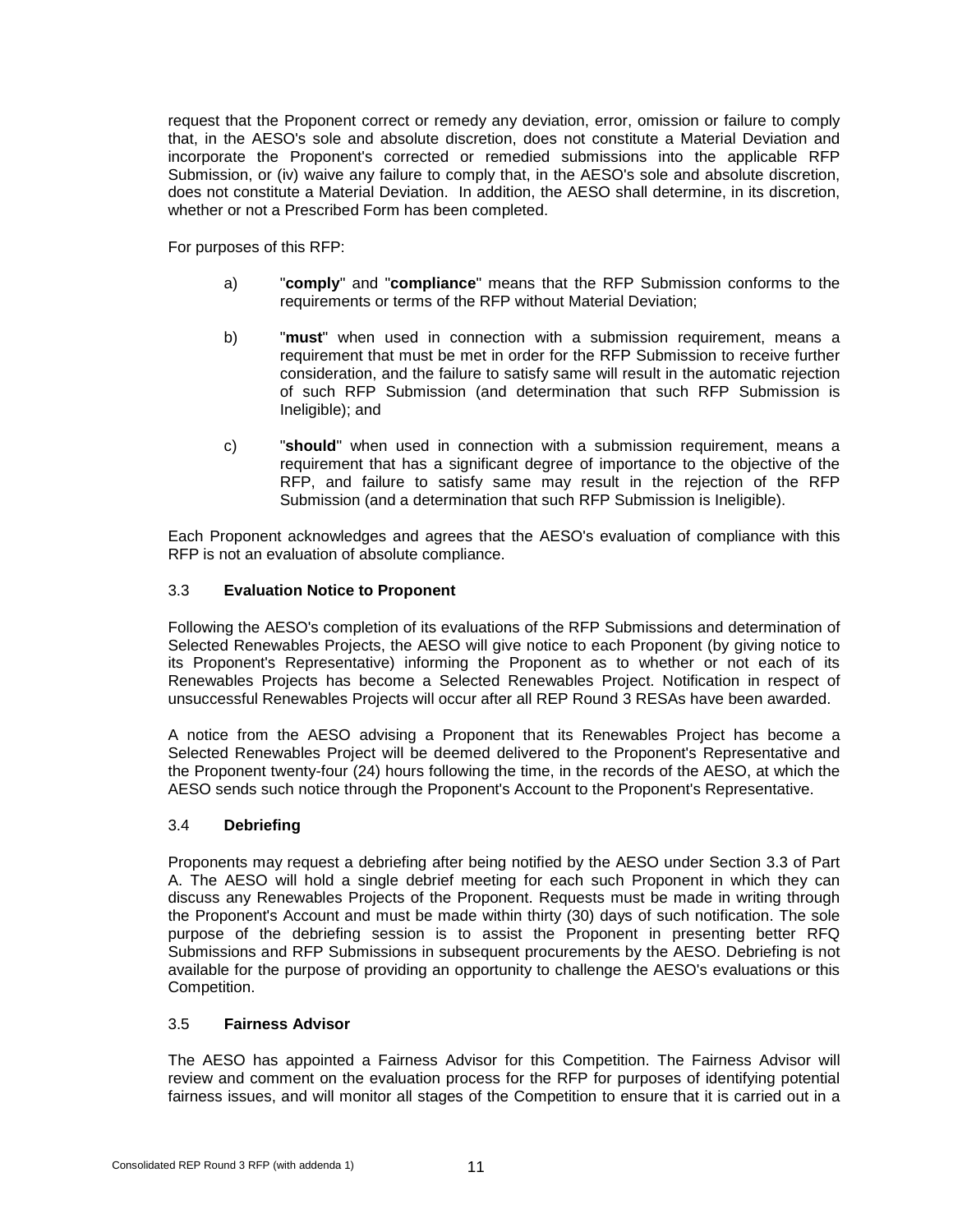fair and transparent manner, and in a manner that is consistent with the REP Round 3 terms and conditions. The Fairness Advisor will be provided with full access to any documents it may need, and to all meetings. The Fairness Advisor will provide a written report which will be made public by the AESO at the end of the Competition.

If a Proponent wishes to make direct contact with the Fairness Advisor, it must make such a request in writing to the AESO through the REP Bonfirehub Site. The AESO will discuss all such requests for direct contact with the Fairness Advisor and, if the Fairness Advisor agrees that direct contact with the Proponent is appropriate, the Proponent will be notified and the Fairness Advisor will initiate the arrangements for the direct contact, as it determines appropriate.

#### <span id="page-16-0"></span>3.6 **Limited Evaluation**

By participating in this Competition, the Proponent acknowledges that the AESO's evaluations under the RFQ and RFP are for the limited purpose of evaluating eligibility to participate in this Competition and that the AESO has not, and will not, as part of the RFQ and RFP evaluations, review any Qualification Submissions or RFP Submissions for compliance with Laws. The AESO makes no representation that any Selected Renewables Projects complies applicable Laws.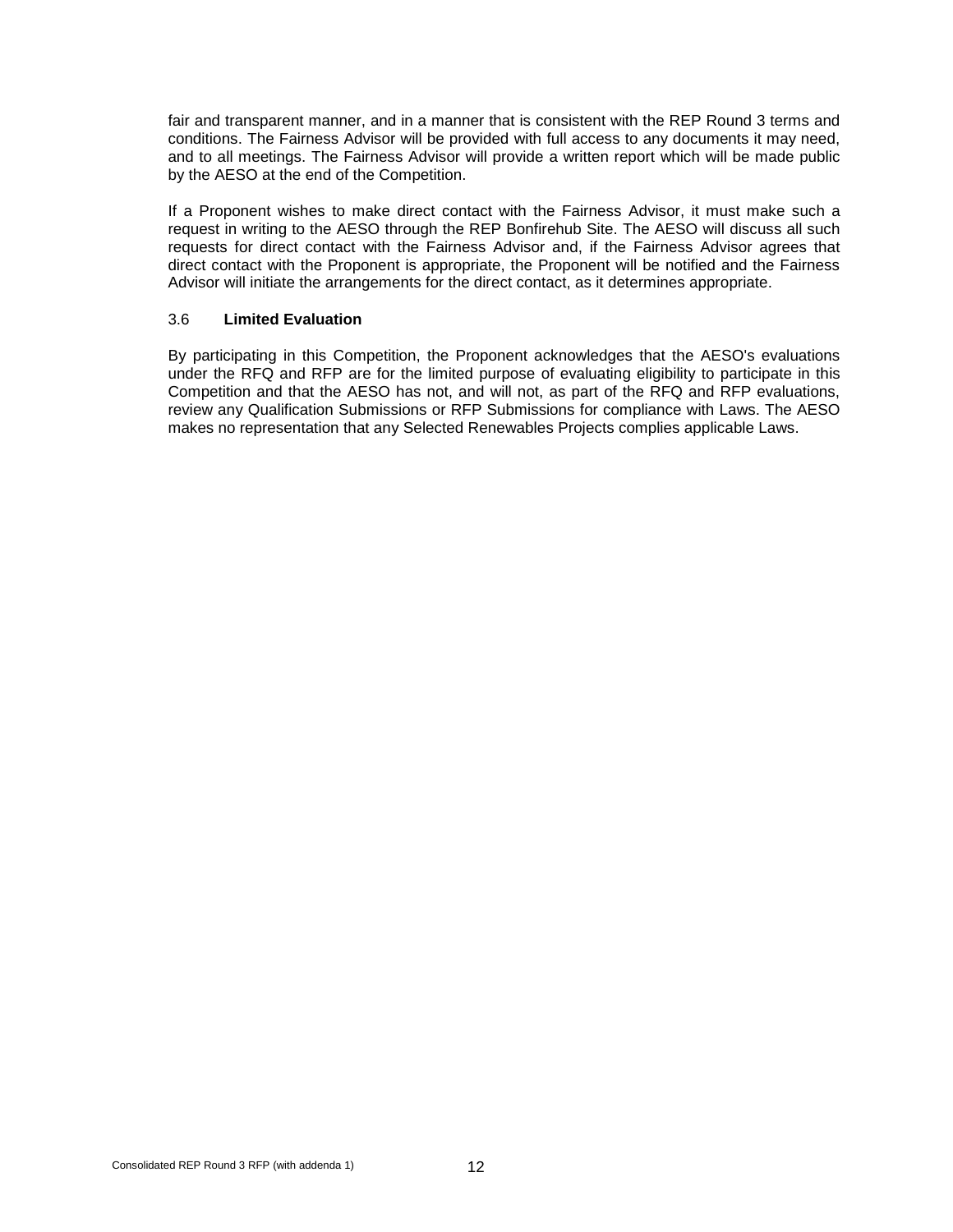#### <span id="page-17-1"></span><span id="page-17-0"></span>**4 COMMUNICATIONS AND INFORMATION**

#### 4.1 **Communications, Enquiries and Requests for Clarification**

Except as otherwise set out in this RFP, communications, Clarifications and Enquiries from the Proponent related to this RFP should be submitted to the AESO through the REP Bonfirehub Site. Except as otherwise set out in this RFP, all communications, responses, Requests for Clarification and Addenda from the AESO to a Proponent will be made through the REP Bonfirehub Site. All communications made by the AESO through the Proponent's Account will be deemed to be communications provided by the AESO to the Proponent's Representative. All communications received by the AESO through the Proponent's Account will be deemed to be communications provided to the AESO by the Proponent's Representative. No communications may be provided to the AESO by the Proponent other than through the Proponent's Account. It is the Proponent's responsibility to continually check the REP Bonfirehub Site for updates and communications.

The AESO may, but will not be obligated to, respond to any communications or Enquiry but if it does so, it may respond at such time as it determines.

All Enquiries in respect of this RFP or RFP Submissions must be submitted to the AESO not later than the Deadline for Enquiry. A Proponent may, if it considers that its Enquiry relates to commercially sensitive matters, request the Enquiry be kept confidential by setting out such request in the Enquiry and by clearly marking the Enquiry as "Commercial in Confidence". An Enquiry should only be marked "Commercial in Confidence" if it contains commercially sensitive information related to the business or assets of the Proponent. The AESO may, in its discretion, respond to the Enquiry submitted as "Commercial in Confidence" or not as it determines in its discretion.

If the AESO concludes, in its discretion and including for purposes of fairness in the Competition, that the AESO should not respond to an Enquiry on a confidential basis, the AESO will endeavour to notify the Proponent who submitted the Enquiry marked "Commercial in Confidence" of same within three (3) Business Days of such Enquiry being submitted to the AESO. The Enquiry will be deemed withdrawn upon issuance of the AESO's notice.

Despite any other part of this RFP, and despite any matter being identified by a Proponent as "Commercial in Confidence", the AESO may issue one or more communications, Addenda or other responses to all Proponents if the AESO, in its discretion, considers the matter to be a matter of substance that should be brought to the attention of all Proponents for purposes of fairness in, or maintaining the integrity of, the Competition.

The following provisions will apply to any communications with the AESO, or the delivery of documents to the AESO through the Proponent's Account where such communications or deliveries are permitted by the terms of this RFP:

a) the AESO does not assume any risk or responsibility or liability whatsoever to any Proponent for ensuring that the Proponent's Account is in good working order, able to receive transmissions, or not engaged in receiving other transmissions such that a Proponent's transmission cannot be received, or if a permitted communication or delivery is not received by the AESO or received in less than its entirety, within any time limit specified by this RFP, or that a Proponent's transmission is not subject to being intercepted or that the confidentiality of such transmission will not be otherwise comprised during transit; and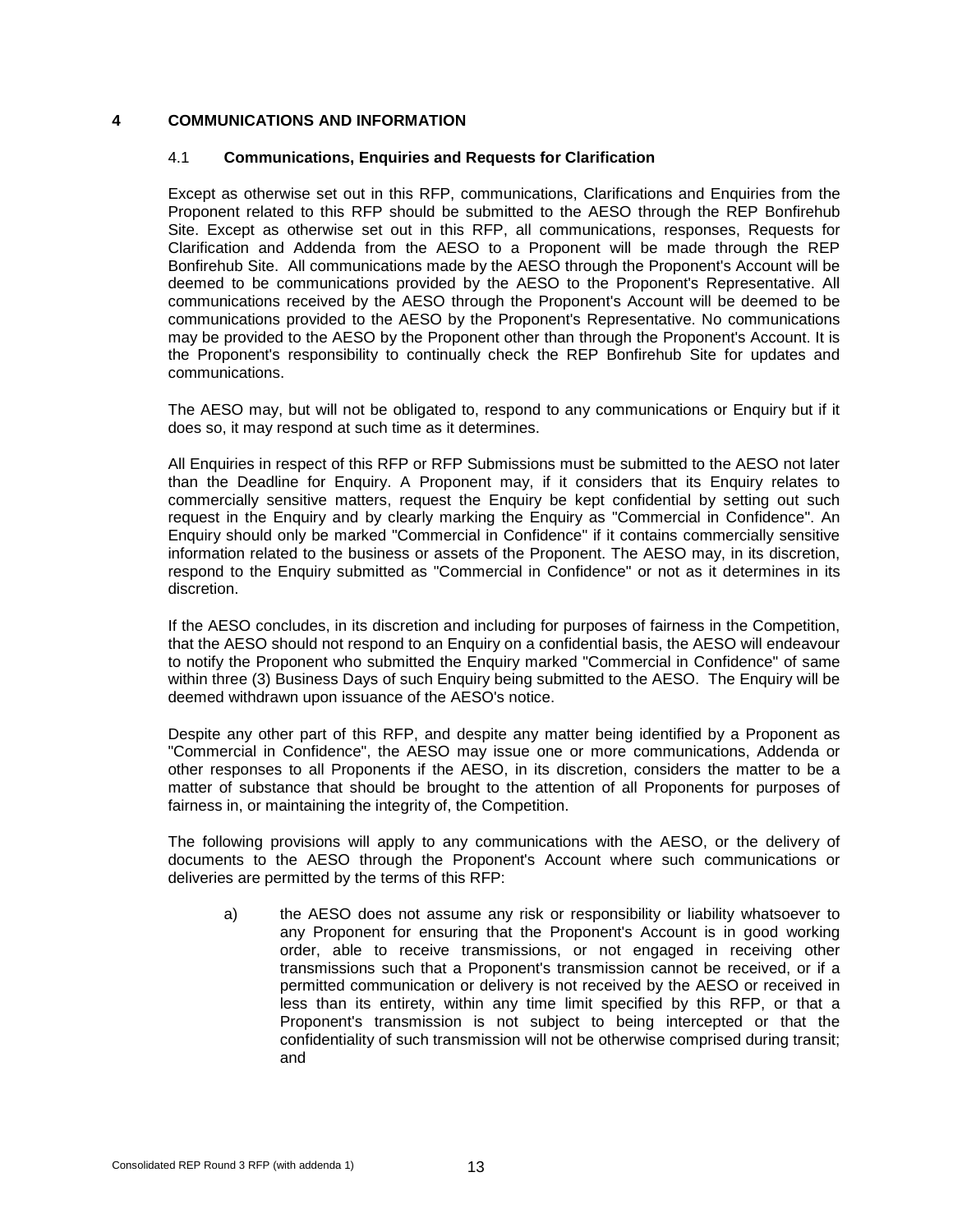b) all permitted communications with, or delivery of documents to, the AESO will be deemed as having been received by the AESO on the dates and times indicated on the REP Bonfirehub Site in respect of the Proponent's Account.

#### <span id="page-18-0"></span>4.2 **Addenda**

This RFP may be amended by Addenda in accordance with this Section 4.2 of Part A. If the AESO, for any reason, determines that it is necessary to provide additional information adding to or relating to this RFP, such information will be communicated by posting an Addendum on the REP Bonfirehub Site.

Each Addendum may contain important information, including significant changes to this RFP, and Proponents are responsible for visiting the REP Bonfirehub Site as often as is necessary to ensure that they obtain all of the Addenda to this RFP and other notices issued by the AESO from time to time.

#### <span id="page-18-1"></span>4.3 **Clarification and Additional Information**

The AESO may in its sole discretion request additional information from or make a Request for Clarification to any Proponent before or after the RFP Submission of that Proponent has been received. Proponents are to submit the additional information or Clarifications to the AESO through the Proponent's Account, or as otherwise stipulated by the AESO, within the time limit specified by the AESO. Proponents are responsible for visiting the REP Bonfirehub Site as often as is necessary to ensure that they receive such requests issued by the AESO from time to time.

The AESO may incorporate such additional information or Clarifications into the Proponent's applicable RFP Submission provided that such additional information or Clarification shall not be incorporated to the extent it contains, in the AESO's opinion, material additions, variations or alterations to the RFP Submission.

#### <span id="page-18-2"></span>4.4 **No Public Disclosure**

No communication about or disclosure of any information included in its RFP Submission, shall be issued or made by any Proponent, any of its Proponent Team Members, or any of its or their Affiliates either during or after the Competition without first obtaining the prior written consent of the AESO.

Each Proponent shall ensure that all of its Proponent Team Members and their Affiliates comply with this provision. Any breach of this provision may result in Disqualification of the Proponent from the Competition.

#### <span id="page-18-3"></span>4.5 **Prohibited Communications**

Proponent communications must be only for Permitted Purposes and for no other purposes and may not be for Excluded Purposes. In cases of breach of the foregoing communications rules, the AESO may, in its sole and absolute discretion, without any liability, cost or penalty, and in addition to any other remedies available to it at Law, Disqualify the Proponent or any of its RFP Submissions.

If a Proponent or any Proponent Team Member has any questions regarding the appropriateness of specific communications, they are advised to seek advice from the AESO through the REP Bonfirehub Site.

The AESO shall have the right to request and obtain from a Proponent, and the Proponent shall if so requested promptly provide to the AESO, information regarding any communications by such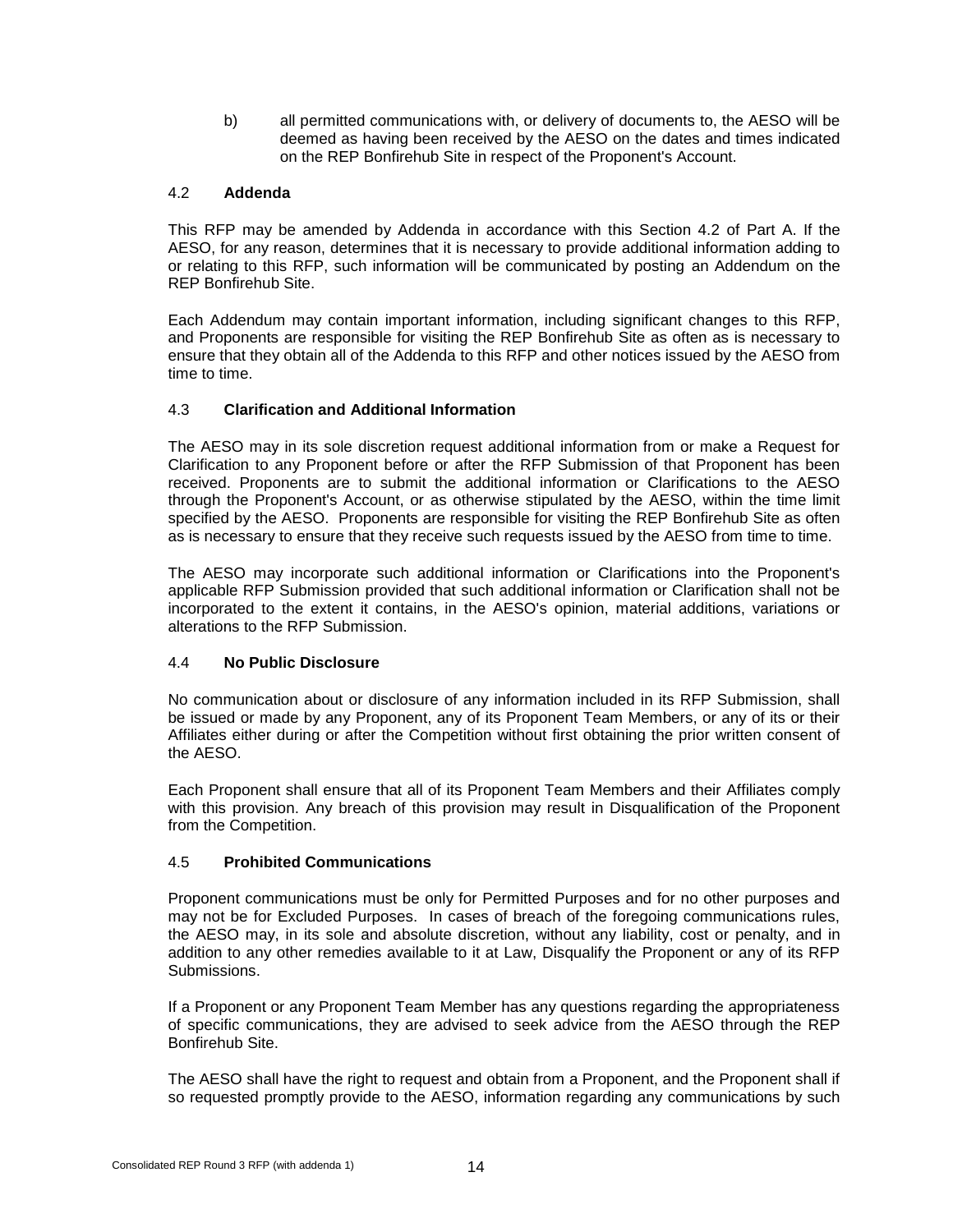Proponent or any of its Proponent Team Members with respect to the Competition, its RFP Submission or REP Round 2 after the issuance of the RFQ. The Proponent shall provide all information reasonably necessary or appropriate to allow the AESO to assess whether such communications are or were for Permitted Purposes or Excluded Purposes.

#### <span id="page-19-0"></span>4.6 **No Lobbying**

Proponents and Proponent Team Members are strictly prohibited from communicating with any officer, member or employee of the AESO, the Government of Alberta or any of its departments, any Restricted Party, or any other Person involved in development, administration or evaluation activities in respect of the RFP with an aim to influence the outcome of the RFP process. Failure to comply with this provision may result in Disqualification of such Proponent from the RFP process.

#### <span id="page-19-1"></span>4.7 **FOIP Act**

The AESO is a public body subject to the provisions of Alberta's *Freedom of Information and Protection of Privacy Act* ("**FOIP**"). FOIP provides broad access to information rights to the public, however it does include mandatory exceptions that prohibit the disclosure of certain third party information supplied explicitly or implicitly in confidence, when disclosure could reasonably be expected to, among other things, significantly harm the business interests of a third party or when disclosure would unreasonably invade individual privacy.

Information provided by a Proponent is subject to, and may be released in accordance with, the provisions of FOIP. Proponents should clearly understand that despite marking portions of their RFP Submission(s) as confidential, the AESO may be required to disclose some or all of that information, where that information is not protected from disclosure through an exemption in FOIP Act or other applicable legislation. Proponents should not assume that such an exemption is available.

#### <span id="page-19-2"></span>4.8 **Disclosure of Information About Proponents**

RFP Submissions will, as deemed necessary or appropriate by the AESO, be disclosed on a confidential basis to the evaluation team, the AESO's Fairness Advisor, the AESO's counsel and other advisors retained in connection with the Competition.

Notwithstanding anything else in this RFP and except as restricted by law, the AESO may choose to, and will be entitled to, publish or otherwise disclose Proponents' names, Selected Proponents' names, aggregated information or data regarding RFP Submissions and Proponents, specific information in respect of Selected Renewables Projects (other than the Strike Price), and other specific information in respect of the Competition (which information does not specifically identify Proponents or their RFP Submissions), including the following:

- the number of Proponents and RFP Submissions;
- the number of RFP Submissions submitted, rejected, Disqualified or determined to be Ineligible;
- the number of Renewables Project(s) awarded RESAs;
- Selected Renewables Projects' names, locations, and Contract Capacities;
- the Contract Capacity (both range and aggregate total) of the proposed Renewables Projects in respect of which RFP Submissions were made;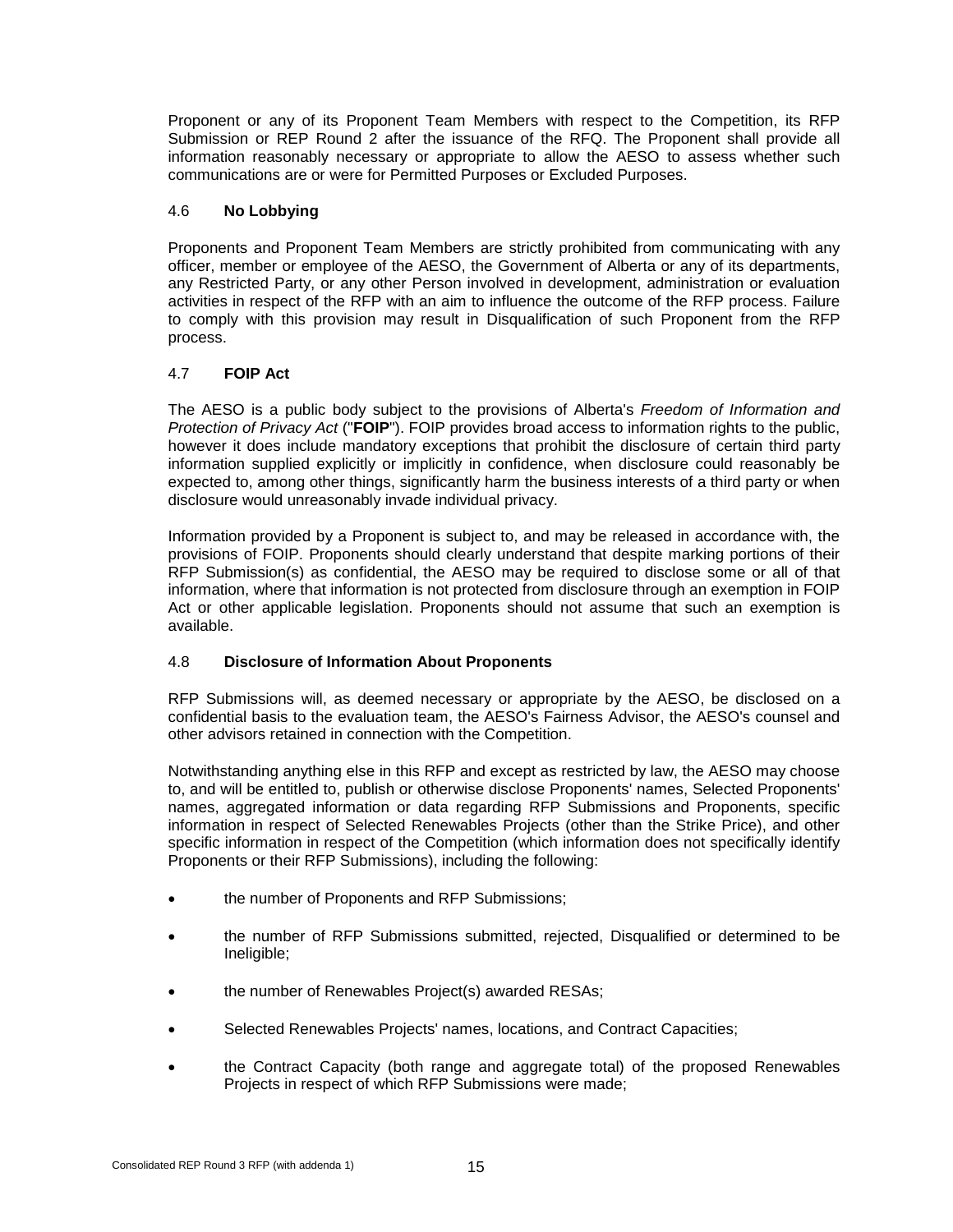- weighted average Strike Prices and/or range of Strike Prices of Selected Renewables Projects; and
- a breakdown of any of the foregoing information by type of Renewable Fuel.

In all events, any and all information provided by Proponents, including all information contained in RFP Submissions, may be disclosed by the AESO to the Government of Alberta. The Government of Alberta may publish or disclose such information as it deems appropriate.

#### <span id="page-20-0"></span>4.9 **Accuracy of Information**

While the information in this RFP and all other information provided by the AESO (including any information provided on the AESO website: [www.aeso.ca\)](http://www.aeso.ca/) has been prepared in good faith, the AESO does not represent such information to be accurate, comprehensive or to have been independently verified. The information and materials provided to Proponents by the AESO, including reports, maps, analyses, and other materials, through the REP Bonfirehub Site or the Proponent's Account or otherwise in connection with the Competition, may have been originally produced by the AESO, or by a third party or originally produced by a third party and altered, varied or summarised by the AESO. All such information and material is used by each Proponent on an "as is" basis and entirely at its own risk. The AESO neither represents nor warrants nor guarantees that the same constitute all or correct or complete or current versions thereof or of all Laws, standards and other materials applicable to a Proponent or Renewables Projects or this Competition and the AESO makes no representation of any kind (express or implied) with respect thereto. Each Proponent is solely responsible for becoming familiar with, and is required to satisfy itself as to, all Laws, standards and other information, materials and matters applicable to it in relation to Renewables Projects and this Competition. All such information and materials are provided by the AESO without, and the AESO expressly disclaims, warranty, representation or guarantee of any kind or nature (including express or implied) and none of same may be relied upon in any way by the Proponent and the Proponent shall have no recourse to the AESO nor any third party who has provided information (and the Proponent will not pursue any Claim against any such third party in relation to such information), nor shall the AESO or any such third party have any liability (all of which is disclaimed) to any of them, in respect thereof.

All information provided whether by the AESO or a third party for purposes of this RFP is intended to be used solely by the Proponent in relation to this Competition. No such information may be used for any other purpose whatsoever, including commercial gain. The AESO may add, remove or alter information and other materials to, from or in the REP Bonfirehub Site or the Proponent's Account at any time and from time to time as it sees fit in relation to this RFP and throughout the Competition. It is the responsibility of each Proponent to remain current with respect to information and other materials in the REP Bonfirehub Site and Proponent's Account. The AESO at no time accepts responsibility to inform (nor shall it have any liability for not informing) any Proponent of any such additions, removals or alterations to, from or in the REP Bonfirehub Site or Proponent's Account. For absolute clarity, a Proponent uses material and information provided by the AESO at its own risk and must rely entirely on its own investigations and diligence with respect to the Competition and Renewables Projects.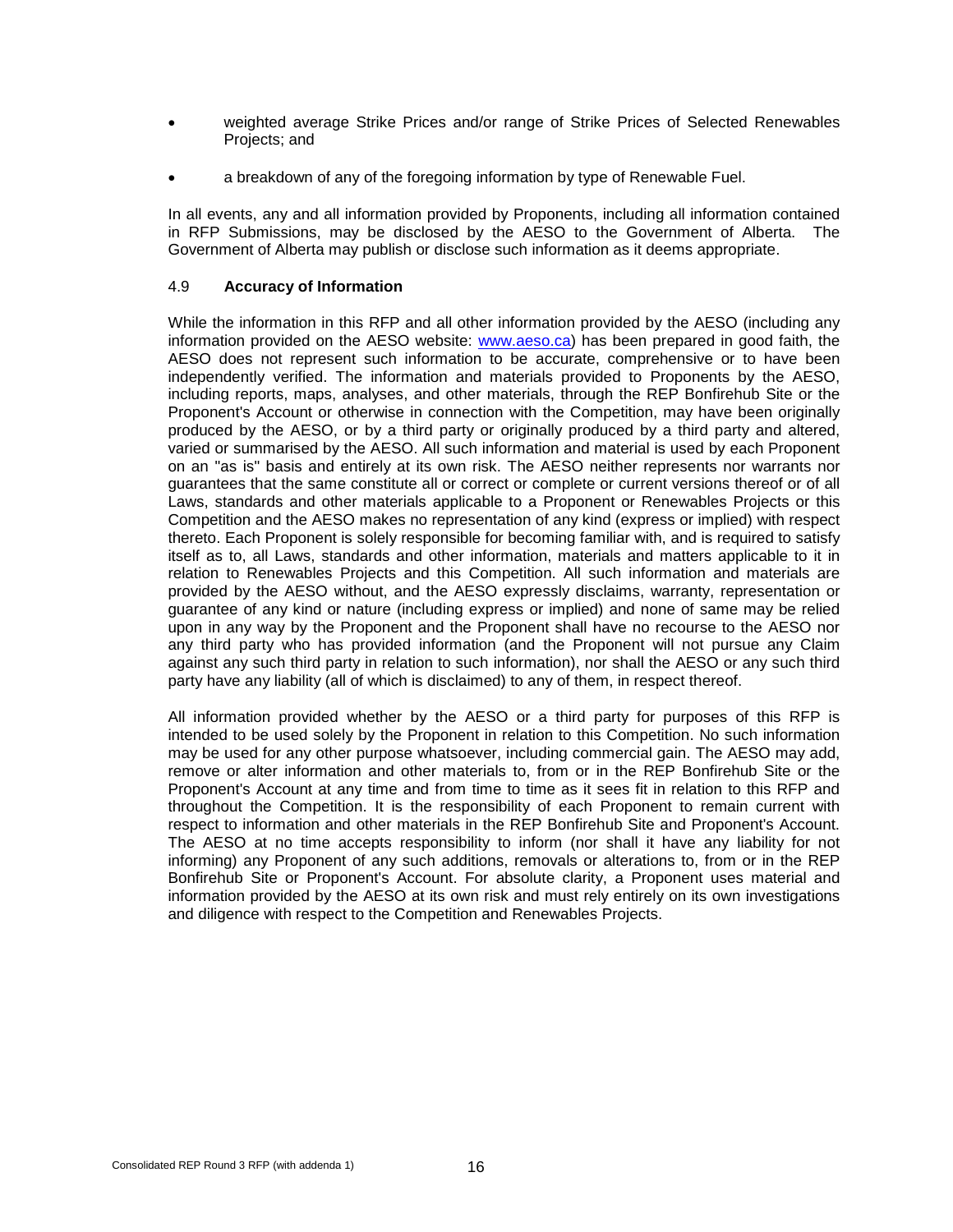#### <span id="page-21-1"></span><span id="page-21-0"></span>**5 CONFLICTS, CHANGES AND COLLUSION**

#### 5.1 **Conflict of Interest**

A Proponent must not conduct itself in a manner that creates or is likely to create a Conflict of Interest or, without the consent of the AESO, the perception of a Conflict of Interest. Failure to comply with this provision may result in Disqualification of the Proponent from the Competition.

#### <span id="page-21-2"></span>5.2 **Changes**

No Changes to the Proponent Team may be implemented following the RFP Submission Deadline. For clarity, no changes to the Proponent Team may be made prior to the RFP Submission Deadline except in accordance with the provisions of the RFQ.

Following the RFP Submission Deadline, the AESO will not consider a Change to have occurred where a Proponent removes an Individual from its Proponent Team, provided that the Individual was employed with an Entity that was a Proponent Team Member and that same Entity remains a Proponent Team Member.

#### <span id="page-21-3"></span>5.3 **Collusion**

Proponents must ensure that their participation in this RFP is conducted in compliance with the Non-Collusion Requirements and without fraud or anti-competitive behaviour on their part in connection with the preparation and submission of their RFP Submissions. Proponents and Proponent Team Members, in connection with the preparation and submission of their RFP Submissions, shall not engage in discussions or other communications with any other Proponents or any team participating in REP Round 2 (except in the case where all members of the Proponent Team Members and the team participating in REP Round 2 are the same). Breach of this provision may result in Disqualification of the Proponent from the RFP process.

In the event a Proponent or any Proponent Team Member has, or may have, business relationships or business or other exchanges outside the scope of the Competition and, particularly this RFP, with any other Proponent, or its Proponent Team Members or any participants in REP Round 2 which business relationships, business or other exchanges have not been the subject of a decision or advance decision by the AESO pursuant to the RFQ, and any of them is concerned that such relationships or exchanges might be viewed by the AESO as being non-compliant with the Non-Collusion Requirements, or providing an opportunity for fraud or anticompetitive behaviour, then they may request a decision or advance decision from the AESO in respect thereof as set out below.

A Proponent or a current or prospective Proponent Team Member which has concerns regarding whether it or a current or prospective employee, advisor or Proponent Team Member of such Proponent is, or may be, a Restricted Party, or has a concern about any Conflict of Interest or any unfair advantage it may have or be perceived to have, is encouraged to request a decision or advance decision from the AESO by Submitting the following information:

- a) name and contact information of the Person about which the decision is requested;
- b) a description of the relationship that raises the possibility or perception of a Conflict of Interest or unfair advantage;
- c) a description of the steps taken to date, and future steps proposed to be taken, to mitigate the Conflict of Interest, perception of Conflict of Interest or unfair advantage; and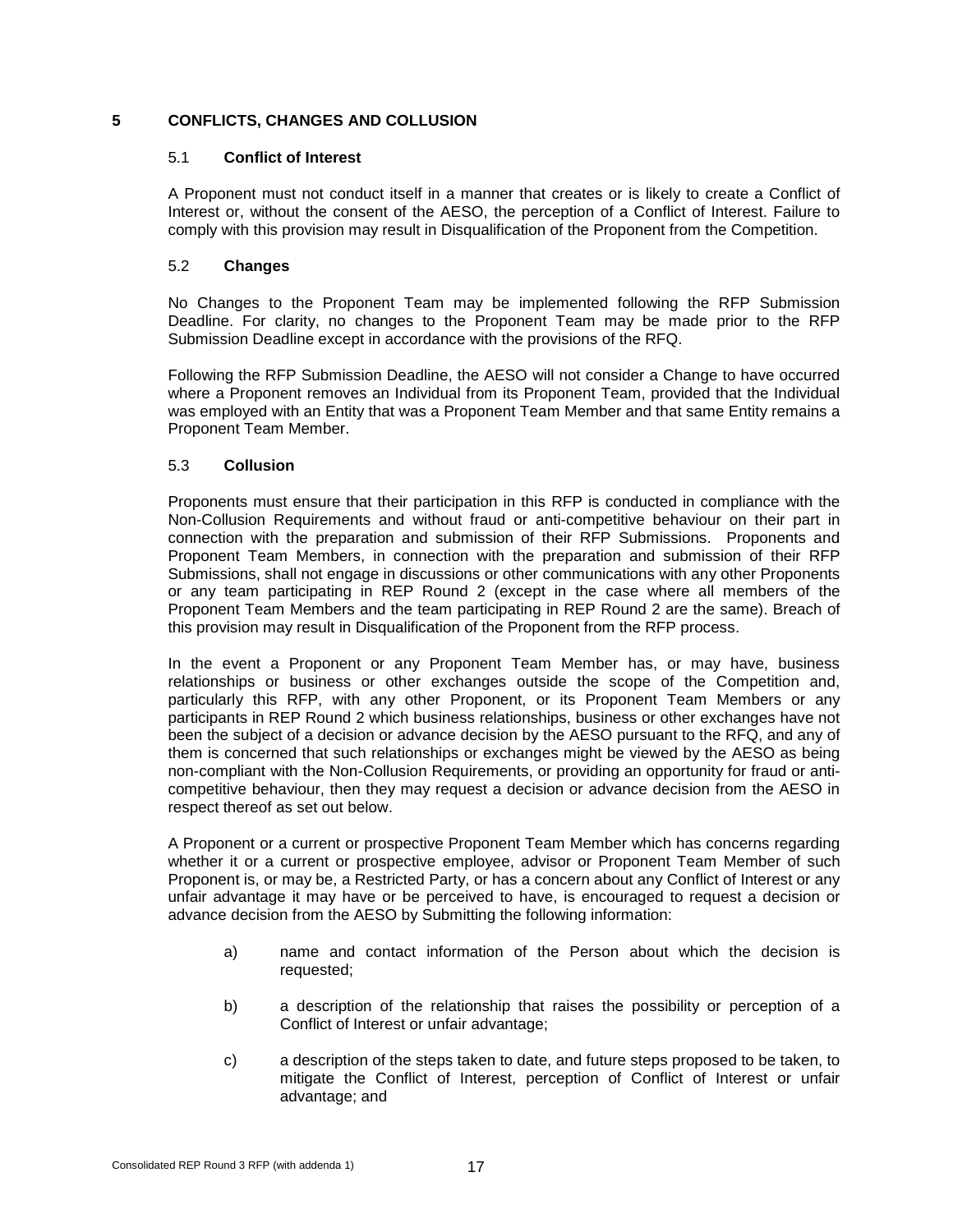d) copies of any relevant documentation.

If a Proponent or prospective Proponent Team Member or advisor becomes a Restricted Party, it may be listed in an Addendum, or in subsequent Competition documents, as a Restricted Party.

#### <span id="page-22-0"></span>5.4 **Decision Final and Binding**

The decision of the AESO in any matters referred to in Section 5.3 of Part A is final and binding on the Persons requesting the ruling and all other Persons including all Proponents, their Proponent Team Members, and the AESO. The AESO reserves the discretion to establish relevant processes, from time to time, relating to any of the foregoing including identifying any circumstances in which a decision may be reconsidered.

The AESO may provide any circumstances and information relating to any decision, and the decision by it, regarding any of the foregoing to all Proponents if the AESO, in its discretion, determines that the decision is of general application or is in the interests of a fair and transparent Competition.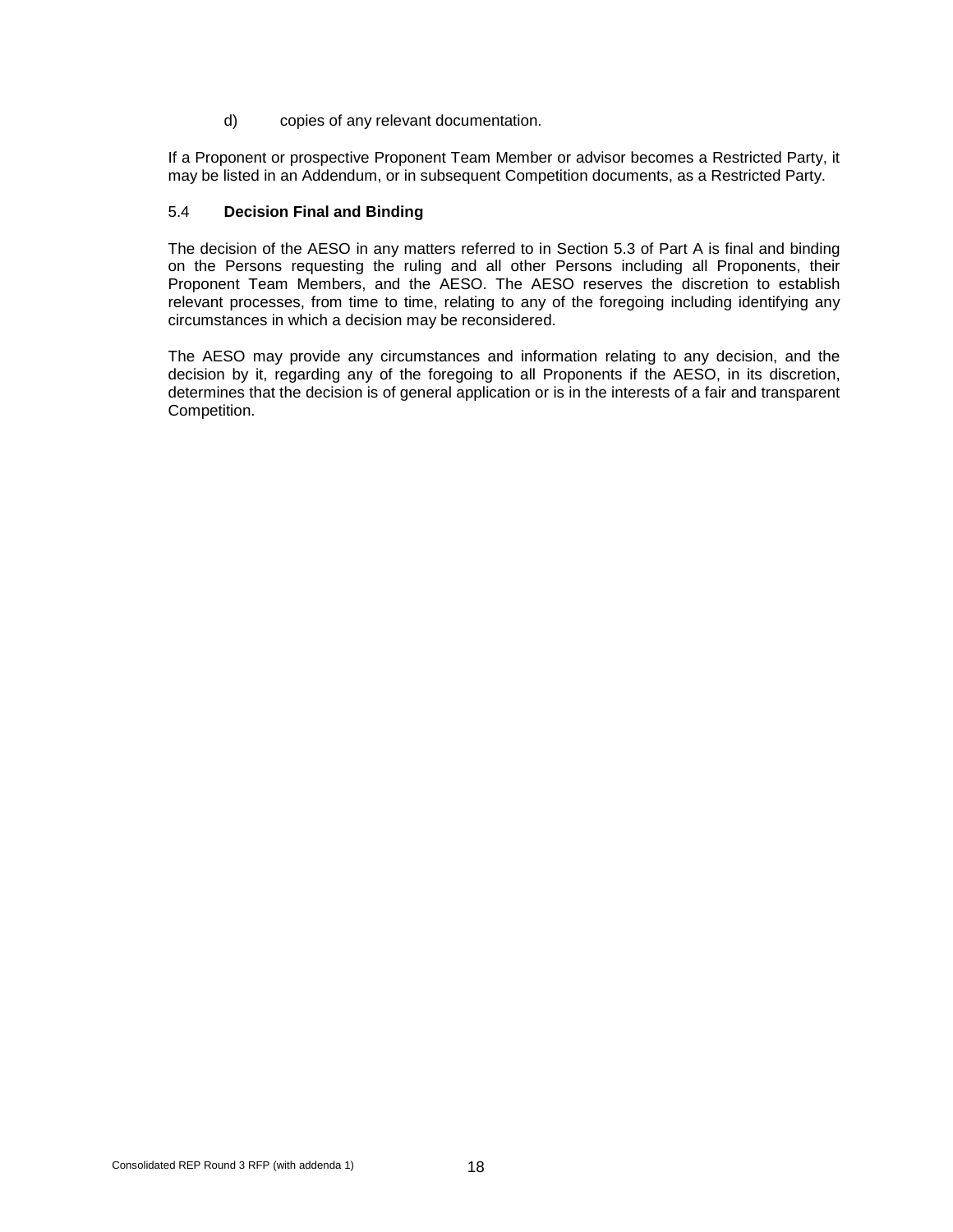#### <span id="page-23-1"></span><span id="page-23-0"></span>**6 GENERAL TERMS AND CONDITIONS**

#### 6.1 **RFP Documents**

The following materials form part of, and are incorporated into, this RFP:

- a) the body of this RFP;
- b) all Appendices hereto; and
- c) all Addenda.

Any conflict or inconsistency between the body of this RFP, the Appendices and any Addenda shall be resolved by interpreting the documents and information in the following order from highest priority to lowest priority:

- a) Addenda;
- b) Part A;
- c) Part B; and
- d) the Appendices.

All information and materials (including responses to questions or Enquiries, information on the AESO website [\(www.aeso.ca\)](http://www.aeso.ca/) and information provided otherwise) are provided for information purposes only, do not form part of this RFP and are not binding on the AESO.

#### <span id="page-23-2"></span>6.2 **Proponents to Bear All Costs**

Proponents will bear all costs and expenses in connection with their participation in this RFP, including any costs incurred in the review of this RFP and any expert advice required in responding to this RFP. The AESO and its advisors shall not be liable to pay any Proponent costs under any circumstances. In particular, the AESO will not (except and to the extent provided in Section 1.4 of Part A) reimburse or compensate any Proponent in any manner whatsoever in the event of rejection of its RFP Submission or in the event of the cancellation of this RFP. By submitting an RFP Submission in response to this RFP, the Proponent irrevocably and unconditionally waives any Claims against the AESO and its advisors relating to the Proponent's costs and expenses.

#### <span id="page-23-3"></span>6.3 **Due Diligence by Proponents**

Proponents are required to conduct their own due diligence in relation to all aspects of this RFP and the Competition. Proponents are responsible for carrying out any independent investigations, surveys, and studies which they consider necessary or appropriate in connection with satisfying their due diligence responsibilities, at their own cost.

#### <span id="page-23-4"></span>6.4 **Verification**

All statements, information and documentation submitted as part of the RFP Submission are subject to verification in accordance with the terms of this RFP. If such statements, information or documentation are determined by the AESO to be incorrect or misleading, the AESO reserves the right to re-evaluate the Proponent's compliance with this RFP and to revise the RFP Submission's status, and, in the AESO's sole discretion, thereafter Disqualify the relevant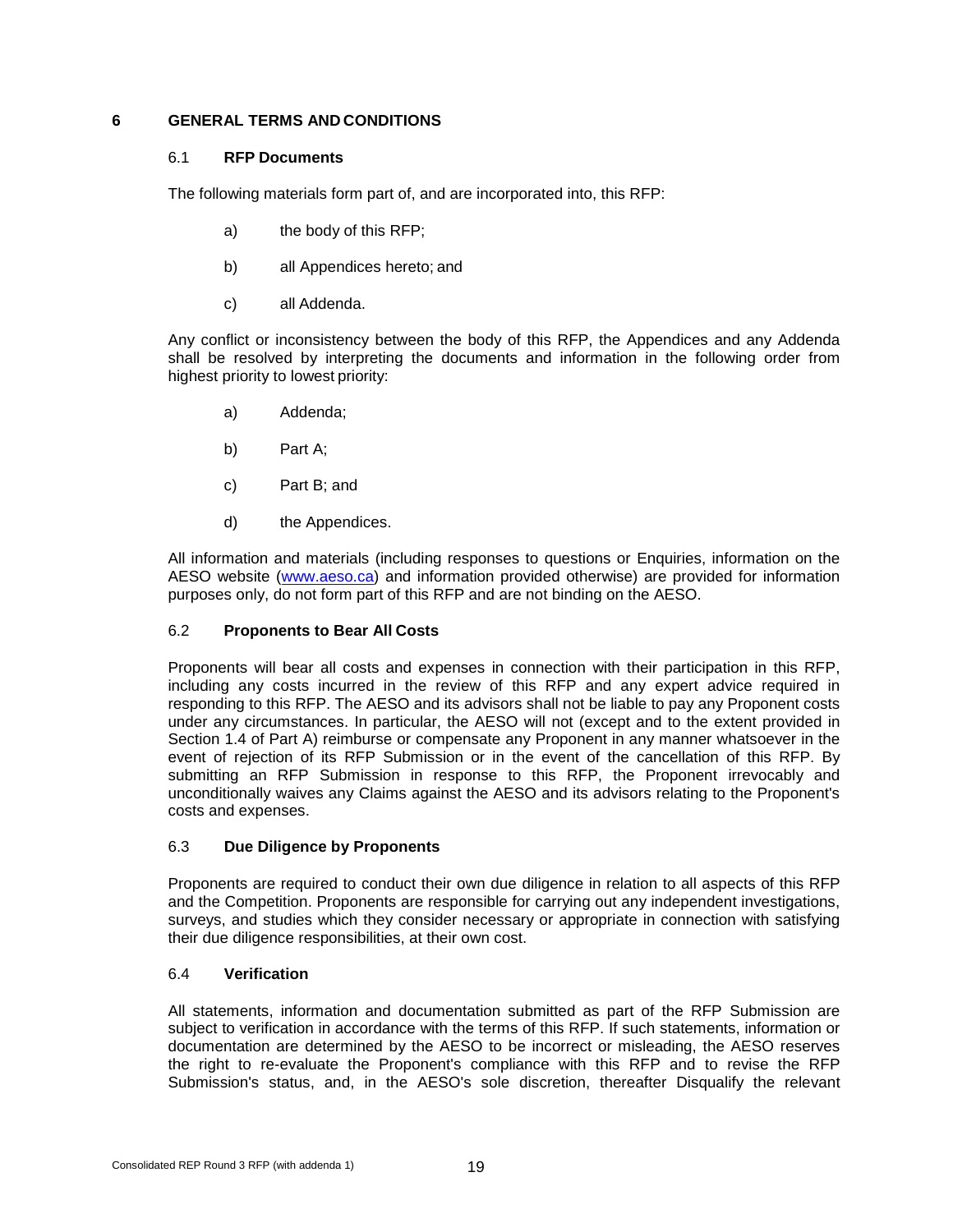Renewables Project or the Proponent, or declare the relevant Renewables Project or the Proponent to be Ineligible.

#### <span id="page-24-0"></span>6.5 **Ownership of RFP Submissions**

Each and every RFP Submission submitted to the AESO becomes the property of the AESO immediately upon receipt by the AESO and, subject to the terms of this RFP and all applicable Laws, rules, regulations and demands of authorities, will be held along with other information provided by the Proponent in confidence by the AESO.

#### <span id="page-24-1"></span>6.6 **No Offer**

This RFP does not constitute an offer of any kind by the AESO. No contract of any kind is formed under, or arises from, this RFP including as a result of the submission of an RFP Submission and no contract is entered into in connection with this RFP, save and except pursuant to any Strike Price Offer; Bid Security; Confirmation, Bid Security, RESA Provisions and Release and Indemnity Agreement; Performance Security; and RESA provided by a Proponent. This RFP does not commit or make the AESO responsible in any way, whether in contract, tort or otherwise to select a Selected Proponent or proceed with completion of the Competition.

#### <span id="page-24-2"></span>6.7 **Cancellation**

Although it is the current intention of the AESO to select Selected Proponents and to enter into RESAs, the AESO may in its discretion, at any time prior to the execution of any RESA for any reason or no reason cancel the Competition including this RFP by delivering a Cancellation Notice to all Proponents.

In the event that the AESO cancels this RFP, the AESO may proceed with a new Competition in such manner as the AESO in its discretion considers appropriate.

#### <span id="page-24-3"></span>6.8 **No Liability**

The AESO does not, by issuing this RFP or by any communication or documentation made or provided in connection with this RFP, incur any duty of care or contractual obligation to anyone including Proponents and expressly disclaims any liability or obligation to anyone including all of the foregoing in connection with this RFP and shall have no liability to any Person in connection with any Claim made in relation to this RFP. Statements in this RFP of the AESO's expectation in relation to the Renewables Projects and the Competition are relied upon or acted upon by all Persons solely at their own risk.

The AESO and its officials, employees, representatives, agents, consultants and advisors, including the Fairness Advisor will have no responsibility, obligations or liability whatsoever in contract, tort, or otherwise, for reimbursement, costs, liabilities, expenses, damages or losses, including loss of profits or loss of opportunity, incurred or suffered in any way by any Proponent or any other Person whatsoever in connection with, relating to or arising howsoever from the Competition or the cancellation thereof at any time, or any part or parts thereof, or any departure whether material or otherwise from the terms of this RFP or the Competition.

#### <span id="page-24-4"></span>6.9 **Legal Liability for Breach of RFP**

Without limiting the terms of Section 6.8 of Part A, if a court of competent jurisdiction finds that the AESO is liable to the Proponent for any reason, the Proponent agrees the aggregate amount of damages recoverable against the AESO for any such liability, whether based upon an action or Claim in contract, warranty, equity, negligence, intended conduct or otherwise, including any action or Claim arising from the acts or omissions, negligent or otherwise, of the AESO, shall be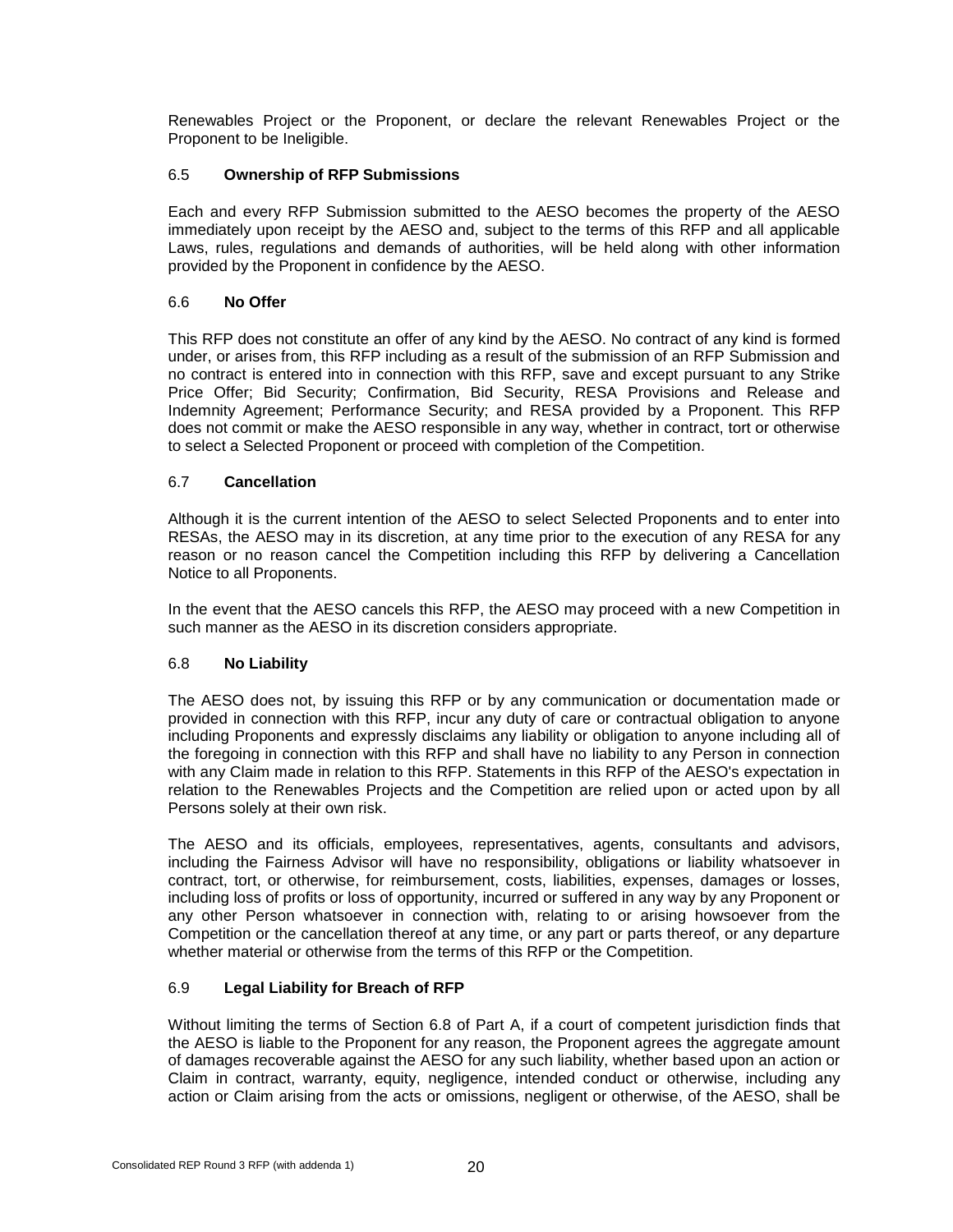no greater than the Submission Fee paid by such Proponent in the RFQ stage of this Competition.

#### <span id="page-25-0"></span>6.10 **Disqualification and Prohibition**

If Disqualified for any reason, a Proponent will not be permitted to continue to participate in REP Round 3 and all of its RFP Submissions and Renewables Projects will be Disqualified (and the Bid Security which it provided in respect of any of its RFP Submissions submitted pursuant to this RFP will not be returned to it). If a Renewables Project or its associated RFP Submission is Disqualified for any reason, such Renewables Project / RFP Submission will not be permitted to continue to participate in REP Round 3 and the Bid Security which it provided in respect of such Renewables Project / RFP Submission will not be returned to it.

In addition to AESO's entitlements to Disqualify a Proponent as otherwise provided in this RFP, the AESO may Disqualify a Proponent if it determines any of the following have occurred:

- a) the Proponent, or a Proponent Team Member, has committed a material breach of the RFP;
- b) the Proponent, or a Proponent Team Member, has knowingly provided false or misleading information to the AESO in its RFP Submission;
- c) there is a material intentional misrepresentation of information in the Proponent's RFP Submission;
- d) the Proponent, or a Proponent Team Member, has colluded with one or more other Proponents in preparing the RFP Submission; or
- e) the Proponent, or a Proponent Team Member, has engaged in anti-competitive behaviour, as determined by the AESO in its discretion, with respect to the Competition.

If a Proponent is Disqualified or the Counterparty for a RESA fails to provide the Performance Security and Solicitor's Opinion for, or execute, the RESA as required, then the AESO may, in its discretion:

- f) prohibit the Proponent and any of its Control Group Members from participation in some or all future competitions to promote Electricity from renewable energy resources under the REA; and
- g) prohibit the inclusion of some or all Sites associated with the Renewables Project identified in such Proponent's RFP Submission in any such future competitions.

#### <span id="page-25-1"></span>6.11 **Reservation of Rights**

The AESO reserves the right to do any or all of the following at its sole and absolute discretion:

- a) before or after the submission of any RFP Submissions, request a Clarification from any Proponent and incorporate a Proponent's response to that Request for Clarification into the Proponent's applicable RFP Submissions; provided that such response shall not be incorporated to the extent it contains, in the AESO's opinion, material additions, variations or alterations to the RFP Submission;
- b) before or after the submission of any RFP Submissions, request additional information from any Proponent and incorporate a Proponent's response to that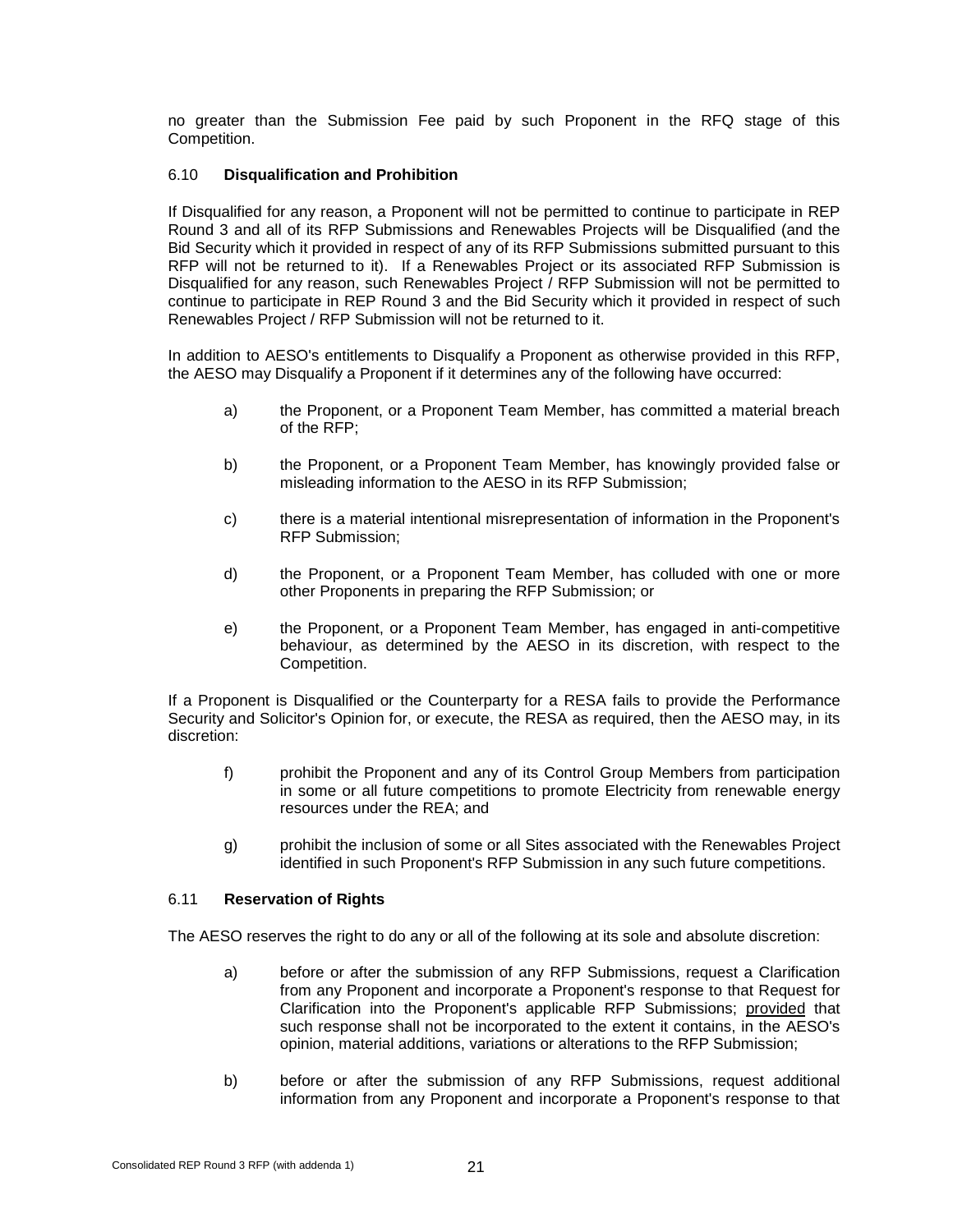request into the Proponent's applicable RFP Submissions; provided that such response shall not be incorporated to the extent it contains, in the AESO's opinion, material additions, variations or alterations to the RFP Submission;

- c) before or after the submission of any RFP Submissions, request that the Proponent correct or remedy any deviation, error, omission or failure to comply that, in the AESO's sole and absolute discretion, does not constitute a Material Deviation (including, for example, inadvertently submitting a REP Round 3 submission in the REP Round 2 process and *vice versa*) and incorporate the Proponent's corrected or remedied submissions into the applicable RFP Submission;
- d) request that the Proponent update and resubmit one or more Prescribed Forms and incorporate the Proponent's updated and resubmitted Prescribed Form(s) into the applicable RFP Submission; provided that such updated and resubmitted Prescribed Form(s) shall not be incorporated to the extent it contains, in the AESO's opinion, material additions, variations or alterations to the RFP Submission;
- e) rely on information provided as part of any REP Round 2 request for qualifications or request for proposals submission in order to determine whether any RFP Submission complies with the terms of this RFP;
- f) meet with some or all Proponents to discuss aspects of their RFP Submissions;
- g) seek a Proponent's acknowledgment of the AESO's interpretation of an RFP Submission or any part of an RFP Submission;
- h) contact any Designated Equity Provider or Equity Support Person, and obtain information on such party whether directly from the party or a third party;
- i) verify with any Proponent, or with a third party, any information set out in an RFP Submission;
- j) declare a Proponent, or determine any RFP Submission of such Proponent, to be Ineligible if such Proponent or any of its employees, agents, contractors or representatives breaches the provisions of this RFP;
- k) waive any informality or irregularity or defect, including any alteration, qualification, omission, inaccuracy or misstatement, non-compliance, nonconformity (including in form, content and substance) or irregularity in an RFP Submission which is not material;
- l) postpone, or suspend, temporarily or otherwise, this RFP process;
- m) cancel this RFP;
- n) if only one RFP Submission is received, elect to award a RESA in respect of such RFP Submission or not award a RESA in respect of such RFP Submission; or
- o) request the delivery of an original hardcopy of any document delivered or submitted to it electronically;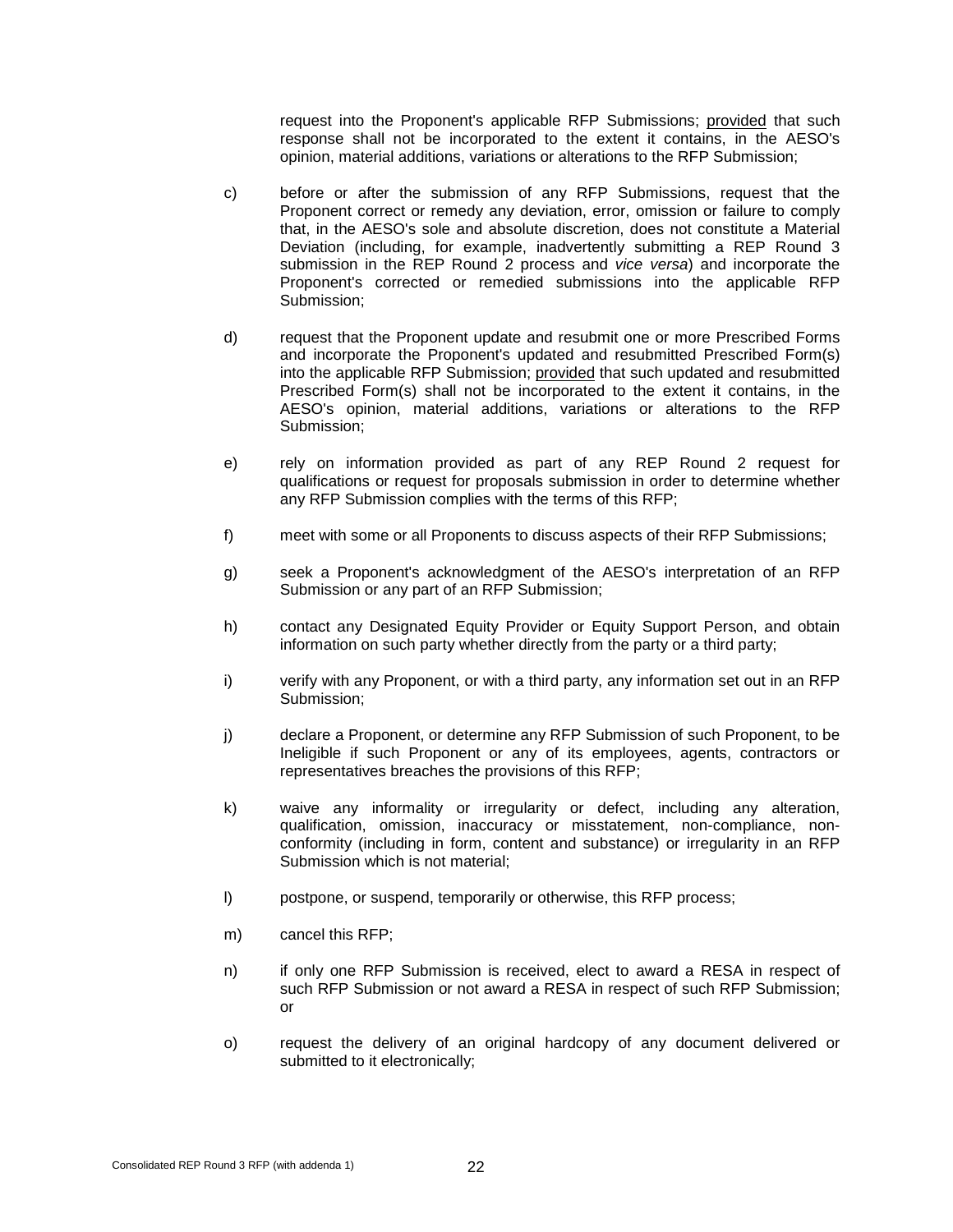and these reserved rights are in addition to any other express rights or any other rights which may be implied in the circumstances, and the AESO shall not be liable for any expenses, costs, losses or any direct or indirect damages incurred or suffered by any Proponent or any third party resulting from the AESO exercising any of its express or implied rights under this RFP.

The AESO, in particular, reserves the right, in its sole discretion, to allow changes to: (i) the Prescribed Form – Solicitor's Confirmation Opinion in any RFP Submission which changes are required by the solicitor of the Proponent in order to permit such solicitor to issue the Solicitor's Confirmation Opinion and which are satisfactory to the AESO in its sole discretion; and (ii) the Prescribed Form – Solicitor's Opinion in any RFP Submission which changes are approved or otherwise specified by the AESO in its sole discretion pursuant to Section 2.7(b) of Part A; and (iii) the Prescribed Form – Solicitor's Opinion with respect to: (A) consequential amendments to the opinion relating to the Counterparty being other than a corporation, or (B) the list of records reviewed by the solicitor of the Proponent, which in either case are required by the solicitor of the Proponent in order to permit such solicitor to issue the Solicitor's Opinion and which are satisfactory to the AESO in its sole discretion.

The AESO is not obligated to seek Clarification or verification of any aspect of an RFP Submission or any statement by a Proponent, including an ambiguity in an RFP Submission or in a statement made by a Proponent.

By submitting its RFP Submission, the Proponent authorizes the collection by the AESO of any information that the AESO elects to collect in exercising its rights reserved in this Section 6.11 of Part A.

#### <span id="page-27-0"></span>6.12 **Governing Law of this RFP**

This RFP shall be governed by and construed in accordance with the laws of the Province of Alberta and the federal laws of Canada applicable therein. Each Proponent submits to the exclusive jurisdiction of the Courts of the Province of Alberta situated in Calgary.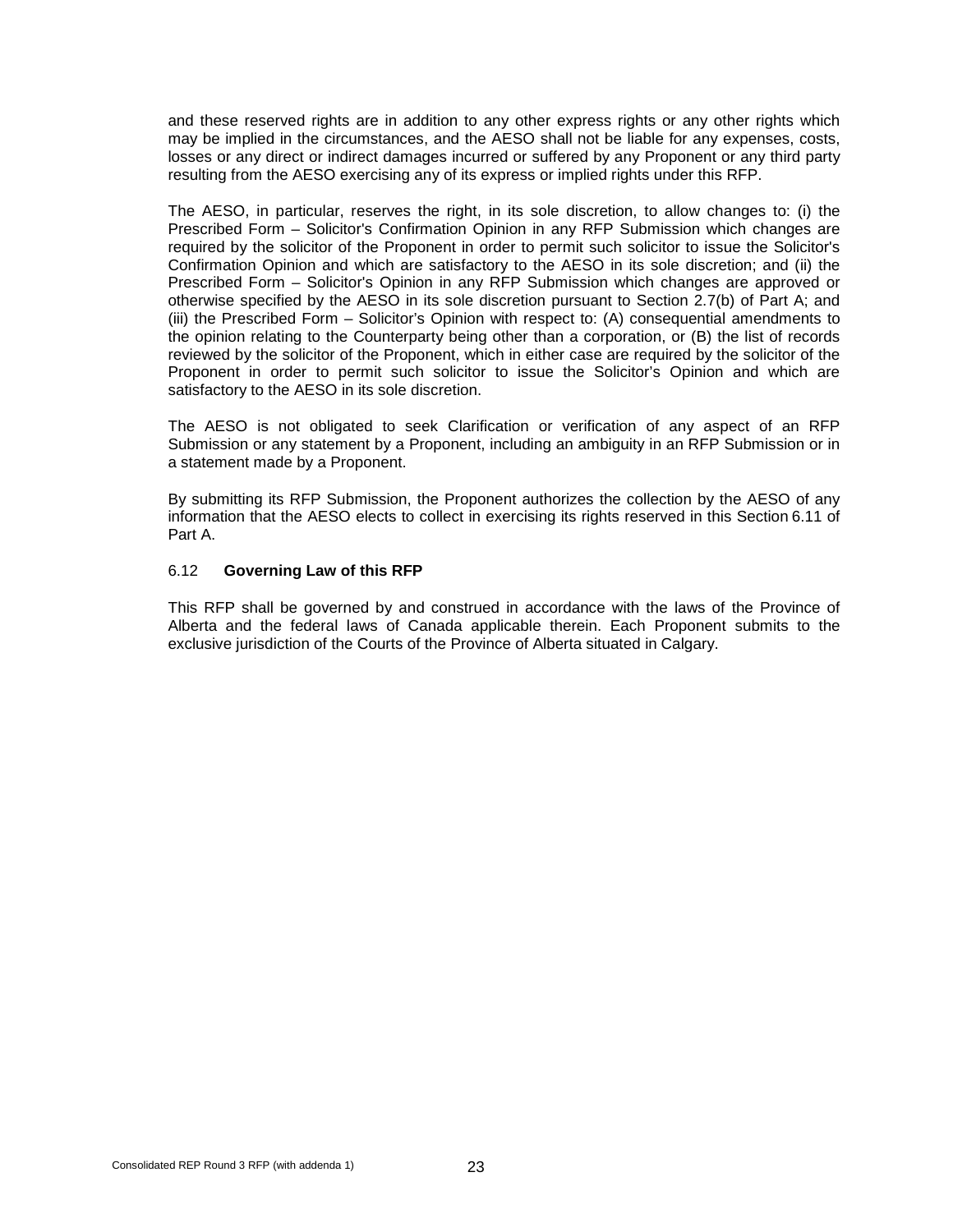## **REQUEST FOR PROPOSALS**

## **PART B: RFP SUBMISSIONS – INSTRUCTIONS AND REQUIREMENTS**

#### <span id="page-28-0"></span>1 **RFP SUBMISSIONS – INSTRUCTIONS**

- (a) **General Instructions.** Except in respect of the Bid Security, each RFP Submission (for clarity, a separate and distinct RFP Submission should be provided for each Renewables Project):
	- (i) Must, on or before the RFP Submission Deadline, be delivered to the AESO through the REP Bonfirehub Site. An RFP Submission submitted after the RFP Submission Deadline will not be considered. The calendar and clock in the REP Bonfirehub Site, whether accurate or not, will establish the time of delivery.
	- (ii) Must be in English. If and to the extent all or any portion of an RFP Submission is not in English, such RFP Submission shall not be automatically Disqualified or considered to be Ineligible by virtue of such non-compliance alone, but the AESO will remove the portion of such RFP Submission which is not in English and such portion of the RFP Submission will not be considered or evaluated by the AESO (and as a result of such removal and non-evaluation, such RFP Submission may be Disqualified or determined to be Ineligible if it does not meet the requirements of this RFP).
	- (iii) Must include pdf format signature pages of any and all Prescribed Forms and other submissions requiring the signature of an Individual whether in his or her own capacity or on behalf of any Entity.
	- (iv) Should be clearly subject titled "AESO REP Round 3, RFP Submission" and indicate Proponent's name and the applicable Renewable Project's name.
	- (v) Should be separately tabbed as stipulated in "Table General Submission Tabs" below, and if required, as stipulated in "Table – Tangible Net Worth Tabs" following Section 2(b) of Part B.

| Tab                                                                                              | Form                                                                                                                           |
|--------------------------------------------------------------------------------------------------|--------------------------------------------------------------------------------------------------------------------------------|
| 1 - Confirmation, Bid Security,<br>RESA Provisions and Release and<br><b>Indemnity Agreement</b> | Prescribed Form - Confirmation, Bid Security,<br><b>RESA</b><br>Provisions and Release and Indemnity Agreement - Appendix<br>D |
| 2 – Proponent Declarations                                                                       | Prescribed Form - Proponent Declarations - Appendix E                                                                          |
| 3 – Solicitor's Confirmation Opinion<br>(Note: only submit if applicable)                        | Prescribed Form – Solicitor's Confirmation Opinion Respecting<br>Indigenous Site Control - Appendix F                          |
| 4 – Section 89 Waiver<br>(Note: only submit if applicable)                                       | Prescribed Form – Section 89 Waiver – Appendix G                                                                               |

#### **Table – General RFP Submission Tabs**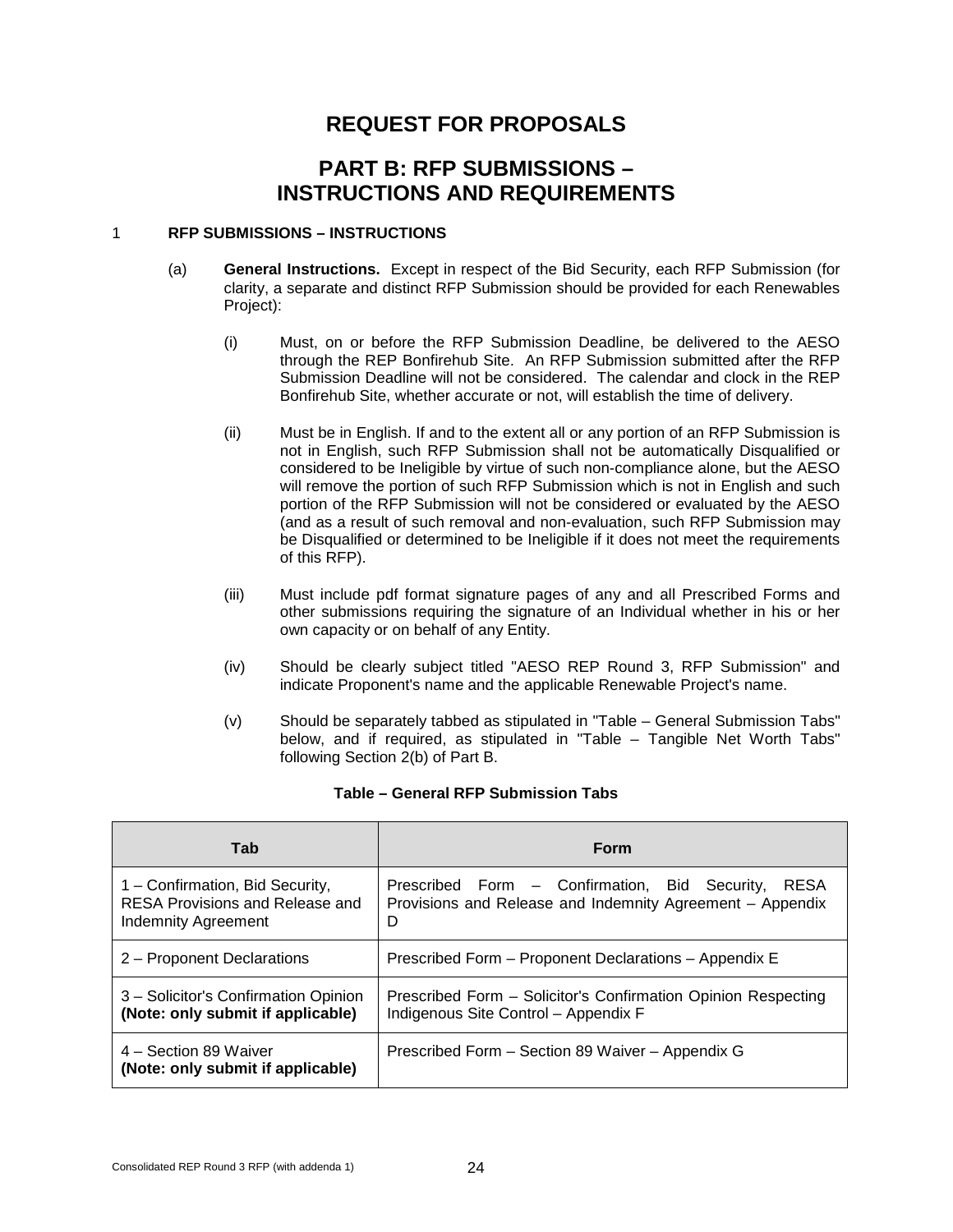| Tab                        | Form                                              |
|----------------------------|---------------------------------------------------|
| l 5 – Strike Price Offer I | Prescribed Form - Strike Price Offer - Appendix H |

- (vi) Should ensure that Prescribed Forms which are submitted in Word format (or pdf documents created from Word documents), are, or are formatted for, 8.5" x 11" paper, having text with 1.5 line spacing and minimum 10 point font size (for clarity this requirement does not apply to materials the Proponent might submit which are not provided in Word format) or as pdf documents created from Word documents.
- (vii) Should be prepared having regard to this RFP, including the Glossary of Terms set out in Appendix A.
- (b) **Bid Security.** The Bid Security in respect of an RFP Submission (and its associated Renewables Project) must be delivered by hand to the Delivery Address in hard copy format on or before the RFP Submission Deadline (but may be delivered either before, concurrent with or after submission of the remainder of the RFP Submission and may be delivered to the AESO directly from the issuing financial institution). If the Bid Security is not delivered to the Delivery Address before the RFP Submission Deadline, the corresponding RFP Submission will not be considered and will be deemed Ineligible. The calendar and clock at the Delivery Address, whether accurate or not, will establish the time of delivery.

#### The Bid Security:

- (i) must: (A) be substantially in the form of Appendix C; (B) have a date of expiry no earlier than the Conclusion Date; and (C) be issued (and duly executed) by a financial institution listed in either Schedule I or II of the *Bank Act* (Canada), or any other financial institution having a branch in Canada and a minimum credit rating of: (1) A- with S&P, (2) A3 with Moody's, (3) A low with Dominion Bond Rating Service, or (4) A with Fitch IBCA (if more than one (1) of the foregoing credit rating agencies provides a credit rating for the applicable financial institution, the AESO will apply the lowest of such ratings for purposes of its evaluation); and
- (ii) should: (A) be in an amount equal to or greater than \$25,000 for each MW of Contract Capacity of the applicable Renewables Project and (B) be provided separately for each RFP Submission.

#### (c) **Specific Instructions for Prescribed Forms.**

- (i) The pages of Prescribed Forms should be kept together in the RFP Submission.
- (ii) Apart from the completion of any blanks, bullets or similar uncompleted information in the Prescribed Forms, a Proponent should not make amendments to the pre-printed wording of the Prescribed Forms (unless the wording in such forms is intended and designed to be deleted).
- (iii) Any amendments made to the Prescribed Forms, whether on the face of such forms or contained elsewhere in the RFP Submission, and if they constitute Material Deviations, may result in such RFP Submission being found to be Ineligible.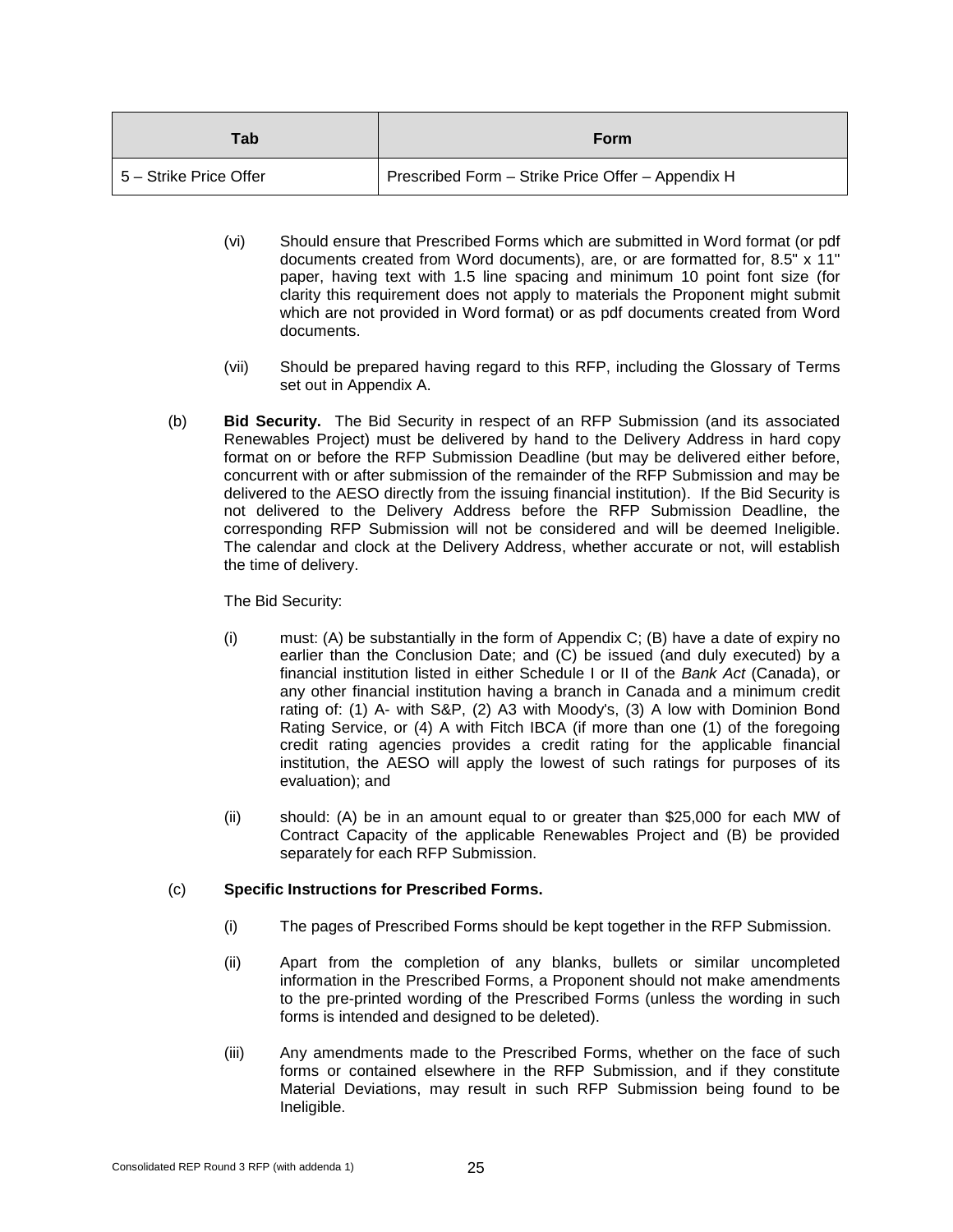- (iv) All Prescribed Forms requiring signature of the Proponent must be signed by the Proponent's Representative or such other Individual acceptable to the AESO, in its sole discretion (which acceptance may be granted either before or after submission of the RFP Submission).
- (v) In instances where there are discrepancies or inconsistencies between the statements or declarations in the Prescribed Forms and those otherwise in the RFP Submission, the AESO may, but shall not be required to, determine such RFP Submission to be Ineligible or may seek Clarification or additional information from the Proponent if such discrepancies or inconsistencies do not represent Material Deviations.

#### <span id="page-30-0"></span>2 **RFP SUBMISSIONS – REQUIREMENTS**

- (a) **General RFP Submission Requirements.** Each RFP Submission must include:
	- (i) the Bid Security, provided in accordance with Section 1(b) of Part B;
	- (ii) Prescribed Form Proponent Declarations, completed in compliance with the instructions included with such form;
	- (iii) Prescribed Form Strike Price Offer, which form must be completed as indicated in such form and signed; and
	- (iv) Prescribed Form Confirmation, Bid Security, RESA Provisions and Release and Indemnity Agreement, which agreement should be completed as indicated in such agreement and must be signed.
- (b) **Indigenous Site Control.** If all or any portion of the Site is located on Indigenous Land, the Proponent should have site control for the portion of the Site located on Indigenous Land by way of the following ("**Indigenous Site Control**"):
	- (i) in respect of any portion of the Site which is located on First Nation Land:
		- (A) a First Nation Land Designation; and
		- (B) either:
			- (I) a lease from her Majesty the Queen in Right of Canada, or a sublease thereof, or an option or other agreement to acquire such a lease or sublease; or
			- (II) a binding agreement (including, without limitation, a letter of intent, proposal, memorandum of understanding or other agreement) with the applicable First Nation which sets forth the terms and conditions upon which the SPV will enter into a binding lease (or a binding sub-lease, or option or other agreement to acquire a lease or sub-lease) with the Crown in respect of such First Nation Land, subject only to (if applicable) the approval of, or such changes as may be required by, the Crown, together with evidence of a band council resolution authorizing the reserve land manager to request the Crown to finalize a lease which incorporates the terms and conditions of such binding agreement (along with evidence that such resolution has been submitted to the reserve land manager);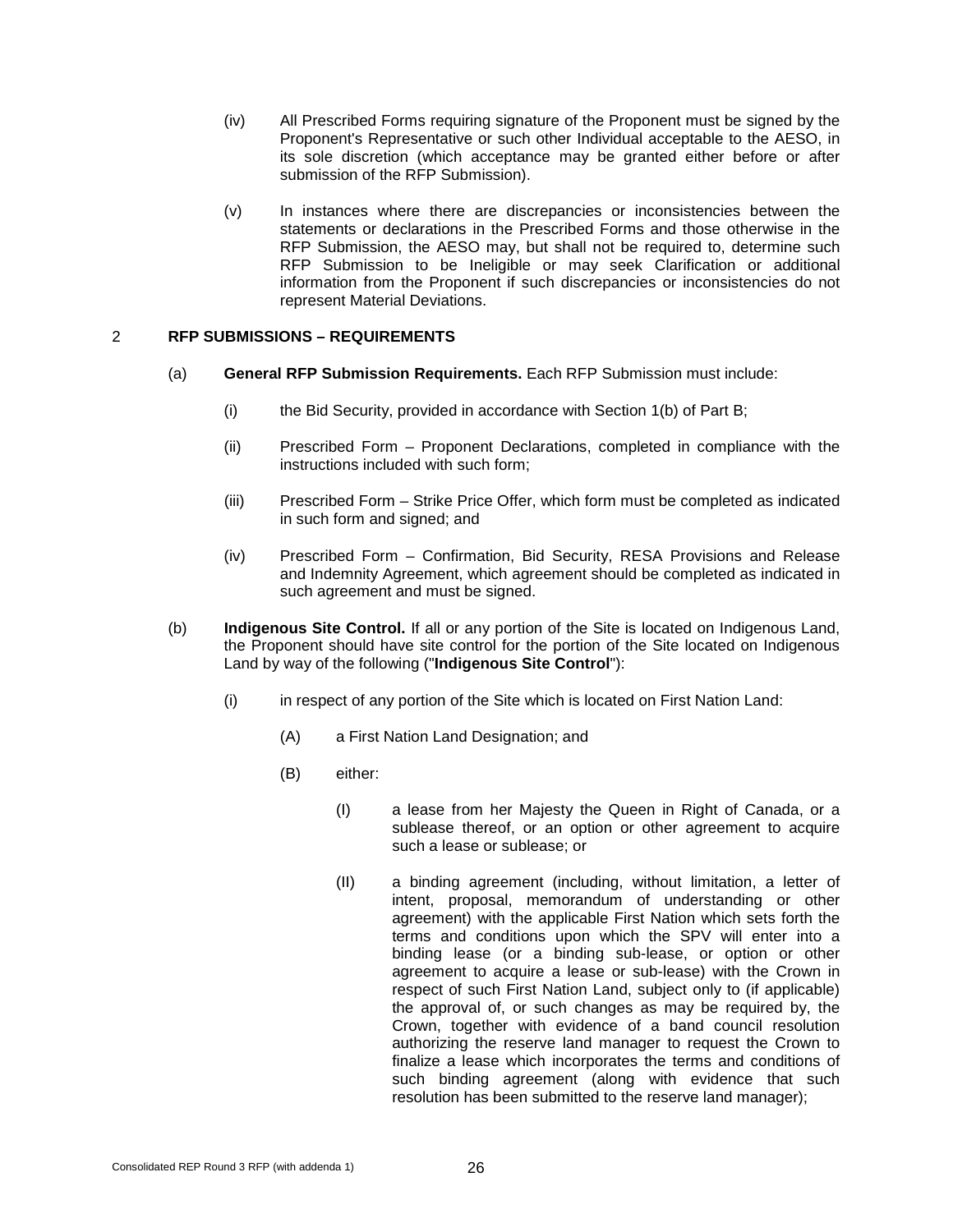- (ii) if any portion of the Site is located on First Nation Land, a waiver of the applicable First Nation's rights under Section 89 of the *Indian Act* (Canada); and
- (iii) in respect of any portion of the Site which is located on Métis Land, a lease from the applicable Settlement Council, or a sublease thereof, or an option or other agreement to acquire such a lease or sublease, subject only to (if applicable) the enactment of a bylaw of the applicable Métis Settlement which authorizes a lease term which is longer than ten (10) years and which will not expire prior to the earlier of the expiration of the term of the RESA and June 30, 2041.

Each RFP Submission must, if all or any portion of the Site is located on Indigenous Land, include Prescribed Form – Solicitor's Confirmation Opinion Respecting Indigenous Site Control, completed in compliance with the instructions included with such form and signed by the Proponent's solicitor.

Each RFP Submission must, if all or any portion of the Site is located on First Nation Land, include Prescribed Form – Section 89 Waiver, which form must be completed as indicated in such form and signed by the applicable First Nation.

The submission of a completed Prescribed Form – Solicitor's Confirmation Opinion Respecting Indigenous Site Control and, if applicable, Prescribed Form – Section 89 Waiver will evidence the Indigenous Site Control in respect of the applicable Renewables Project.

(c) **Tangible Net Worth.** In respect of an RFP Submission, if one or more of the Proponent's Designated Equity Providers and/or Equity Support Persons for the Renewables Project included in the RFP Submission has experienced Adverse Facts or Circumstances since the date of the Qualification Submission, the RFP Submission must provide the AESO with assurance that the revised Tangible Net Worth of each such Designated Equity Provider and/or Equity Support Person, estimated reasonably and in accordance with GAAP and having regard to such Adverse Facts or Circumstances, does not result in its Tangible Net Worth at the end of each of its last two (2) fiscal years and at the end of its most recently completed interim fiscal period (if financial statements are available for such interim fiscal period), as restated and/or updated in accordance with Tab 7, being less than the threshold amount for the TNW Requirement for it, as calculated in accordance with Section 4 of Part B of the RFQ. If the Proponent has, in Section 5(b) of the applicable Prescribed Forms – Proponent Declarations, declared a restated Contract Capacity for one or more of its Renewables Projects, such revised Contract Capacities will be used in such TNW calculations.

The foregoing Tangible Net Worth requirement should be addressed by the submission of the documents and other materials described in the following "Table – Tangible Net Worth Tabs" in respect of each such Designated Equity Provider and/or Equity Support Person.

The AESO may, in its sole and absolute discretion, recalculate or reconsider the TNW of such Designated Equity Providers or Equity Support Persons based on a calculation the AESO deems appropriate, having regard to the definition of TNW, and determine the applicable RFP Submissions to be Ineligible if the above TNW requirement is not satisfied. If the AESO determines that a Designated Equity Provider or Equity Support Person has sufficient TNW for some, but not all, relevant Renewables Projects, the AESO will determine such Renewables Projects to be Ineligible in the priority stipulated by the Proponent in its Prescribed Form – Priority for Evaluation included in its Qualification Submission until the TNW of such Person is sufficient for the remaining Renewables Projects for which it is a Designated Equity Provider or Equity Support Person (as applicable).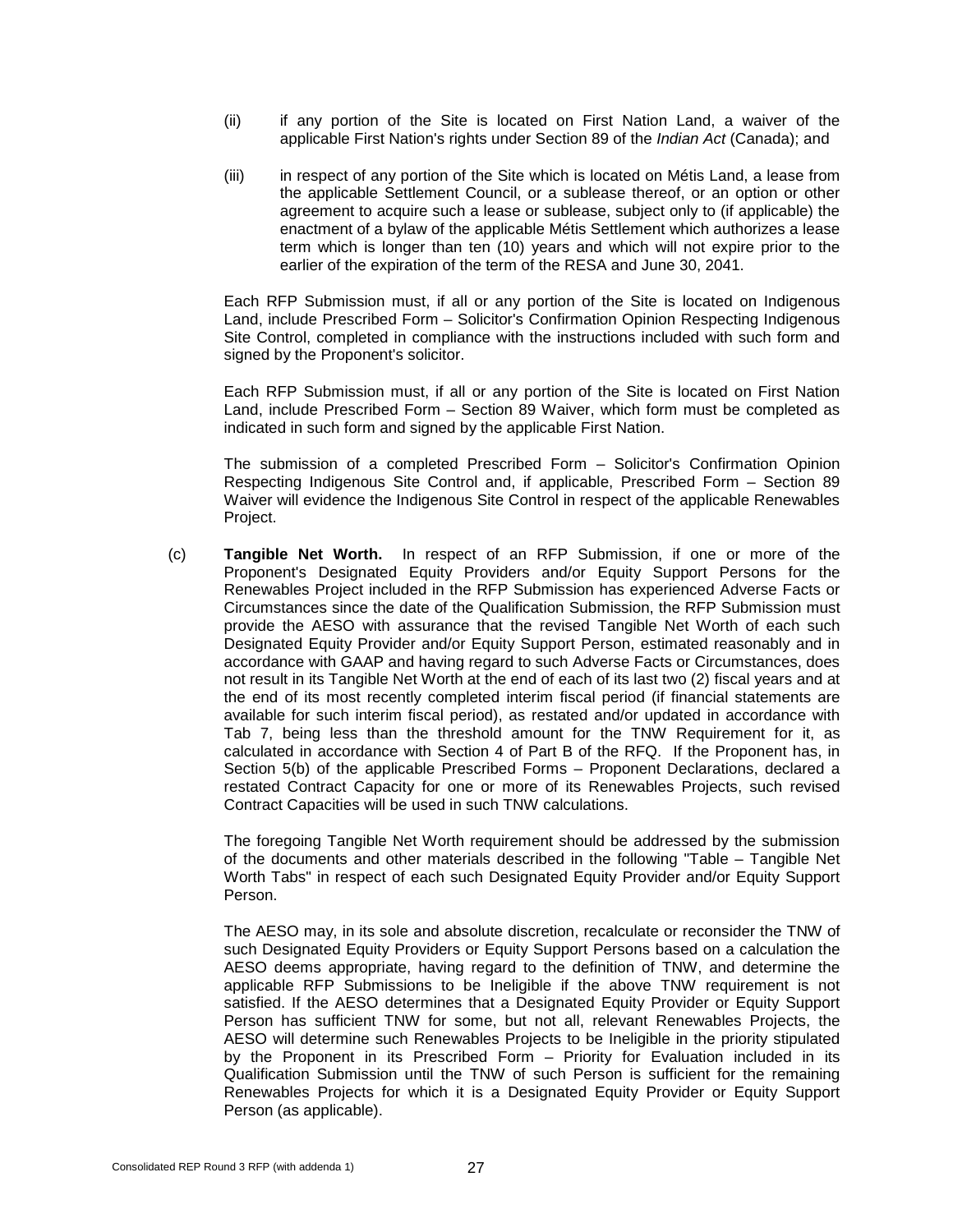#### **Table – Tangible Net Worth Tabs**

| <b>Tabs</b>              | <b>Contents Requirements</b>                                                                                                                                                                                                                                                                                                                                                                                                                                                                                                                                                                            |
|--------------------------|---------------------------------------------------------------------------------------------------------------------------------------------------------------------------------------------------------------------------------------------------------------------------------------------------------------------------------------------------------------------------------------------------------------------------------------------------------------------------------------------------------------------------------------------------------------------------------------------------------|
| 6 – Financial Statements | For each Designated Equity Provider and Equity Support Person which<br>has experienced Adverse Facts or Circumstances since the date of the<br>Qualification Submission: (i) financial statements for its two most<br>recently completed fiscal years and, if available, its most recently<br>completed interim fiscal period (audited if available) unless such financial<br>statements were submitted in the Qualification Submission and have not<br>been restated or qualified and (ii) a summary of any material off-balance<br>sheet financing arrangements and, if none, a confirmation of such. |
|                          | If interim financial statements for any applicable Designated Equity<br>Provider or Equity Support Person are not provided in accordance with<br>item (i) above, a certificate of an officer of the Designated Equity<br>Provider or Equity Support Person confirming that the Designated Equity<br>Provider or Equity Support Person does not issue financial statements<br>on an interim basis.                                                                                                                                                                                                       |
|                          | If any of the financial statements provided in the RFP Submission are<br>not audited, then they should be submitted together with a statutory<br>declaration of an officer of the applicable Designated Equity Provider<br>and/or Equity Support Person (or the Designated Equity Provider or<br>Equity Support Person itself, if it is an Individual) stating that such<br>financial statements present fairly, in all material respects, the financial<br>position of such Designated Equity Provider or Equity Support Person<br>(as applicable).                                                    |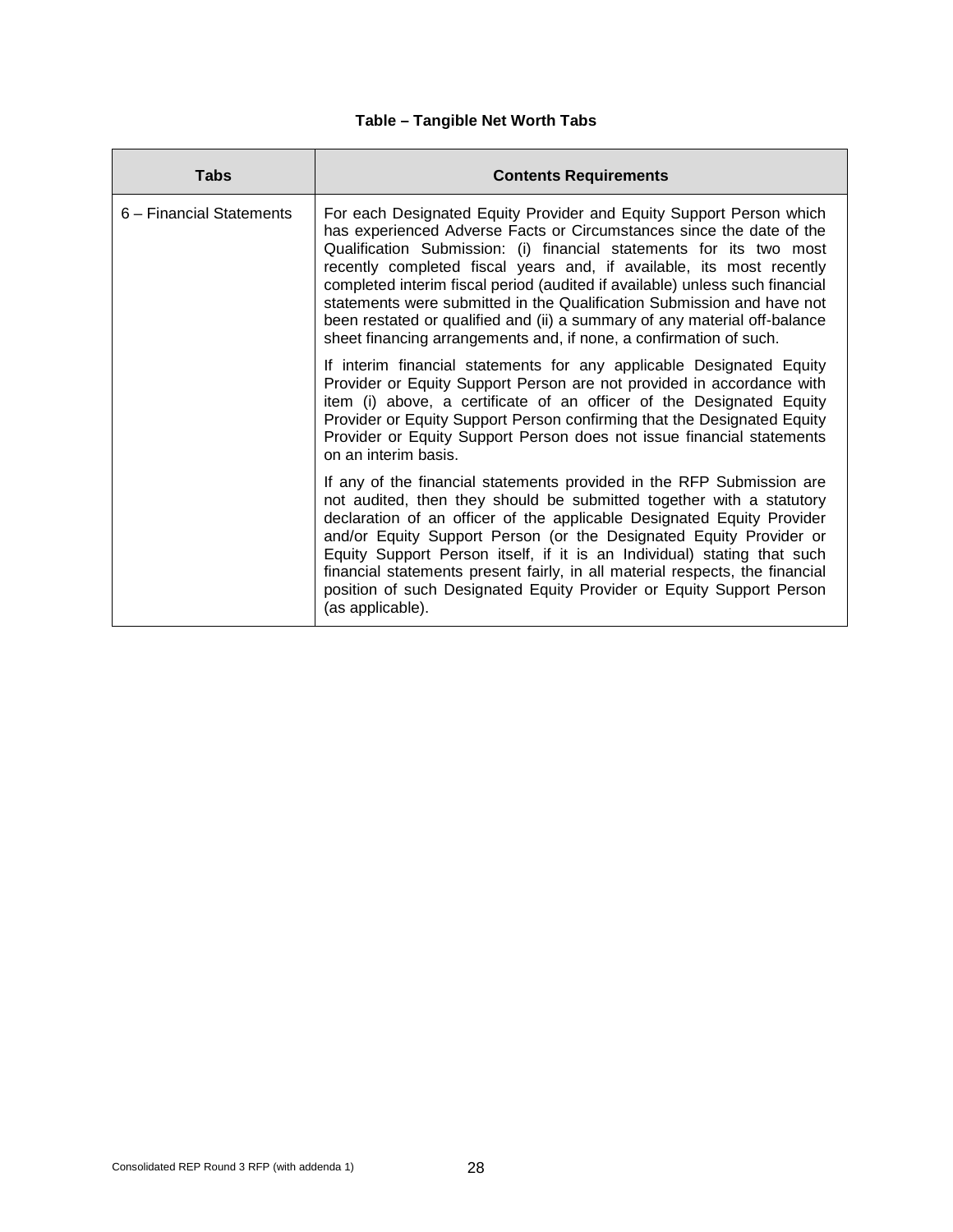| <b>Tabs</b>                                                        | <b>Contents Requirements</b>                                                                                                                                                                                                                                                                                                                                                                                                                                                                                                                                                                                                                                                                                                                                                                                                                                                                                                                                                                                                   |
|--------------------------------------------------------------------|--------------------------------------------------------------------------------------------------------------------------------------------------------------------------------------------------------------------------------------------------------------------------------------------------------------------------------------------------------------------------------------------------------------------------------------------------------------------------------------------------------------------------------------------------------------------------------------------------------------------------------------------------------------------------------------------------------------------------------------------------------------------------------------------------------------------------------------------------------------------------------------------------------------------------------------------------------------------------------------------------------------------------------|
| 7 - TNW Values and TNW<br>Methodology                              | For each Designated Equity Provider or Equity Support Person that has<br>experienced Adverse Facts or Circumstances since the date of the<br>Qualification Submission, submission of a summary outlining and<br>describing the methodology / calculations ("TNW Methodology") used<br>to determine the TNW of the Designated Equity Provider(s) or Equity<br>Support Person(s) (as applicable) based on the information provided and<br>in accordance with the definition of TNW.                                                                                                                                                                                                                                                                                                                                                                                                                                                                                                                                              |
|                                                                    | The summary should clearly explain the methodology used to link each<br>applicable line item contained in the financial statements submitted with<br>the TNW value of the Designated Equity Provider(s) or Equity Support<br>Person(s) (as applicable). To the extent that there are any relevant line<br>items, including any assets or liabilities that are identified in such<br>financial statements, which the Proponent believes should not be<br>included in the TNW calculations, the summary should clearly identify<br>those amounts and explain the rationale for excluding such amounts.                                                                                                                                                                                                                                                                                                                                                                                                                           |
|                                                                    | The summary should include a methodology and calculations used to<br>revise such Person's TNW to account for the applicable Adverse Facts<br>or Circumstances, with a reconciliation provided to support such<br>calculation.                                                                                                                                                                                                                                                                                                                                                                                                                                                                                                                                                                                                                                                                                                                                                                                                  |
|                                                                    | If any applicable line item contained in a financial statement submitted<br>with the RFP Submission is not determined in accordance with GAAP,<br>then as part of the TNW Methodology, such line item should be<br>recalculated to be in accordance with GAAP and a reconciliation<br>provided to support such recalculation.                                                                                                                                                                                                                                                                                                                                                                                                                                                                                                                                                                                                                                                                                                  |
|                                                                    | To the extent such Adverse Facts or Circumstances could reasonably<br>have a material adverse impact on the credit quality or financial condition<br>of the Designated Equity Provider or Equity Support Person, either as<br>set out in the relevant financial statements or since the most recently<br>produced (and submitted) financial statement, then for the affected<br>Designated Equity Provider or Equity Support Person, provide: (i) a<br>revised value of its Tangible Net Worth at the end of each of its last two<br>(2) fiscal years and at the end of its most recently completed interim<br>fiscal period (if financial statements are available for such interim fiscal<br>period), and (ii) a revised value of its Tangible Net Worth since the most<br>recently produced (and submitted) financial statement, in all cases<br>estimated reasonably and in accordance with GAAP, having regard for<br>the Adverse Facts or Circumstances together with the calculations<br>supporting such revised value. |
| 8 - Narrative Description<br>of Adverse Facts and<br>Circumstances | For each Designated Equity Provider and Equity Support Person which<br>has experienced Adverse Facts or Circumstances since the date of the<br>Qualification Submission, a detailed narrative description of such<br>Adverse Facts or Circumstances.                                                                                                                                                                                                                                                                                                                                                                                                                                                                                                                                                                                                                                                                                                                                                                           |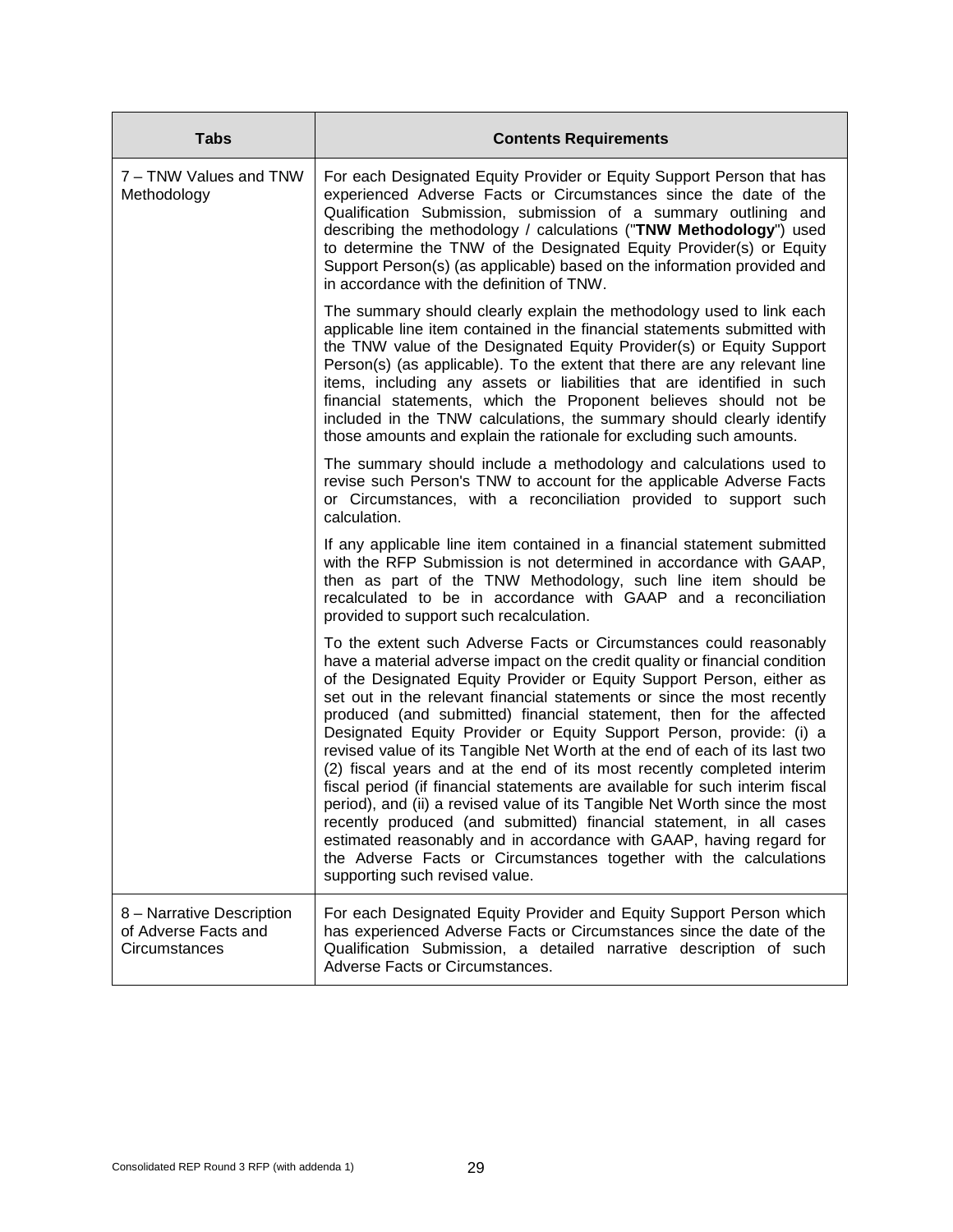### **AESO REP ROUND 3**

#### **REQUEST FOR PROPOSALS**

#### **APPENDIX A**

#### **GLOSSARY OF TERMS AND RFP INTERPRETATION PROVISIONS**

In addition to capitalized terms otherwise defined herein, in this RFP each of the following capitalized terms (and their root terms and derivations) and acronyms has the meaning set out below corresponding to such term or acronym.

| <b>TERM OR ACRONYM</b>                | <b>MEANING</b>                                                                                                                                                                                                                                                                                                                                                                                                                                                                                                                                                                |
|---------------------------------------|-------------------------------------------------------------------------------------------------------------------------------------------------------------------------------------------------------------------------------------------------------------------------------------------------------------------------------------------------------------------------------------------------------------------------------------------------------------------------------------------------------------------------------------------------------------------------------|
| Addendum or Addenda                   | Means any addendum and all addenda issued by the AESO with<br>respect to, and in accordance with, this RFP.                                                                                                                                                                                                                                                                                                                                                                                                                                                                   |
| <b>Adverse Facts or Circumstances</b> | Means, in respect of a Designated Equity Provider or Equity Support<br>Person, that since the date of the applicable Qualification<br>Submission, facts or circumstances have arisen which are<br>reasonably expected to materially adversely affect its credit quality<br>or financial condition as set out in its financial statements as<br>provided in the Qualification Submission or which would require<br>such financial statements to be qualified or restated, or which should<br>be disclosed in order to keep such financial statements from being<br>misleading. |
| AESO or ISO                           | Has the meaning given the term "independent system operator" in<br>the EUA.                                                                                                                                                                                                                                                                                                                                                                                                                                                                                                   |
| Affiliate                             | Means, with respect to any Person, any other Person directly or<br>indirectly controlling, or directly or indirectly controlled by, or under<br>direct or indirect common control with, such Person.                                                                                                                                                                                                                                                                                                                                                                          |
| <b>AIES</b>                           | Has the meaning given the term "interconnected electric system" in<br>the EUA.                                                                                                                                                                                                                                                                                                                                                                                                                                                                                                |
| Appendix or Appendices                | Means each Appendix and all Appendices that form part of this<br>RFP.                                                                                                                                                                                                                                                                                                                                                                                                                                                                                                         |
| <b>Approved Connection Proposal</b>   | Has the meaning given such term in the RESA.                                                                                                                                                                                                                                                                                                                                                                                                                                                                                                                                  |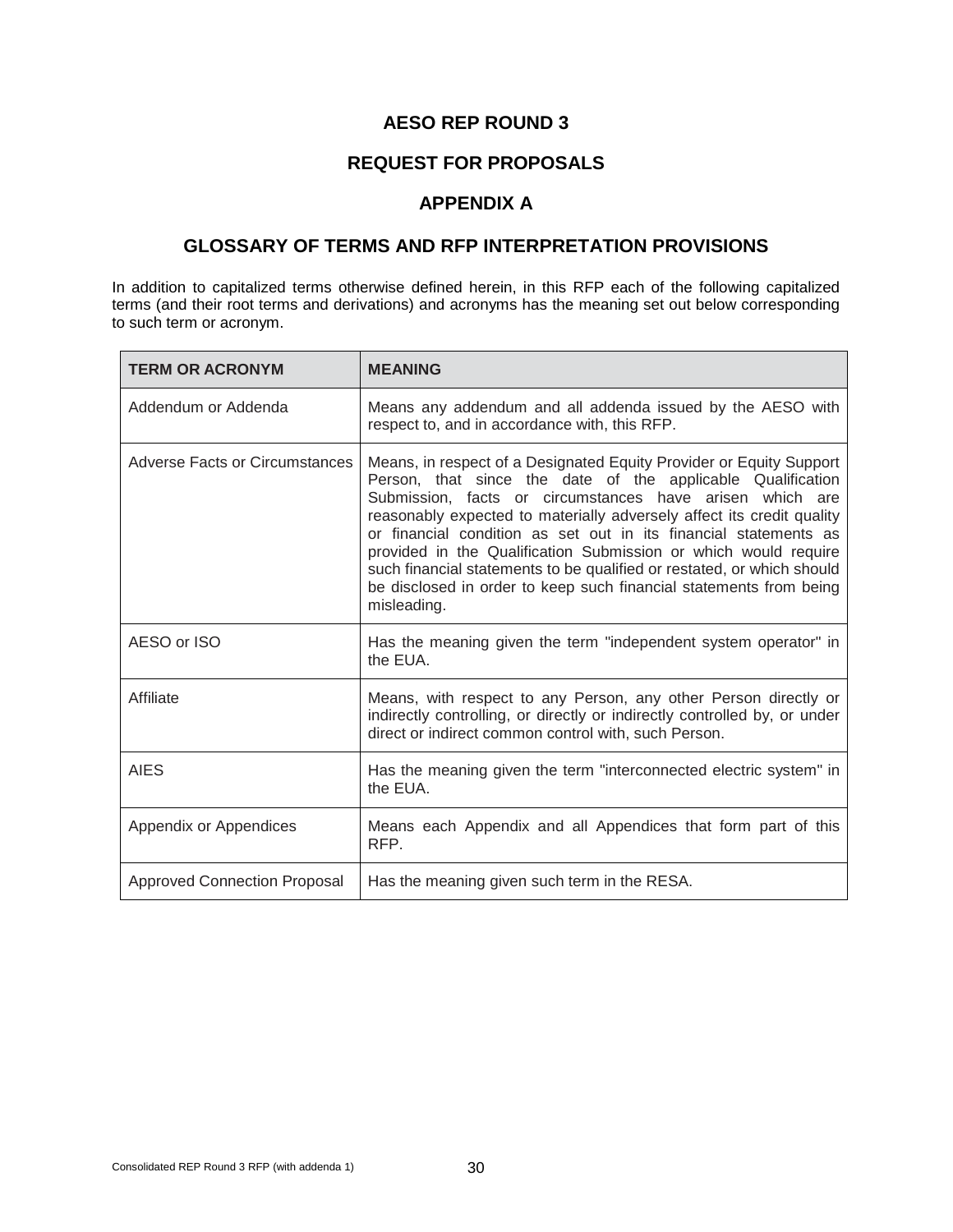| <b>TERM OR ACRONYM</b>              | <b>MEANING</b>                                                                                                                                                                                                                                                                                                                                                                                                                                                                          |
|-------------------------------------|-----------------------------------------------------------------------------------------------------------------------------------------------------------------------------------------------------------------------------------------------------------------------------------------------------------------------------------------------------------------------------------------------------------------------------------------------------------------------------------------|
| <b>Bid Security</b>                 | Means in respect of an RFP Submission for a Renewables Project,<br>security to be provided to the AESO in the Prescribed Form - Bid<br>Security (Appendix C) in an amount equal to \$25,000 for each MW<br>of Contract Capacity of such Renewables Project (using such<br>project's exact Contract Capacity), with a date of expiry no earlier<br>than the Conclusion Date.                                                                                                             |
|                                     | Bid Security Calculation Example (assuming a Proponent submits<br>two Renewables Projects, project #1 with a Contract Capacity of<br>100 MW and project #2 with a Contract Capacity of 125.25 MW):                                                                                                                                                                                                                                                                                      |
|                                     | Project #1: $$25,000 \times 100$ MW = Project #1 Bid Security of<br>\$2,500,000                                                                                                                                                                                                                                                                                                                                                                                                         |
|                                     | Project #2: $$25,000 \times 125.25$ MW = Project #2 Bid Security<br>of \$3,131,250                                                                                                                                                                                                                                                                                                                                                                                                      |
| <b>Business Day</b>                 | Means a day, other than a Saturday or Sunday, or a statutory<br>holiday recognized in Alberta.                                                                                                                                                                                                                                                                                                                                                                                          |
| <b>Cancellation Notice</b>          | Means a notice delivered to a Proponent by the AESO, through the<br>REP Bonfirehub Site, cancelling this RFP.                                                                                                                                                                                                                                                                                                                                                                           |
| <b>Capacity Factor</b>              | Means the expected annual production of Electricity from a<br>Renewables Project measured at or corrected to the Connection<br>Point calculated in MWh per year and expressed as a percentage of<br>the maximum annual production of Electricity from such<br>Renewables Project, where such maximum annual production is<br>calculated to be the result of the Contract Capacity of the<br>Renewables Project multiplied by the number of hours in a year<br>which is not a leap year. |
| Change                              | Means, in respect of a Proponent, a redesignation, modification,<br>removal (except as specifically contemplated in Section 5.2 of Part<br>A), reorganization, addition, substitution or change to such<br>Proponent and includes any Change in Control of an Entity that is<br>part of its Proponent Team.                                                                                                                                                                             |
| Change in Control                   | Means, with respect to any Person, that Control of such Person has<br>changed to a Person(s) which is not its Affiliate.                                                                                                                                                                                                                                                                                                                                                                |
| Claim                               | Means any claim, demand, suit, action, or cause of action, whether<br>arising in contract, tort or otherwise, and all costs and expenses<br>relating thereto.                                                                                                                                                                                                                                                                                                                           |
| Clarification                       | Means the response of a Proponent to a Request for Clarification.                                                                                                                                                                                                                                                                                                                                                                                                                       |
| <b>Commencement of Construction</b> | Means the<br>deemed<br>commencement of<br>construction<br>of a<br>Renewables Project pursuant to Section 2.2(d) of the RESA.                                                                                                                                                                                                                                                                                                                                                            |
| <b>Commercial Operation</b>         | Means the deemed commercial operation of a Renewables Project<br>pursuant to Section 2.6(a) of the RESA.                                                                                                                                                                                                                                                                                                                                                                                |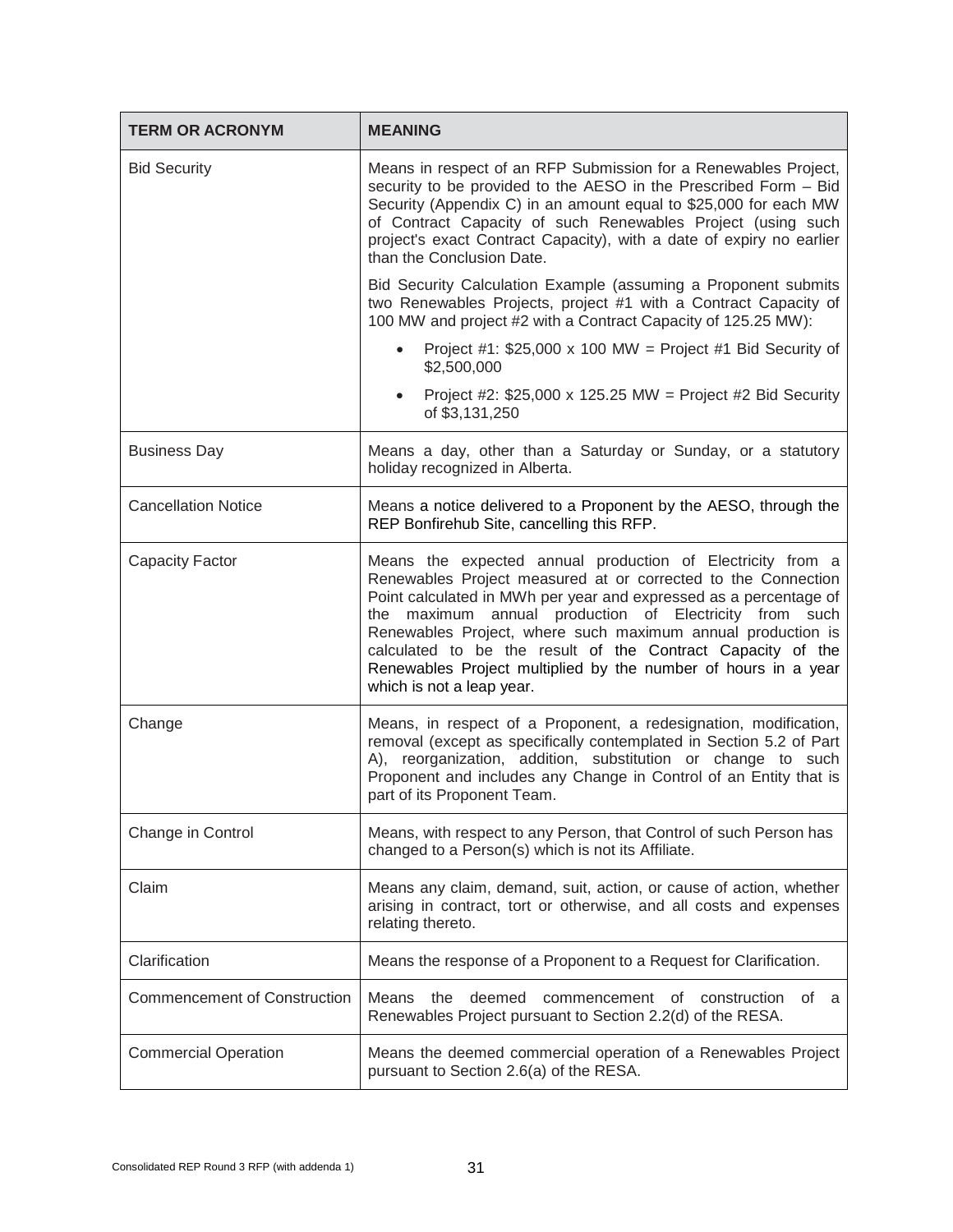| <b>TERM OR ACRONYM</b>                                      | <b>MEANING</b>                                                                                                                                                                                                                                                                                                                                                                                                                                                                                                                                                                                                                                                                                                                                                                                                                                    |
|-------------------------------------------------------------|---------------------------------------------------------------------------------------------------------------------------------------------------------------------------------------------------------------------------------------------------------------------------------------------------------------------------------------------------------------------------------------------------------------------------------------------------------------------------------------------------------------------------------------------------------------------------------------------------------------------------------------------------------------------------------------------------------------------------------------------------------------------------------------------------------------------------------------------------|
| <b>Commercial Operation Date and</b><br>COD                 | Means the date on which Commercial Operation is achieved.                                                                                                                                                                                                                                                                                                                                                                                                                                                                                                                                                                                                                                                                                                                                                                                         |
| <b>Commitment Letter</b>                                    | Has the meaning given such term in the RFQ.                                                                                                                                                                                                                                                                                                                                                                                                                                                                                                                                                                                                                                                                                                                                                                                                       |
| <b>Common Interest Lands</b>                                | Has the meaning given such term in the RFQ.                                                                                                                                                                                                                                                                                                                                                                                                                                                                                                                                                                                                                                                                                                                                                                                                       |
| Common Ownership                                            | Is a reference to participation by a Person as a Control Group<br>Member of more than one Respondent or Proponent.                                                                                                                                                                                                                                                                                                                                                                                                                                                                                                                                                                                                                                                                                                                                |
| Competition                                                 | Means the stages and procedures, including the REOI, the RFQ<br>and, this RFP, consultations and information sessions that make up<br>the AESO's process for REP Round 3, which process will end upon<br>Counterparties entering into RESAs with the AESO.                                                                                                                                                                                                                                                                                                                                                                                                                                                                                                                                                                                        |
| <b>Conclusion Date</b>                                      | Means the time specified in Section 2.10 of Part A in respect of such<br>term.                                                                                                                                                                                                                                                                                                                                                                                                                                                                                                                                                                                                                                                                                                                                                                    |
| <b>Conditionally Qualified</b><br><b>Renewables Project</b> | Means a Renewables Project which was determined to be<br>conditionally able to deliver its full Contract Capacity to the<br>Transmission System pursuant to the Connection Capacity<br>Assessment undertaken pursuant to the RFQ.                                                                                                                                                                                                                                                                                                                                                                                                                                                                                                                                                                                                                 |
| <b>Conflict of Interest</b>                                 | Means: (i) the inclusion in any Proponent Team of a Restricted<br>Party, and (ii) any situation or circumstance where, in relation to this<br>RFP or the Competition, the Proponent engages in conduct, directly<br>or indirectly, that may give it an unfair advantage, including: (a)<br>having access to information in the preparation of its RFP<br>Submission that is confidential to the AESO or the Government of<br>Alberta and not available to other Proponents; (b) communicating<br>with any official or representative of the AESO or the Government of<br>Alberta with a view to influencing preferred treatment in this RFP<br>process; or (c) engaging in conduct that compromises or could be<br>seen to compromise the integrity of a fair and transparent<br>Competition or render the Competition non-competitive or unfair. |
| <b>Connection Capacity</b><br>Assessment                    | Means the connection capacity assessment described in Section 4.1<br>of Part A of the RFQ.                                                                                                                                                                                                                                                                                                                                                                                                                                                                                                                                                                                                                                                                                                                                                        |
| <b>Connection Point</b>                                     | Means the high voltage side of the electrical point of connection<br>between the Renewables Project and a Distribution System or the<br>Transmission System where Electricity is injected into a Distribution<br>System or the Transmission System (as applicable).                                                                                                                                                                                                                                                                                                                                                                                                                                                                                                                                                                               |
| <b>Contract Capacity</b>                                    | Means, with respect to a Renewables Project, other than a solar<br>Renewables Project, the aggregate Nameplate Capacities of all<br>generating units forming part thereof, and means in respect of a<br>solar Renewables Project, the Nameplate Capacity of such<br>Renewables Project.                                                                                                                                                                                                                                                                                                                                                                                                                                                                                                                                                           |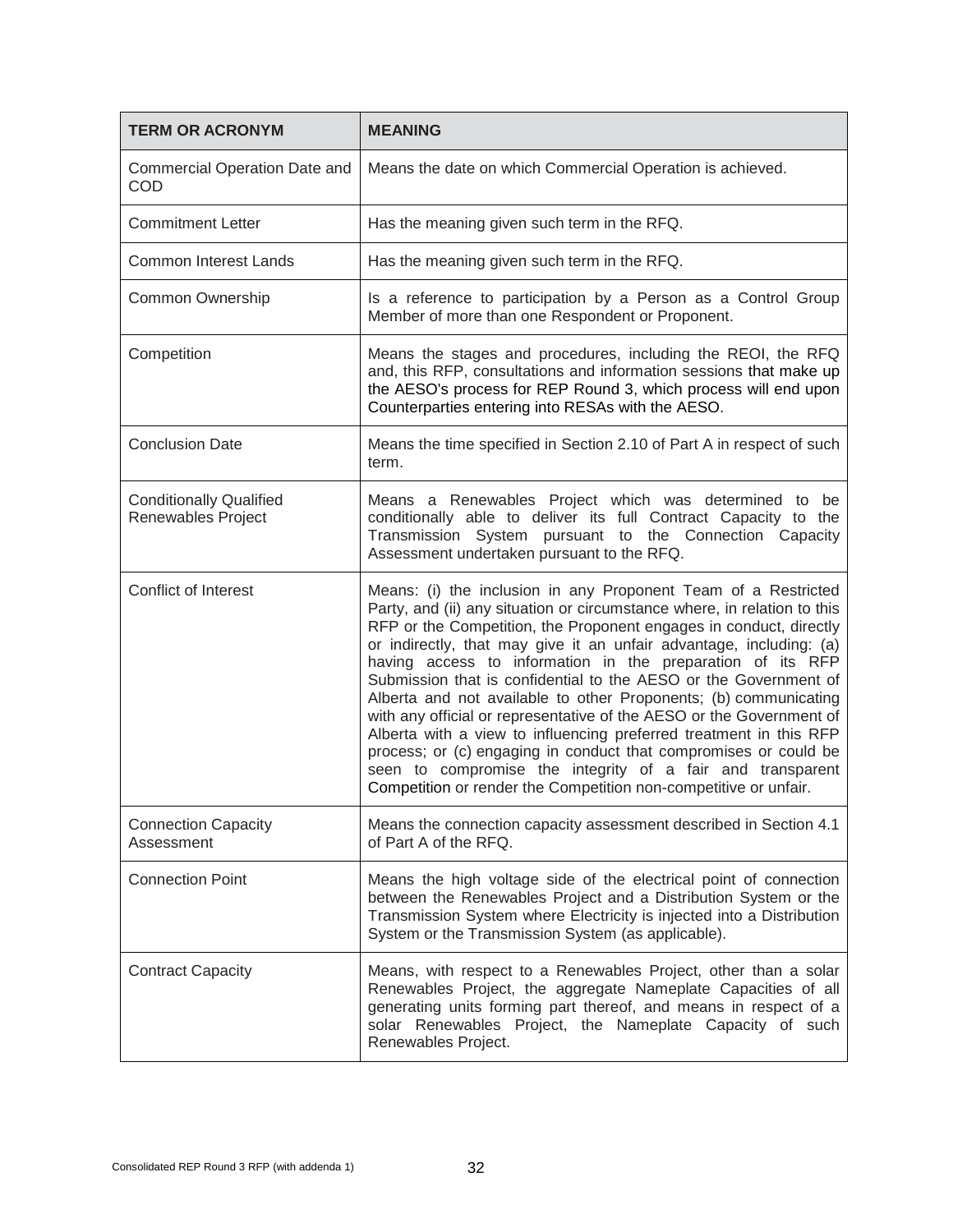| <b>TERM OR ACRONYM</b>                            | <b>MEANING</b>                                                                                                                                                                                                                                                                                                                                                                                                                                                                                                                                                                                                                                            |
|---------------------------------------------------|-----------------------------------------------------------------------------------------------------------------------------------------------------------------------------------------------------------------------------------------------------------------------------------------------------------------------------------------------------------------------------------------------------------------------------------------------------------------------------------------------------------------------------------------------------------------------------------------------------------------------------------------------------------|
| Control                                           | Means, with respect to any Person at any time, the possession,<br>directly or indirectly, of the power to either (i) elect a majority of the<br>directors of that Person, or (ii) direct or cause the direction of the<br>management or policies of that Person whether through ownership<br>of securities or partnership or other ownership interests, by contract<br>or otherwise; and includes, with correlative meanings, the terms<br>"controlling", "controlled by" and "under common control with".                                                                                                                                                |
| <b>Control Group Member</b>                       | Means in respect of a Proponent: (i) the Proponent, (ii) the<br>Counterparty in respect of each Renewables Project Proposal of the<br>Proponent and each Person that does or will own fifty percent (50%)<br>or more of the ownership interest in or will Control such<br>Counterparty, (iii) the Project Team Lead for each Renewables<br>Project Proposal of the Proponent, (iv) the Designated Equity<br>Provider(s) and Equity Support Person(s) for each Renewables<br>Project Proposal of the Proponent, and (v) each Person which is an<br>Affiliate of any of the foregoing.                                                                      |
| Corporation                                       | Means any corporation, company or other body corporate<br>howsoever formed or incorporated.                                                                                                                                                                                                                                                                                                                                                                                                                                                                                                                                                               |
| Counterparty                                      | Means, in respect of a Renewables Project contained in an RFP<br>Submission, the Selected Proponent, if an SPV, or the SPV of the<br>Selected Proponent which executes the RESA.                                                                                                                                                                                                                                                                                                                                                                                                                                                                          |
| <b>Deadline for Enquiry</b>                       | Means the time specified in Section 2.10 of Part A in respect of such<br>term.                                                                                                                                                                                                                                                                                                                                                                                                                                                                                                                                                                            |
| <b>Delivery Address</b>                           | Means:                                                                                                                                                                                                                                                                                                                                                                                                                                                                                                                                                                                                                                                    |
|                                                   | Alberta Electric System Operator<br>Calgary Place<br>2500, 330 - 5th Ave SW                                                                                                                                                                                                                                                                                                                                                                                                                                                                                                                                                                               |
|                                                   | Calgary, AB T2P 0L4                                                                                                                                                                                                                                                                                                                                                                                                                                                                                                                                                                                                                                       |
| <b>Delivery Time</b>                              | Means the time specified in Section 2.10 of Part A in respect of such<br>term.                                                                                                                                                                                                                                                                                                                                                                                                                                                                                                                                                                            |
| Designated Equity Provider and<br><b>DEP</b>      | Has the meaning given such term in the RFQ.                                                                                                                                                                                                                                                                                                                                                                                                                                                                                                                                                                                                               |
| Disqualification or Disqualified or<br>Disqualify | Means, as the context requires, the exclusion by the AESO of a<br>Proponent, a Renewables Project or an RFP Submission from, or<br>from further participation in, the Competition, which exclusion will: (i)<br>in the case of the Disqualification of a Proponent, result in the<br>forfeiture of all Bid Security provided by such Proponent to the<br>AESO or (ii) in the case of the Disqualification of a Renewables<br>Project / RFP Submission, result in the forfeiture of the Bid Security<br>provided in respect of such Renewables Project / RFP Submission<br>to the AESO (in each case, without limiting any of the AESO's other<br>rights). |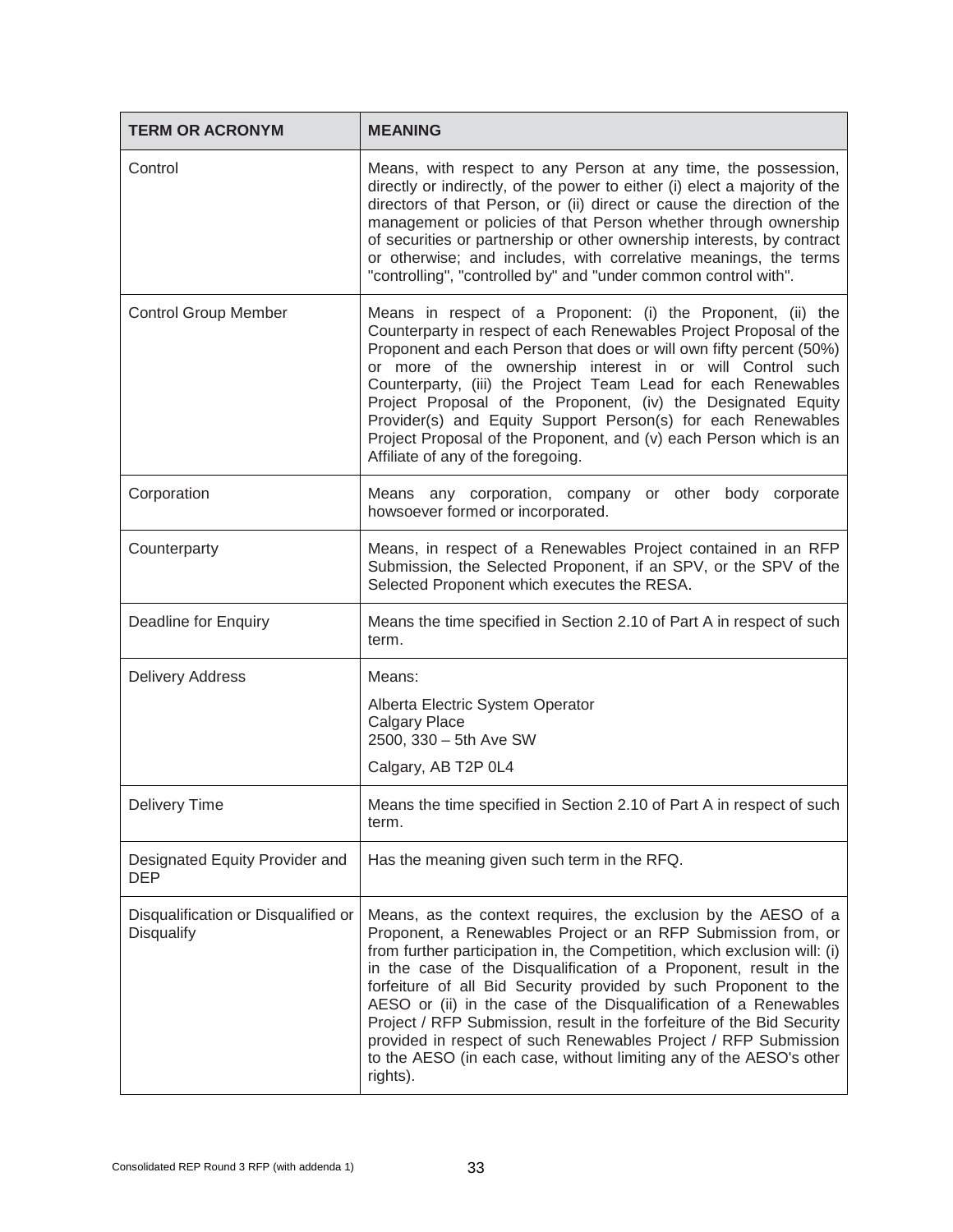| <b>TERM OR ACRONYM</b>               | <b>MEANING</b>                                                                                                                                                                                                                                                                                                                                                                                         |
|--------------------------------------|--------------------------------------------------------------------------------------------------------------------------------------------------------------------------------------------------------------------------------------------------------------------------------------------------------------------------------------------------------------------------------------------------------|
| <b>Distribution Entity</b>           | Means the owner or operator of a Distribution System including a<br>rural electrification association which has an approved service area<br>under the Hydro and Electric Energy Act (Alberta).                                                                                                                                                                                                         |
| <b>Distribution System</b>           | Means the distribution system of a Distribution Entity with a service<br>area established under the Hydro and Electric Energy Act (Alberta)<br>and includes any structures, equipment or other things used for that<br>purpose.                                                                                                                                                                        |
| Dollar, dollar or \$                 | Means Canadian currency unless otherwise specifically set out to<br>the contrary.                                                                                                                                                                                                                                                                                                                      |
| Electricity                          | Has the meaning given the term "electricity" in the EUA.                                                                                                                                                                                                                                                                                                                                               |
| Enquiry                              | Means a request by a Proponent to the AESO for information or<br>clarification.                                                                                                                                                                                                                                                                                                                        |
| Entity                               | Means a Corporation or Unincorporated Association.                                                                                                                                                                                                                                                                                                                                                     |
| <b>Equity Commitment</b>             | Has the meaning given such term in the RFQ.                                                                                                                                                                                                                                                                                                                                                            |
| <b>Equity Support Person</b>         | Has the meaning given such term in the RFQ.                                                                                                                                                                                                                                                                                                                                                            |
| <b>EUA</b>                           | Means the Electric Utilities Act (Alberta).                                                                                                                                                                                                                                                                                                                                                            |
| <b>Excluded Purpose</b>              | Has the meaning given such term in the RFQ.                                                                                                                                                                                                                                                                                                                                                            |
| Expansion                            | Has the meaning given such term in the RFQ.                                                                                                                                                                                                                                                                                                                                                            |
| <b>Fairness Advisor</b>              | Means the Person who is retained by the AESO to provide:<br>(a) assurance that the evaluation process is fair and transparent,<br>and (b) a written report attesting that the Competition was<br>conducted in a fair and transparent manner.                                                                                                                                                           |
| <b>First Nation</b>                  | Means "band" as defined in the Indian Act (Canada).                                                                                                                                                                                                                                                                                                                                                    |
| <b>First Nation Land</b>             | Means land situated within the geographic boundaries of a<br>"reserve", as such term is defined in the Indian Act (Canada).                                                                                                                                                                                                                                                                            |
| <b>First Nation Land Designation</b> | Means, in respect of any First Nation Land, that such land has been<br>designated for lease by the applicable First Nation under Section<br>38(2) of the Indian Act (Canada).                                                                                                                                                                                                                          |
| <b>FOIP</b>                          | Has the meaning given such term in Section 4.7 of Part A.                                                                                                                                                                                                                                                                                                                                              |
| <b>Generating Equipment</b>          | Means generating units and equipment used by a Renewable<br>Generating Facility in the generation of Electricity, such as wind<br>turbines, solar (PV) modules, hydroelectric turbines, biomass-fired<br>boilers and generating sets for the combustion of biogas or landfill<br>gas, but does not include transformers or other equipment used to<br>collect, transform or transmit such Electricity. |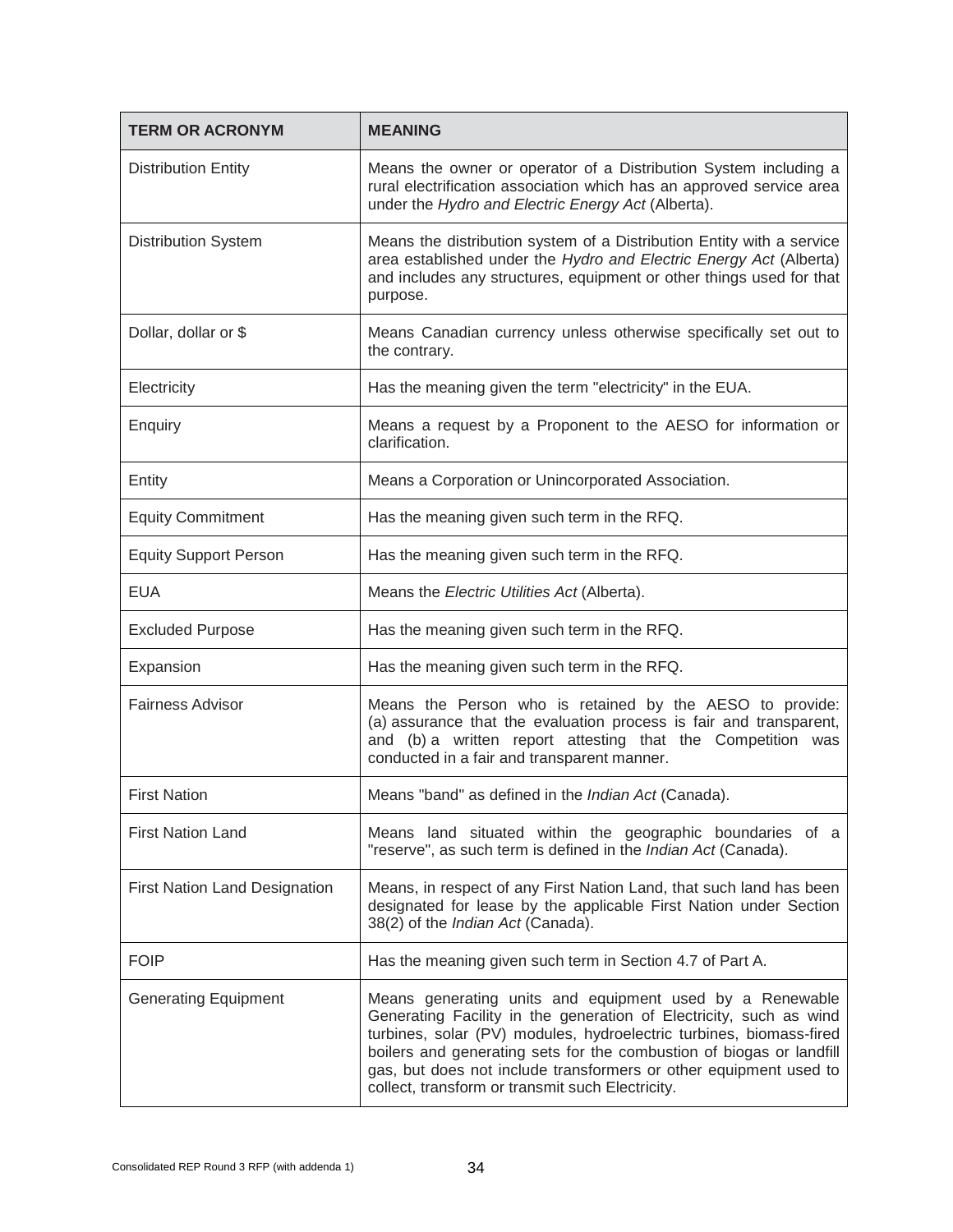| <b>TERM OR ACRONYM</b>     | <b>MEANING</b>                                                                                                                                                                                                                                                                                                                                                                                                                                                                                                                                         |
|----------------------------|--------------------------------------------------------------------------------------------------------------------------------------------------------------------------------------------------------------------------------------------------------------------------------------------------------------------------------------------------------------------------------------------------------------------------------------------------------------------------------------------------------------------------------------------------------|
| <b>Generation Facility</b> | Has the meaning given such term in the RFQ.                                                                                                                                                                                                                                                                                                                                                                                                                                                                                                            |
| Glossary of Terms          | Means this Glossary of Terms appended as Appendix A to, and<br>forming part of, this RFP.                                                                                                                                                                                                                                                                                                                                                                                                                                                              |
| Government of Alberta      | Means Her Majesty the Queen in Right of Alberta.                                                                                                                                                                                                                                                                                                                                                                                                                                                                                                       |
| Governmental Authority     | Means any federal, provincial, regional, municipal or local<br>government, parliament or legislature, or any regulatory authority,<br>agency, organization, tribunal, commission, board, department or<br>political or other subdivision of any such government, parliament or<br>legislature, or any court or other law, regulation or rule-making<br>entity, having jurisdiction in the relevant circumstances, including the<br>Alberta Utilities Commission, the AESO; and any Person acting<br>under the authority of any Governmental Authority. |
| Incentive Program          | Has the meaning given such term in the RESA.                                                                                                                                                                                                                                                                                                                                                                                                                                                                                                           |
| Indigenous Land            | Means land which is First Nation Land or Métis Land.                                                                                                                                                                                                                                                                                                                                                                                                                                                                                                   |
| Indigenous Site Control    | Has the meaning given such term in Section 2(b) of Part B.                                                                                                                                                                                                                                                                                                                                                                                                                                                                                             |
| Individual                 | Means a natural person, but does not include a natural person in his<br>or her capacity as trustee, executor, administrator or other legal<br>representative.                                                                                                                                                                                                                                                                                                                                                                                          |
| Ineligible                 | Means, as the context requires, the exclusion by the AESO of a<br>Proponent, a Renewables Project or an RFP Submission from, or<br>from further participation in, the Competition, which exclusion<br>will not, in and of itself, result in the forfeiture of any Bid Security.                                                                                                                                                                                                                                                                        |
| <b>ISO Rules</b>           | Means the ISO rules which are promulgated pursuant to the EUA.                                                                                                                                                                                                                                                                                                                                                                                                                                                                                         |
| Laws                       | Means:                                                                                                                                                                                                                                                                                                                                                                                                                                                                                                                                                 |
|                            | (a) all applicable federal, provincial or municipal laws, orders-in<br>council, bylaws, codes, rules, policies, regulations and statutes;                                                                                                                                                                                                                                                                                                                                                                                                              |
|                            | all applicable orders, decisions, codes, judgments, injunctions,<br>(b)<br>decrees, awards and writs of any court, tribunal, arbitrator,<br>Governmental Authority or other Person having jurisdiction;                                                                                                                                                                                                                                                                                                                                                |
|                            | all applicable rulings and conditions of any licence, permit,<br>(c)<br>certificate, registration, authorization, consent and approval<br>issued by a Governmental Authority;                                                                                                                                                                                                                                                                                                                                                                          |
|                            | all applicable requirements under or prescribed by applicable<br>(d)<br>common law; and                                                                                                                                                                                                                                                                                                                                                                                                                                                                |
|                            | the ISO Rules, as well as any manuals or interpretation<br>(e)<br>bulletins issued by the AESO from time to time that are binding<br>on a Selected Proponent.                                                                                                                                                                                                                                                                                                                                                                                          |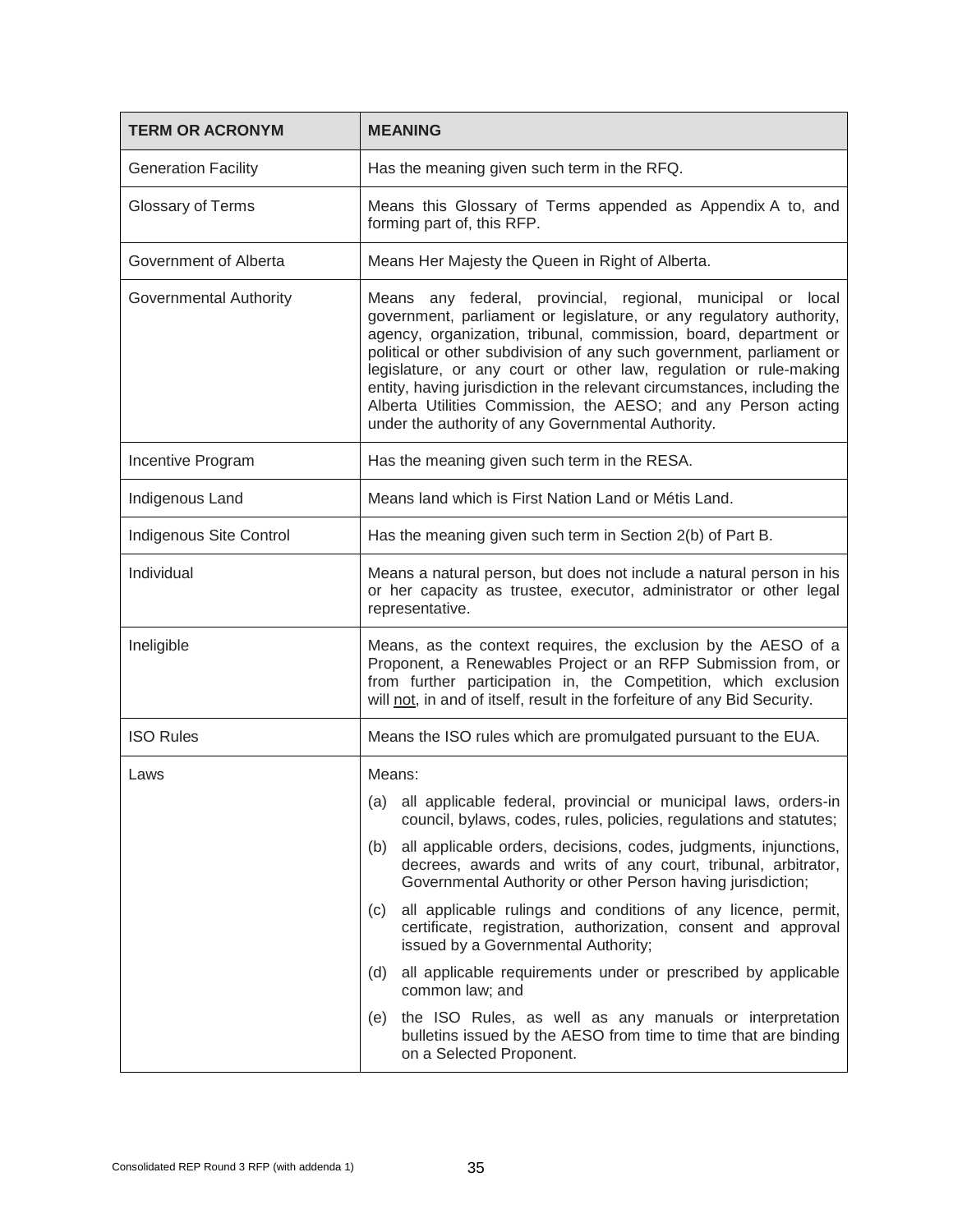| <b>TERM OR ACRONYM</b>    | <b>MEANING</b>                                                                                                                                                                                                                                                                                                                                                                                          |
|---------------------------|---------------------------------------------------------------------------------------------------------------------------------------------------------------------------------------------------------------------------------------------------------------------------------------------------------------------------------------------------------------------------------------------------------|
| <b>Legal Description</b>  | Means, with respect to each Property forming part of a Site, the<br>legal description of the Property in the following format:                                                                                                                                                                                                                                                                          |
|                           | (a) in the case of Properties in respect of which no plan of<br>subdivision has been registered, Meridian, Range, Township,<br>Section, 1/4 Section or Legal Subdivision;                                                                                                                                                                                                                               |
|                           | (b) in the case of Properties in respect of which a plan of<br>subdivision has been registered: (i) Plan, Block, Lot; and (ii)<br>Meridian, Range, Township, Section, 1/4 Section or Legal<br>Subdivision; or                                                                                                                                                                                           |
|                           | (c) in the case of Properties that constitute Indigenous Land, the<br>parcel identification number, any information under (a) or (b)<br>above that can reasonably be provided, and such other<br>information as would generally constitute the legal description<br>of such Properties or that would reasonably be required to allow<br>the AESO to determine the physical location of such Properties. |
| <b>Longstop Dates</b>     | Means either or both, as the context permits, the Commencement of<br>Construction Longstop Date and COD Longstop Date as each such<br>term is defined in the RESA.                                                                                                                                                                                                                                      |
| <b>Material Deviation</b> | Means a deviation from the requirements in this RFP, including any<br>Prescribed Forms, which, in the opinion of the AESO, results in an<br>RFP Submission being in non-compliance in a material way with a<br>material component of this RFP or any requirement set out in this<br>RFP.                                                                                                                |
| Métis Land                | Means land situated within the geographic boundaries of a<br>"settlement area", as such term is defined in the Metis Settlements<br>Act (Alberta).                                                                                                                                                                                                                                                      |
| Métis Settlement          | Has the meaning given the term "settlement" under the Metis<br>Settlements Act (Alberta).                                                                                                                                                                                                                                                                                                               |
| Minister                  | Has the meaning given such term in the REA.                                                                                                                                                                                                                                                                                                                                                             |
| Moving Water              | Has the meaning given the term "Moving Water" in the RESA.                                                                                                                                                                                                                                                                                                                                              |
| <b>MW</b>                 | Means megawatt.                                                                                                                                                                                                                                                                                                                                                                                         |
| <b>MWh</b>                | Means megawatt hour.                                                                                                                                                                                                                                                                                                                                                                                    |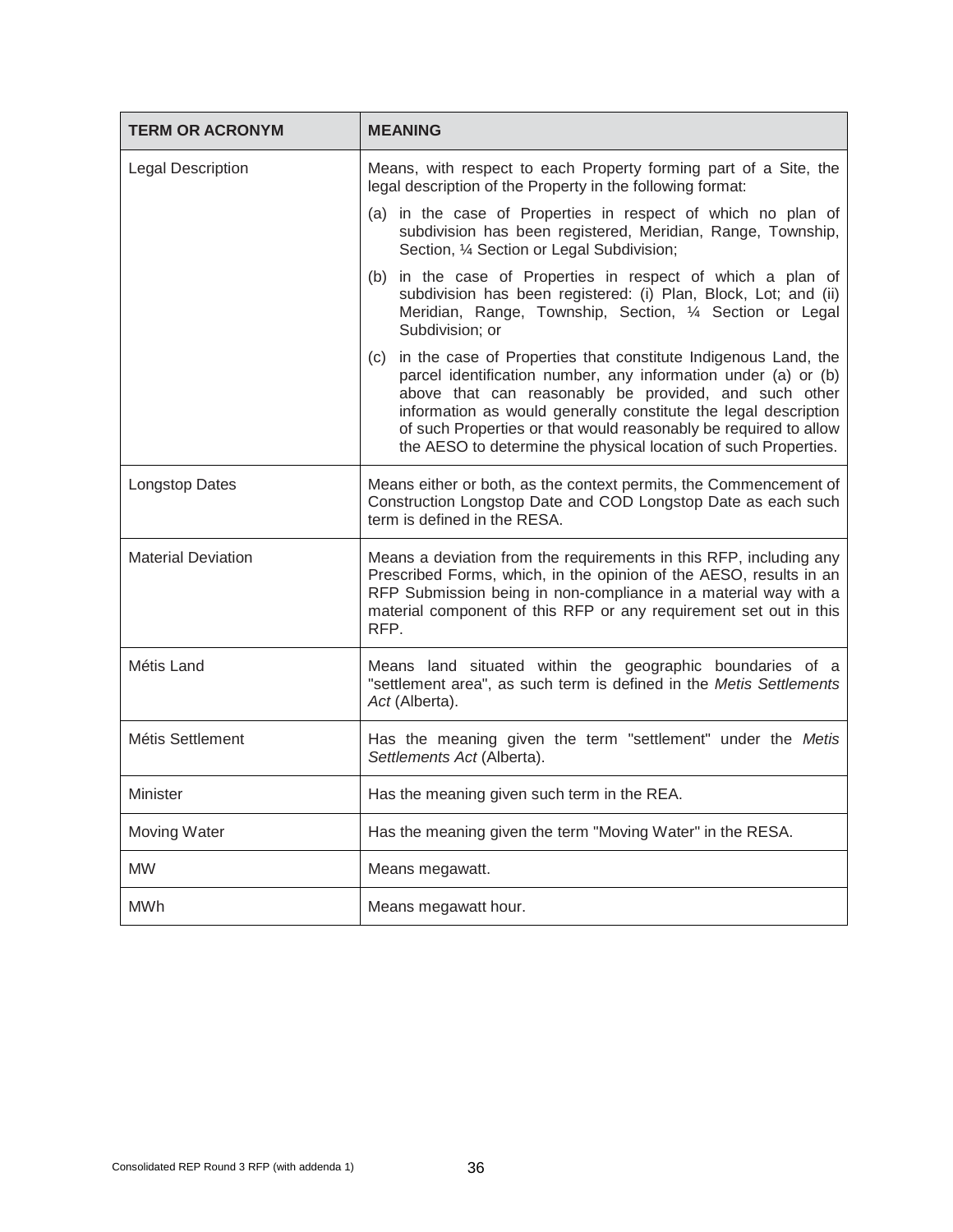| <b>TERM OR ACRONYM</b>            | <b>MEANING</b>                                                                                                                                                                                                                                                                                                                                                                                                                                                                                                                                                                                                                                                                                                                       |
|-----------------------------------|--------------------------------------------------------------------------------------------------------------------------------------------------------------------------------------------------------------------------------------------------------------------------------------------------------------------------------------------------------------------------------------------------------------------------------------------------------------------------------------------------------------------------------------------------------------------------------------------------------------------------------------------------------------------------------------------------------------------------------------|
| Nameplate Capacity                | Means, in respect of a generating unit, the manufacturer's installed<br>rated capacity of the generating unit to generate Electricity,<br>expressed in MW; and means for solar Generation Facilities the<br>manufacturer's total installed rated capacity in MW as determined by<br>taking the lesser of: (a) the sum of the manufacturer's capacity<br>ratings (in direct current MW) for normal operation (e.g. continuous<br>output ratings) of the installed solar modules (i.e. panels) of the<br>Generation Facility; and (b) the sum of the manufacturer's capacity<br>ratings (in alternating current MW) for normal operation (e.g.<br>continuous output ratings) of the installed inverters of the<br>Generation Facility. |
| <b>New Build</b>                  | Has the meaning given such term in the RFQ.                                                                                                                                                                                                                                                                                                                                                                                                                                                                                                                                                                                                                                                                                          |
| <b>Non-Collusion Requirements</b> | Means the requirement that a Proponent Team:                                                                                                                                                                                                                                                                                                                                                                                                                                                                                                                                                                                                                                                                                         |
|                                   | not coordinate its RFP Submission with any other Proponent or<br>(a)<br>with any team participating in REP Round 2 (except in the case<br>where all members of the Proponent Team and the team<br>participating in REP Round 2 are the same);                                                                                                                                                                                                                                                                                                                                                                                                                                                                                        |
|                                   | keep its RFP Submissions confidential;<br>(b)                                                                                                                                                                                                                                                                                                                                                                                                                                                                                                                                                                                                                                                                                        |
|                                   | ensure that no member of its Proponent Team has entered into<br>(c)<br>any agreement or arrangement with any member of another<br>Proponent Team or with any member of a team participating in<br>REP Round 2 (except in the case where all members of the<br>Proponent Team and the team participating in REP Round 2<br>are the same) for purposes of affecting the Strike Price bid in<br>any RFP Submission submitted by either Proponent or the<br>strike price bid in any request for proposals submission of any<br>such team participating in REP Round 2; and                                                                                                                                                               |
|                                   | not engage in any activity or communication that results in a<br>(d)<br>Conflict of Interest, collusion or a violation of any of the civil or<br>criminal provisions of the Competition Act (Canada).                                                                                                                                                                                                                                                                                                                                                                                                                                                                                                                                |
| Part A                            | Means Part A of this RFP.                                                                                                                                                                                                                                                                                                                                                                                                                                                                                                                                                                                                                                                                                                            |
| Part B                            | Means Part B of this RFP.                                                                                                                                                                                                                                                                                                                                                                                                                                                                                                                                                                                                                                                                                                            |
| <b>Performance Security</b>       | Means the Completion and Performance Security as defined in the<br>RESA.                                                                                                                                                                                                                                                                                                                                                                                                                                                                                                                                                                                                                                                             |
| <b>Permitted Purpose</b>          | Has the meaning given such term in the RFQ.                                                                                                                                                                                                                                                                                                                                                                                                                                                                                                                                                                                                                                                                                          |
| Person(s)                         | Means an Entity or an Individual.                                                                                                                                                                                                                                                                                                                                                                                                                                                                                                                                                                                                                                                                                                    |
| Power Pool                        | Has the meaning given the term "power pool" in the EUA.                                                                                                                                                                                                                                                                                                                                                                                                                                                                                                                                                                                                                                                                              |
| Prescribed Form                   | Means each form described herein as a prescribed form and<br>attached hereto as an Appendix.                                                                                                                                                                                                                                                                                                                                                                                                                                                                                                                                                                                                                                         |
| Priority for Evaluation           | Has the meaning given such term in the RFQ.                                                                                                                                                                                                                                                                                                                                                                                                                                                                                                                                                                                                                                                                                          |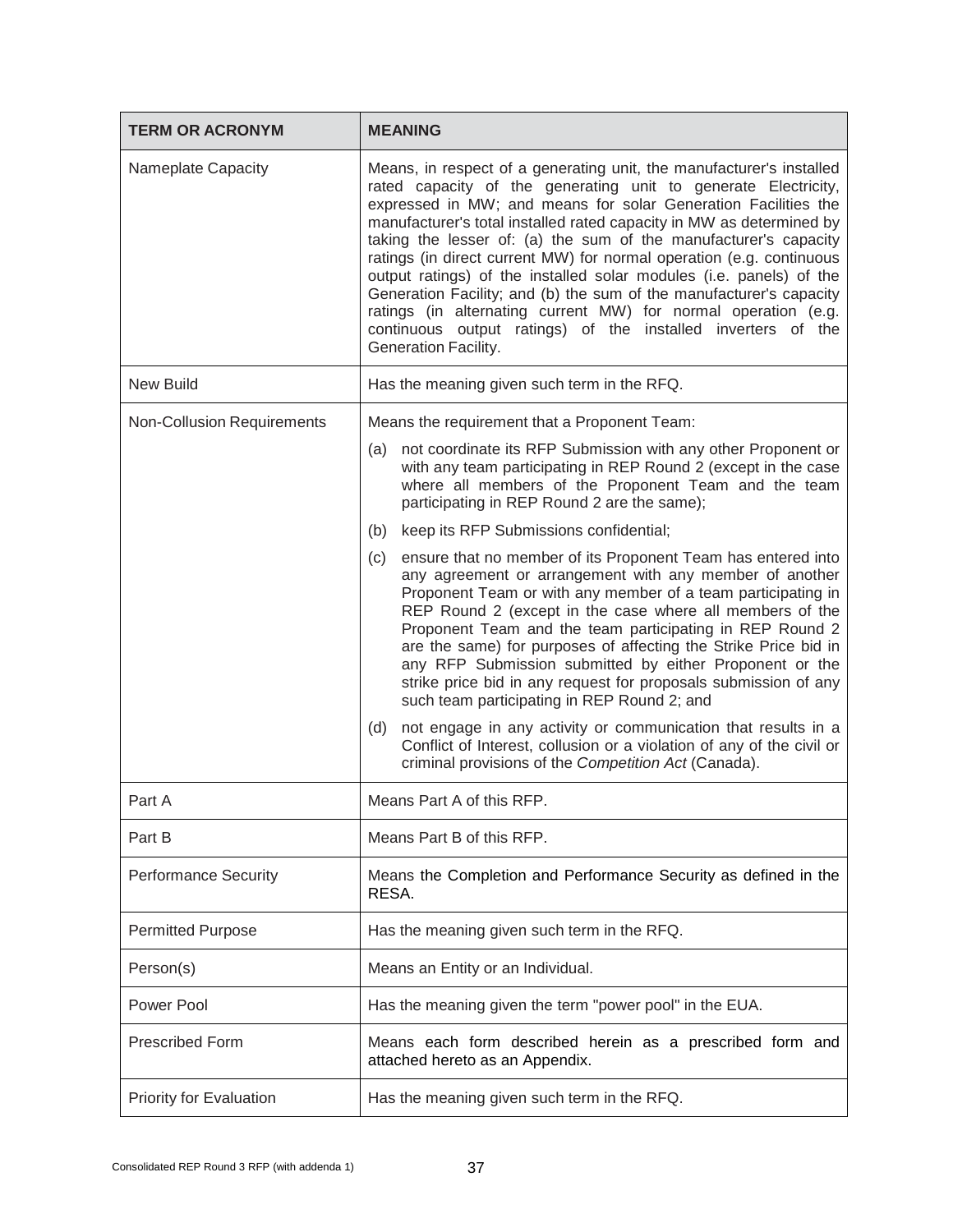| <b>TERM OR ACRONYM</b>             | <b>MEANING</b>                                                                                                                                                                                                                              |
|------------------------------------|---------------------------------------------------------------------------------------------------------------------------------------------------------------------------------------------------------------------------------------------|
| <b>Procurement Target</b>          | Means Renewables Projects awarded RESAs pursuant to this<br>Competition with aggregate Contract Capacity of up to 400 MW.                                                                                                                   |
| Project Team Lead and Team<br>Lead | Has the meaning given such term in the RFQ.                                                                                                                                                                                                 |
| Proponent                          | Means, in respect of any Renewables Project, the Respondent<br>identified with respect to such Renewables Project in a Qualification<br>Submission, and if the context allows also means the Proponent<br>Team Members.                     |
| <b>Proponent Name</b>              | Means the name by which the Proponent was, as Respondent,<br>identified as specified in the Prescribed Form - Respondent<br>Declarations of the RFQ.                                                                                        |
| Proponent Team                     | Means the Proponent and all of the Proponent Team Members.                                                                                                                                                                                  |
| <b>Proponent Team Members</b>      | Means, in respect of any Renewables Project, the Respondent<br>identified with respect to such Renewables Project in a Qualification<br>Submission and each Person who is a member of the Respondent<br>Team in respect of such Respondent. |
| Proponent's Account                | Means the REP Bonfirehub Site user account through which the<br>AESO received the Proponent's Qualification Submission.                                                                                                                     |
| Proponent's Representative         | Has the meaning given such term in Section 2.2 of Part A.                                                                                                                                                                                   |
| <b>Qualification Submission</b>    | Means the submission made by a Respondent pursuant to the RFQ.                                                                                                                                                                              |
| Ranked Renewables Project          | Has the meaning given such term in Section 3.1(iii) of Part A.                                                                                                                                                                              |
| Ranked RFP Submission              | Has the meaning given such term in Section 3.1(iii) of Part A.                                                                                                                                                                              |
| Releasees                          | Means the AESO and its members and its employees and its<br>evaluators, consultants and advisors engaged by it in connection<br>with the Competition.                                                                                       |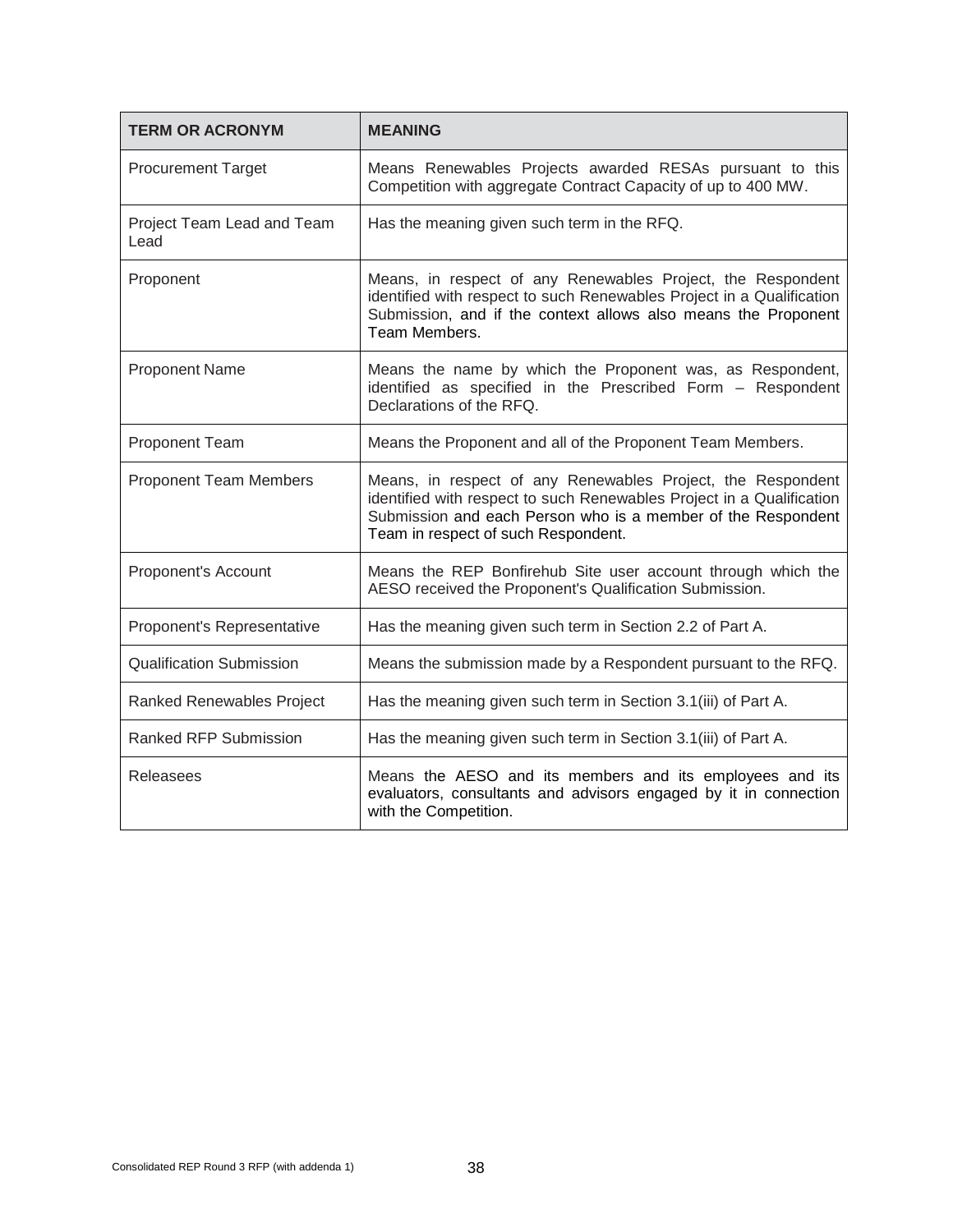| <b>TERM OR ACRONYM</b>                                               | <b>MEANING</b>                                                                                                                                                                                                                                                                                                                                                                                                                                                                       |
|----------------------------------------------------------------------|--------------------------------------------------------------------------------------------------------------------------------------------------------------------------------------------------------------------------------------------------------------------------------------------------------------------------------------------------------------------------------------------------------------------------------------------------------------------------------------|
| Renewable Attributes                                                 | Means those attributes existing or coming into existence in the<br>future, associated with a Generation Facility having decreased<br>environmental impacts due to or through the generation of Electricity<br>through the generation of Renewable Electricity, and includes:                                                                                                                                                                                                         |
|                                                                      | rights to any fungible or non-fungible attributes, whether<br>(a)<br>arising from the Generation Facility itself, from the interaction<br>of the Generation Facility with the AIES or because of<br>applicable legislation or voluntary programs established by<br>Governmental Authorities or agencies thereof;                                                                                                                                                                     |
|                                                                      | any and all rights relating to the nature of the energy source<br>(b)<br>as may be defined and awarded through applicable<br>legislation or voluntary programs, including ownership rights<br>to any emission reduction credits or entitlements resulting<br>from interaction of the Generation Facility with the AIES or as<br>specified by applicable legislation or voluntary programs, and<br>the right to quantify and register such credits with competent<br>authorities; and |
|                                                                      | all revenues, entitlements, benefits, and other proceeds<br>(c)<br>arising from or related to the foregoing,                                                                                                                                                                                                                                                                                                                                                                         |
|                                                                      | but which excludes:                                                                                                                                                                                                                                                                                                                                                                                                                                                                  |
|                                                                      | (d)<br>any tax or other benefit under the Government of Canada's<br>Canadian Renewable and Conservation Expenses (CRCE)<br>or successor program which may be available in connection<br>with a Renewables Project.                                                                                                                                                                                                                                                                   |
| Renewable Electricity                                                | means "renewable electricity" as defined in the REA.                                                                                                                                                                                                                                                                                                                                                                                                                                 |
| Renewable Electricity Act and<br><b>REA</b>                          | Means the Renewable Electricity Act (Alberta).                                                                                                                                                                                                                                                                                                                                                                                                                                       |
| <b>Renewable Electricity</b><br>Program                              | Means any "renewable electricity program" established by the<br>AESO and approved by the Minister pursuant to the REA.                                                                                                                                                                                                                                                                                                                                                               |
| <b>Renewable Electricity</b><br>Support Agreement and<br><b>RESA</b> | Means the Renewable Electricity Support Agreement in the form set<br>out in Appendix B to this RFP.                                                                                                                                                                                                                                                                                                                                                                                  |
| Renewable Fuel                                                       | Means an energy resource that occurs naturally and that can be<br>replenished or renewed within a human lifespan, including: (i)<br>Moving Water, (ii) wind, (iii) heat from the earth, (iv) sunlight, and (v)<br>Sustainable Biomass.                                                                                                                                                                                                                                               |
| <b>Renewable Generating Facility</b>                                 | Means an Electricity generating facility which generates Electricity<br>exclusively from one or more Renewable Fuels (except in the case<br>of a facility utilizing Sustainable Biomass to generate Electricity) and<br>delivers that Electricity through its own meter connected to the AIES<br>in accordance with all Laws.                                                                                                                                                        |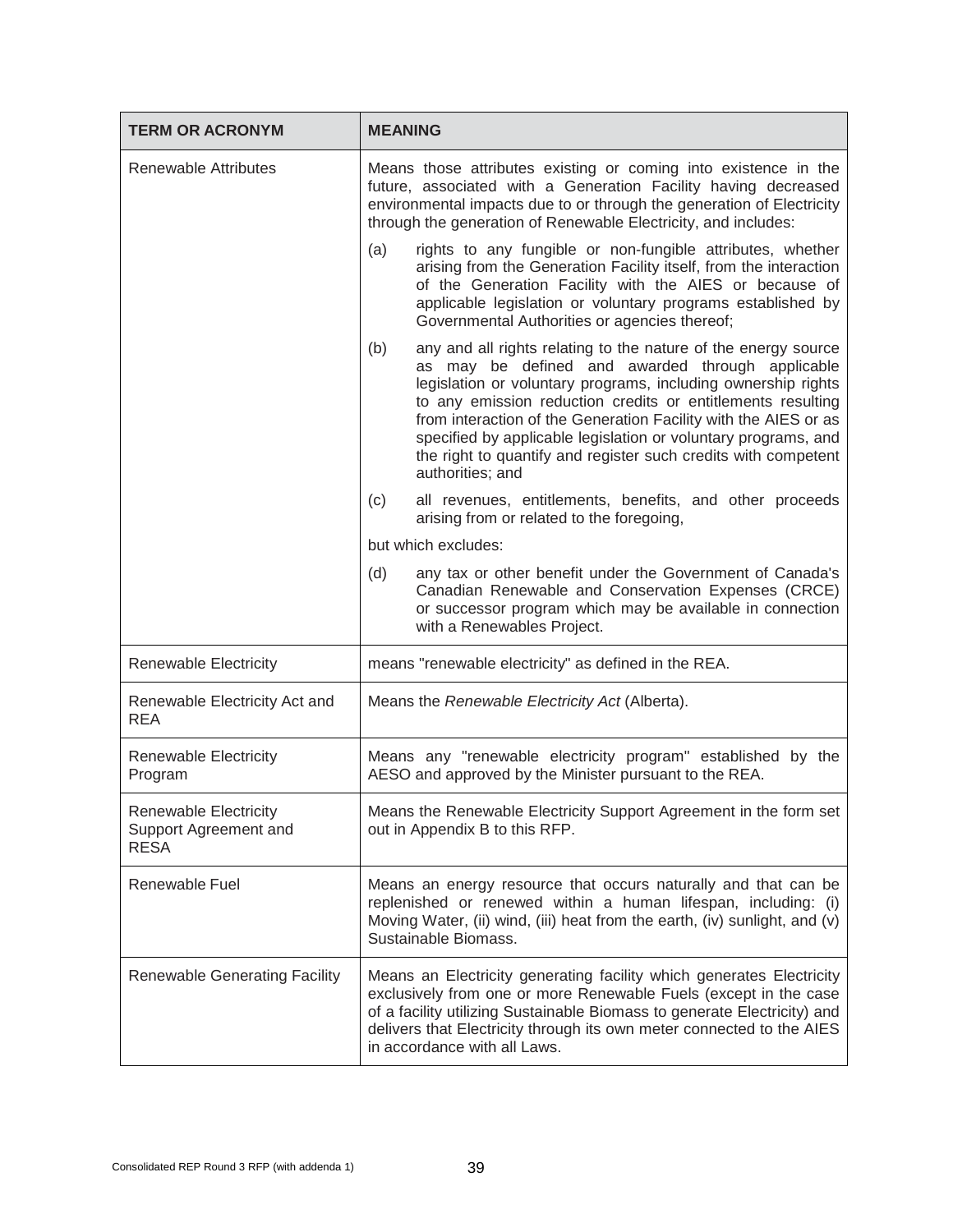| <b>TERM OR ACRONYM</b>                          | <b>MEANING</b>                                                                                                                                                                                                                                      |
|-------------------------------------------------|-----------------------------------------------------------------------------------------------------------------------------------------------------------------------------------------------------------------------------------------------------|
| Renewables Project                              | Means a Renewable Generating Facility which is the subject of a<br>Renewables Project Proposal which was determined by the AESO<br>through the RFQ to be qualified to participate in this RFP through an<br>RFP Submission.                         |
| Renewables Project Proposal                     | Means a proposal made by a Respondent in respect of a<br>Renewables Project contained in a Qualification Submission.                                                                                                                                |
| <b>REP Bonfirehub Site</b>                      | Means the electronic information sharing site maintained by the<br>AESO for purposes of this Competition.                                                                                                                                           |
| <b>REP Round 1</b>                              | Has the meaning given such term in Section 1.2 of Part A.                                                                                                                                                                                           |
| REP Round 2                                     | Has the meaning given such term in Section 1.2 of Part A.                                                                                                                                                                                           |
| <b>REP Round 3</b>                              | Means this third competition being carried out by the AESO<br>pursuant to the REA to promote the development of up to 400 MW<br>of Renewables Projects and, where the context allows, also means<br>"Competition"                                   |
| <b>Request for Clarifications</b>               | Means requests made by the AESO to a Proponent for Clarification<br>of information already provided to the AESO.                                                                                                                                    |
| Request for Expressions of<br>Interest and REOI | Means the Request for Expressions of Interest in respect of REP<br>Round 3 issued by the AESO on March 29, 2018.                                                                                                                                    |
| Request for Proposals or RFP                    | Means this request for proposals issued by the AESO as part of the<br>Competition, including all of the Appendices, as amended from time<br>to time by the AESO in accordance with the terms hereof.                                                |
| Request for Qualifications or<br><b>RFQ</b>     | Means the request for qualifications issued by the AESO on April<br>27, 2018 in connection with the Competition, as amended by<br>Addenda issued by the AESO.                                                                                       |
| Respondent                                      | Has the meaning given such term in the RFQ.                                                                                                                                                                                                         |
| <b>Respondent Team</b>                          | Means the Respondent and the Respondent's Designated Equity<br>Providers, Equity Support Persons and Project Team Leads as well<br>as any other Persons identified as Respondent Team Members in<br>the Qualification Submission of the Respondent. |
| <b>Respondent Team Members</b>                  | Means each Person that is a member of the Respondent Team.                                                                                                                                                                                          |
| Respondent's Representative                     | Has the meaning given such term in the RFQ.                                                                                                                                                                                                         |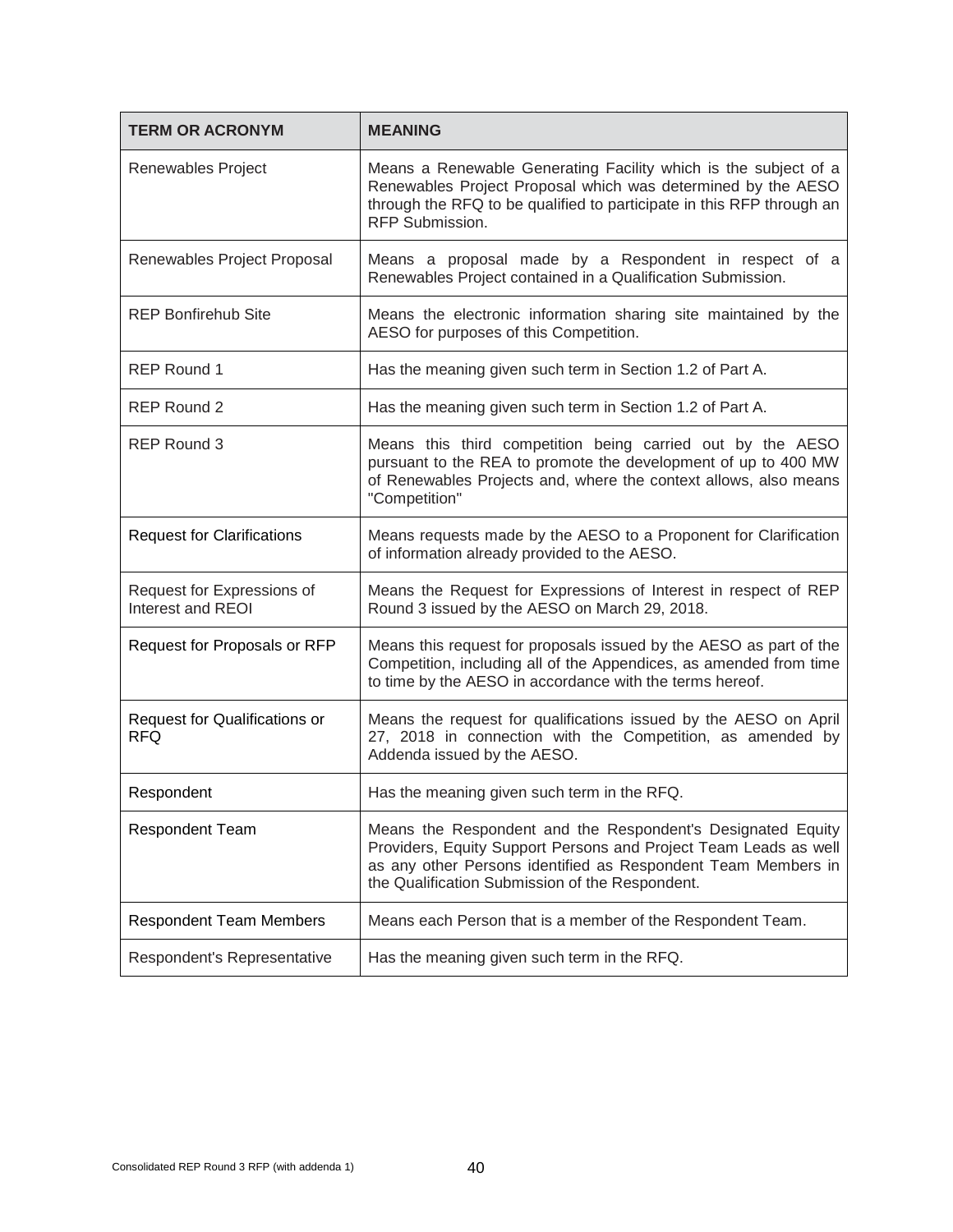| <b>TERM OR ACRONYM</b>                       | <b>MEANING</b>                                                                                                                                                                                                                                                                                                                                                                                                                                                                                                              |
|----------------------------------------------|-----------------------------------------------------------------------------------------------------------------------------------------------------------------------------------------------------------------------------------------------------------------------------------------------------------------------------------------------------------------------------------------------------------------------------------------------------------------------------------------------------------------------------|
| <b>Restricted Party</b>                      | Means a Person who had, or currently has, participation or<br>involvement in:                                                                                                                                                                                                                                                                                                                                                                                                                                               |
|                                              | (a)<br>the Competition on behalf of the AESO;                                                                                                                                                                                                                                                                                                                                                                                                                                                                               |
|                                              | the design, planning or implementation of the Competition for<br>(b)<br>the AESO; or                                                                                                                                                                                                                                                                                                                                                                                                                                        |
|                                              | any other relationship with the AESO related to the<br>(c)<br>Competition;                                                                                                                                                                                                                                                                                                                                                                                                                                                  |
|                                              | and who, as a result, and in the opinion of the AESO in relation to<br>the Competition has an actual conflict of interest or creates the<br>perception of a conflict of interest or may provide a material unfair<br>advantage to any Respondent or confidential information to any<br>Respondent that is not, or would not reasonably be expected to be,<br>available to other Respondents, and includes the Persons listed in<br>Section 6.1 of Part A of the RFQ; and Restricted Party means any<br>one of such Persons. |
| <b>RFP Connection Capacity</b><br>Assessment | Has the meaning given such term in Section 3.1(iv)(b) of Part A.                                                                                                                                                                                                                                                                                                                                                                                                                                                            |
| <b>RFP Submission</b>                        | Means a submission made by a Proponent pursuant to this RFP,<br>containing the information and other requirements set out and<br>stipulated in Part B in respect of a Renewables Project, and means,<br>if applicable, the RESA, Performance Security and Solicitor's<br>Opinion in respect of a Selected Renewables Project.                                                                                                                                                                                               |
| <b>RFP Submission Deadline</b>               | Means the time specified in Section 2.10 of Part A in respect of such<br>term.                                                                                                                                                                                                                                                                                                                                                                                                                                              |
| <b>RFP TNW Assessment</b>                    | Has the meaning given such term in Section 3.1(iv)(a) of Part A.                                                                                                                                                                                                                                                                                                                                                                                                                                                            |
| <b>Ringfence Covenants</b>                   | Means the covenants of the Counterparty contained in the RESA<br>requiring the Counterparty:                                                                                                                                                                                                                                                                                                                                                                                                                                |
|                                              | not to undertake any business other than that associated with<br>(a)<br>the Renewables Project;                                                                                                                                                                                                                                                                                                                                                                                                                             |
|                                              | (b)<br>not modify the Renewables Project without consent of the<br>AESO; and                                                                                                                                                                                                                                                                                                                                                                                                                                                |
|                                              | other than in respect of its business, not incur indebtedness,<br>(c)<br>including indebtedness on behalf of, or a guarantee of the<br>obligations of any other Person.                                                                                                                                                                                                                                                                                                                                                     |
| <b>Selected Proponent</b>                    | Means a Proponent that, pursuant to evaluation under the terms of<br>this RFP and the approvals of the Minister required under Section<br>7(3) the REA, becomes entitled, if an SPV, to become Counterparty<br>to, or if not an SPV, then whose SPV becomes entitled to become<br>Counterparty to a RESA with the AESO for a Renewables Project,<br>and, in the latter case, includes such SPV.                                                                                                                             |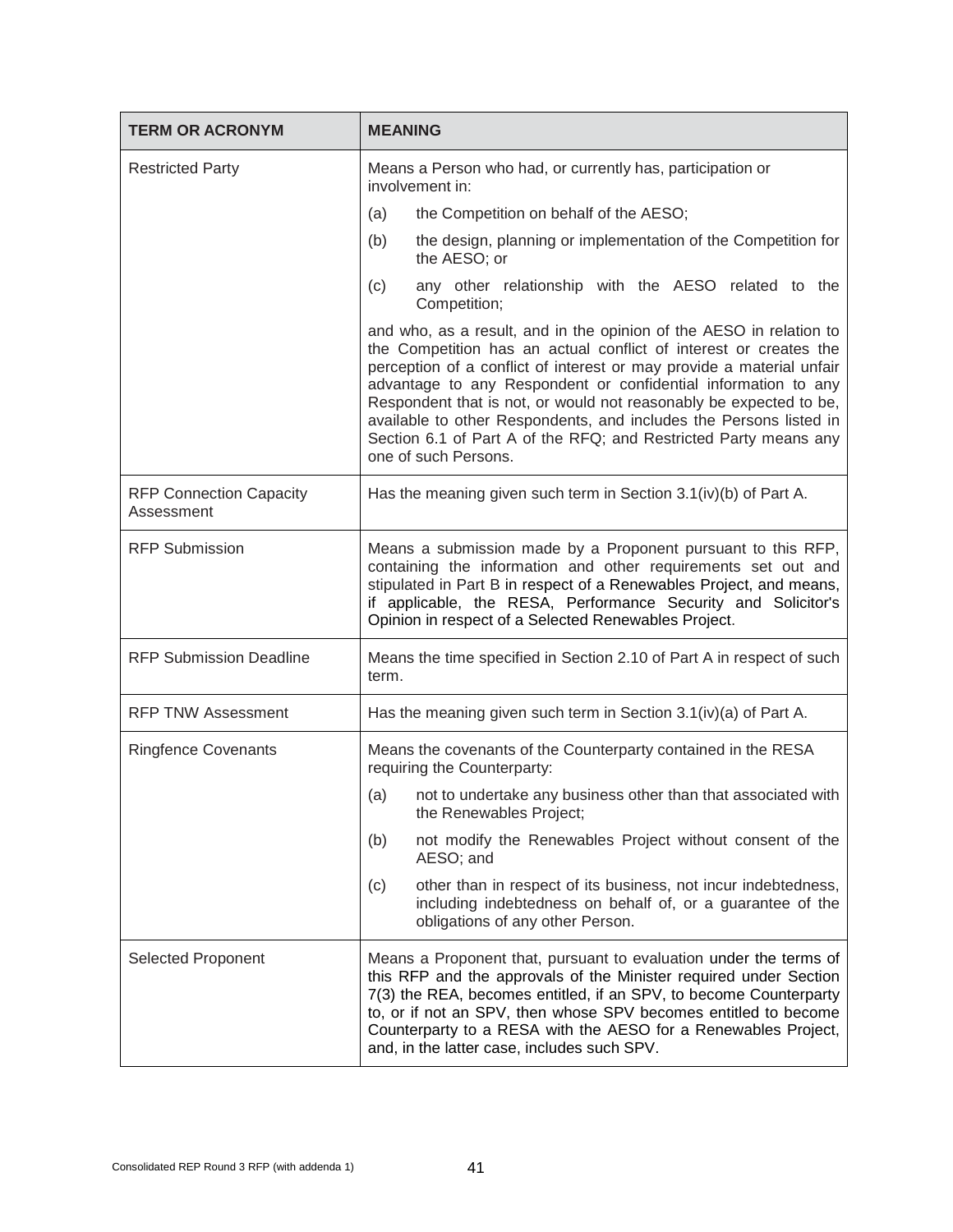| <b>TERM OR ACRONYM</b>           | <b>MEANING</b>                                                                                                                                                                                                                                                                                                                                                                                                                                                                      |
|----------------------------------|-------------------------------------------------------------------------------------------------------------------------------------------------------------------------------------------------------------------------------------------------------------------------------------------------------------------------------------------------------------------------------------------------------------------------------------------------------------------------------------|
| Selected Renewables Project      | Means a Renewables Project that is selected pursuant to the<br>evaluation under the terms of this RFP and the approvals of the<br>Minister required under Section 7(3) of the REA, and in respect of<br>which the applicable Proponent is awarded a RESA.                                                                                                                                                                                                                           |
| <b>Settlement Council</b>        | Means a "settlement council" as such term in defined in the Metis<br>Settlements Act (Alberta).                                                                                                                                                                                                                                                                                                                                                                                     |
| <b>Site</b>                      | Means, in respect of a Renewables Project, the lands and/or other<br>physical location on, over, in, under or in respect of which such<br>project is, or is to be, situated as such location is identified in the<br>Prescribed Form - Renewables Project Profile which was submitted<br>as part of the Qualification Submission for such Renewables<br>Project.                                                                                                                    |
| Solicitor's Confirmation Opinion | Means the Solicitor's Confirmation Opinion Respecting Indigenous<br>Site Control in the form set out in Appendix F.                                                                                                                                                                                                                                                                                                                                                                 |
| Solicitor's Opinion              | Means the Solicitor's Opinion regarding execution of the RESA in<br>the form set out in Appendix I.                                                                                                                                                                                                                                                                                                                                                                                 |
| <b>SPV</b>                       | Means, with respect to a Renewables Project, a special purpose<br>vehicle whether in the form of a Corporation or Unincorporated<br>Association, controlled by one of or a combination of the Proponent,<br>Designated Equity Providers or Project Team Lead created for the<br>purpose of entering into the RESA with respect to such Renewables<br>Project if it is awarded a RESA under this RFP and which will<br>comply with the Ringfence Covenants contained in the RESA.    |
| Stage 1 Prescribed Forms         | Means the following Prescribed Forms:                                                                                                                                                                                                                                                                                                                                                                                                                                               |
|                                  | Appendix C - Prescribed Form of Bid Security;<br>(a)                                                                                                                                                                                                                                                                                                                                                                                                                                |
|                                  | Appendix D - Prescribed Form of Confirmation, Bid Security,<br>(b)<br>RESA Provisions and Release and Indemnity Agreement;                                                                                                                                                                                                                                                                                                                                                          |
|                                  | Appendix E - Prescribed Form of Proponent Declarations;<br>(c)                                                                                                                                                                                                                                                                                                                                                                                                                      |
|                                  | Appendix F - Prescribed Form of Solicitor's Opinion<br>(d)<br>Respecting Indigenous Site Control (if applicable);                                                                                                                                                                                                                                                                                                                                                                   |
|                                  | Appendix G - Prescribed Form of Section 89 Waiver (if<br>(e)<br>applicable); and                                                                                                                                                                                                                                                                                                                                                                                                    |
|                                  | (f)<br>Appendix H - Prescribed Form of Strike Price Offer.                                                                                                                                                                                                                                                                                                                                                                                                                          |
| Stage 4 Assessments              | Has the meaning given such term in Section 3.1(iv) of Part A.                                                                                                                                                                                                                                                                                                                                                                                                                       |
| <b>Strike Price</b>              | Means the amount (in \$/MWh (to two decimal places)) bid by a<br>Proponent in respect of a Renewables Project as the amount which,<br>subject to the terms of the RESA, will be used to determine the<br>amount the AESO will pay to or will be entitled to receive from the<br>Counterparty in respect of each MWh of Electricity generation from<br>the Renewables Project up to the Contract Capacity, and in respect<br>of the transfer of the associated Renewable Attributes. |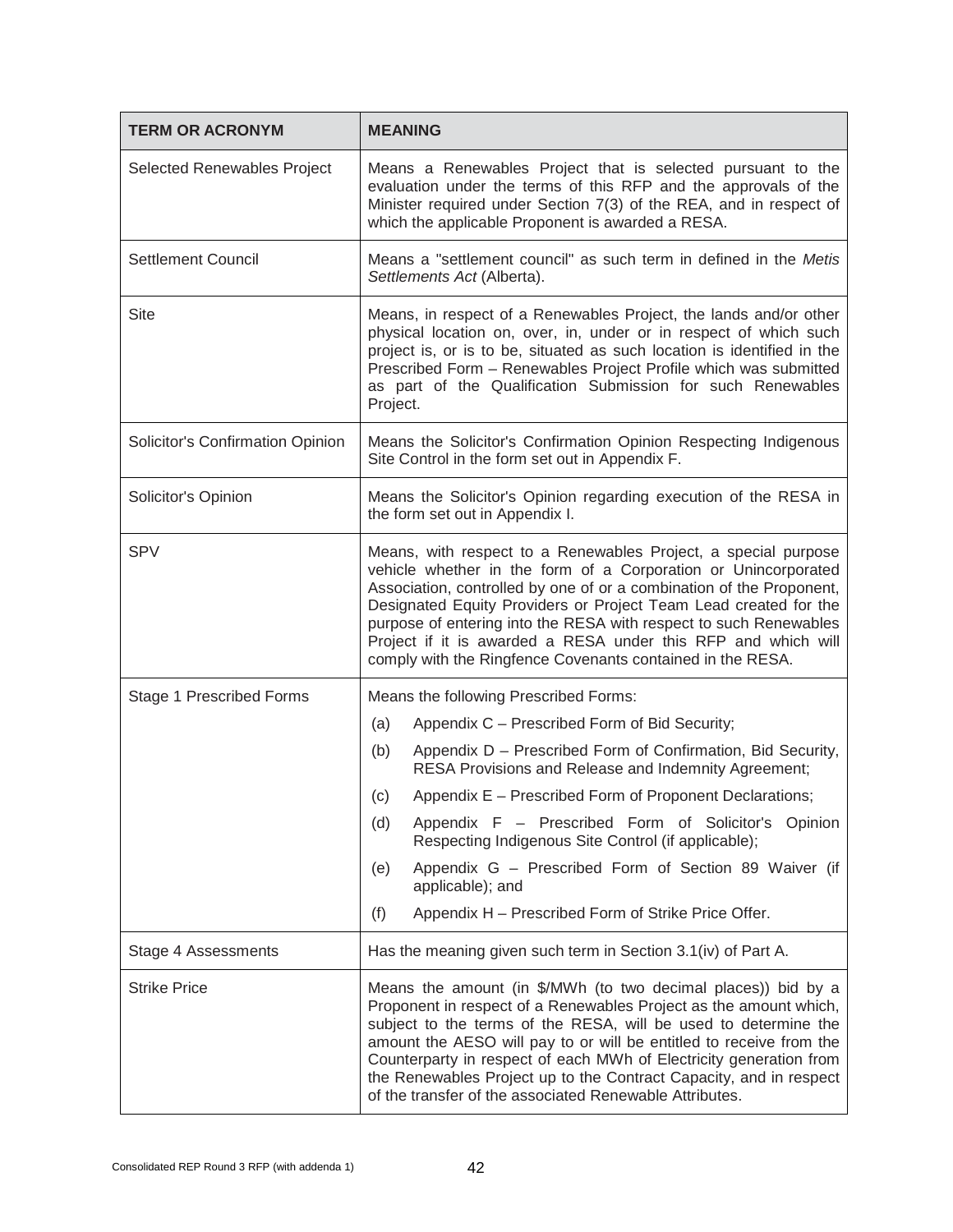| <b>TERM OR ACRONYM</b>         | <b>MEANING</b>                                                                                                                                                 |
|--------------------------------|----------------------------------------------------------------------------------------------------------------------------------------------------------------|
| Submission Fee                 | Has the meaning given such term in the RFQ.                                                                                                                    |
| <b>Substation Lands</b>        | Has the meaning given such term in the RFQ.                                                                                                                    |
| Successful REP Round 2 Project | Means a renewables project proposal in respect of which the<br>Minister intends to award a renewable electricity support agreement<br>pursuant to REP Round 2. |
| Sustainable Biomass            | Has the meaning given to the term "Sustainable Biomass" set out in<br>the RESA.                                                                                |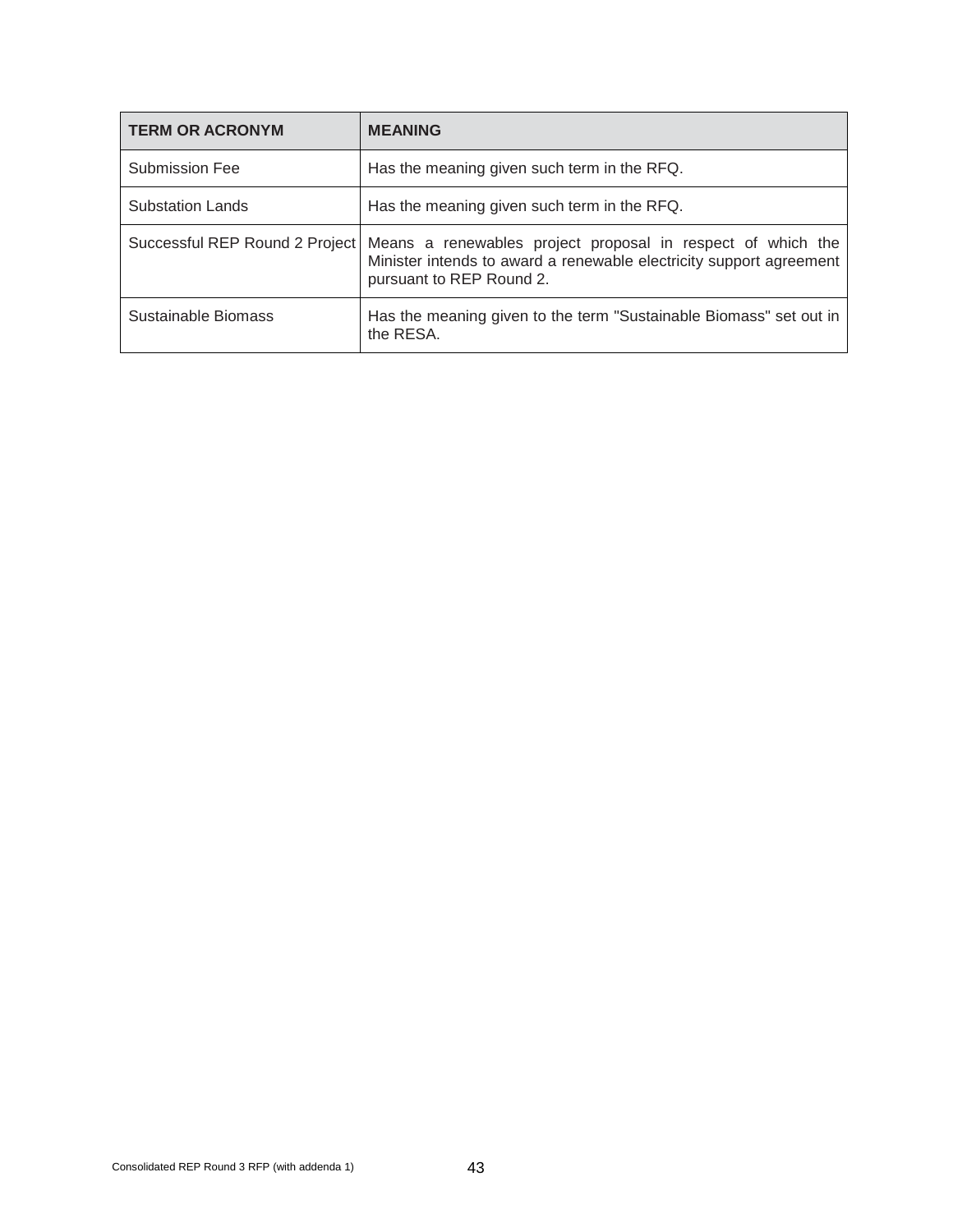| <b>TERM OR ACRONYM</b>    | <b>MEANING</b>                                                                                                                                                                                                                                                                                                                                                                                                                                                                                                                                                                                                                                                                                                                                                                                                                                                                                                                                                                                                                                                                                                                                                                                                                                                                                                                                                                                                                  |                                                                                                                                                                                                                                                                                                                                                                                                                                                                                                       |  |  |
|---------------------------|---------------------------------------------------------------------------------------------------------------------------------------------------------------------------------------------------------------------------------------------------------------------------------------------------------------------------------------------------------------------------------------------------------------------------------------------------------------------------------------------------------------------------------------------------------------------------------------------------------------------------------------------------------------------------------------------------------------------------------------------------------------------------------------------------------------------------------------------------------------------------------------------------------------------------------------------------------------------------------------------------------------------------------------------------------------------------------------------------------------------------------------------------------------------------------------------------------------------------------------------------------------------------------------------------------------------------------------------------------------------------------------------------------------------------------|-------------------------------------------------------------------------------------------------------------------------------------------------------------------------------------------------------------------------------------------------------------------------------------------------------------------------------------------------------------------------------------------------------------------------------------------------------------------------------------------------------|--|--|
| Tangible Net Worth or TNW | Means, in respect of a Designated Equity Provider or Equity Support<br>Person (as applicable), at any time and without duplication, an<br>amount determined in accordance with GAAP, and calculated as:<br>(a) the sum of capital stock, preferred stock (unless presented as<br>temporary equity under US GAAP), paid-in capital, contributed<br>surplus, retained earnings (minus any deficit, accumulated deficit or<br>negative retained earnings), capital reserves, cumulative translation<br>adjustment (whether positive or negative), and accumulated other<br>comprehensive income (whether positive or negative), minus (b) the<br>sum of any amounts shown on account of any common stock<br>reacquired by the Designated Equity Provider or Equity Support<br>Person or guarantor as applicable, the Designated Equity Provider<br>or Equity Support Person (as applicable) as a parent's interest in all<br>intangible assets (including but not limited to: patents, patent<br>applications,<br>service marks, industrial designs,<br>copyrights,<br>trademarks and trade names, licenses, development assets and<br>goodwill), prepaid assets, deferred tax assets, prepaid employee<br>benefits, defined benefit pension fund assets, and leasehold<br>improvements as presented in the Designated Equity Provider's or<br>Equity Support Person's (as applicable) consolidated financial<br>statements where: |                                                                                                                                                                                                                                                                                                                                                                                                                                                                                                       |  |  |
|                           | (i)                                                                                                                                                                                                                                                                                                                                                                                                                                                                                                                                                                                                                                                                                                                                                                                                                                                                                                                                                                                                                                                                                                                                                                                                                                                                                                                                                                                                                             | all intangible assets shall be net of any accumulated<br>amortization related to those intangible assets;                                                                                                                                                                                                                                                                                                                                                                                             |  |  |
|                           | (ii)                                                                                                                                                                                                                                                                                                                                                                                                                                                                                                                                                                                                                                                                                                                                                                                                                                                                                                                                                                                                                                                                                                                                                                                                                                                                                                                                                                                                                            | assets attributable to non-controlling interest ("NCI")<br>are to be excluded from (b) provided that NCIs are<br>not included in calculating (a), unless the Designated<br>Equity Provider or Equity Support Person (as<br>applicable)<br>as<br>parent has<br>entered<br>into<br>an<br>arrangement to fund, either directly or indirectly,<br>minority investments made in the subsidiary;                                                                                                            |  |  |
|                           | (iii)                                                                                                                                                                                                                                                                                                                                                                                                                                                                                                                                                                                                                                                                                                                                                                                                                                                                                                                                                                                                                                                                                                                                                                                                                                                                                                                                                                                                                           | the full amounts of goodwill, intangible assets and<br>defined benefit pension fund assets are to be<br>deducted in the calculation of Tangible Net Worth,<br>net of any associated deferred tax liability which<br>would be extinguished if the asset on the balance<br>sheet becomes impaired or is derecognized under<br>GAAP; and                                                                                                                                                                 |  |  |
|                           | (iv)                                                                                                                                                                                                                                                                                                                                                                                                                                                                                                                                                                                                                                                                                                                                                                                                                                                                                                                                                                                                                                                                                                                                                                                                                                                                                                                                                                                                                            | deferred tax assets may be netted with associated<br>deferred tax liabilities only if the deferred tax assets<br>and deferred tax liabilities relate to taxes levied by<br>the same taxation authority and offsetting is<br>permitted by the relevant tax authorities. The<br>deferred tax liabilities permitted to be netted against<br>the deferred tax assets should exclude amounts<br>already netted against the deduction of goodwill,<br>intangible assets and defined benefit pension assets. |  |  |
| <b>Target COD</b>         | Means June 30, 2021.                                                                                                                                                                                                                                                                                                                                                                                                                                                                                                                                                                                                                                                                                                                                                                                                                                                                                                                                                                                                                                                                                                                                                                                                                                                                                                                                                                                                            |                                                                                                                                                                                                                                                                                                                                                                                                                                                                                                       |  |  |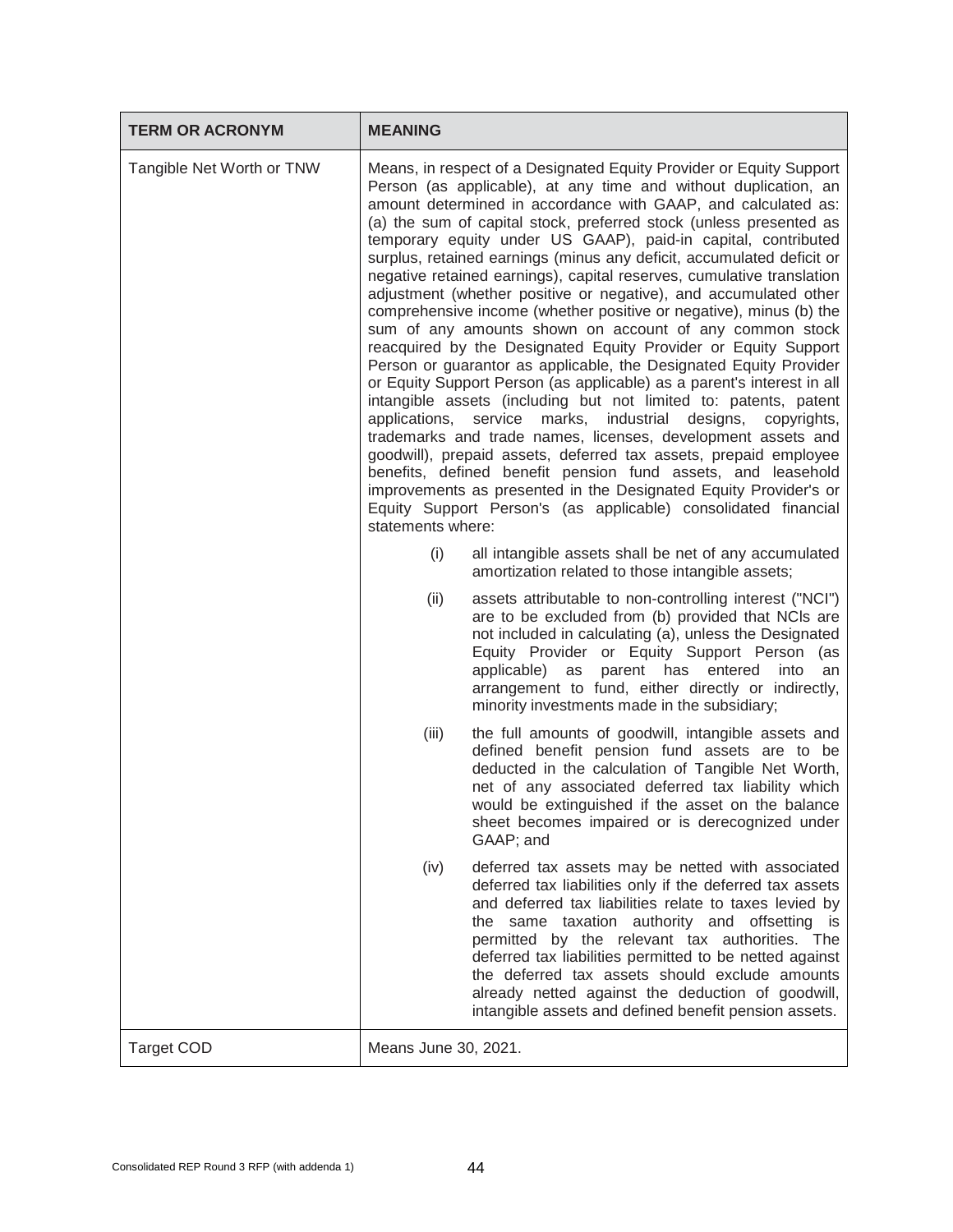| <b>TERM OR ACRONYM</b>     | <b>MEANING</b>                                                                                                                                                                                                                                                                               |
|----------------------------|----------------------------------------------------------------------------------------------------------------------------------------------------------------------------------------------------------------------------------------------------------------------------------------------|
| Term                       | Means term of the RESA, being the period from the date of its<br>execution through the period ending on the earlier of twenty (20)<br>years following the COD of the Renewables Project or Target COD.                                                                                       |
| Timetable                  | Means the timetable set forth in Section 2.10 of Part A.                                                                                                                                                                                                                                     |
| <b>TNW Methodology</b>     | Has the meaning given such term in Section 2(c) of Part B.                                                                                                                                                                                                                                   |
| <b>TNW Requirement</b>     | Has the meaning given such term in the RFQ.                                                                                                                                                                                                                                                  |
| <b>Transmission System</b> | Has the meaning given the term "transmission system" in the EUA.                                                                                                                                                                                                                             |
| Unincorporated Association | Means a trust, pension fund, partnership, joint venture or other<br>unincorporated association however formed and structured and for<br>purposes of this RFP and the Competition includes any Person who<br>is a partner, joint-venturer or associate in such Unincorporated<br>Association. |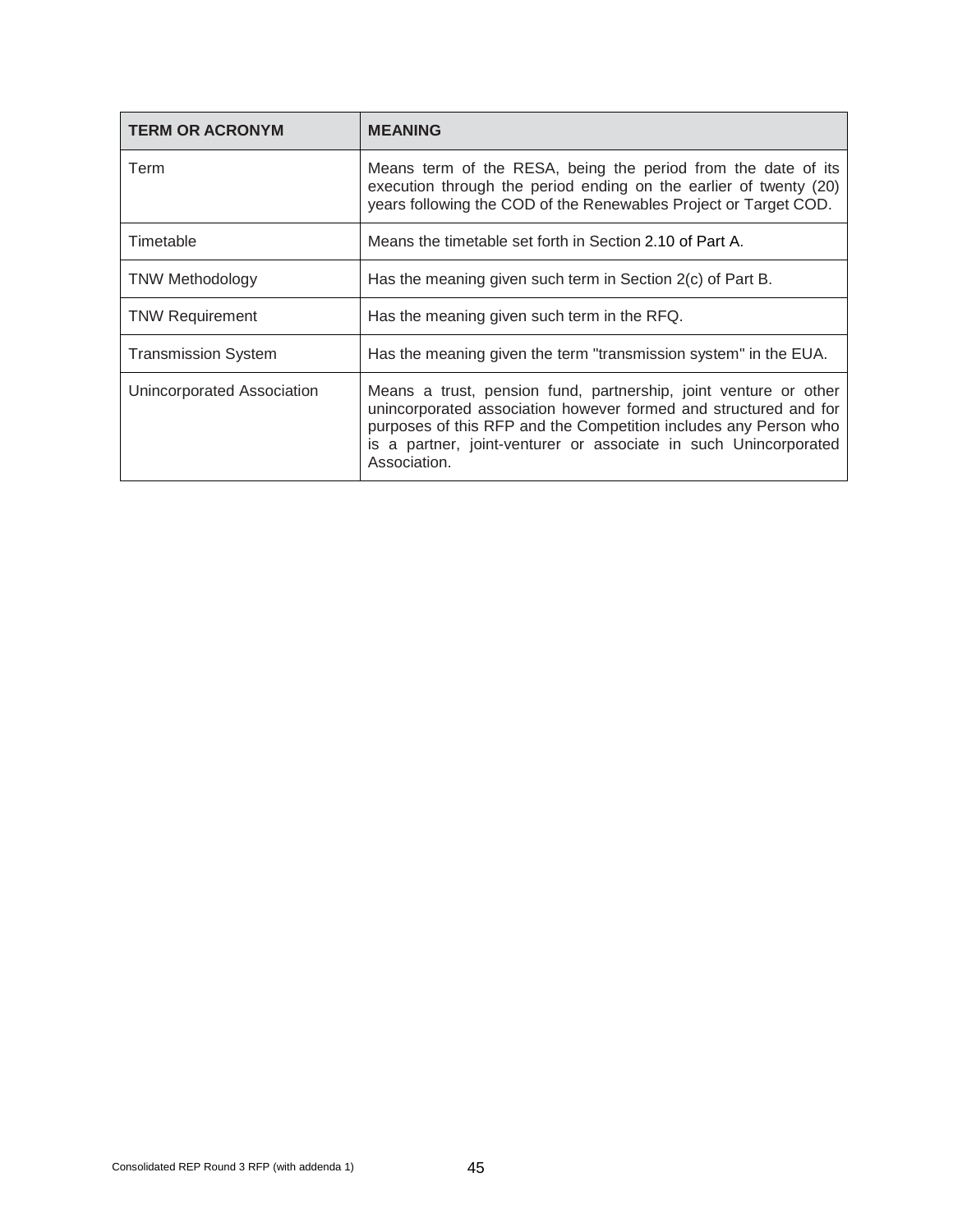#### **Interpretation Provisions**

This RFP shall be interpreted in accordance with the following:

- (a) the headings, captions, and formatting in this RFP are inserted for convenience only and do not form a part of this RFP and in no way define, limit, alter or enlarge the scope or meaning of any term of this RFP;
- (b) references in this RFP to "at the discretion", "in its discretion", "at its discretion", "in its opinion", "in the opinion", "in the AESO's sole opinion"; and "the exercise of discretion" when used in respect of the AESO will be, in each instance, interpreted to mean the sole, absolute and unfettered (including unfettered by any implied or express duties of good faith or of fairness), right, discretion or opinion, as the case may be, of the AESO;
- (c) references in this RFP to "comply" and "compliance", and references to "must" and "should" when used in connection with a submission requirement, shall be interpreted as set forth in Section 3.2 of Part A;
- (d) in this RFP, wherever the singular or masculine is used it will be construed as if the plural, the feminine or the neuter, and wherever the plural or the feminine or the neuter is used it will be construed as the singular or masculine, as the case may be, had been used where the context may require;
- (e) each Appendix, and table, contained in or attached to this RFP is an integral part of this RFP;
- (f) all monetary amounts referred to in this RFP are to lawful currency of Canada;
- (g) a reference in this RFP to Mountain Time includes a reference to Mountain Daylight Time if then applicable;
- (h) a reference in this RFP to a statute whether or not that statute has been defined, means a statute of Alberta unless otherwise stated;
- (i) a reference to а statute includes the statute as amended from time to time, and in the event that statute is repealed includes any successor legislation thereto including amendments to the successor legislation, and includes all regulations, by-laws and codes enacted thereunder as such regulations or by-laws, codes or rules may be amended from time to time;
- (j) in this RFP, the words "including" and "includes", when following any general term or statement, are not to be construed as limiting the general term or statement to the specific items or matters set forth or to similar items or matters, but rather as permitting the general term or statement to refer to all other items or matters that could reasonably fall within the broadest possible scope of the general term or statement;
- (k) capitalized terms and acronyms used in this RFP but not defined in this Appendix A have the meanings assigned to the same capitalized terms and acronyms used in the RFQ, in the RESA or within the text of this RFP;
- (l) a reference to this RFP or the RESA, or to the documents which make up the appendices to this RFP or the RESA, or to any part of those documents, shall be deemed to be a reference to the most current version of those documents, including all modifications and amendments thereto made and issued by the AESO to Proponents;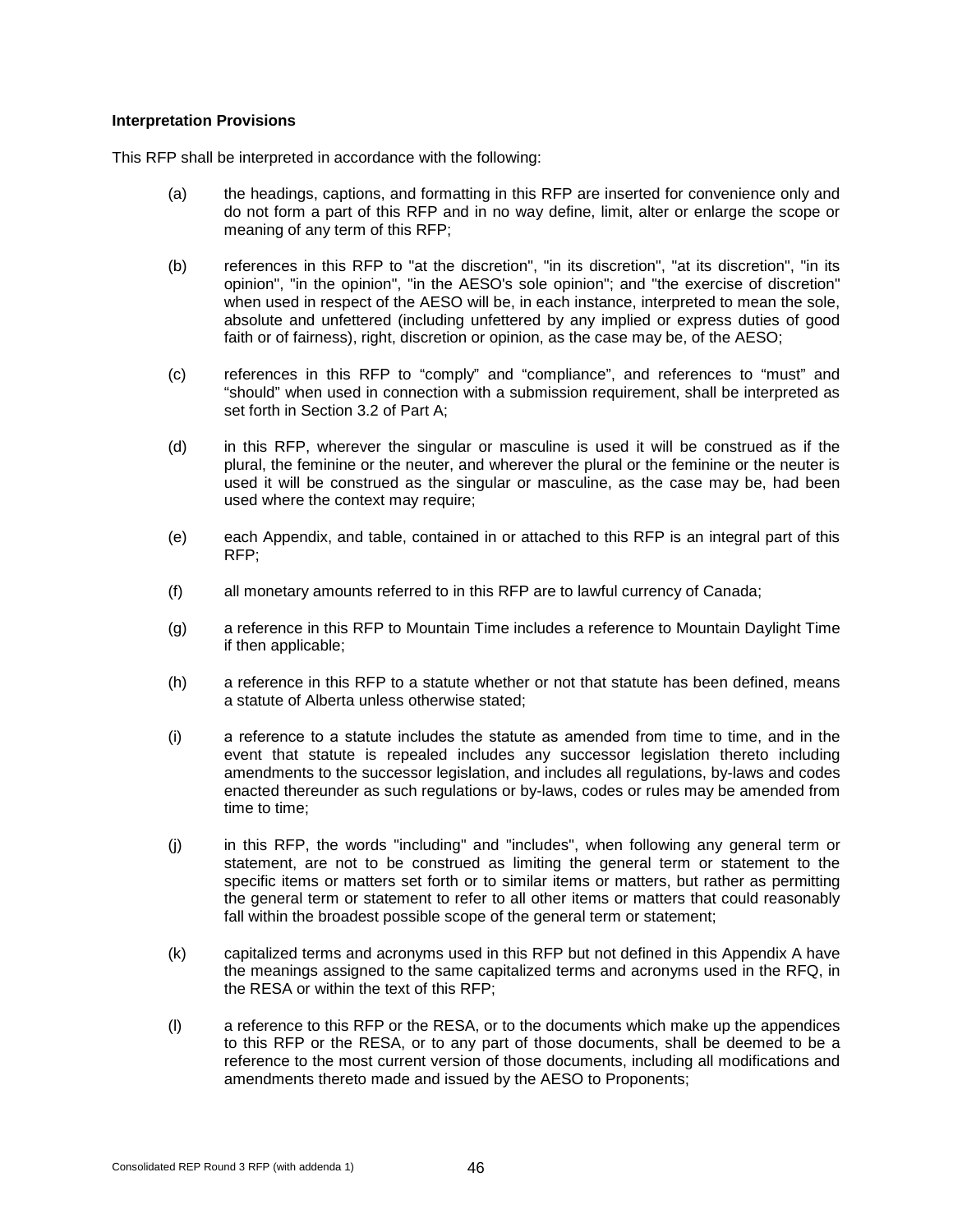- (m) a reference to а part, section or article, without а further reference to another document or to а specific Appendix to this RFP, shall be deemed to be a reference to that part, section or article of this RFP, exclusive of appendices, unless the context otherwise expressly requires;
- (n) a reference to an Appendix by letter in this RFP or in an Appendix to this RFP shall be deemed to be а reference to an Appendix of this RFP unless the context otherwise expressly indicates; and
- (o) where а section, subsection, paragraph or other part of any document includes а list of items, whether or not enumerated, the list of items will be construed and interpreted conjunctively as if each was connected to the other by the word "and", unless the context specifically indicates the terms are to be construed and interpreted disjunctively by the use of the word "or" at the end of each item or at the end of that list.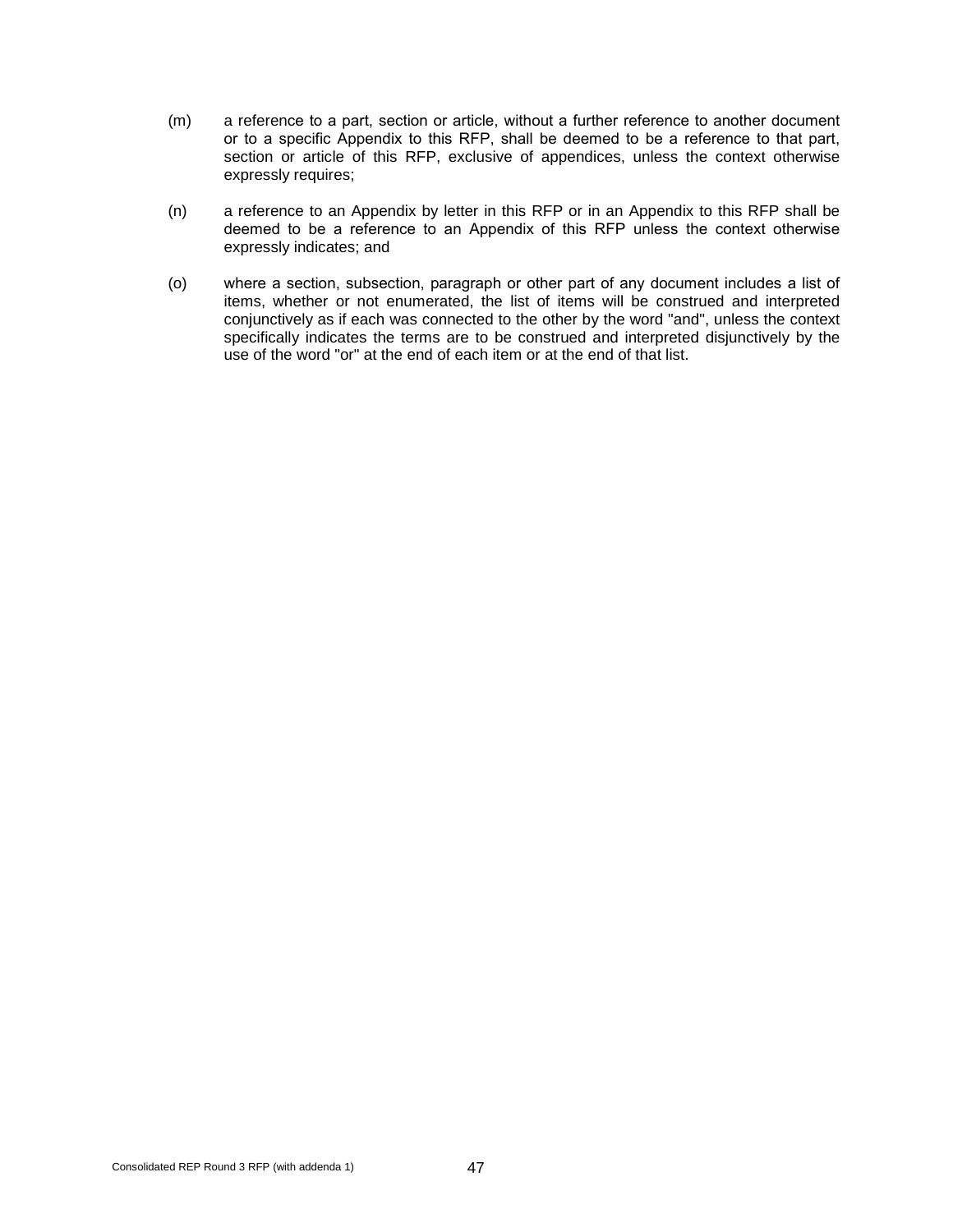**AESO REP ROUND 3 REQUEST FOR PROPOSALS APPENDIX B**

**FINAL FORM OF RESA**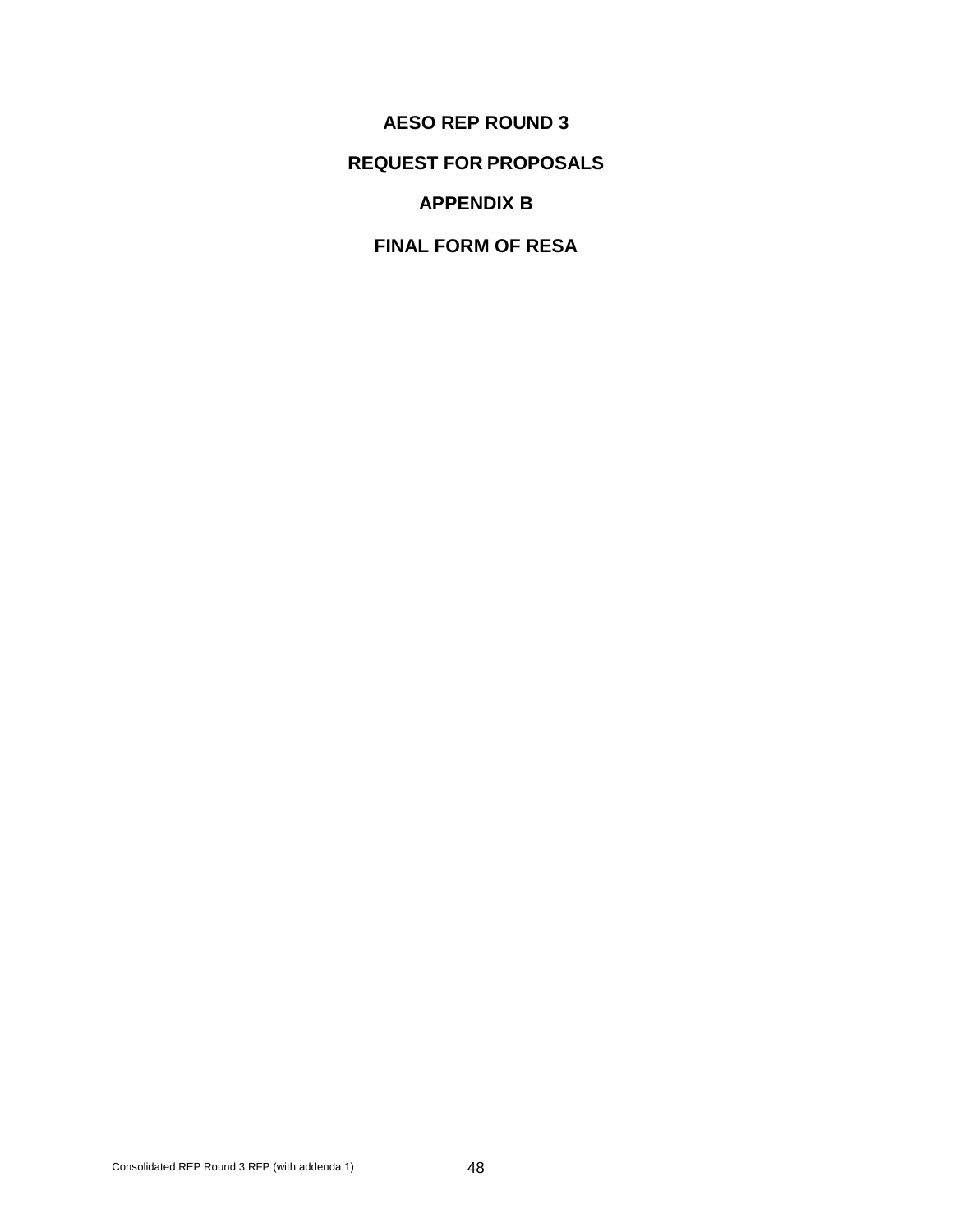### **REQUEST FOR PROPOSALS**

### **APPENDIX C**

# **PRESCRIBED FORM - BID SECURITY IRREVOCABLE AND UNCONDITIONAL STANDBY LETTER OF CREDIT**

#### **Letter of Credit Reference No.**

**Beneficiary:** Independent System Operator 2500, 330 – 5 Avenue S.W. Calgary, AB  $T2P 0L4$ 

**Applicant: [Insert Proponent's / Counterparty's full legal name, address and contact person]**

Attention: Vice President Finance

**Amount:** CAD **[Insert Amount] Date of Expiry: January 31, 2019**

At the request of **[Insert Applicant's Name]** (the "**Applicant**"), we, **[Insert Name of Issuing Financial Institution]** (the "**Bank**") hereby issue in favour of Independent System Operator (the "**Beneficiary**") our irrevocable standby Letter of Credit No. **[Insert Reference Number]**, effective **[Insert RFP Submission Deadline]**, in the amount of CAD\$**[Insert Amount]**.

This Letter of Credit is issued in connection with the Request For Proposals issued on September 17, 2018 by the Beneficiary.

This Letter of Credit shall remain in effect until January 31, 2019 (the "**Expiry Date**") or any future Expiry Date in accordance with the terms of this Letter of Credit.

A payment under this Letter of Credit shall be made payable to the Beneficiary forthwith upon the Beneficiary presenting to the Bank on or before the Expiry Date, or any future Expiry Date, demand, in writing, for payment in the amount set out in a certificate signed by the Beneficiary, stating that such amount is payable or forfeited by the Applicant to the Beneficiary. Presentation of such certificate shall be made at **[Insert Bank Branch in Canada]** (a) by physical delivery of such certificate to such branch, or (b) by courier of such certificate to such branch, followed by oral confirmation by the Beneficiary (such presentation to be effective upon such oral confirmation).

Upon receipt by the Bank on or before the Expiry Date, or any future Expiry Date, of your demand and certificate as aforesaid, the Bank shall pay to the Beneficiary the amount stated in such certificate without inquiring whether you have a right to such amount as between yourself and the Applicant, provided that such amount does not exceed the amount of this Letter of Credit.

Partial and multiple drawings are permitted.

Except as otherwise expressly stated, this Letter of Credit is subject to the International Standby Practices 1998 (ISP 98).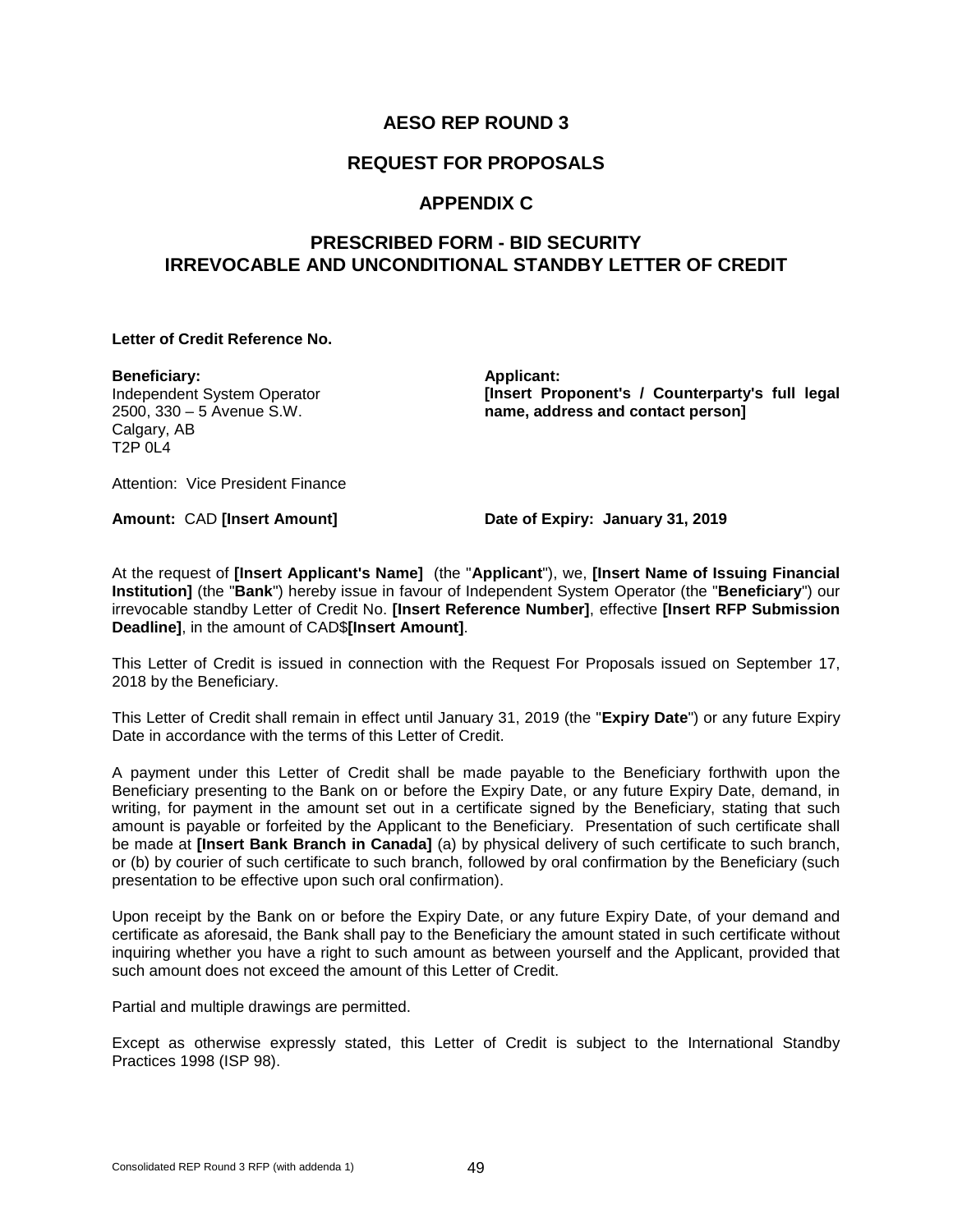# **[Issuing Financial Institution]**

By:

Name: Title:

Name: Title: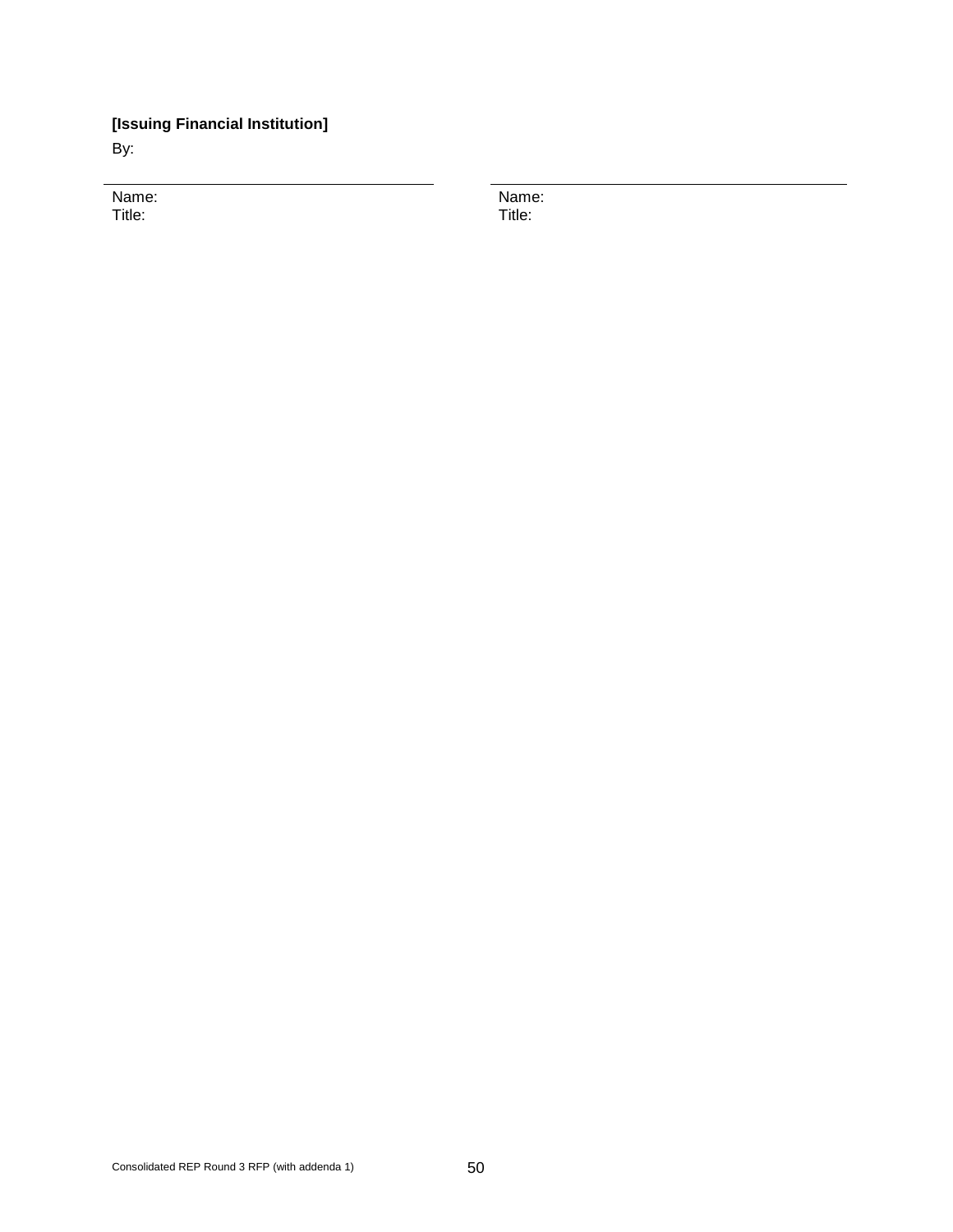### **REQUEST FOR PROPOSALS**

### **APPENDIX D**

### **PRESCRIBED FORM - CONFIRMATION, BID SECURITY, RESA PROVISIONS AND RELEASE AND INDEMNITY AGREEMENT**

•, 2018

Alberta Electric System Operator 2500, 330 –  $5^{th}$  Avenue SW Calgary, AB T2P 0L4

Attention: REP Office

#### **Re: AESO REP Round 3 - Confirmation, Bid Security, RESA Provisions and Release and Indemnity Agreement (the "Agreement") in respect of the Request for Proposals issued by Alberta Electric System Operator ("AESO") on September 17, 2018 (the "RFP") - [Name of Renewables Project] (the "Renewables Project")**

This Agreement sets out the terms and conditions between • **[insert name of Proponent]** (the "**Proponent**") and the AESO, pursuant to which (and in exchange for good and valuable consideration, the receipt and sufficiency of which is hereby acknowledged) the Proponent acknowledges to and agrees with the AESO in respect of the RFP, the RFP Submission and the Renewables Project as follows:

- 1. **Defined Terms**. Capitalized terms and acronyms used but not defined in this Agreement have the meanings given to them in the RFP.
- 2. **Participation**. The Proponent agrees that it and each of its Proponent Team Members will comply with the terms of this Agreement, and confirms and warrants that it is duly authorized by all Proponent Team Members to bind each to the terms of this Agreement and has duly authorized its Proponent's Representative to sign this Agreement on its behalf.
- 3. **Terms of RFP**. The Proponent and its Proponent Team Members agree: (a) that the terms of this Agreement do not limit the Proponent's obligations and requirements under the RFP, or any other document or requirement of the AESO and (b) to be bound by the disclaimers, limitations and waivers of liability and Claims and all indemnities contained in the RFP and this Agreement.
- 4. **Releases and Indemnities.** The Proponent:
	- (a) agrees that the AESO and each of the other Releasees will not under any circumstances, be responsible or liable for or in respect of any Claims by any Person (including the Proponent or any of its or their respective contractors, sub-contractors, directors, officers, employees, consultants, advisors or agents);
	- (b) releases and forever discharges the AESO and each of the other Releasees and each of them from any and all Claims; and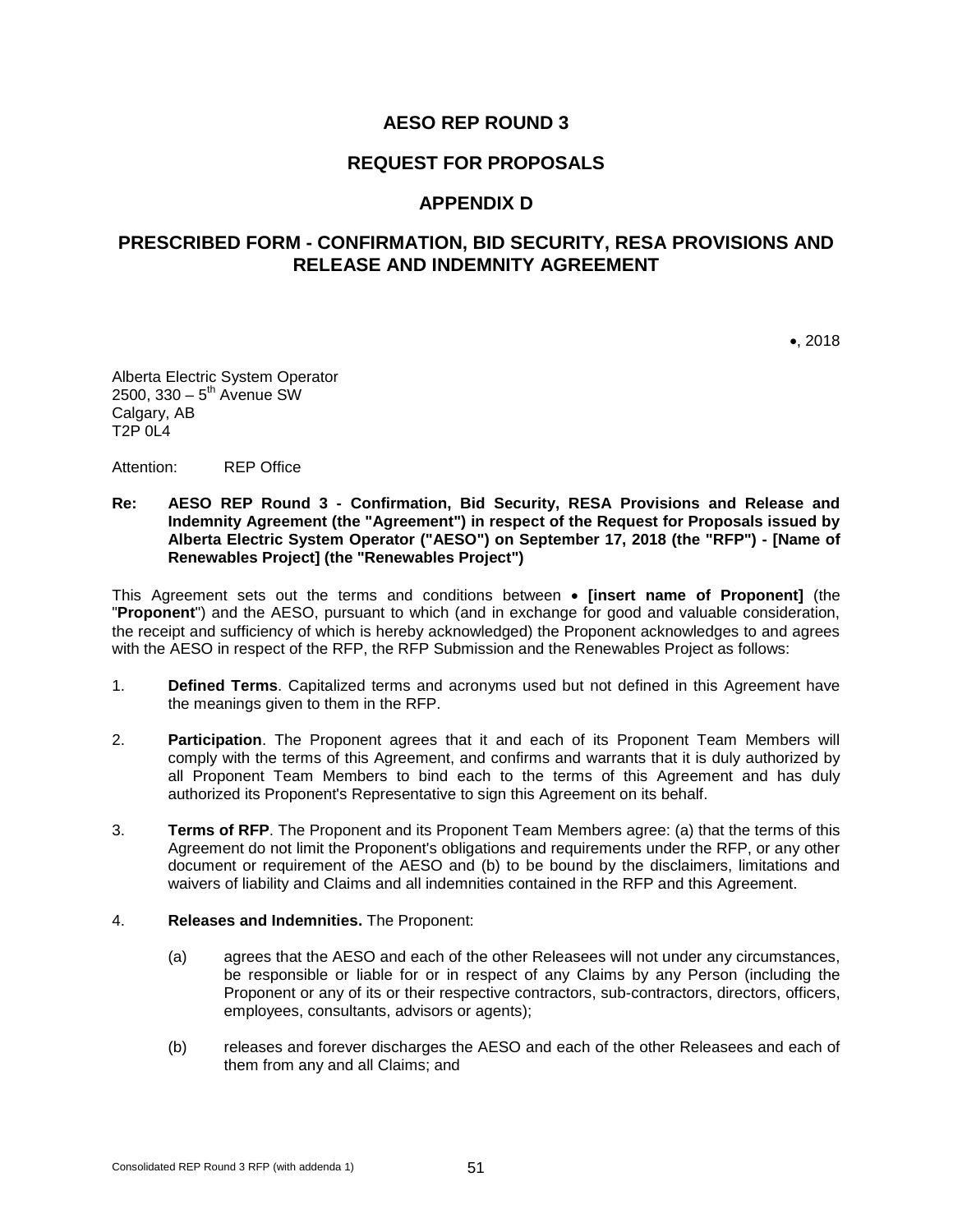(c) agrees that it will not bring or assert against the AESO nor any other Releasee, any Claims,

arising out of, in connection with or relating in any way to the Competition or any part of the Competition, including matters or issues contemplated or considered in the opinion of the Fairness Advisor or the actions of the AESO and any obligation to be performed by the Proponent under, the RFP, the RFQ and any other documents or arising under either the RFQ and the RFP, excepting only the RESA.

The Proponent will be liable for and hereby indemnifies and holds harmless the AESO and each of the other Releasees from and against any and all Claims brought by or on behalf of:

- (a) any present or former Proponent Team Member of the Proponent against the AESO or any other Releasee; and
- (b) any Person as a result of any act or omission of the Proponent, or any present or former Proponent Team Member of the Proponent,

arising out of, in connection with or relating in any way to the Competition or any part of the Competition, including matters or issues contemplated or considered in the opinion of the Fairness Advisor or pursuant to any actions of the AESO and any obligation to be performed by the Proponent under this RFP, the RFQ and any agreement or document arising under either of the RFQ and the RFP excepting only the RESA.

5. **Bid Security.** The Proponent acknowledges that it has delivered, or will prior to the RFP Submission Deadline deliver, the Bid Security in respect of the Renewables Project (the "**Renewables Project Bid Security**") to the AESO and agrees that the Renewables Project's continued qualification to participate in the RFP stage of the Competition and to be considered for selection as a Selected Renewables Project is conditional on the Bid Security remaining valid and effective. If at any time prior to the Conclusion Date the Renewables Project Bid Security ceases to be, in the AESO's opinion, valid or effective, the AESO may, but shall not be obligated to, Disqualify the Renewables Project.

The AESO will, subject to the terms of this Agreement, return the Renewables Project Bid Security to the Proponent, if the Proponent or the Renewables Project is not then Disqualified, by the Conclusion Date if:

- (a) the AESO issues a Cancellation Notice cancelling the RFP;
- (b) the Proponent withdraws from the RFP as permitted under Section 2.8 of Part A of the RFP;
- (c) the Proponent is notified by the AESO that it is not selected as a Selected Proponent in respect of the Renewables Project; or
- (d) the Renewables Project becomes a Selected Renewables Project and the Proponent delivers the executed RESA, the Performance Security and Solicitor's Opinion in respect of the Renewables Project to the AESO prior to the Delivery Time (or on or before such other later date or time indicted by the AESO in writing).

The AESO may in its discretion and without prior notice (notice to be provided promptly to the Proponent thereafter) draw on and retain proceeds of the Renewables Project Bid Security for its own use if: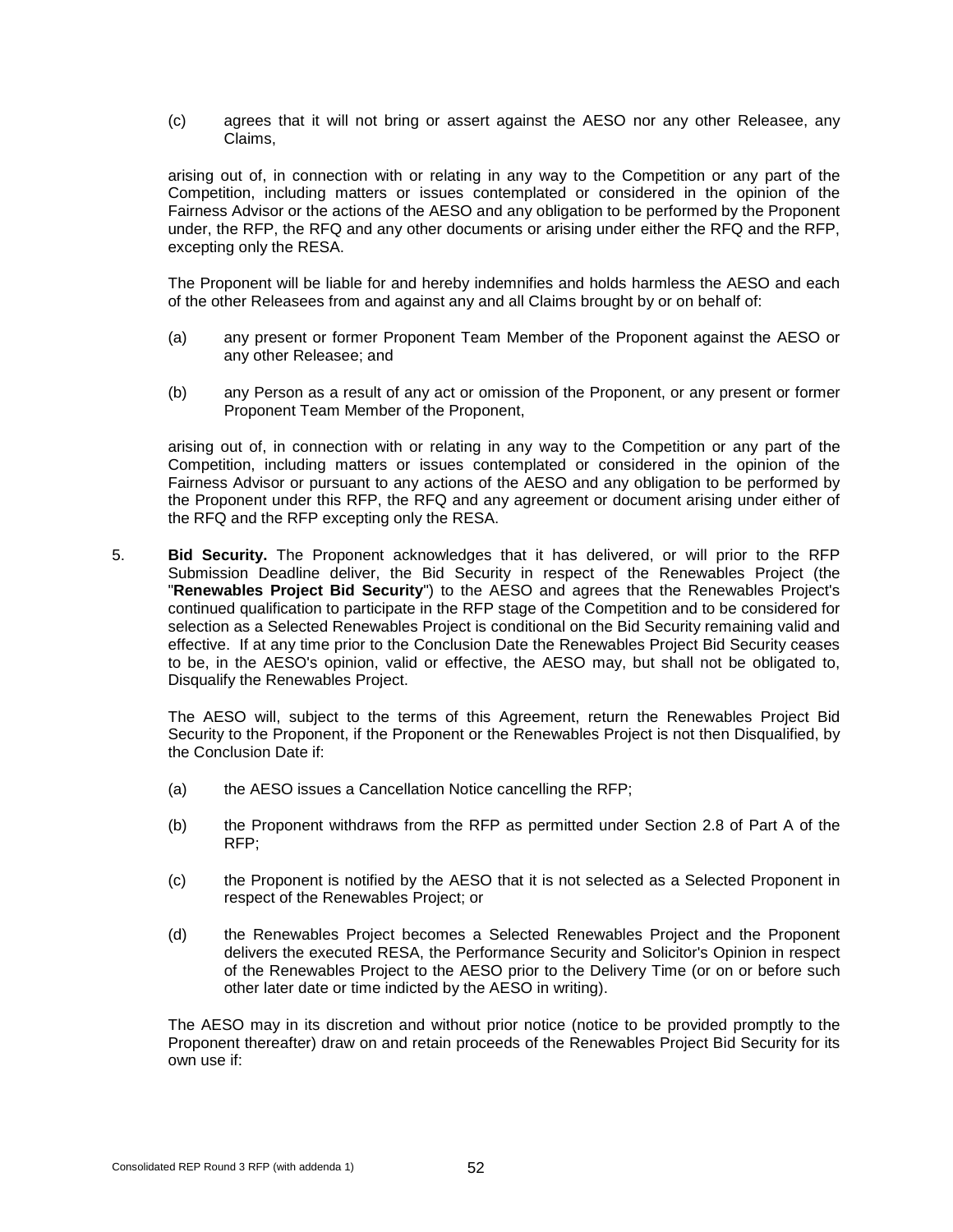- (a) the Proponent as required and after being selected as a Selected Proponent in respect of the Renewables Project, fails to execute or have executed by the SPV, and deliver the RESA in respect of the Renewables Project, or fails to deliver the duly executed Performance Security and Solicitor's Opinion in respect of the Renewables Project; or
- (b) the Proponent or the Renewables Project is, at any time, Disqualified.
- 6. **RESA Provisions**. The Proponent acknowledges and agrees that the following information and specifications contained in its Qualification Submission and the RFP Submission in respect of the Renewables Project will be included in the applicable execution form of the RESA provided by the AESO in the event the Renewables Project becomes a Selected Renewables Project:
	- (a) The Contract Capacity of the Renewables Project stated in the Qualification Submission, or if re-stated in the Prescribed Form – Proponent Declarations of the RFP Submission then as so re-stated, shall be included in Section 2.2 of Schedule 1 to the RESA.
	- (b) The Strike Price amount as set out in Prescribed Form Strike Price Offer submitted in the RFP Submission shall be included in Section 2.2 of Schedule 1 to the RESA.
	- (c) The information contained in the Qualification Submission and in the RFP Submission, as applicable, respecting the Site, Renewable Fuel(s), New Build or Expansion type, number of generating units, proposed location of connection with the AIES and description of Generating Equipment and other equipment and facilities which are necessary to generate and deliver Electricity in respect of the Contract Capacity of, and in respect of, the Renewables Project shall be included in Section 2.2 of Schedule 1 of the RESA, along with the Connection Point as set out in the Approved Connection Proposal.
- 7**. Proponent's Representative.** The Proponent hereby confirms that **[name of individual]** remains the Proponent's Representative and that the Proponent's Representative is fully and duly authorized to represent, and is the duly authorized signatory to legally bind, the Proponent and all Proponent Team Members in any and all matters related to this RFP and the RFP Submission.
- 8. **General.** The Proponent and each Proponent Team Member hereby agrees, represents and warrants that:
	- (a) it has the requisite power, authority and capacity to execute and deliver, or authorize the execution and delivery of, this Agreement;
	- (b) this Agreement has been duly and validly executed by it, or on its behalf, by the Proponent's duly authorized Proponent's Representative;
	- (c) this Agreement constitutes a legal, valid and binding agreement enforceable against it in accordance with its terms;
	- (d) if any portion of this Agreement is found to be invalid or unenforceable by law by a court of competent jurisdiction, then that portion will be severed and the remaining portion will remain in full force and effect;
	- (e) this Agreement enures to the benefit of the AESO and its successors;
	- (f) this Agreement is deemed to be made pursuant to the laws of the Province of Alberta and the laws of Canada applicable therein and will be governed by and construed in accordance with such laws;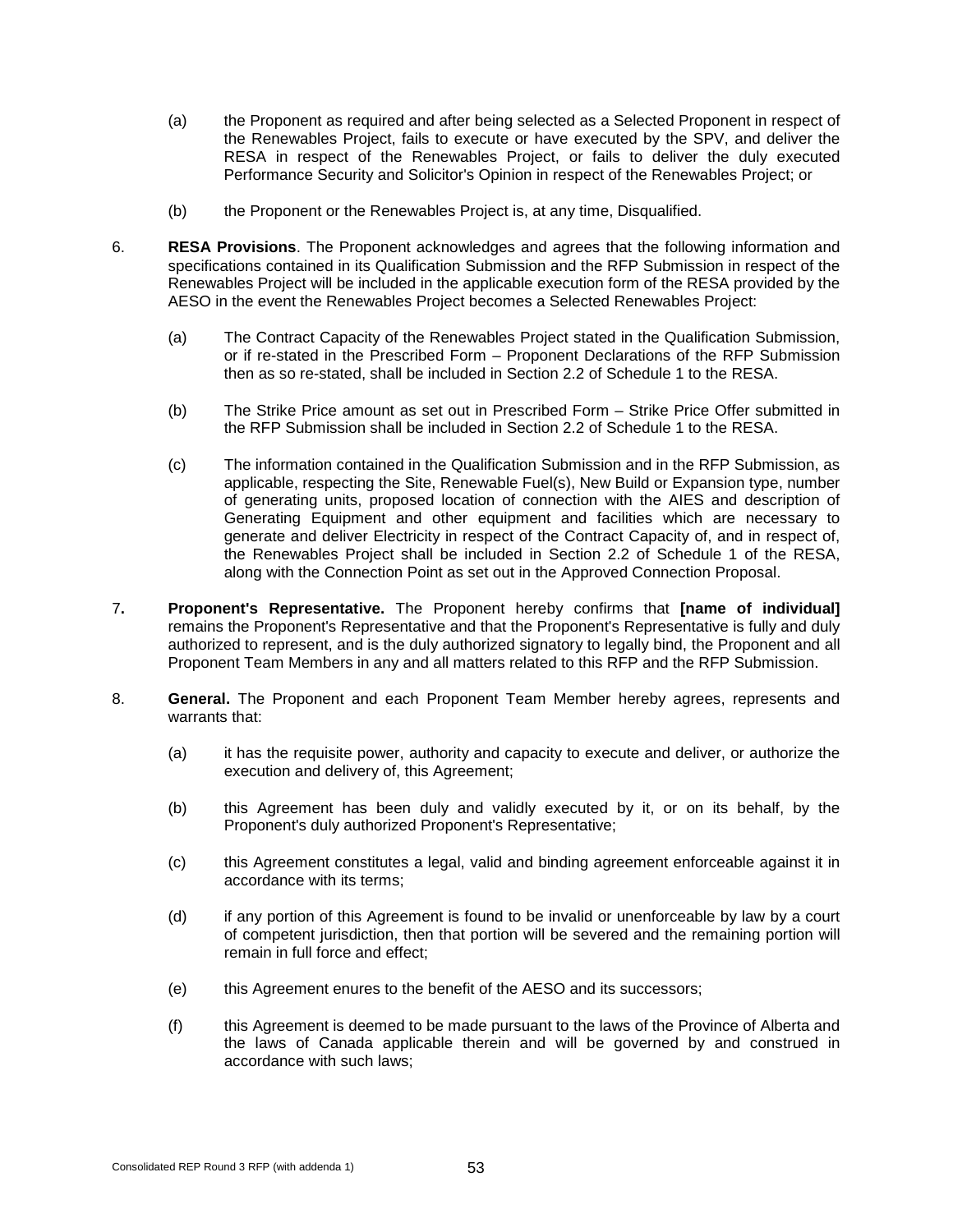- (g) the use of headings is for convenience only and is not to be used in the interpretation of this Agreement;
- (h) in this Agreement, words imputing any gender include all genders, as the context requires, and words in the singular include the plural and vice versa; and
- (i) the word "including" when used in this Agreement is not to be read as limiting.

IN WITNESS WHEREOF, the Proponent has caused this Agreement to be executed by its duly authorized representative.

#### **Name of Proponent:**

**Proponent's Representative**

**Signature** Name: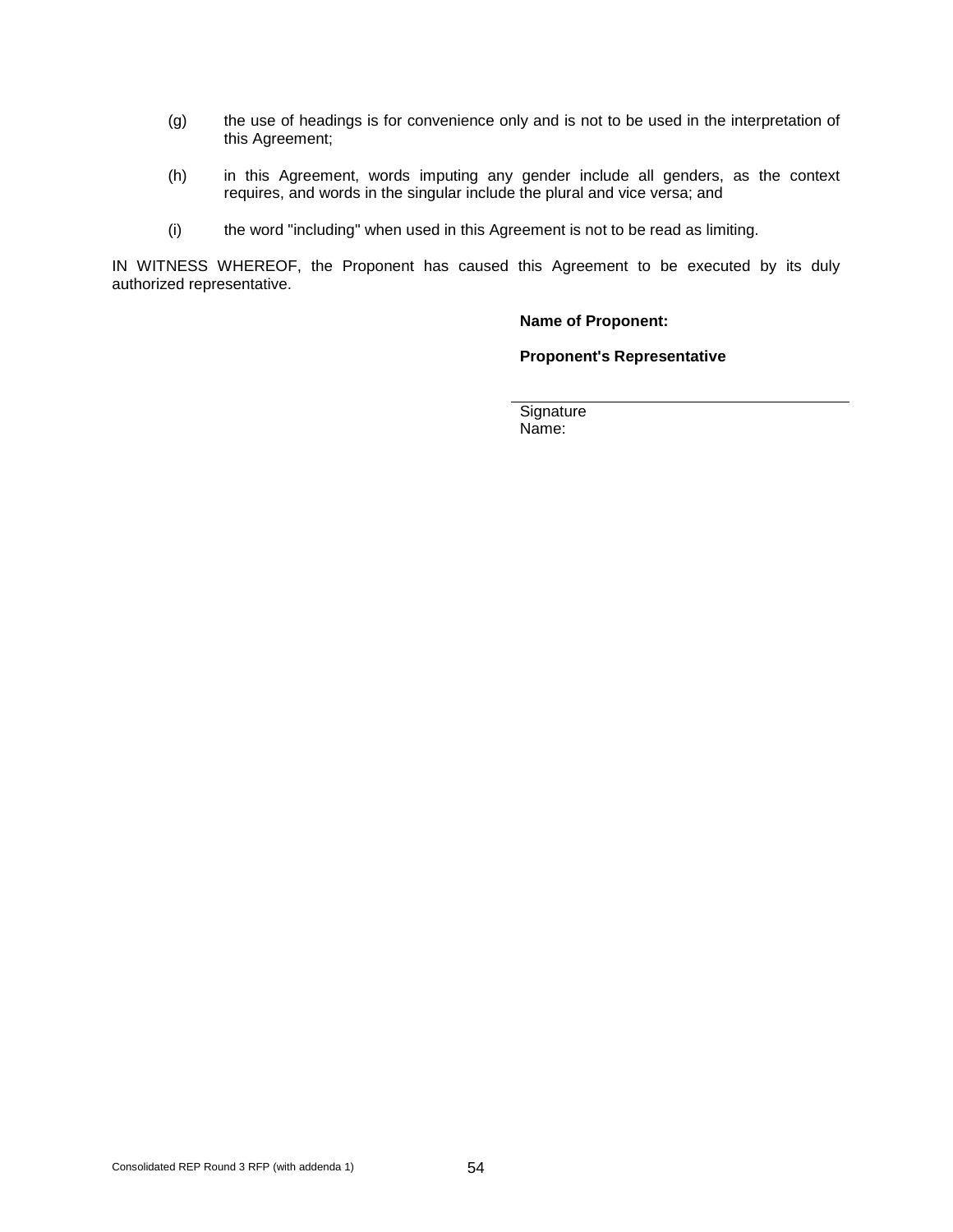### **REQUEST FOR PROPOSALS**

### **APPENDIX E**

### **PRESCRIBED FORM – PROPONENT DECLARATIONS**

All capitalized terms and acronyms used in these instructions and the Prescribed Form – Proponent Declarations, unless otherwise stated, have the meanings ascribed to them in the RFP.

#### **Instructions Applicable to Prescribed Form – Proponent Declarations**

- Proponent should complete and submit a Prescribed Form Proponent Declarations for the Renewables Project included in its RFP Submission and should attach to such form, any exhibits, documents or other information required by such form.
- This instruction page is not required to be submitted with the Prescribed Form.
- The first page of the Prescribed Form should be marked with the name of the Renewables Project that was the subject of the Renewables Project Proposal determined in the RFQ stage of the Competition to be a qualified to participate in this RFP. The Proponent should use the name given to the Renewables Project in the Prescribed Form – Renewables Project Profile provided with the Qualification Submission.
- Apart from the completion of any bullets, or similar uncompleted information, or the deletion of provisions not selected when selection from a list is permitted, no amendments should be made to the wording of this Prescribed Form.
- Information provided in this Prescribed Form should be consistent with the information otherwise provided in the RFP Submission.
- The signature required for this Prescribed Form must be that of the Proponent's Representative (or such other individual acceptable to the AESO, in its sole discretion which acceptance may be granted either before or after the submission of the RFP Submission).
- The Prescribed Form must be certified by a Notary Public or Commissioner for the Taking of Oaths in Canada or (if the Prescribed Form is certified outside of Canada) by a person mentioned in Section 52 of the *Canada Evidence Act* (Canada).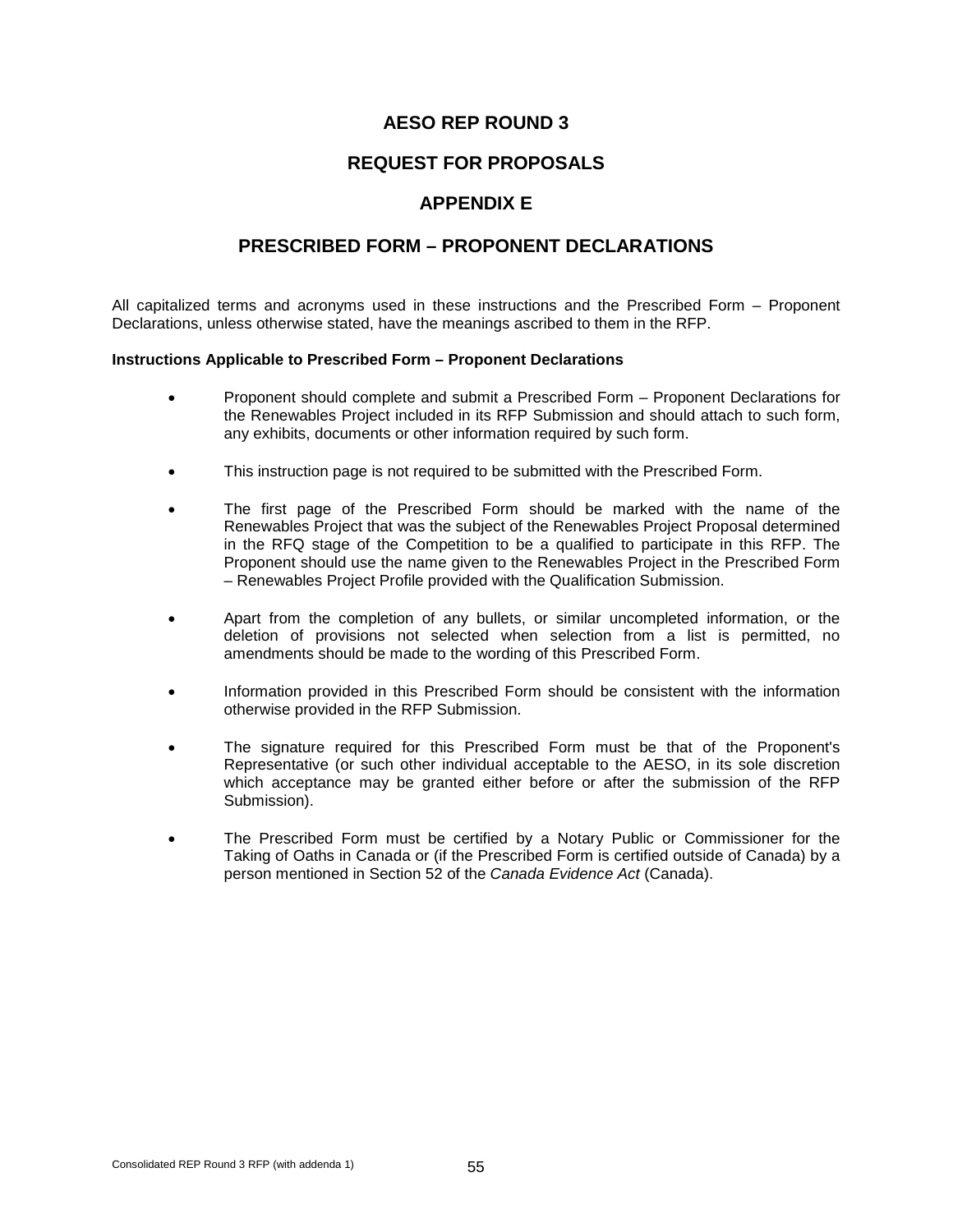### **Prescribed Form – Proponent Declarations**

| Name of Renewables Project: | <u>Sinsert name of Renewables Project as stated in</u><br><b>Qualification Submission]</b>                                                                        |  |  |
|-----------------------------|-------------------------------------------------------------------------------------------------------------------------------------------------------------------|--|--|
| Proponent                   | name of Respondent<br>stated<br>linsert<br>as<br><b>Qualification Submission]</b>                                                                                 |  |  |
| Counterparty                | Tif not the Proponent, insert name of SPV stated in<br>the Qualification Submission or later incorporated/<br>formed, that is to be the Counterparty to the RESA] |  |  |

**STATUTORY DECLARATION IN THE MATTER OF** the AESO and [insert name of Renewables Project] included in the RFP Submission of [insert name of Proponent] under the RFP.

Capitalized terms not defined herein have the meanings ascribed to them, or adopted by reference, in the RFP.

I, [insert name of Proponent's Representative], of the [insert City/Town] [insert name of Province or State/County] DO SOLEMNLY DECLARE, on behalf of the Proponent [if the Counterparty is not the Proponent then include: and the Counterparty], without personal liability, the following:

- 1 I am the / an [insert office held, e.g. president, director, etc.] of the Proponent and have knowledge of the matters herein declared.
- 2 There have been no Changes to the Proponent Team of the Proponent since the submission of the Proponent's Qualification Submission [add if applicable: excepting only the incorporation/formation of the Counterparty and its addition to the Proponent Team].
- 3 The Counterparty, if it is not the Proponent, is controlled by one or a combination of the Proponent, and the Designated Equity Providers and Project Team Lead for the Renewables Project; and if it is the Proponent, then by one or a combination of such Designated Equity Providers and Team Lead.
- 4 *[Select (a) or select (i), (ii), (iii) or (iv) from (b) for inclusion in paragraph 4 of this declaration:]*
	- (a) The Counterparty, as named in the Renewables Project Proposal for the Renewables Project and in this declaration, remains duly [select: incorporated or formed] and in good standing in respect of all required filings by it under the laws of [insert name of jurisdiction], its jurisdiction of [select: incorporation or formation], and remains (if and as required) duly extra-provincially registered to carry on business in the Province of Alberta; and attached hereto as Exhibit "A" are copies, certified by a Notary Public or Commissioner for the Taking of Oaths in Alberta or in the jurisdiction of [select: incorporation or formation] of the Counterparty, of all renewals, registration of changes, annual returns or like registrations or filings, if any, that have been registered or filed in respect of the Counterparty since the date of the Proponent's Qualification Submission each with a production date no earlier than one month prior to the RFP Submission Deadline.
	- (b)
- (i) The Counterparty is a body corporate duly incorporated under or pursuant to [insert name of incorporating legislation] of [insert name of promulgating jurisdiction] and is, if and as required, duly extra-provincially registered to carry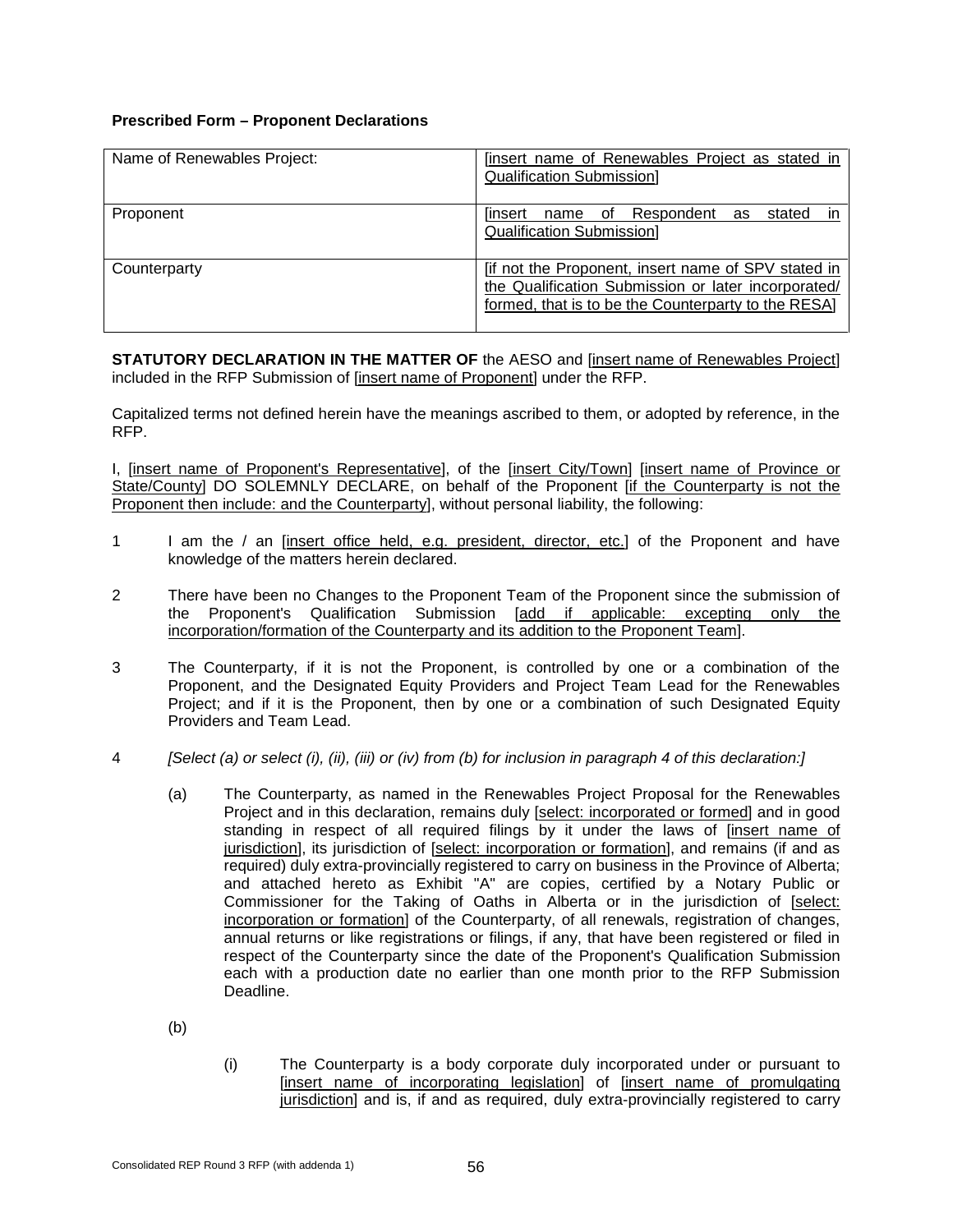on business in the Province of Alberta; and attached hereto as Exhibit "A" is a copy certified as a true copy by a Notary Public or Commissioner for Taking Oaths in Alberta or in the jurisdiction of incorporation of the Counterparty, of a certificate of status, certificate of compliance, or similar instrument confirming such incorporation, its corporate status and, if applicable, its extra-provincial registration in Alberta under [insert name of incorporating legislation], each with a production date no earlier than one month prior to the RFP Submission Deadline.

- (ii) The Counterparty is a special or statutory corporation or other entity specifically [select: incorporated or formed] in [insert name of incorporating jurisdiction] under [insert name of specific incorporating legislation].
- (iii) The Counterparty is a [select: partnership or limited partnership] duly formed under [select: the laws of [insert name of jurisdiction of formation] OR [insert the title of legislation and name of promulgating jurisdiction]] and is, if and as required, duly extra-provincially registered to carry on business in Alberta; and attached hereto as Exhibit "A" is a copy, certified as a true copy by a Notary Public or Commissioner for Taking Oaths in Alberta or in the jurisdiction of formation of the Counterparty, of a certificate of status, certificate of compliance, Alberta Corporate Registry partnership search, or similar instrument confirming such formation, its [select: partnership or limited partnership] status and, if applicable, its extra-provincial registration in Alberta, each with a production date no earlier than one month prior to the RFP Submission Deadline.
- (iv) The Counterparty is [insert description of the nature of the legal entity]; and attached hereto as Exhibit "A" is evidence of the name of the Counterparty, or of each Entity constituting the Counterparty.
- 5 No changes have been made by the Proponent in respect of the Renewables Project which have or would require alteration or re-statement of the information provided to the AESO in respect of the Renewables Project in the Qualification Submission excepting only as follows [select and complete one or some of the following, as applicable]:
	- $(a)$   $\Box$  None.
	- (b) The Contract Capacity of the Renewables Project set out in Section 2(f) of Prescribed Form – Renewables Project Profile provided in respect of the Renewables Project in the Qualification Submission is restated to be  $\bullet$  MW from the ● MW stated in such Prescribed Form, and such restated Contract Capacity is not greater than and is no more than 5% less than the Contract Capacity stated in such Prescribed Form.
	- (c)  $\Box$  The Capacity Factor of the Renewables Project set out in Section 2(g) of Prescribed Form – Renewables Project Profile in respect of the Renewables Project in the Qualification Submission is restated to be  $\bullet\%$  from the  $\bullet\%$ Capacity Factor stated in such Prescribed Form, and attached hereto as Exhibit "B" is a properly authenticated letter (including signature, date, permit to practice, and stamp) from an independent professional engineer duly qualified and licensed to practice engineering in the Province of Alberta confirming, in favour of the AESO, that having regard to resource data and other studies, determined appropriate and reasonable to such an engineer to provide such confirmation, and with reference to the stated or restated number of generating units for the Renewables Project, such restated Capacity Factor is reasonable and, where multiple Capacity Factors may be considered reasonable, depending on the equipment ultimately selected or other factors, the Capacity Factor restated above is the highest of those that may be considered reasonable.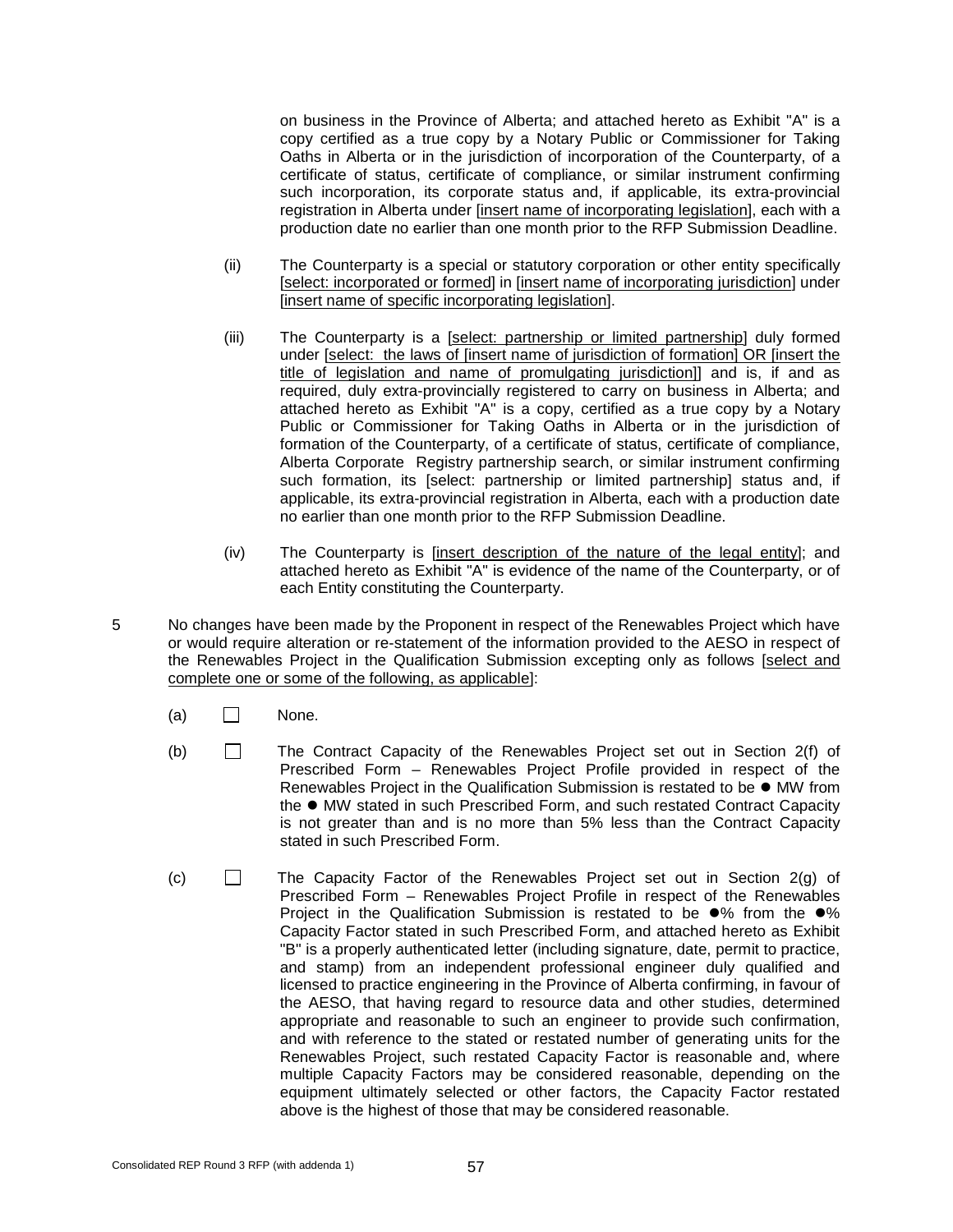- (d)  $\Box$  The anticipated number of generating units set out in Section 2(h) of Prescribed Form – Renewables Project Profile provided in respect of the Renewables Project in the Qualification Submission, being  $\bullet$  in number, is restated to be  $\bullet$  in number.
- $(e)$  The location(s) of equipment on the Site as set out in the site diagram referred to in Section 3(b) of Prescribed Form – Renewables Project Profile provided in respect of the Renewables Project in the Qualification Submission has been changed, but the Site had not been altered.
- (f)  $\Box$  The single line diagram referred to in Section 4(d) of Prescribed Form Renewables Project Profile provided in respect of the Renewables Project in the Qualification Submission has been changed, but only as permitted by Section 2.3 of Part A of the RFQ.
- (g)  $\Box$  The Total Costs referred to in Section 2(d) of Prescribed Form Renewables Project Financial Information provided in respect of the Renewables Project in the Qualification Submission has changed.
- (h) The Total Equity referred to in Section 2(e) of Prescribed Form Renewables Project Financial Information provided in respect of the Renewables Project in the Qualification Submission has changed.
- 6 The declarations provided by the Proponent in Paragraphs 5, 6, 7, 8, 9, 10, 11, 12, 13 [and 14 if applicable] in Prescribed Form – Respondent Declaration provided in respect of the Renewables Project in the Qualification Submission remain, as therein stated, true and accurate as at the date of this declaration.
- 7 The Proponent and Proponent Team have only engaged in communications in relation to the Competition for Permitted Purposes.
- 8 The Proponent and Proponent Team have not engaged in any communications in relation to the Competition for Excluded Purposes.
- 9 The Commitment Letter provided by each Designated Equity Provider or Equity Support Person in respect of the Renewables Project remains in effect and the issuer of such Commitment Letter has not altered or varied, in any manner, nor withdrawn its Commitment Letter.
- 10 [Select for inclusion in paragraph 10 of this declaration one of (a) or (b) below, as applicable.]
	- (a) Since the date of the Qualification Submission in respect of the Renewables Project, no Adverse facts or Circumstances have arisen with respect to any Designated Equity Provider or Equity Support Person for the Renewables Project.
	- (b) Since the date of the Qualification Submission in respect of the Renewables Project, Adverse Facts or Circumstances have arisen with respect to each of the following Designated Equity Provider(s) and/or Equity Support Person(s) for the Renewables Project: [<sup>0</sup>].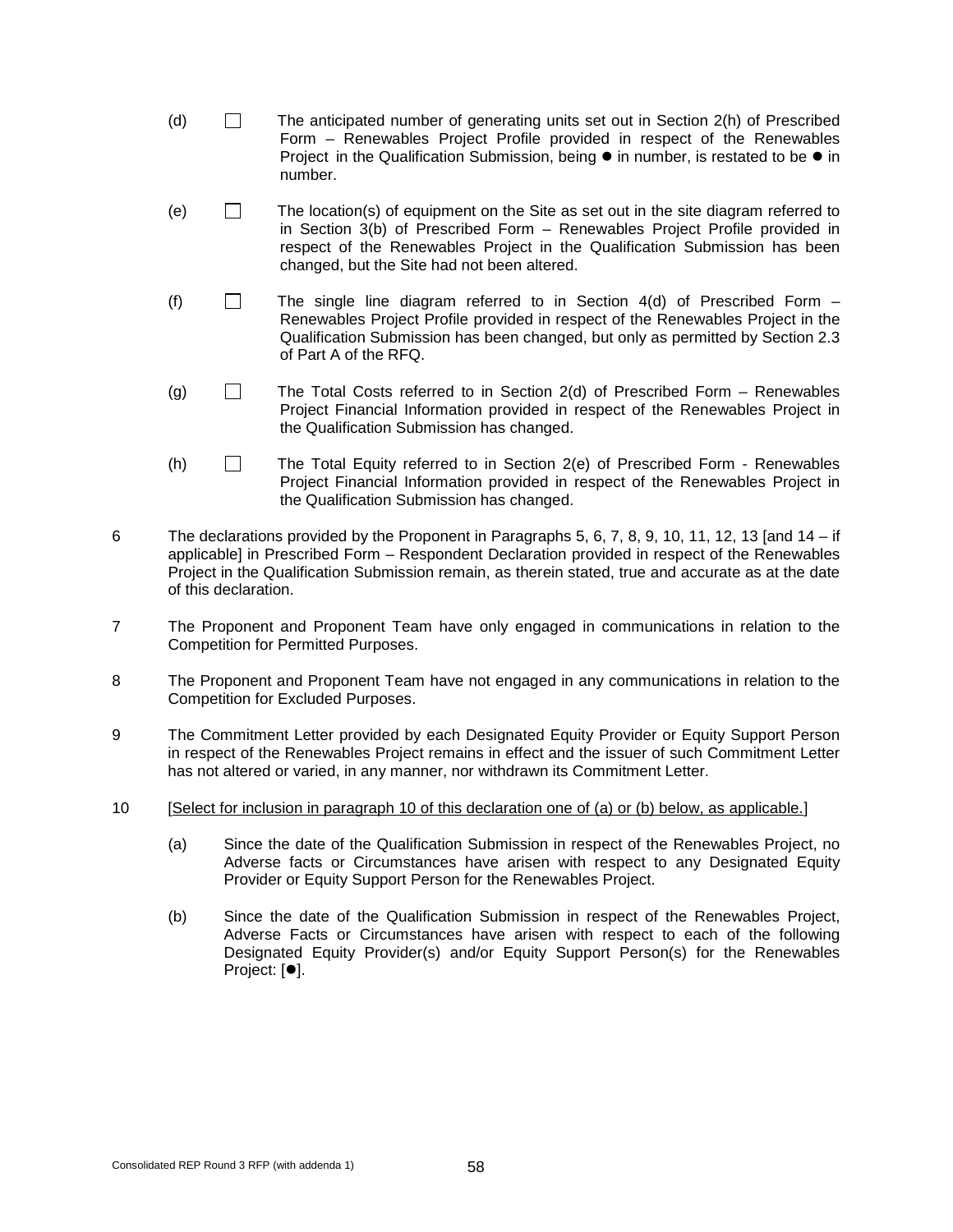- 11 Titles, leases, subleases, easements or utility rights of way (or options or agreements therefor) to lands constituting the Site for the Renewables Project (including those in respect of Indigenous Lands, Common Interest Lands and Substation Lands) are held by the Counterparty as owner, lessee or sub-lessee, as applicable, or options or agreements for such titles, leases and subleases have been duly and fully transferred and assigned without condition to the Counterparty.
- 12 The Renewables Project is expected by the Proponent to attain Commercial Operation on or before the Target COD.
- 13 The Proponent has not, nor has any Proponent Team Member, engaged in any activity or communication that would constitute a Conflict of Interest, or engaged in any activity or communication that results in a violation of any of the civil or criminal code provisions of the *Competition Act* (Canada) in relation to the Competition. The RFP Submission was prepared without collusion by the Proponent and its Proponent Team Members or any team participating in REP Round 2 (except in the case where all members of the Proponent Team and the team participating in REP Round 2 are the same).
- 14 There is no Common Ownership as between [Insert name of Proponent] and its Control Group Members, and any other Proponent and its Control Group Members.
- 15 To the best of its knowledge, the Proponent is not aware of any facts or circumstances that would prevent the Counterparty from executing, or complying with the terms and conditions of, the RESA.

#### **AND I MAKE THIS SOLEMN DECLARATION conscientiously believing it to be true, and knowing that it is of the same force and effect as if made under oath by virtue of the** *Canada Evidence Act.*

| Name of Declarant<br>[insert name of declarant]                                                                                                                                                    | Declared before me finsert City, Town in the<br>Province/State of [insert name of Province/State]<br>this ______ day of ____________, 2018                                     |
|----------------------------------------------------------------------------------------------------------------------------------------------------------------------------------------------------|--------------------------------------------------------------------------------------------------------------------------------------------------------------------------------|
| Signature of Declarant                                                                                                                                                                             | Name of Commissioner for Oaths/Notary Public<br>finsert name of Commissioner for Oaths/Notary<br>Public/person mentioned in Section 52 of the<br>Canada Evidence Act (Canada)] |
| [Note: Statutory declarations must be solemnly<br>declared and signed before a Commissioner for<br>Oaths, Notary Public, or person mentioned in<br>Section 52 of the Canada Evidence Act (Canada)] | Signature of Commissioner for Oaths/Notary<br>Public/person mentioned in Section 52 of the<br>Canada Evidence Act (Canada)                                                     |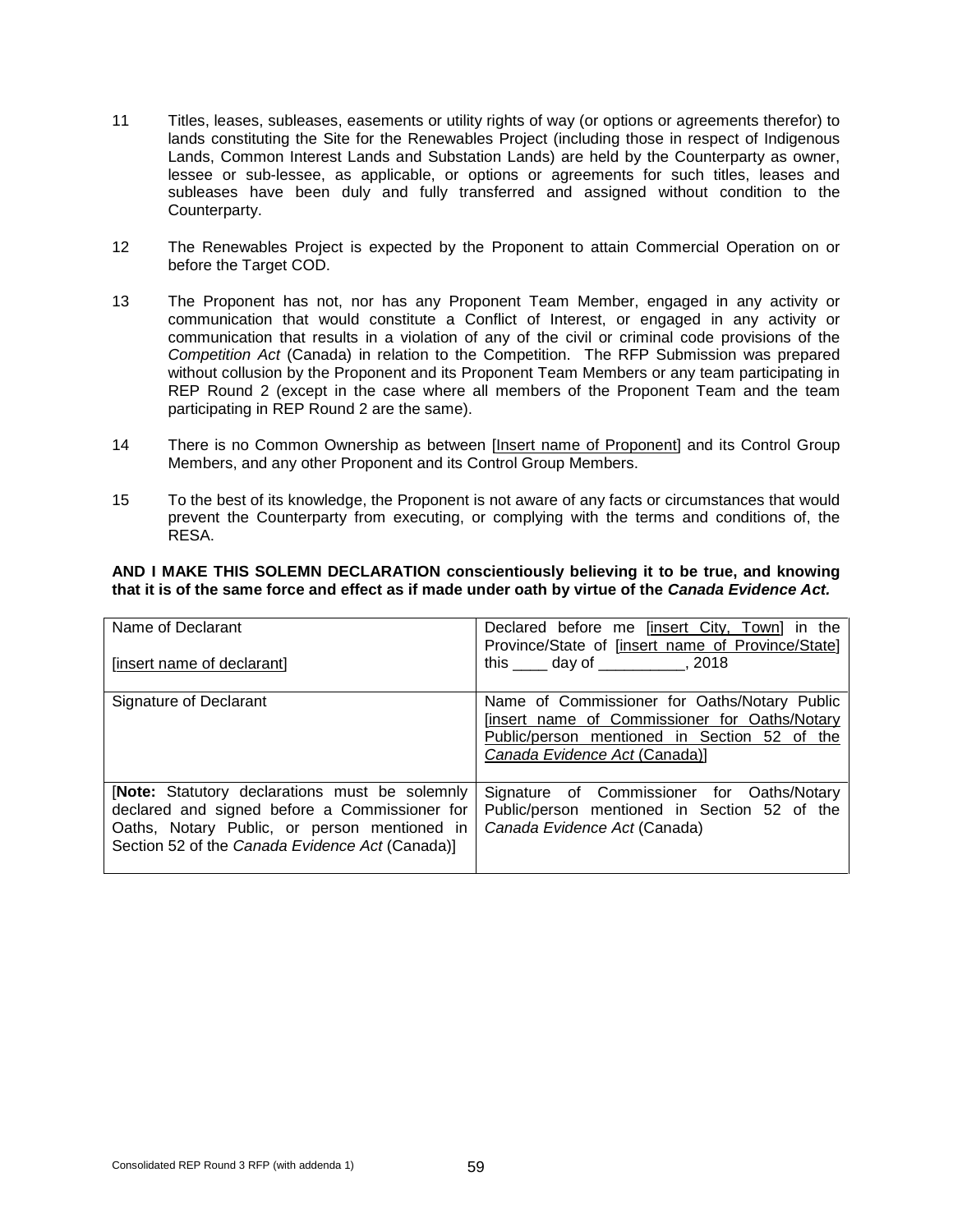### **REQUEST FOR PROPOSALS**

### **APPENDIX F**

### **PRESCRIBED FORM – SOLICITOR'S CONFIRMATION OPINION RESPECTING INDIGENOUS SITE CONTROL**

All capitalized terms used in this Prescribed Form – Solicitor's Confirmation Opinion Respecting Indigenous Site Control and its instructions for completion, unless otherwise stated, have the meanings ascribed to them in the RFP.

#### **Instructions applicable to this Prescribed Form – Solicitor's Confirmation Opinion Respecting Indigenous Site Control**

- The Prescribed Form Solicitor's Confirmation Opinion Respecting Indigenous Site Control must be completed and signed by a lawyer licensed to practice law in the province of Alberta ("**Solicitor**"), and be prepared on the letterhead of such Solicitor.
- Information provided in this Prescribed Form should be consistent with the information otherwise provided in the Qualification Submission.
- The site diagram attached as **Exhibit B** to this Prescribed Form must be identical to the site diagram attached as Exhibit 1 to the Prescribed Form – Renewables Project Profile which was provided in respect of the Renewables Project in the Qualification Submission, except in respect of any changes which have been made, or are expected to be made, in respect of the Renewables Project in relation to the anticipated number of generating units or the location(s) of equipment on the Site, which changes are declared pursuant to Section 6(d) of 6(e), as the case may be, of Prescribed Form – Proponent Declarations.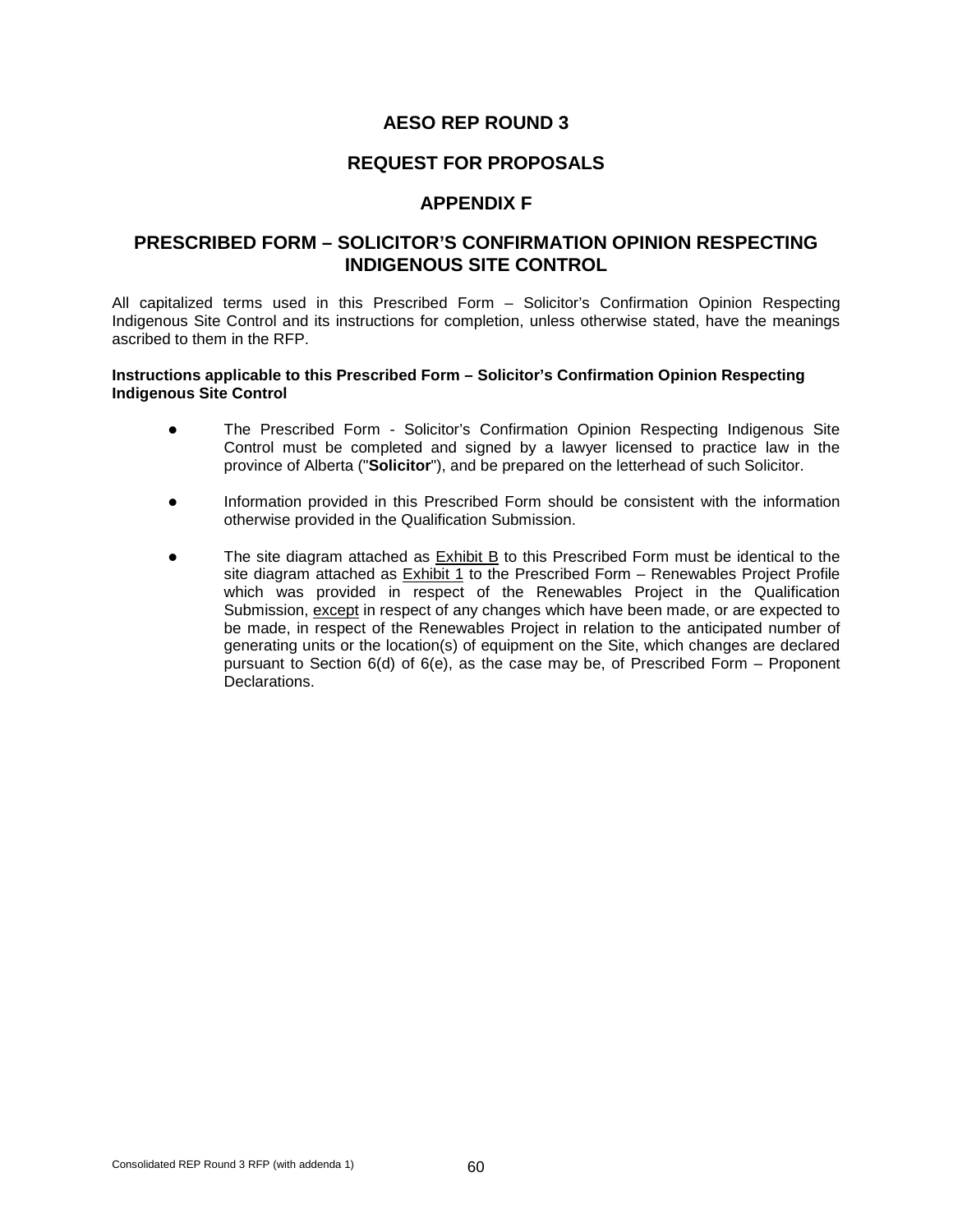#### **For Letterhead of Solicitor**

[insert date]

Alberta Electric System Operator 2500,  $330 - 5^{th}$  Avenue SW Calgary, AB T2P 0L4

Dear Sir/Madam:

#### **Re: AESO REP Round 3 – Renewables Project Proposal Described Below (the "Renewables Project")**

We have acted as legal advisors to [insert name of Respondent] in connection with the Renewables Project described in the following table:

| Renewables Project:                                     | [insert name of Renewables Project]              |  |  |
|---------------------------------------------------------|--------------------------------------------------|--|--|
| Proponent Team Member(s) holding interests in the       | [insert name of Proponent Team Member(s) which   |  |  |
| Site                                                    | hold interests in the Site]                      |  |  |
| Renewable Fuel(s) of the Renewables Project:            | [insert Renewable Fuel(s) type]                  |  |  |
| Legal Description and municipal address (if             | [complete Exhibit A with the descriptions of the |  |  |
| available) of all Properties which are part of the Site | Properties which are part of the Site of the     |  |  |
| and which are located on Indigenous Lands (the "IL      | Renewables Project and which are located on      |  |  |
| <b>Project Properties")</b>                             | Indigenous Lands]                                |  |  |

Capitalized terms and acronyms not defined in this letter have the meanings ascribed to them in the REP Round 3 Request for Proposals issued by the AESO on September 17, 2018 (the "**RFP**").

#### **EXAMINATIONS**

For purposes of this letter, the term "**Documents**" means, collectively:

- 1 all of the following instruments in respect of the IL Project Properties to which the Proponent, a Proponent Team Member, or the applicable SPV is party (the "**Part 1 Documents**"):
	- (a) in the case of any IL Project Properties which are First Nation Land, either:
		- (i) a lease from her Majesty the Queen in Right of Canada, or a sublease thereof, or an option or other agreement to acquire such a lease or sublease; or
		- (ii) a binding agreement (including, without limitation, a letter of intent, proposal, memorandum of understanding or other agreement) with the applicable First Nation which sets forth the terms and conditions upon which the SPV will enter into a binding lease (or a binding sub-lease, or option or other agreement to acquire a lease or sub-lease) with the Crown in respect of such First Nation Land, subject only to (if applicable) the approval of, or such changes as may be required by, the Crown; and
	- (b) in the case of any IL Project Properties which are Métis Land, a lease from the applicable Settlement Council, or a sublease thereof, or an option or other agreement to acquire such a lease or sublease, subject only to (if applicable) the enactment of a bylaw of the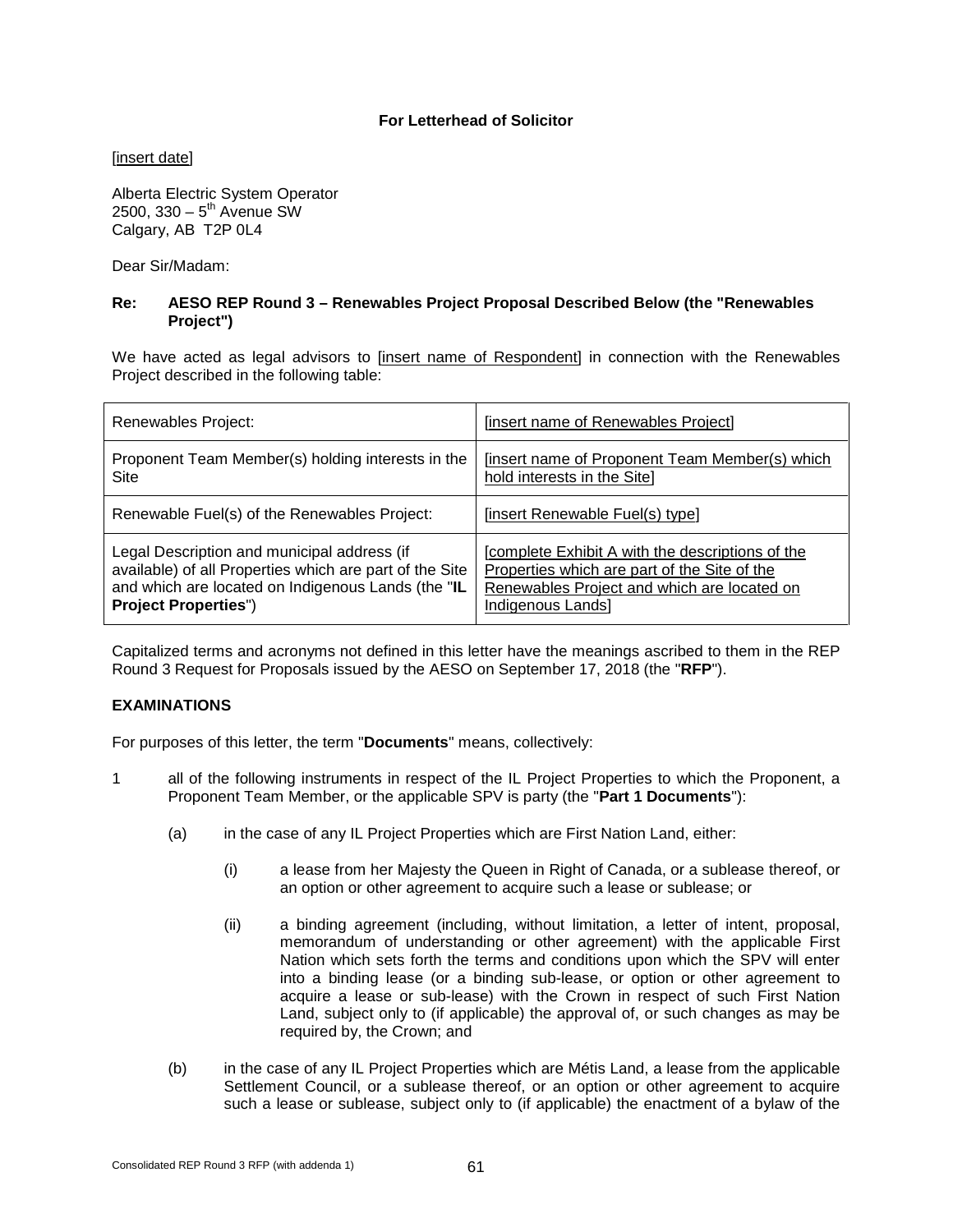applicable Métis Settlement (a "**Métis Settlement Bylaw**") which authorizes a lease term which is longer than ten (10) years and which will not expire prior to the earlier of the expiration of the term of the RESA and June 30, 2041; and

- 2 all of the following instruments in respect of the IL Project Properties:
	- (a) in the case of any IL Project Properties which are First Nation Land:
		- (i) a reserve general abstract report, a parcel abstract report, and/or plans of survey registered in the Canada Lands Survey Records;
		- (ii) a First Nation Land Designation; and
		- $(iii)$  if there is a binding agreement of the type referenced in Section 1(a)(ii), evidence of a band council resolution authorizing the reserve land manager to request the Crown to finalize a lease which incorporates the terms and conditions of such binding agreement (along with evidence that such resolution has been submitted to the reserve land manager); and
		- (iv) a waiver from each First Nation which has the use and benefit of the First Nation Lands on which such IL Project Properties are located (each an "**Applicable First Nation**"), in the form of Appendix G to the RFP (Prescribed Form – Section 89 Waiver) (each a "**Section 89 Waiver**"), and evidence of a band council resolution authorizing each such Section 89 Waiver; and
	- (b) in the case of any IL Project Properties which are Métis Land:
		- (i) fee simple title; and
		- (ii) the Métis Settlement Bylaw, if any, in respect of any lease, sub-lease, option or other agreement of the type reference in Section 1(b) above.

For the purposes of this opinion, we have examined a fully executed copy of each of the Documents, if applicable, and have also made such investigations and searches and examined originals or copies, certified or otherwise identified to our satisfaction, of such certificates of public officials and such other certificates, documents, records and matters of law as we have considered necessary or relevant for the purposes of the opinions hereinafter expressed.

#### **APPLICABLE LAW**

This opinion is rendered solely with respect to the laws of Alberta and the federal laws of Canada applicable in Alberta (collectively the "**Laws**") in effect on the date of this opinion.

#### **OPINION**

Subject to our assumptions and disclaimers below, based upon our review of the Documents, including copies of certificates of title, reserve general abstract reports and/or parcel abstract reports in respect of the IL Project Properties dated not more than 30 days prior to the date of this opinion and copies of the encumbrances registered against title to such IL Project Properties as of the date of our title search, in our opinion:

(a) A Part 1 Document exists in respect of each of the IL Project Properties identified in Exhibit A to this opinion.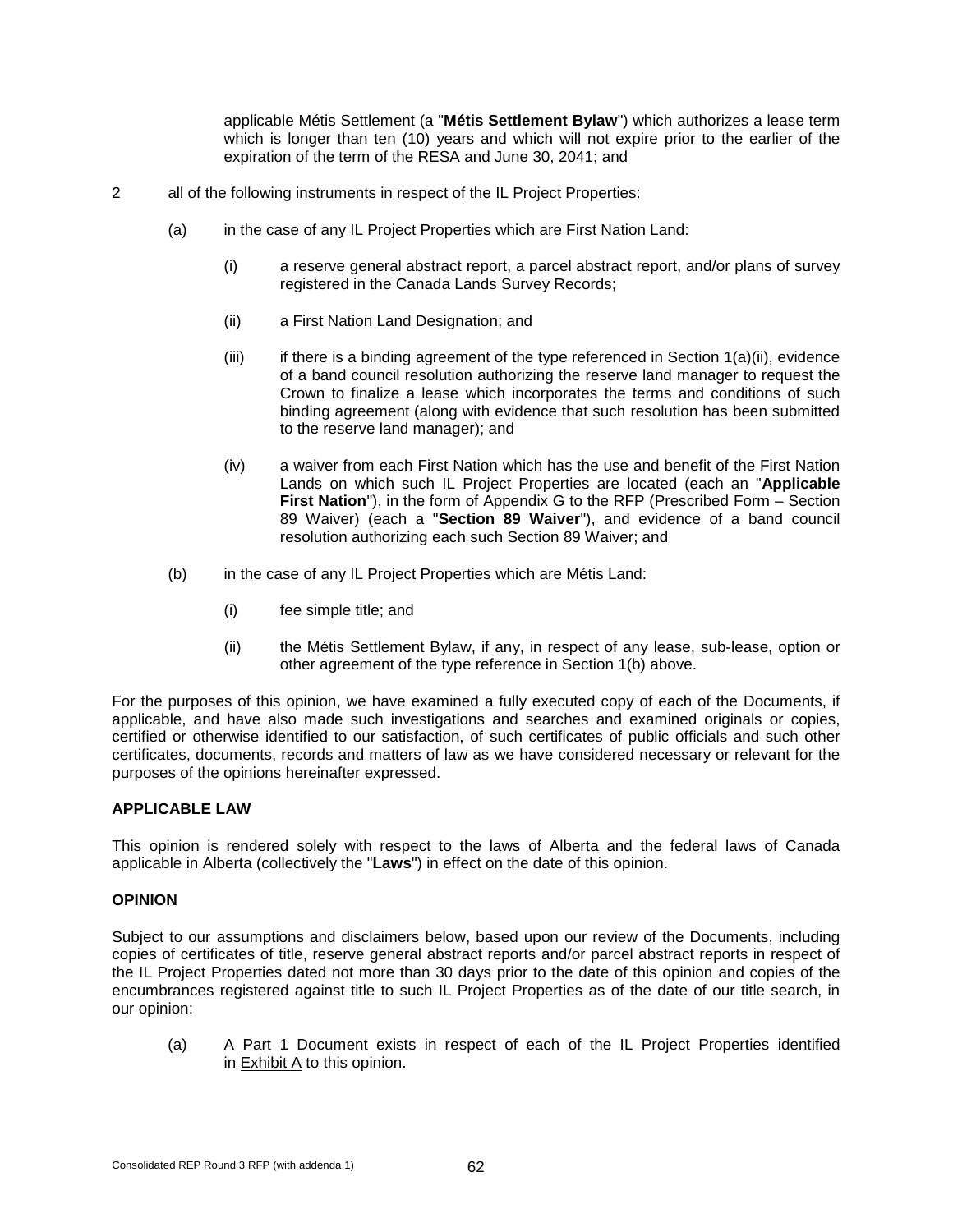- (b) All of the Properties identified as being part of the Site and located on Indigenous Lands on the site diagram attached as Exhibit B to this opinion are also identified in the list of IL Project Properties in Exhibit A to this opinion. All of the Properties identified in the list of IL Project Properties in Exhibit A to this opinion are also identified as being part of the Site and located on Indigenous Lands on the site diagram attached as Exhibit B to this opinion;
- (c) The Part 1 Documents may, without requiring the consent or approval of the other parties thereto, be assigned by the Proponent or a Proponent Team Member to the SPV if the SPV is not already a party thereto.
- (d) The provisions of the Part 1 Documents give the SPV, if the SPV is the party thereto, or give the Proponent or Proponent Team Member, as applicable, if a party thereto and would give the SPV upon the transfer or assignment of the Part 1 Documents by such Proponent or Proponent Team Member to the SPV, the right to construct, operate and maintain (or have constructed, operated and maintained) the Renewables Project (or applicable part thereof) on the IL Project Properties until at least the earlier of the expiration of the term of the RESA in respect of the Renewables Project and June 30, 2041.
- (e) Each of the IL Project Properties identified in Exhibit A to this opinion as constituting First Nation Land: (i) is land within the geographic boundaries of a "reserve", within the meaning of the *Indian Act* (Canada); and (ii) is designated by a First Nation Land Designation in a manner which permits the lease, sub-lease or other agreement of the type referenced in Section  $1(a)(i)$  or  $1(a)(ii)$  of the Examinations section above in respect of such Property.
- (f) The RFP Submission contains a Section 89 Waiver from each Applicable First Nation.
- (g) Each of the IL Project Properties identified in Exhibit A to this opinion as constituting Métis Land is land within the geographic boundaries of a "settlement area", within the meaning of the *Metis Settlements Act* (Alberta), and if there is a Métis Settlement Bylaw in respect of any lease, sub-lease, option or other agreement of the type referenced in section 1(b) of the Examinations section above in respect of any of such IL Project Properties, such bylaw authorizes a lease term which is longer than ten (10) years and which will not expire prior to the earlier of the expiration of the term of the RESA in respect of the Renewables Project and June 30, 2041.

#### **ASSUMPTIONS**

Our opinions above assume:

- (a) That the Proponent, Proponent Team Member or SPV, as applicable, timely complies with all obligations imposed upon it as contained in the Documents respecting the entitlements including, without limitation, taking all actions necessary to duly and properly exercise all options contained in the Documents;
- (b) The genuineness of all signatures and the authenticity of all certificates and other documents submitted to us as originals and the conformity to originals of all documents submitted to us as photostatic, telecopied, certified or notarial copies;
- (c) The completeness, truth and accuracy and currency of the indices and filing systems maintained at, and the searches conducted by us at, the public offices in which we have conducted searches or inquiries or have caused searches or inquiries to be conducted;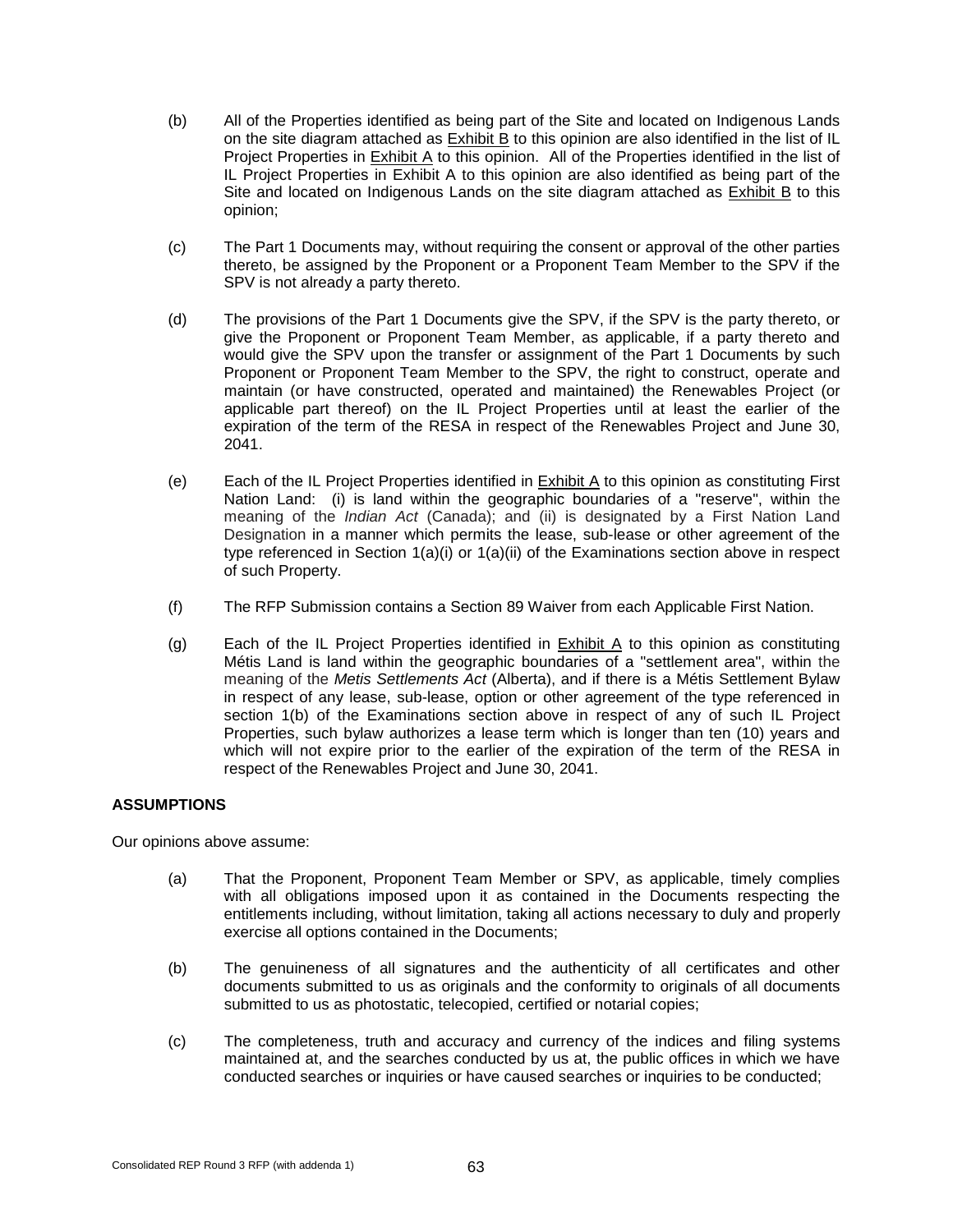- (d) The legal capacity at all relevant times of any natural person signing any Document;
- (e) The completeness, truth and accuracy and currency of any First Nation Land Designation contained in the Documents;
- (f) The due execution, authorization and delivery of the Documents by all other parties thereto, other than the Proponent, Proponent Team Member, or SPV, as applicable; and.
- (g) the completeness, truth and accuracy of the site diagram attached as Exhibit B to this opinion.

#### **DISCLAIMER**

For clarity, for purposes of this opinion the Renewables Project does not include collection system assets, the Site and the IL Project Properties do not include any lands and/or other physical location (including, without limitation, road allowances) in respect of which only collection system assets will be situate and the Documents do not include any utility rights of way, easements or other agreements in respect thereof, and we express no opinion with respect thereto.

We express no opinion with respect to the priority of the interests of third parties in and to the IL Project Properties relative to those contained in the Documents. We express no opinion with respect to title to any of the IL Project Properties nor the enforceability of any of the Documents.

This opinion is solely for the benefit of the AESO in connection with the Renewables Project and may not be used or relied upon by any other person or for any other purpose, or quoted or made public in any other way without our prior written consent. The opinions stated herein are limited to the matters expressly stated herein and no opinion is implied or is to be inferred beyond the matters expressly stated in this letter.

This opinion is given as of the above date and we expressly disclaim any undertaking or obligation to modify this opinion to reflect changes in facts or developments in the Laws which may occur after the date hereof.

Yours very truly

[insert Name of Firm]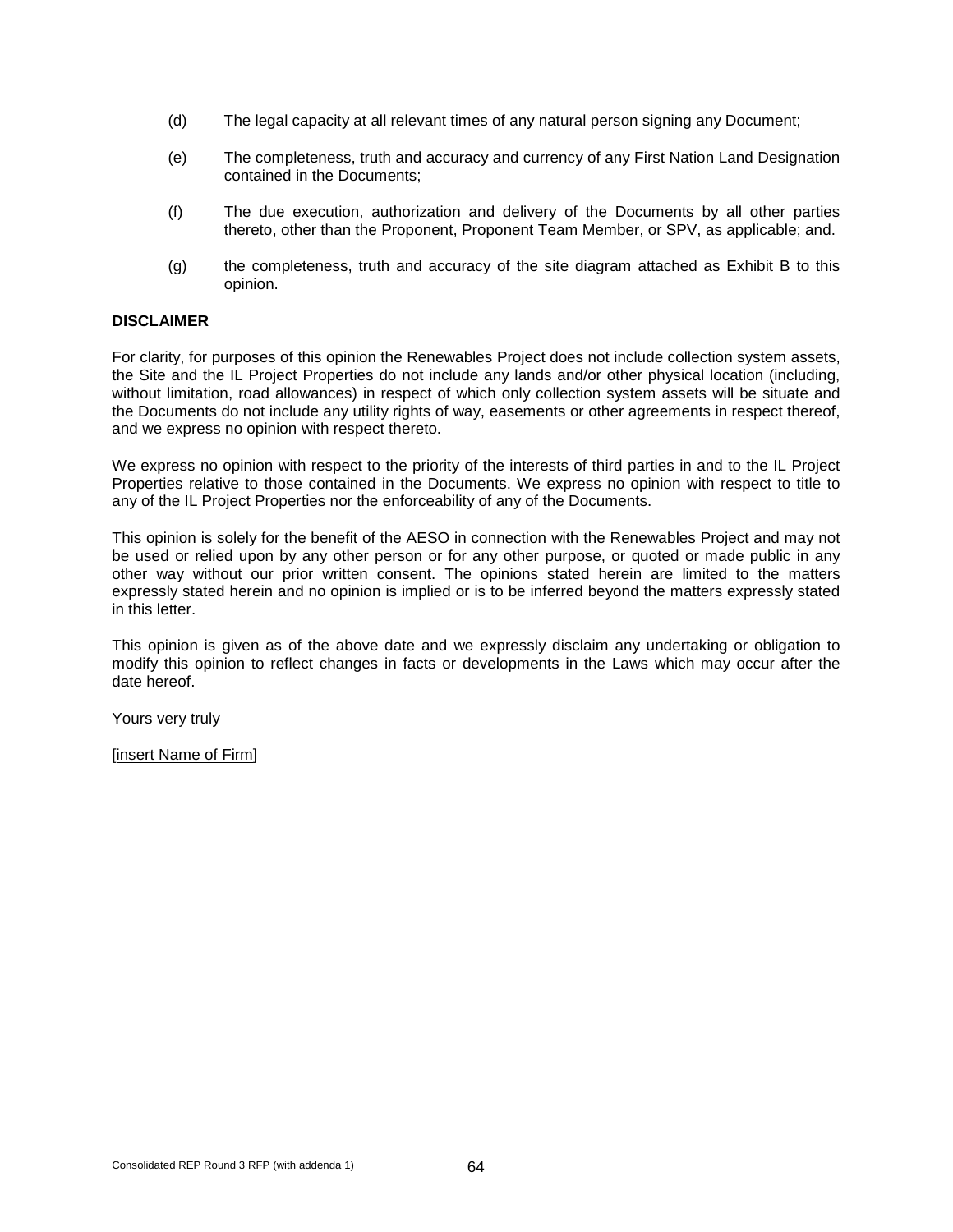#### **Exhibit A**

# **IL PROJECT PROPERTIES**

| <b>Property</b> | <b>Legal Description:</b> | <b>Municipal address</b><br>(if available): | <b>Property Size</b><br>(hectares or<br>acres) | <b>Property</b><br>constitutes<br><b>First Nation</b><br><b>Land or Métis</b><br>Land<br>(indicate which) |
|-----------------|---------------------------|---------------------------------------------|------------------------------------------------|-----------------------------------------------------------------------------------------------------------|
| 1               |                           |                                             |                                                |                                                                                                           |
| $\overline{2}$  |                           |                                             |                                                |                                                                                                           |
| 3               |                           |                                             |                                                |                                                                                                           |
| .               |                           |                                             |                                                |                                                                                                           |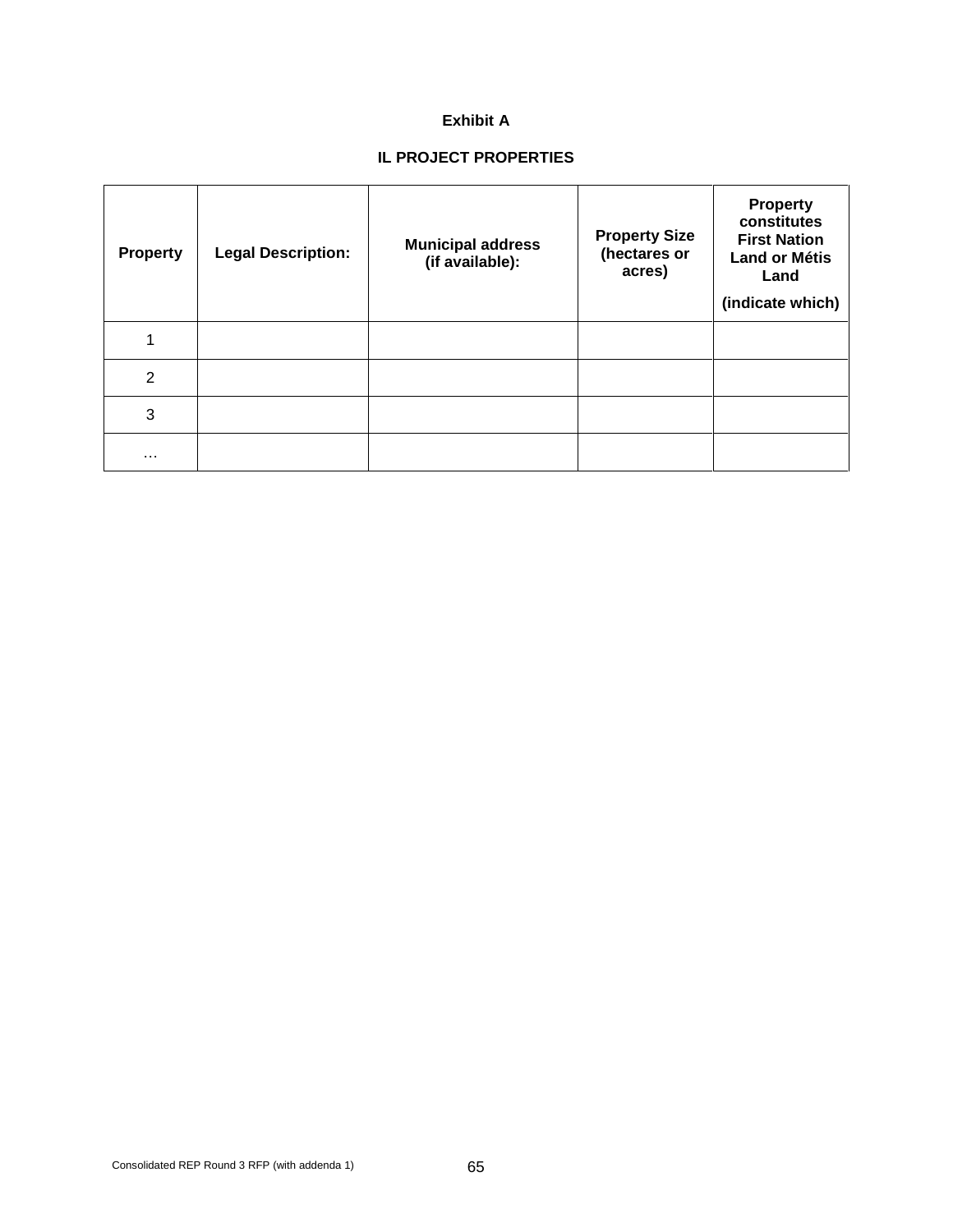### **Exhibit B**

### **SITE DIAGRAM**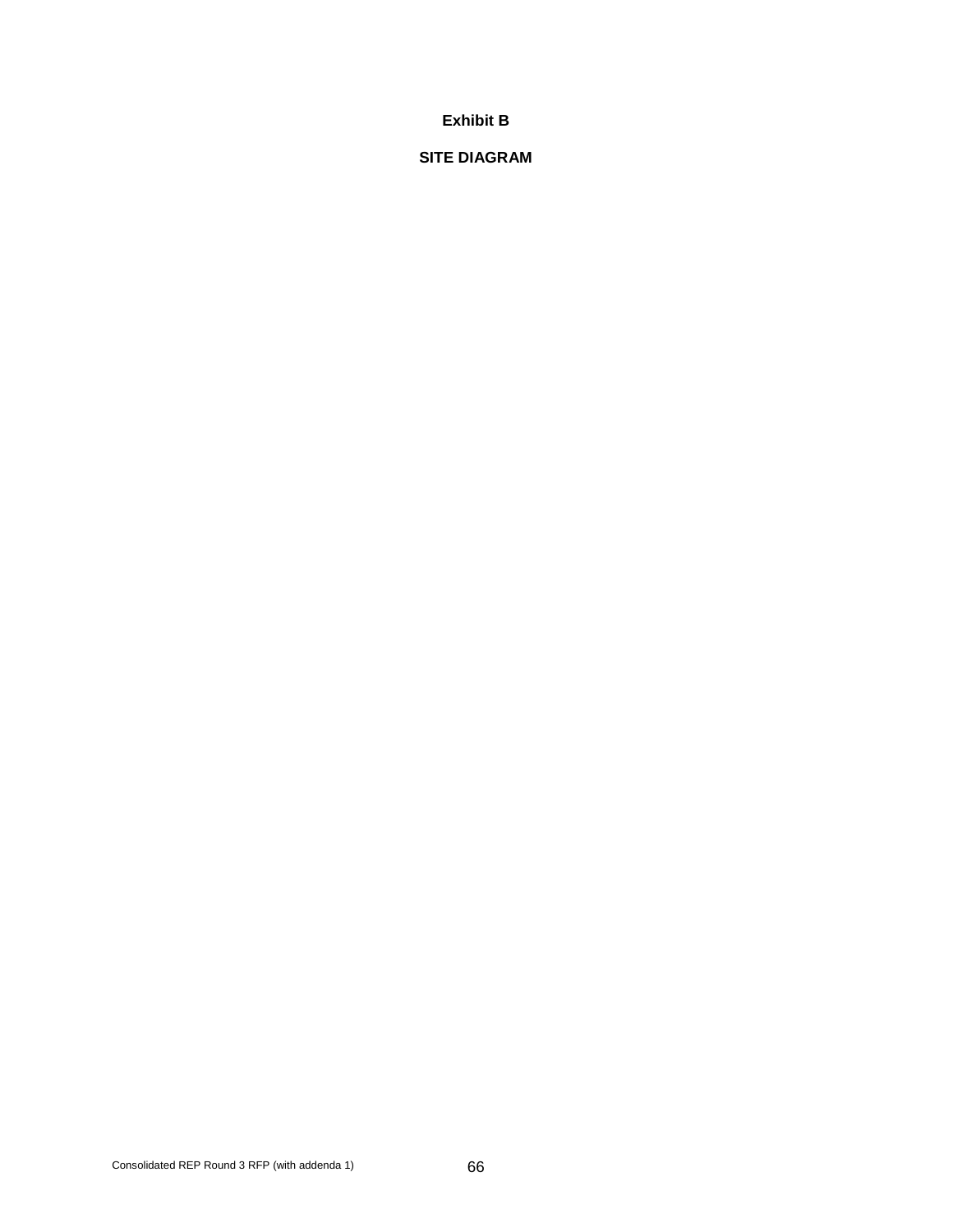# **REQUEST FOR PROPOSALS**

# **APPENDIX G**

### **PRESCRIBED FORM – SECTION 89 WAIVER**

- **To:** Independent System Operator (operating as the Alberta Electric System Operator) (the "**AESO**")
- **RE:** The Renewable Electricity Support Agreement to be entered into between the AESO and [●] (the "**Generator**")

\_\_\_\_\_\_\_\_\_\_\_\_\_\_\_\_\_\_\_\_\_\_\_\_\_\_\_\_\_\_\_\_\_\_\_\_\_\_\_\_\_\_\_\_\_\_\_\_\_\_\_\_\_\_\_\_\_\_\_\_\_\_\_\_\_\_\_\_\_\_\_\_\_\_\_\_\_\_\_\_\_\_\_\_

Capitalized terms used herein and not otherwise defined shall have the meaning ascribed to them in the final form of Renewable Electricity Support Agreement which is attached as Appendix B to the Request for Proposals which was issued by the AESO on September 17, 2018 in respect of REP Round 3 (such agreement, including as executed by the AESO and the Generator, and as amended, the "**RESA**").

The undersigned First Nation, in consideration of the AESO's agreement to execute and deliver the RESA, and for other good and valuable consideration, the receipt and sufficiency of which is hereby acknowledged, agrees to irrevocably waive, and irrevocably waives, in favour of the AESO and its successors and assigns and effective as of the date that the RESA is executed by the AESO and the Generator, all rights and protections the undersigned has or may have under Section 89 of the *Indian Act* (Canada) in relation to any of its real or personal property which is situated on a reserve and which is any way related to the Assets, the Project, or the undersigned's Economic Interest in the Generator.

DATED the \_\_\_ day of \_\_\_\_\_\_\_\_\_\_\_\_, 2018

[insert signature block for First Nation]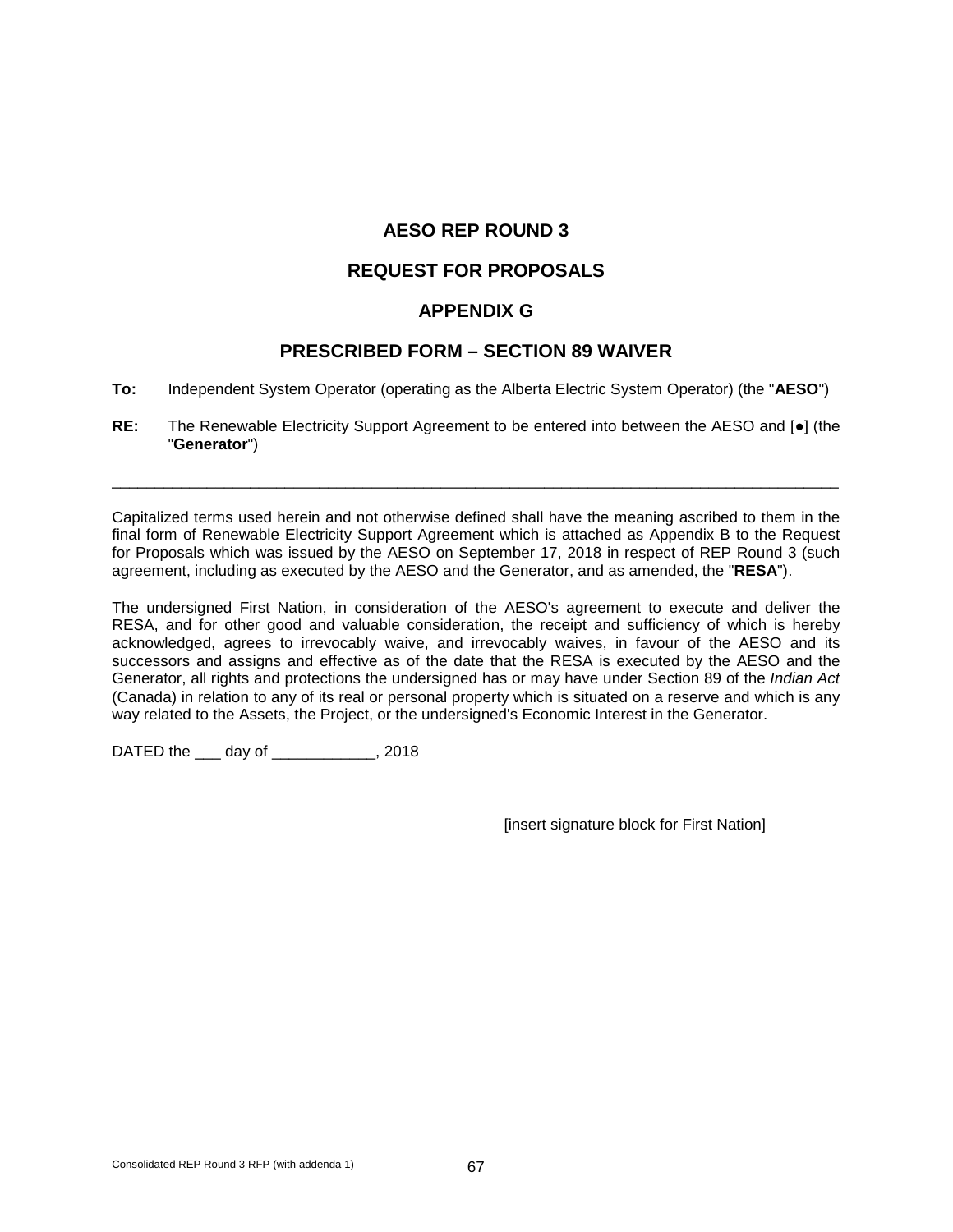## **REQUEST FOR PROPOSALS**

## **APPENDIX H**

### **PRESCRIBED FORM - STRIKE PRICE OFFER**

- **A.** [insert **NAME OF PROPONENT**]
- **B.** [insert **NAME OF COUNTERPARTY** if different than in A above]
- **C.** [insert **NAME OF RENEWABLES PROJECT** as provided in Appendix E]
- **D.** Strike Price offer for [insert **NAME OF RENEWABLES PROJECT** as provided in Appendix E], which Strike Price offer is irrevocable until the expiry of the Conclusion Date:

### \$**[XX.XX]** per MWh.

The Strike Price should be provided to two decimal places. If the Strike Price is not provided to two decimal places, then any required, but not provided, Strike Price digits, will be deemed to be zero. If the Strike Price is provided to three or more decimal places, then all such decimal places, other than the first two decimal places, will be deemed to be zero.

### **[Insert name of Proponent]**

Signature of Proponent's Representative

Name:

Title:

Organization: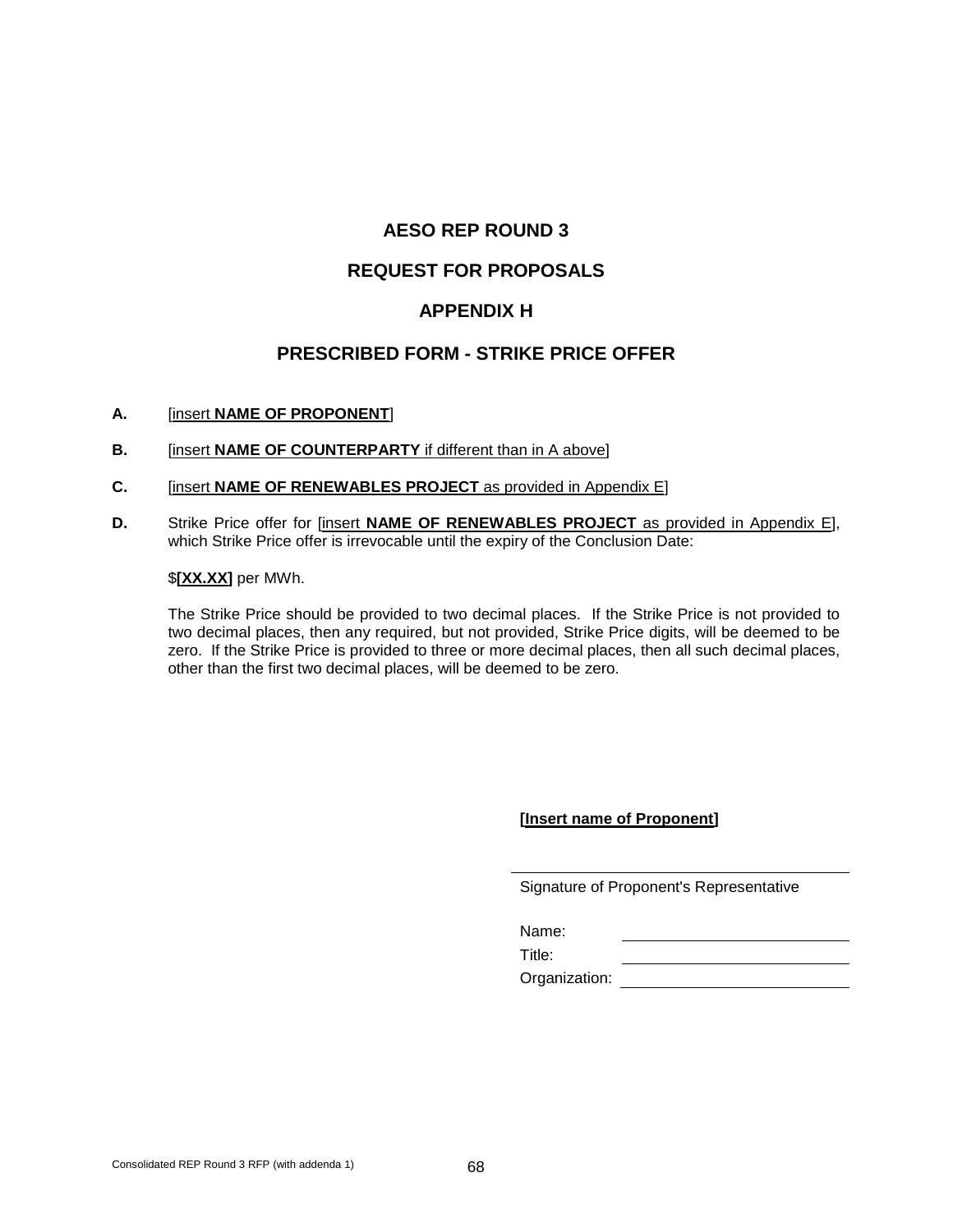# **REQUEST FOR PROPOSALS**

# **APPENDIX I**

### **PRESCRIBED FORM - SOLICITOR'S OPINION**

Alberta Electric System Operator Calgary Place 2500, 330 - 5th Avenue S.W. Calgary, AB T2P 0L4

Dear Sir/Madam:

#### **Re: [Name of Renewables Project] (the "Project") Renewable Electricity Support Agreement dated [●], 2018 between the AESO and [Name of Counterparty] (the "Agreement") in respect of the Project**

We have acted as legal advisors to [Insert name of Counterparty] (the "Counterparty") in connection with the Agreement.

Capitalized terms and acronyms used in this letter and not defined herein have the meanings given those same capitalized terms and acronyms in the Request for Proposals issued by the AESO on September 17, 2018 (as amended) respecting the Project.

### **I. Scope of Review**

For the purposes of this opinion, we have examined an executed copy of the Agreement executed by the Counterparty.

We have also made such investigations and examined originals or copies certified or otherwise identified to our satisfaction, of such certificates of public officials and such other certificates, documents, records and matters of law as we have considered necessary or relevant for the purposes of the opinions hereinafter expressed, including **[NTD: Form to be consequentially altered if Counterparty is other than a Corporation]**:

- **A.** an Officer's Certificate of the Counterparty dated [●], 2018 as to the following factual matters, and attaching the following:
	- $i.$  [ $\bullet$ ]
	- $\overline{\mathbf{i}}$ .  $\begin{bmatrix} \bullet \\ \bullet \end{bmatrix}$
	- iii.  $\lbrack \bullet \rbrack$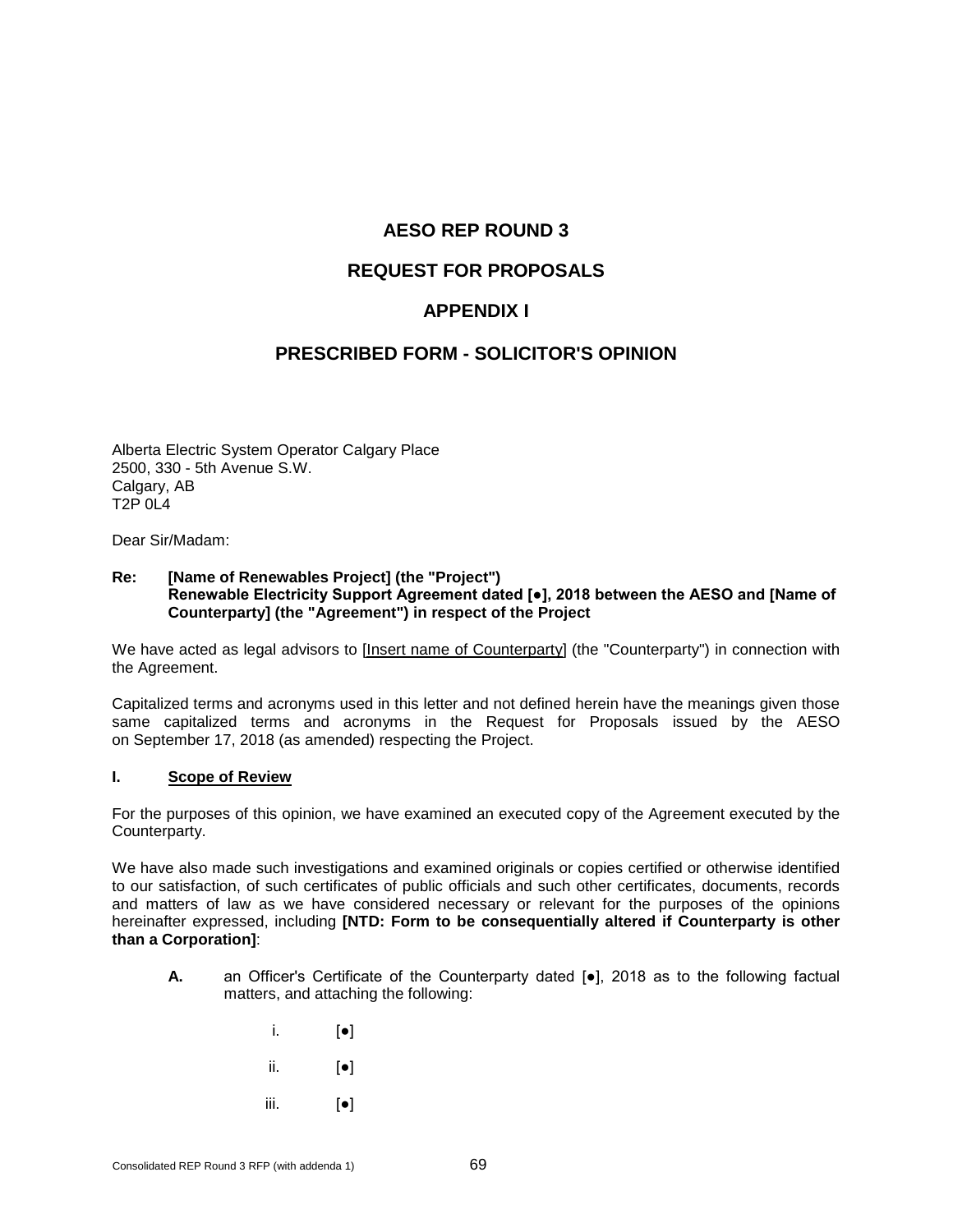- $iv.$  [ $\bullet$ ]
- v. the [Articles of Incorporation] of the Counterparty;
- vi. the [Bylaws] of the Counterparty;
- vii. certain resolutions of the [directors of the Counterparty]; and
- viii. [a certificate of incumbency]; and
- **B.** a certificate of status dated [●], 2018 and issued by [Alberta Corporate Registries] in respect of the Counterparty.

We have not reviewed, except as described above, any other corporate records of the Counterparty. We have relied upon the certificates referred to in paragraphs A and B above with respect to the accuracy of the factual matters contained therein and we have not performed any independent investigation or verification of such factual matters. Notwithstanding the foregoing, none of the members of our firm who provided legal services to the Counterparty in connection with the Agreement is actually aware of any facts or circumstances that would render any of the facts and matters in those certificates inaccurate in any material respect.

### **II. Assumptions**

We have assumed:

- **A.** with respect to all documents (including the Agreement) examined by us (collectively the "Documents"), the genuineness of all signatures and the conformity with originals of all documents submitted to us as photocopies, by facsimile transmission or by Portable Document Format ("PDF");
- **B.** that all facts set forth in the official public records, certificates and documents supplied by public officials or governmental authorities or otherwise conveyed to us by public officials or governmental authorities are complete, true and accurate;
- **C.** subject to actual awareness to the contrary of those members of our firm who provided legal services to the Counterparty in connection with the Agreement, that all facts set forth in the officer's certificate referenced above are complete, true and accurate;
- **D.** that the Agreement has been duly authorized, executed and delivered by the AESO;
- **E.** that the Agreement constitutes a legal, valid and binding obligation of the AESO enforceable against it in accordance with its terms;
- **F.** that if any obligation pursuant to the Agreement is required to be performed in any jurisdiction outside the Province of Alberta, the performance of that obligation will not be illegal under the laws of that jurisdiction; and
- **G.** that the certificate of status referred to above continues to be accurate as of the date hereof.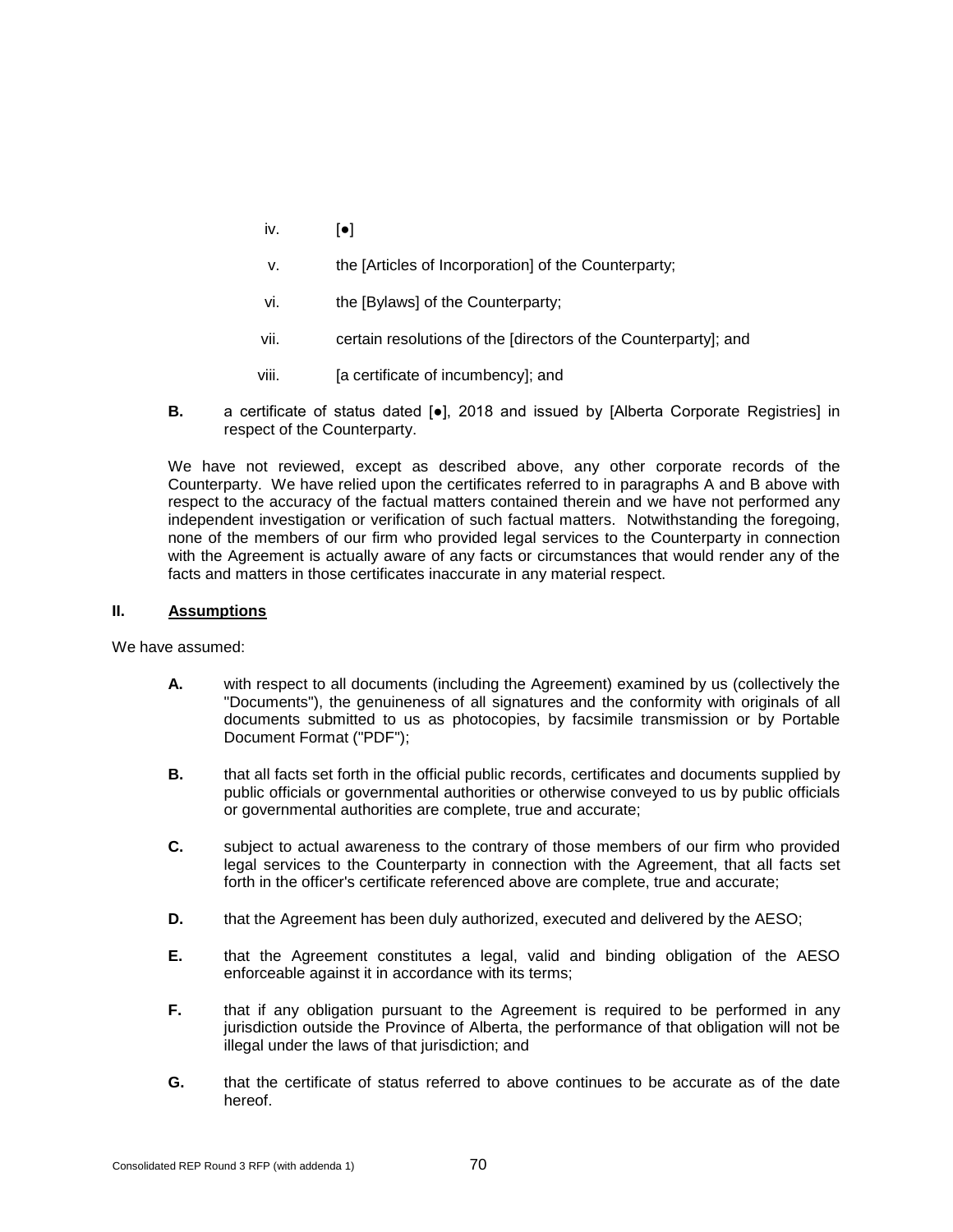### **III. Laws Addressed**

This opinion is rendered solely with respect to the laws of Alberta and the federal laws of Canada applicable in Alberta (collectively the "Laws") in effect on the date of this opinion.

### **IV. Opinions**

Based upon and subject to the foregoing assumptions, limitations and qualifications and the qualifications hereinafter expressed, including, without limitation, the qualifications set out in Schedule "A" attached hereto, we are of the opinion that:

- **A.** The Counterparty is duly **[incorporated / formed / organized]** under the laws of **[]**;
- **B.** The Counterparty if not **[incorporated / formed/ organized]** in Alberta is duly registered to carry on business in the Province of Alberta (if necessary);
- **C.** The execution and delivery by the Counterparty of the Agreement and the performance by the Counterparty of its obligations thereunder have been duly authorized by all necessary [corporate/partnership] action. The Counterparty has full [corporate/partnership] **[corporate/partnership]** power, capacity and authority to execute and deliver the Agreement and to perform and observe its obligations thereunder.
- **D.** All authorizations, approvals and other actions by, and all notices to and filings, registrations or recordings with, any governmental authority or regulatory body of the Province of Alberta required for the due execution and delivery by the Counterparty of the Agreement or to ensure the legality, validity and binding nature of the Agreement have been obtained.
- **E.** The Agreement has been duly executed and delivered by the Counterparty to the AESO and constitutes legal, valid and binding obligations of the Counterparty enforceable against it in accordance with its terms.

### **V. Reliance**

This opinion is solely for the benefit of the AESO in connection with the Project and may not be used or relied upon by any other person or for any other purpose, or quoted or made public in any other way without our prior written consent. The opinions stated herein are limited to the matters expressly stated herein and no opinion is implied or is to be inferred beyond the matters expressly stated in this letter.

This opinion is given as of the above date and we expressly disclaim any undertaking or obligation to modify this opinion to reflect changes in facts or developments in the Laws which may occur after the date hereof.

Yours very truly,

[Name of Firm]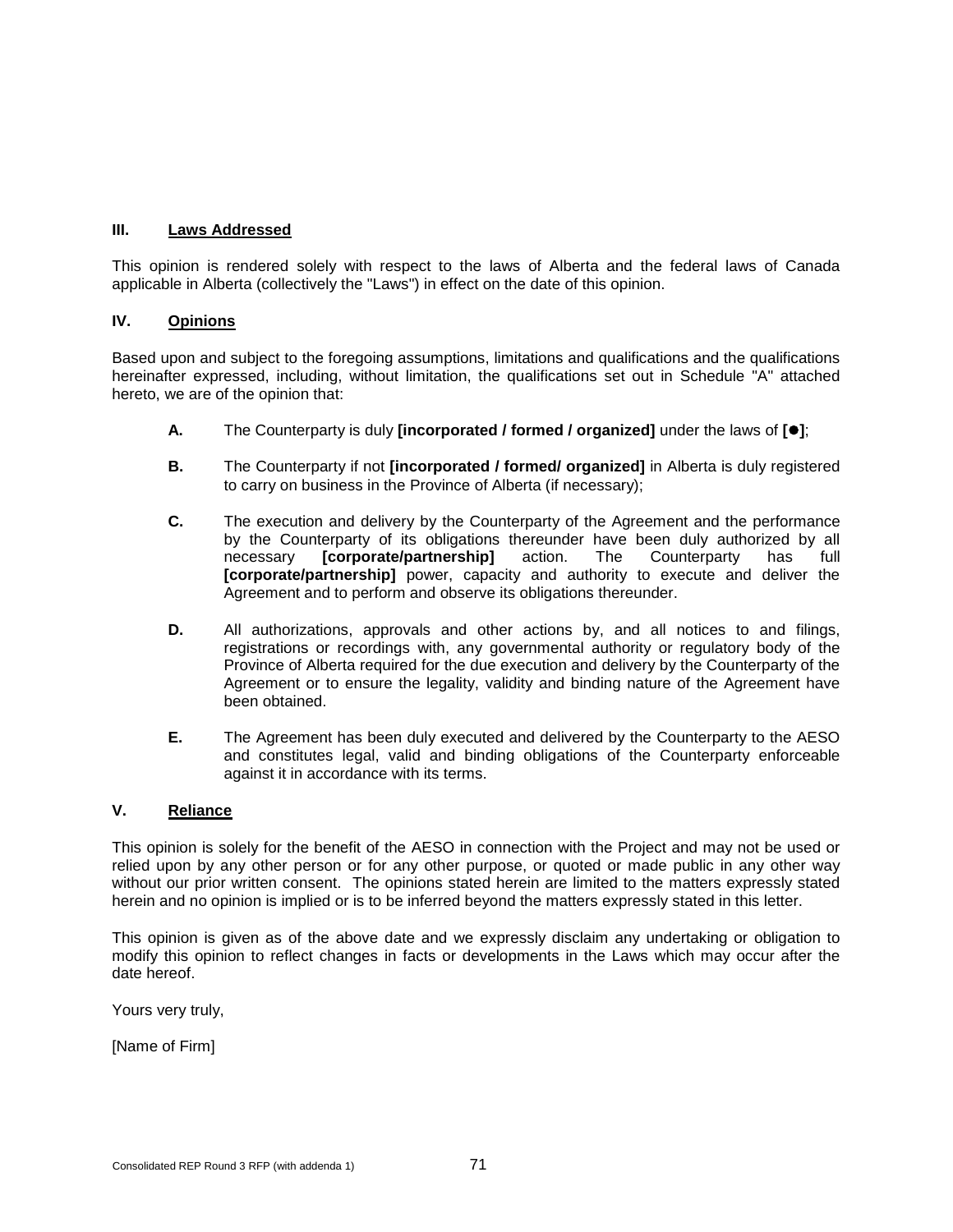# **REQUEST FOR PROPOSALS**

# **SCHEDULE A**

### **QUALIFICATIONS TO OPINION**

The following qualifications apply to our opinion:

- the enforceability of the Agreement may be limited by applicable bankruptcy, winding-up insolvency, moratorium, reorganization, liquidation, arrangement, fraudulent preference and conveyance, assignment and preference and other similar laws and judicial decisions affecting creditors' rights generally;
- the enforceability of the Agreement may be limited by equitable limitations on the availability of legal remedies, including, without limitation, that a court may exercise discretion in the granting of equitable remedies such as specific performance and injunction. Accordingly no opinion is expressed as to the availability of any equitable or discretionary remedies including, without limitation, the remedy of specific performance or injunctive relief;
- the enforceability of the Agreement may be limited by general principles of law and equity relating to the conduct of the parties prior to execution of or in the administration or performance of the Agreement, including, without limitation; (i) undue influence, unconscionability, duress, misrepresentation and deceit; (ii) estoppel and waiver; (iii) laches; and (iv) reasonableness and good faith in the exercise of discretionary powers.
- a court has statutory and inherent powers to grant relief from penalties or forfeiture, to stay proceedings before it and to stay executions of judgments;
- the choice of law and choice of jurisdiction provisions in the Agreement may be found by a court not to be enforceable according to their respective terms;
- the enforceability of the Agreement is subject to applicable laws regarding limitations of actions;
- the enforceability of any provision of the Agreement which purports to sever any provision which is prohibited or unenforceable under applicable laws without affecting the enforceability or validity of the remainder of such documents, or which allows for the compensation for, or the set-off of, un-matured or un-liquidated claims, would be determined only in the discretion of the court;
- the enforceability of any provisions of the Agreement which have the effect of exculpating a party from a liability or duty otherwise owed by it to another party may be limited under applicable law;
- provisions of the Agreement granting an irrevocable power of attorney may not be enforceable;
- provisions of the Agreement which provide that delay or failure by a party to exercise any right or remedy will not operate as a waiver thereof may not be enforceable;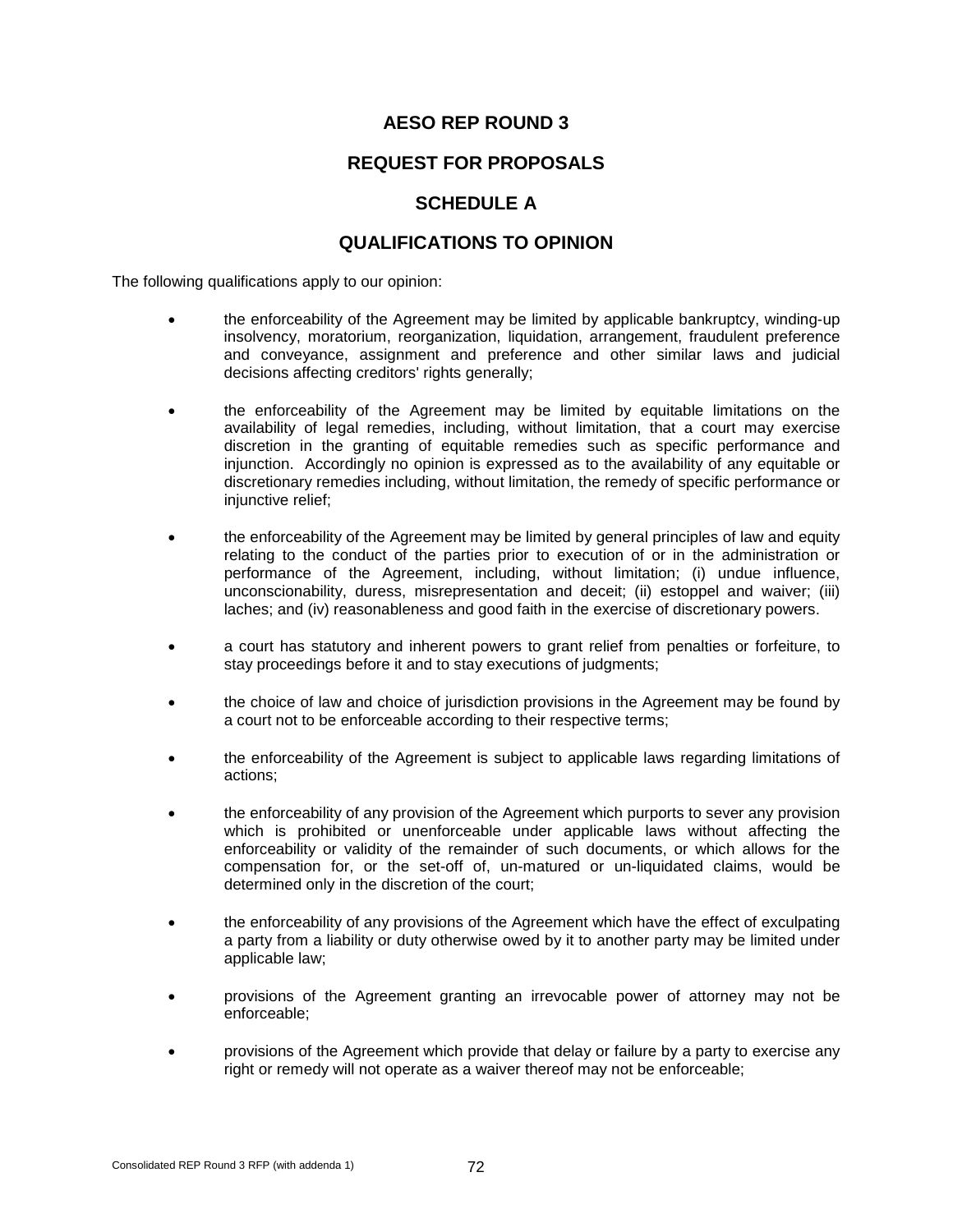- we express no opinion as to the enforceability of any exclusive jurisdiction clauses contained in the Agreement;
- we express no opinion as to the enforceability of any provision of the Agreement that states that amendments or waivers of or with respect to the Agreement that are not made in writing will not be effective;
- the enforceability of the Agreement may be limited by the discretion which a court may reserve to itself to decline to hear an action if it is contrary to public policy for it to do so or if it is not the proper forum to hear such action;
- no opinion is given that any particular remedy will be available upon any default or that each and every provision of the Agreement will be upheld or enforced in all circumstances by a court of competent jurisdiction;
- provisions in the Agreement providing for recovery of fees and expenses may be restricted by a court to a reasonable amount and counsel fees are subject to taxation;
- provisions of the Agreement that purport to establish evidentiary standards, such as provisions stating that certain calculations or certificates will be conclusive and binding, may not be enforceable or may be limited in their application;
- a court may decline to accept the factual and legal determinations of a party notwithstanding that a contract or instrument provides that the determinations of the party shall be conclusive;
- limitations under applicable legislation on the rate of interest which a prejudgment debt that is subsequently confirmed by judgment, or a judgment debt, bears may apply;
- the *Currency Act* (Canada) precludes a court in Canada from giving judgment in any currency other than Canadian currency;
- a court may decline to enforce rights of indemnification or contribution to the extent that they: (i) relate to liabilities imposed by law on the indemnified party for which it would be contrary to public policy to require indemnification or contribution by the indemnifying party, (ii) constitute a penalty, or (iii) relate to fraud, wilful misconduct or gross negligence on the part of the indemnified party;
- we express no opinion as to the enforceability by or against a person who is not a party to the Agreement of any provision in the Agreement which purports to bind or affect or confer a benefit upon that person;
- we express no opinion on the enforceability of any provisions of the Agreement referring certain matters to arbitration, since, under the *Arbitration Act* (Alberta) (the "**Act**"), a court of competent jurisdiction in Alberta (an "**Alberta Court**") may, in its discretion and on certain grounds, refuse to stay judicial proceedings in which event an arbitration proceeding pursuant to the Agreement may not be commenced or continued; and the Act provides that an Alberta Court may hear an appeal of an arbitration award on a question of law, or set aside an arbitration award or declare it invalid, in each case on certain prescribed grounds; and
- we express no opinion as to the compliance with the *Personal Information Protection and Electronic Documents Act* (Canada), the *Personal Information Protection Act* (Alberta), or any other privacy laws with respect to any provision in the Agreement which purports to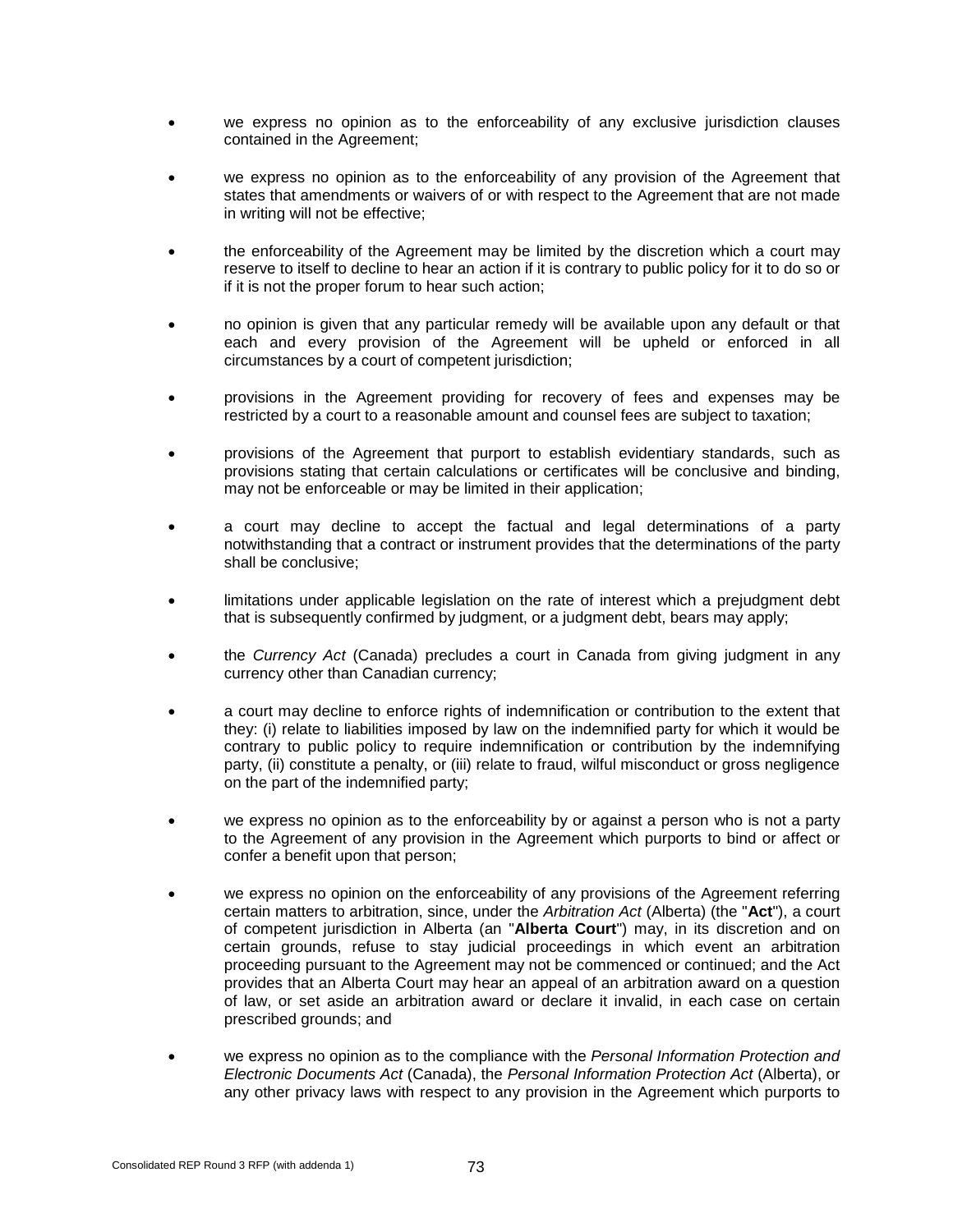grant to the AESO or any other person access to books, correspondence, records or other information of any person.